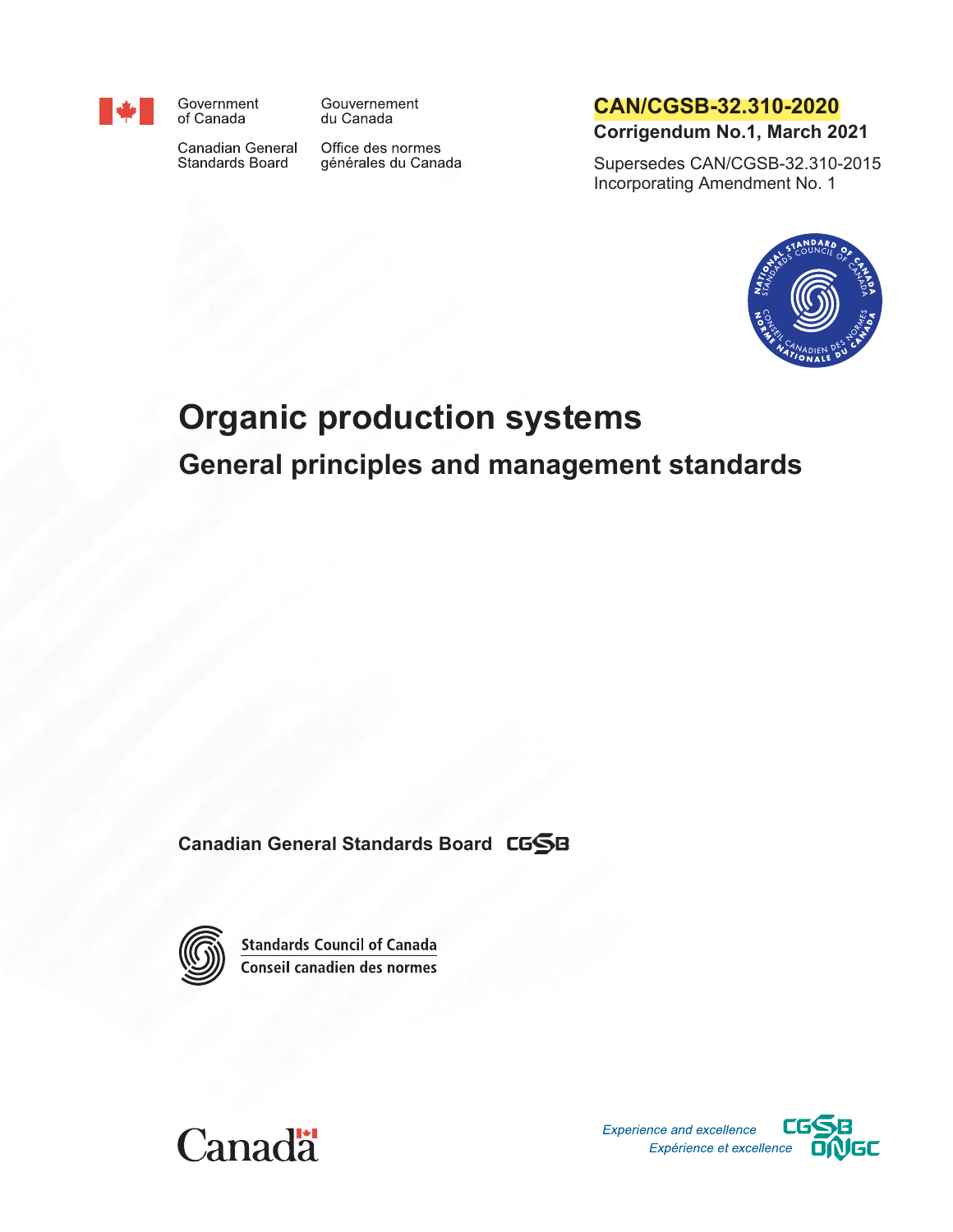#### **Canadian General Standards Board statement**

The CANADIAN GENERAL STANDARDS BOARD (CGSB), under whose auspices this standard has been developed, is a government directorate within Public Services and Procurement Canada. CGSB is engaged in the production of voluntary standards in a wide range of subject areas through the media of standards committees and the consensus process. The standards committees are composed of representatives of relevant interests including producers, consumers and other users, retailers, governments, educational institutions, technical, professional and trade societies, and research and testing organizations. Any given standard is developed on the consensus of views expressed by such representatives.

CGSB has been accredited by the Standards Council of Canada as a national Standards Development Organization. The standards that CGSB develops and offers as National Standards of Canada conform to the requirements and guidance established for this purpose by the Standards Council of Canada. In addition to standards it publishes as National Standards of Canada, CGSB produces standards to meet particular needs, in response to requests from a variety of sources in both the public and private sectors. Both CGSB standards and CGSB national standards are developed in conformance with the policies described in the CGSB Policy and Procedures Manual for the Development and Maintenance of Standards.

CGSB standards are subject to review and revision to ensure that they keep abreast of technological progress. CGSB will review and publish this standard on a schedule not to exceed five years from the date of publication. Suggestions for their improvement, which are always welcome, should be brought to the notice of the standards committees concerned. Changes to standards are issued either as separate amendment sheets, amended standards or in new editions of standards.

An up-to-date listing of CGSB standards, including details on latest issues and amendments, is found in the CGSB Catalogue at our Web site — http://www.tpsgc-pwgsc.gc.ca/ongc-cgsb/index-eng.html along with more information about CGSB products and services.

Although the intended primary application of this standard is stated in its scope, it is important to note that it remains the responsibility of the users of the standard to judge its suitability for their particular purpose.

The testing and evaluation of a product or service against this standard may require the use of materials and/or equipment that could be hazardous. This standard does not purport to address all the safety aspects associated with its use. Anyone using this standard has the responsibility to consult the appropriate authorities and to establish appropriate health and safety practices in conjunction with any applicable regulatory requirements prior to its use. CGSB neither assumes nor accepts any responsibility for any injury or damage that may occur during or as the result of tests, wherever performed.

Attention is drawn to the possibility that some of the elements of this standard may be the subject of patent rights. CGSB shall not be held responsible for identifying any or all such patent rights. Users of this standard are expressly advised that determination of the validity of any such patent rights is entirely their own responsibility.

In this standard, "shall" states a mandatory requirement, "should" expresses a recommendation and "may" is used to express an option or that which is permissible within the limits of this standard. Notes accompanying clauses do not include requirements or alternative requirements; the purpose of a note accompanying a clause is to separate from the text explanatory or informative material. Annexes are designated normative (mandatory) or informative (nonmandatory) to define their application.

For enforcement purposes, standards shall be considered published the final day of the month of their publication date.

#### **Contact the Canadian General Standards Board**

To obtain information on CGSB, its services and standards or to obtain CGSB publications, please contact:

| web    | — http://www.tpsgc-pwgsc.gc.ca/ongc-cgsb/<br>index-eng.html          |
|--------|----------------------------------------------------------------------|
| e-mail | $-$ ncr.cgsb-ongc@tpsgc-pwgsc.gc.ca                                  |
|        | telephone $- 1-800-665-2472$                                         |
| mail   | — Canadian General Standards Board<br>Ottawa, Ontario Canada K1A 0S5 |

#### **Standards Council of Canada statement**

A National Standard of Canada is a standard developed by a Standards Council of Canada (SCC) accredited Standards Development Organization, in compliance with requirements and guidance set out by SCC. More information on National Standards of Canada can be found at www.scc.ca.

SCC is a Crown corporation within the portfolio of Innovation, Science and Economic Development (ISED) Canada. With the goal of enhancing Canada's economic competitiveness and social well-being, SCC leads and facilitates the development and use of national and international standards. SCC also coordinates Canadian participation in standards development, and identifies strategies to advance Canadian standardization efforts.

Accreditation services are provided by SCC to various customers, including product certifiers, testing laboratories, and standards development organizations. A list of SCC programs and accredited bodies is publicly available at www.scc.ca.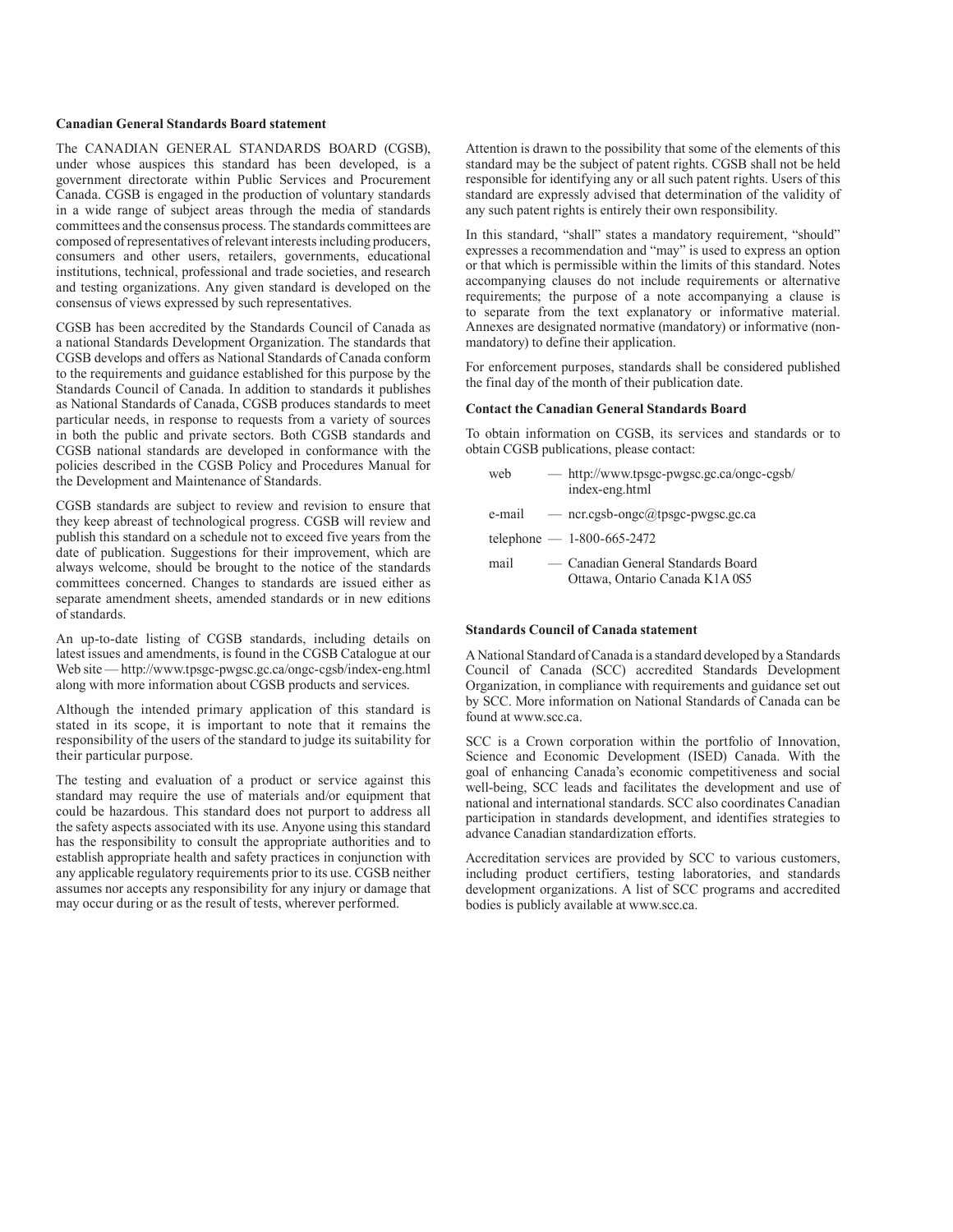**NATIONAL STANDARD OF CANADA [CAN/CGSB-32.310-2020](#page-0-2)**

**Corrigendum No.1, March 2021**

[Supersedes CAN/CGSB-32.310-2015](#page-0-3) Incorporating Amendment No. 1

## **[Organic production systems](#page-0-0)**

## **[General principles and management standards](#page-0-1)**

CETTE NORME NATIONALE DU CANADA EST DISPONIBLE EN VERSIONS FRANÇAISE ET ANGLAISE.

ICS 67.040 / 67.120.30

Published December 2020 by the **Canadian General Standards Board** Ottawa, Ontario Canada K1A 0S5

© HER MAJESTY THE QUEEN IN RIGHT OF CANADA, as represented by the Minister of Public Services and Procurement, the Minister responsible for the Canadian General Standards Board (2021).

No part of this publication may be reproduced in any form without the prior permission of the publisher.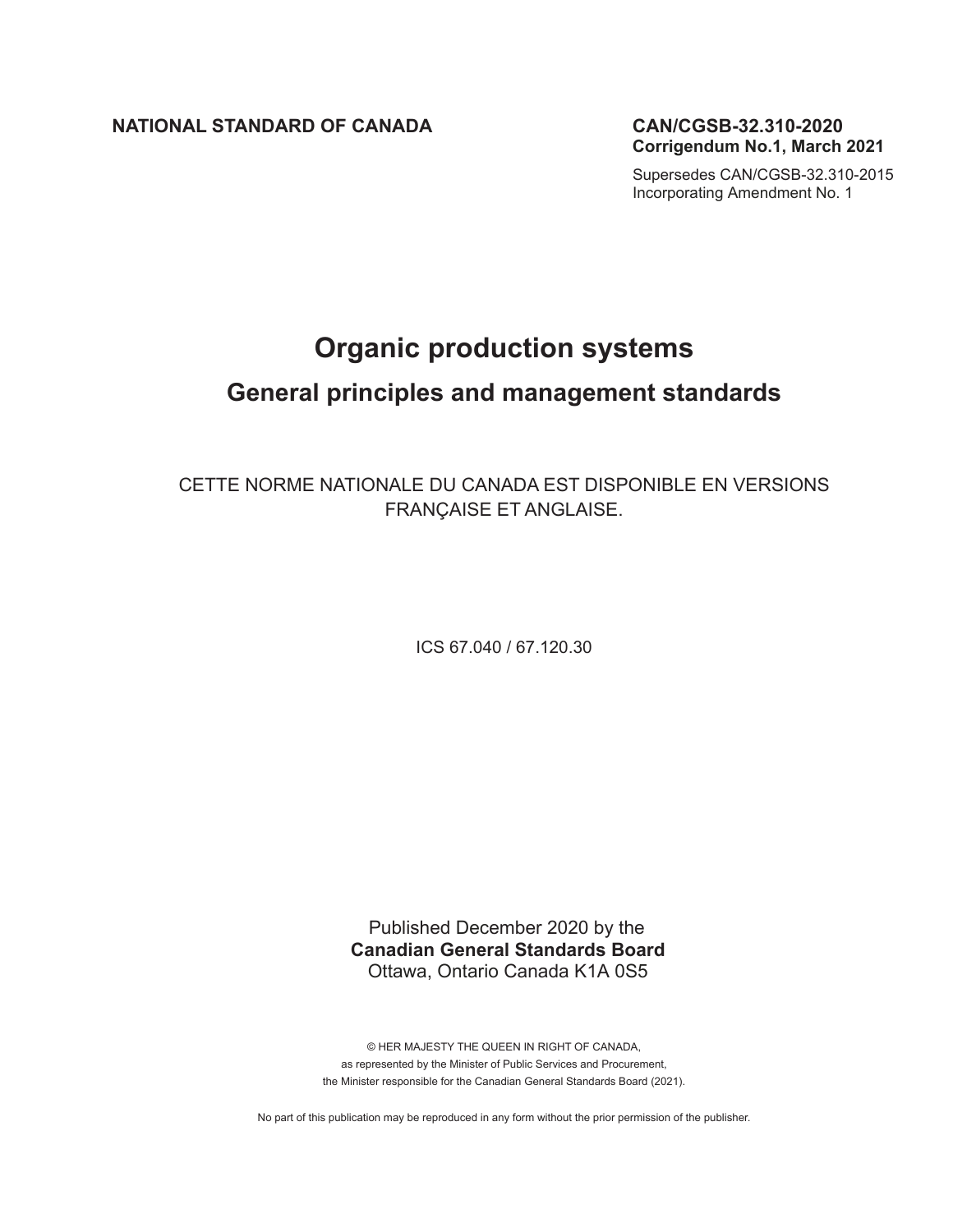## **CANADIAN GENERAL STANDARDS BOARD**

## Committee on Organic Agriculture

## *(Voting membership at date of approval)*

|  | <b>Chair (Voting)</b> |  |  |
|--|-----------------------|--|--|
|  |                       |  |  |

Martin, H. **Independent Consultant (General interest)** 

#### **General interest category**

Boudreau, N. Soudreau, N. Soudreau, N. Soudreau, N. Soudreau, N. Soudreau, N. Soudreau, N. Soudreau, N. Soudreau, N. Soudreau, N. Soudreau, N. Soudreau, N. Soudreau, N. Soudreau, N. Soudreau, N. Soudreau, N. Soudreau, N. S Eisen, R. **Independent Consultant** Gibson, J. Manitoba Organic Alliance Gravel, F. Table Filière Biologique du Québec Hamilton, R. **Camilton, R. A. A. Camilton**, R. **Camilton**, R. **Campaigneer** Hammermeister, A. **Canada, Dalhousie University** Organic Agriculture Centre of Canada, Dalhousie University Jacques, S. **Calculate Council of Ontario** Organic Council of Ontario Jones, S. Atlantic Canadian Organic Regional Network Labelle, F. Lactanet, The Canadian Network for Dairy Excellence Squires, A. SaskOrganics Association Inc. Street, B. British Columbia Society for the Prevention of Cruelty to Animals

Wallace, J. Canadian Organic Growers

#### **Producer category**

Bennett, N. Ontario Greenhouse Vegetable Growers Blackman, S. Canadian Produce Marketing Association Champagne, H. Union des producteurs agricoles Duval, J. Club Bio+ Dyck, M. Canadian Horticultural Council Edwards, L. British Columbia Organic Tree Fruit Association Falck, D. Small Scale Food Producers Association Jorgens, A. Loblaw Companies Limited Lefebvre, S. **Egg Farmers of Canada** Loftsgard, T. Canada Organic Trade Association Murchison, K. *Prince Edward Island Certified Organic Producers Co-Operative* Perreault, G. **Dairy Farmers of Canada** Rundle, T. **Network Pacific Organic Seafood Association** Scheffel, M. Canadian Seed Growers' Association St-Onge, A. Producteurs et productrices acéricoles du Québec

Certification Division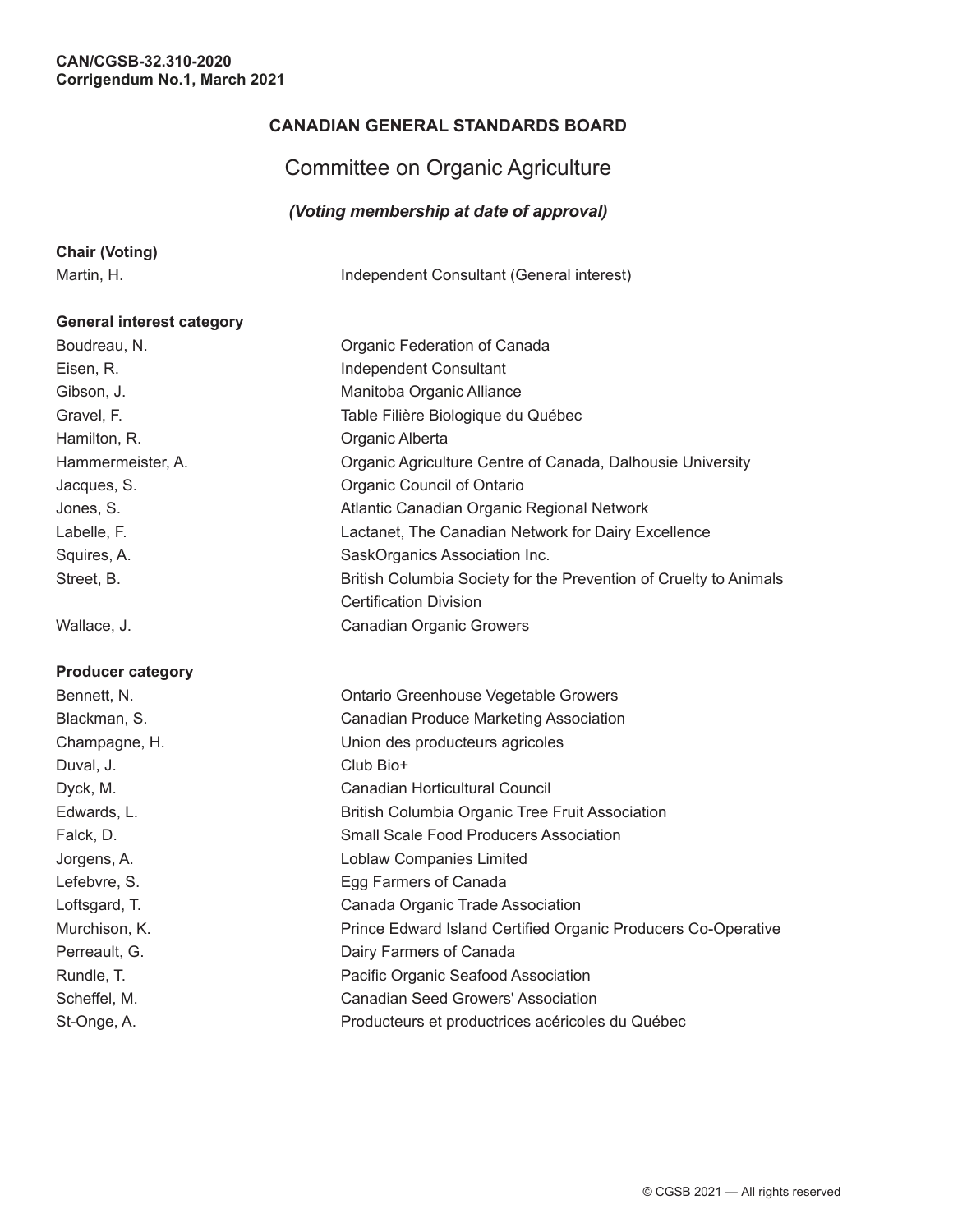#### **Regulator category**

| Hurteau, M.-C. | Canadian Food Inspection Agency                                          |
|----------------|--------------------------------------------------------------------------|
| Turgeon, N.    | Ministère de l'Agriculture, des Pêcheries et de l'Alimentation du Québec |

## **User category**

Hillard, J. Kehler, C. Monaghan, K. Mussar, K. Yasmeen, G.

Consumer Interest Alliance Herb, Spice and Specialty Agriculture Association of Saskatchewan International Organic Inspectors Association Canadian Association of Importers and Exporters Food Secure Canada

## **Committee Manager (non-voting)**

Schuessler, M. Canadian General Standards Board

*Translation of this National Standard was conducted by the Government of Canada.*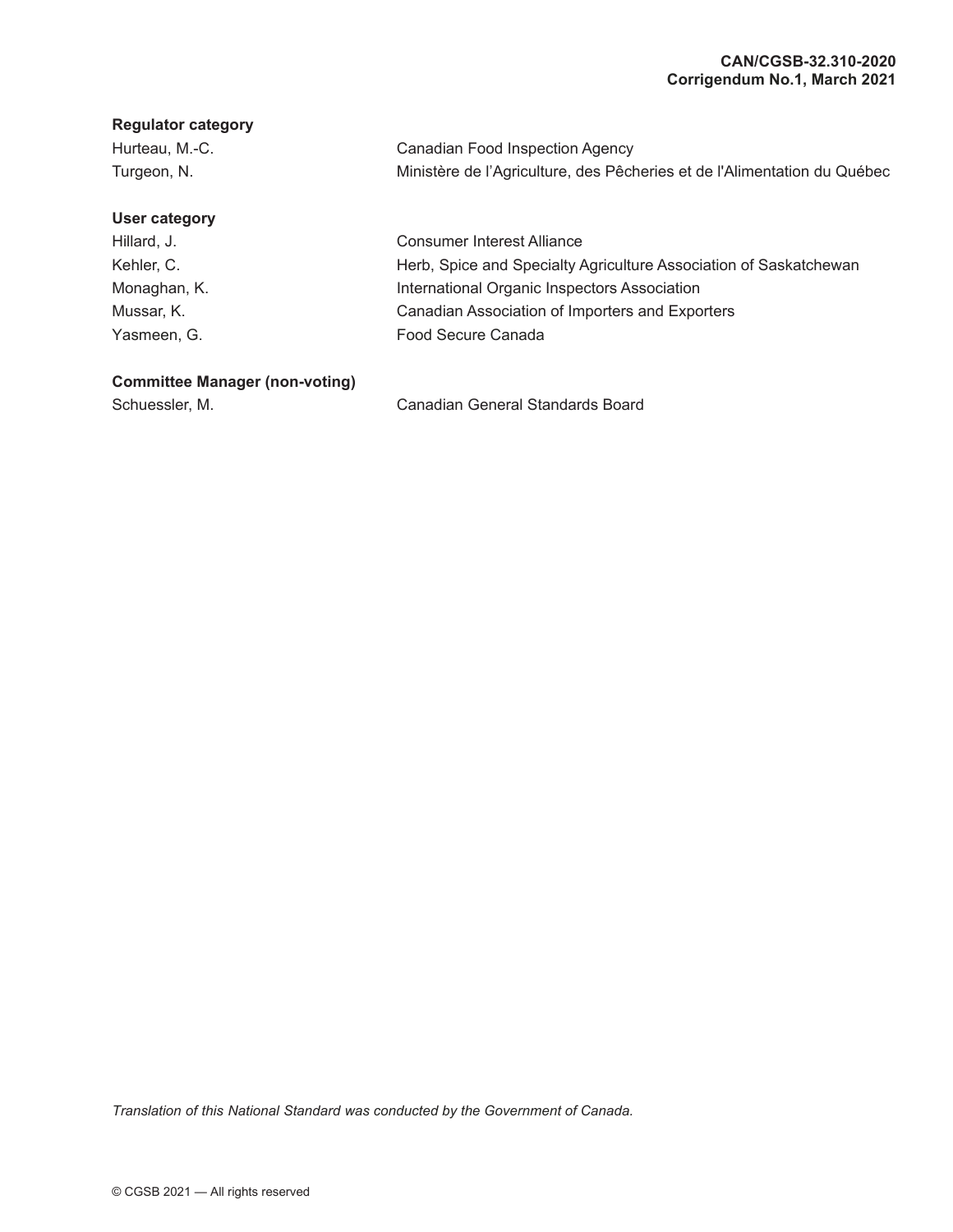Supersedes CAN/CGSB-32.310-2015 Incorporating Amendment No. 1

## **Preface**

This National Standard of Canada, CAN/CGSB-32.310-2020, supersedes the 2015 edition and 2018 amendment. The following corrigendum has been published and incorporated in the December 2020 edition of this standard in March 2021. The following changes have been made.

## **Changes since the previous edition**

- Clarifications in Scope of document
- Additional and revised definitions
- Additions, deletions and changes in the following clauses: Organic plan; Crop production; Livestock production; Specific production requirements (particularly Apiculture; Maple products; Sprouts, shoots and microgreens production; and Crops Grown in Structures or Containers [previously known as Greenhouse crops]); Maintaining organic integrity during cleaning, preparation and transportation; and Organic product composition.
- New informative annex: Permitted Substances Decision Tree

#### **Corrigendum**

No changes in the English version. Only in the French version, in 8.2.1 b).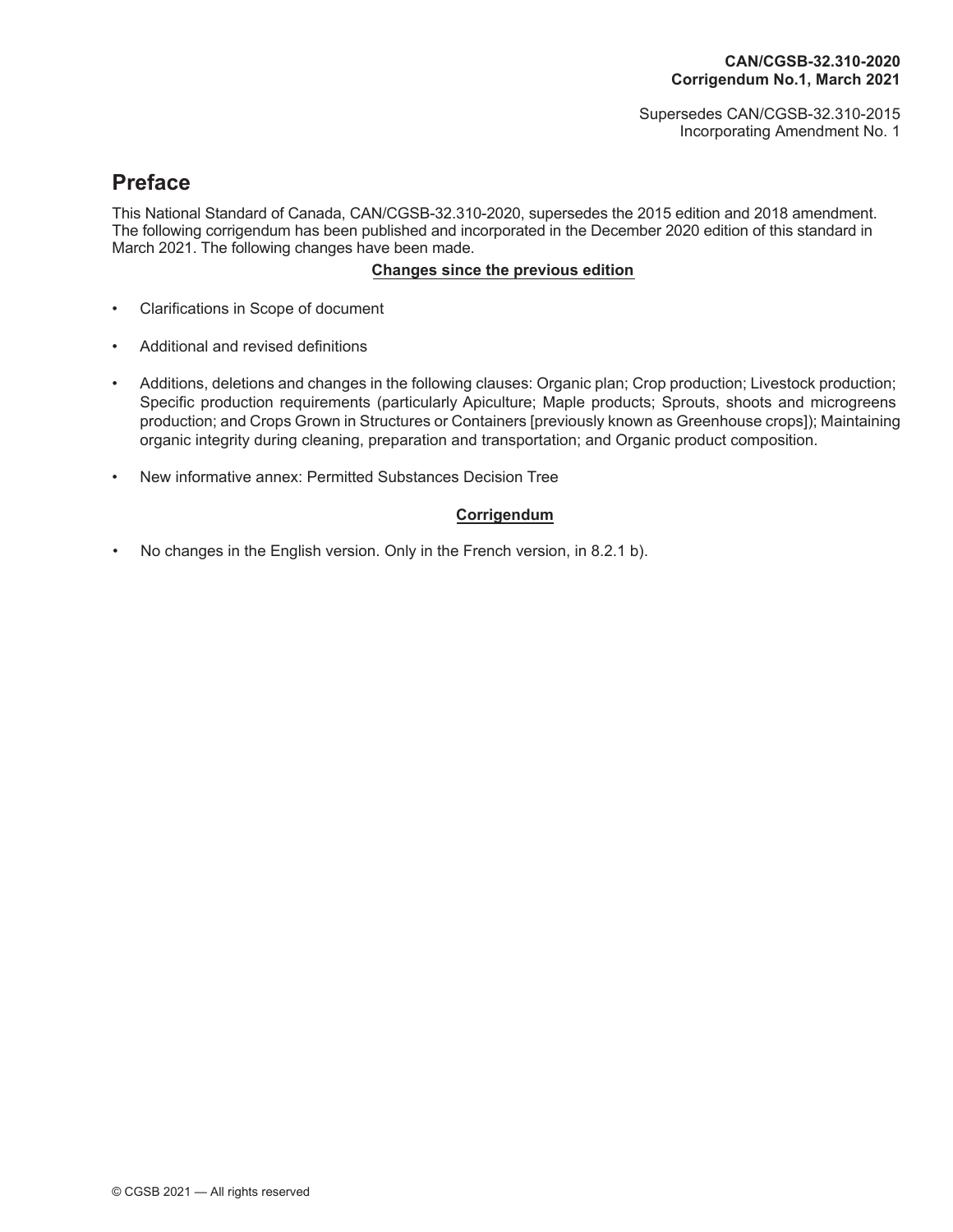## **Contents**

## Page

| $\mathbf 0$                                                                                                                        |                                                                                                     |  |
|------------------------------------------------------------------------------------------------------------------------------------|-----------------------------------------------------------------------------------------------------|--|
| 1                                                                                                                                  |                                                                                                     |  |
| $\overline{2}$<br>2.1<br>2.2<br>2.3<br>2.4                                                                                         |                                                                                                     |  |
| 3                                                                                                                                  |                                                                                                     |  |
| 4                                                                                                                                  |                                                                                                     |  |
| 5<br>5.1<br>5.2<br>5.3<br>5.4<br>5.5<br>5.6<br>5.7<br>5.8                                                                          |                                                                                                     |  |
| 5.9                                                                                                                                |                                                                                                     |  |
| 6<br>6.1<br>6.2<br>6.3<br>6.4<br>6.5<br>6.6<br>6.7<br>6.8<br>6.9<br>6.10<br>6.11<br>6.12<br>6.13<br>6.14<br>6.15<br>$\overline{7}$ | Transition of livestock production units to organic production [except poultry covered by 6.13.1]21 |  |
| 7.1                                                                                                                                |                                                                                                     |  |
| 7.2                                                                                                                                |                                                                                                     |  |
| 7.3                                                                                                                                |                                                                                                     |  |
| 7.4                                                                                                                                |                                                                                                     |  |
| 7.5                                                                                                                                | Crops Grown in Structures or Containers (previously known as Greenhouse crops)  49                  |  |
| 7.6                                                                                                                                |                                                                                                     |  |
| 7.7                                                                                                                                |                                                                                                     |  |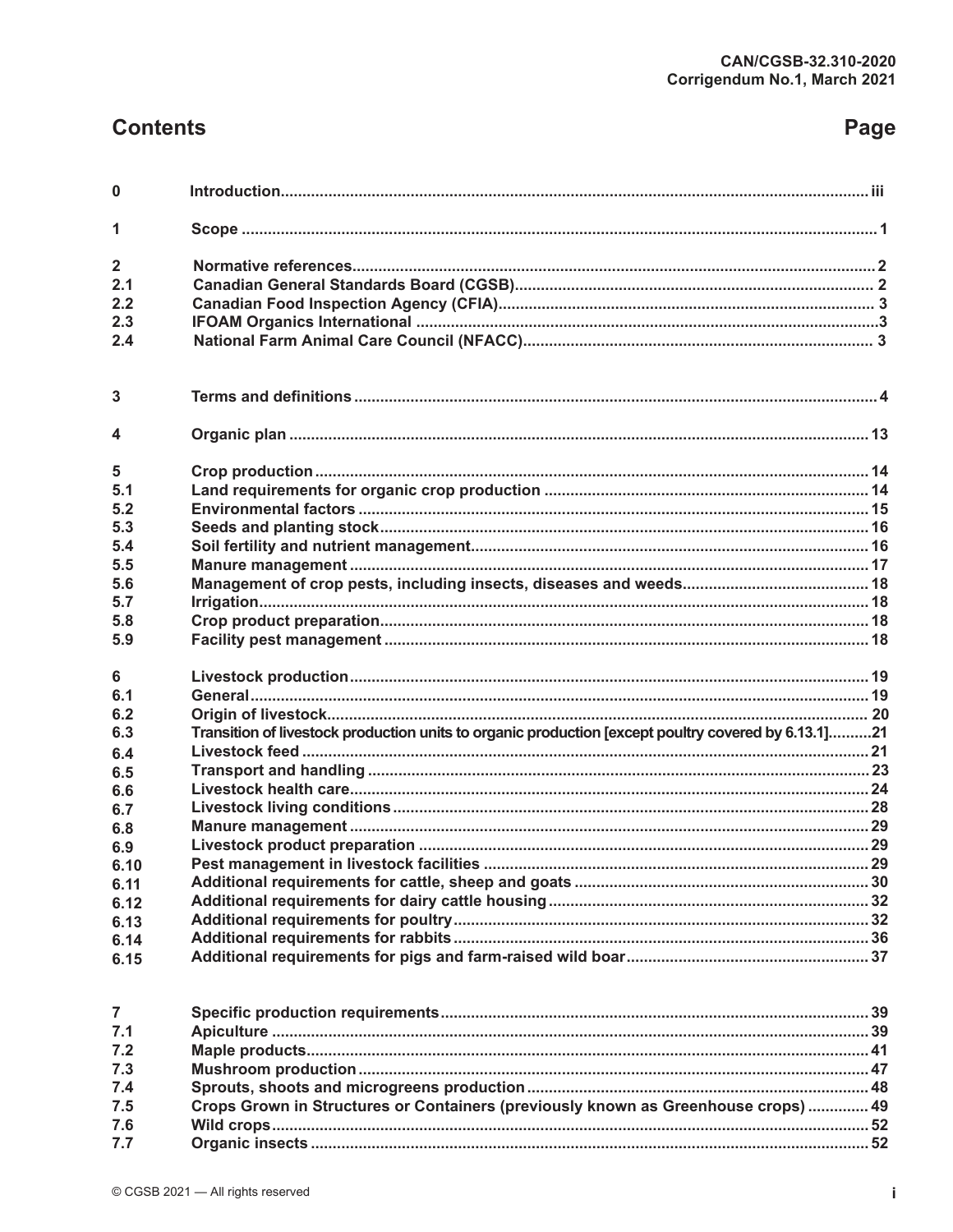| 8<br>8.1<br>8.2<br>8.3<br>8.4 | Maintaining organic integrity during cleaning, preparation and transportation 52 |  |
|-------------------------------|----------------------------------------------------------------------------------|--|
| 9<br>9.1<br>9.2               |                                                                                  |  |
| 10<br>10.1                    | Procedures, criteria and conditions to amend CAN/CGSB-32.311,                    |  |
| 10.2<br>10.3                  |                                                                                  |  |
|                               |                                                                                  |  |
|                               |                                                                                  |  |
|                               |                                                                                  |  |
|                               |                                                                                  |  |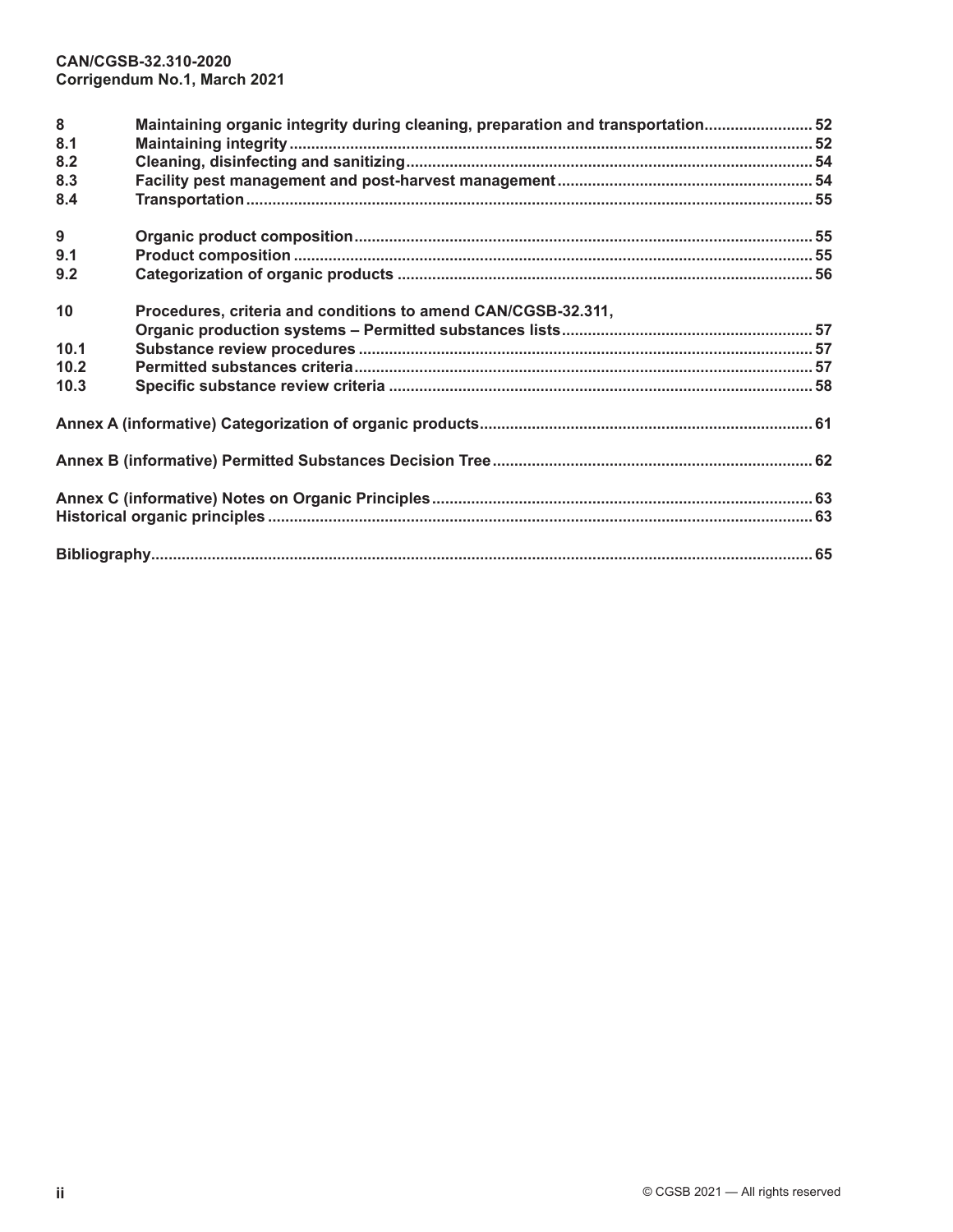## <span id="page-8-0"></span>**0 Introduction**

## **0.1 Description**

Organic production is a holistic system designed to optimize the productivity and fitness of diverse communities within the agro-ecosystem, including soil organisms, plants, livestock and people. The principal goal of organic production is to develop operations that are sustainable and harmonious with the environment.

CAN/CGSB-32.310, *Organic Production Systems – General Principles and Management Standards*, describes the principles and management standard of organic production systems.

CAN/CGSB-32.311, *Organic Production Systems – Permitted Substances Lists*, provides lists of substances that are allowed for use in organic production systems.

As is the case for all products sold in Canada, organic inputs—such as, but not limited to, fertilizers, feed supplements, pesticides, soil amendments, veterinary treatments, processing additives or aids, sanitizing and cleaning material and products derived from organic agriculture, such as, but not limited to, feed and food, should comply with all applicable regulatory requirements.

## **0.2 General principles of organic production**

Organic Agriculture is based on the following general principles<sup>1,2</sup>:

Principle of health – Organic agriculture should sustain and enhance the health of soil, plants, animals, humans and the planet as one and indivisible.

Principle of ecology – Organic agriculture should be based on living ecological systems and cycles, work with them, emulate them and help sustain them.

Principle of care – Organic agriculture should be managed in a precautionary and responsible manner to protect the health and well-being of current and future generations and the environment.

Principle of fairness – Organic agriculture should build on relationships that ensure fairness with regard to the common environment and life opportunities.

## **0.3 Organic practices**

Neither this standard<sup>3</sup> nor organic products produced in accordance with this standard represent specific claims about the healthiness, safety and nutrition of such organic products.

Management methods are carefully selected in order to restore and then sustain ecological stability within the operation and the surrounding environment. Soil fertility is maintained and enhanced by promoting optimal biological activity within the soil and conservation of soil resources. Pests, including insects, weeds and diseases, are managed using biological and mechanical control methods, and cultural practices that include minimized tillage, crop selection and rotation, recycling of plant and animal residues, water management, augmentation of beneficial insects to encourage a balanced predator–prey relationship, the promotion of biological diversity and ecologically based pest management.

<sup>&</sup>lt;sup>1</sup> From<https://www.ifoam.bio/why-organic/shaping-agriculture/four-principles-organic>

 $2$  For the historical organic principles (from 2006 edition) including the definition of fairness, refer to Annex C.

<sup>&</sup>lt;sup>3</sup> References throughout this document to "this standard" or "this National Standard of Canada" refer to CAN/CGSB-32.310, *Organic Production Systems — General Principles and Management Standards*.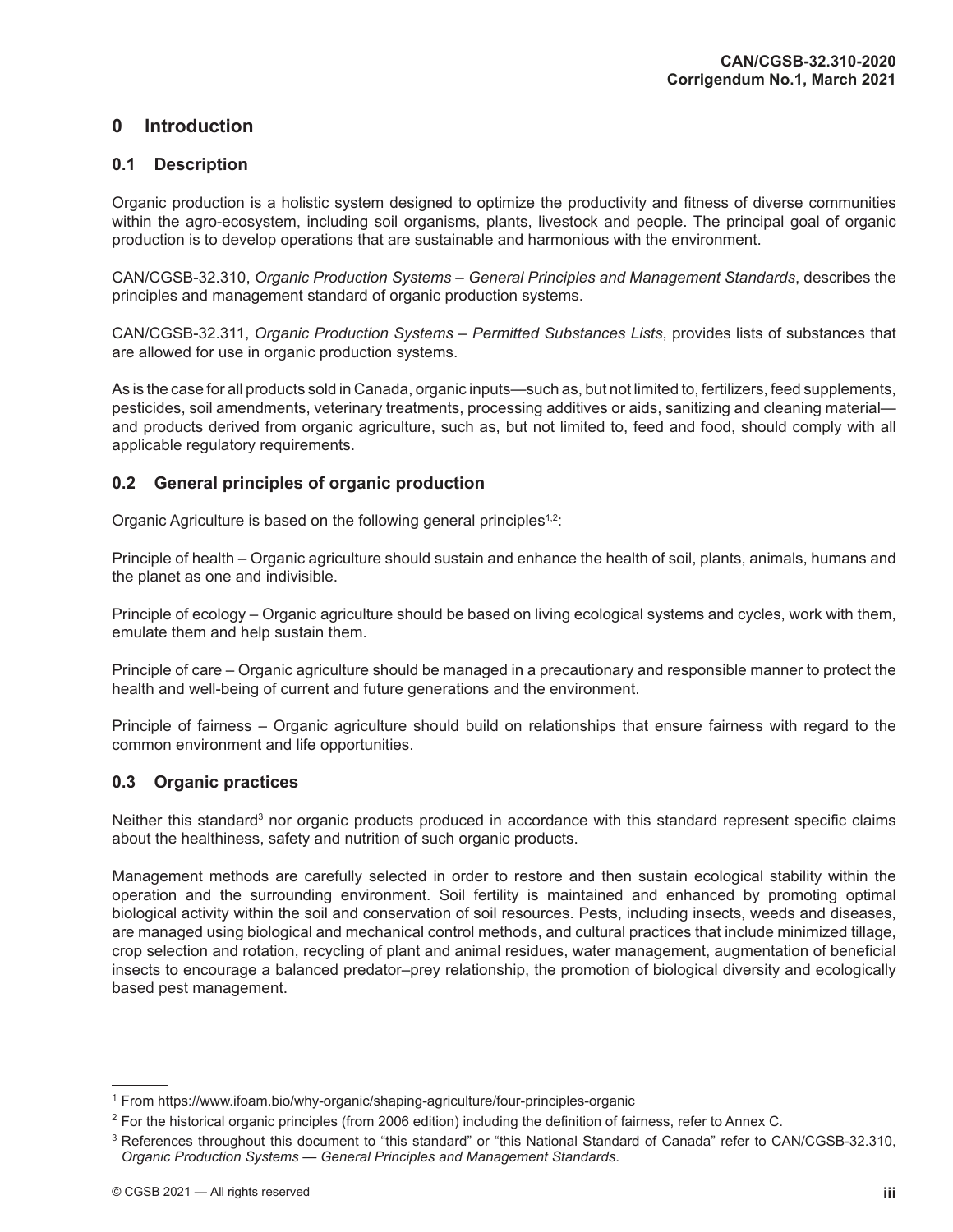Under a system of organic production, livestock are provided with living conditions and space allowances appropriate to their behavioural requirements and organically produced feed. These practices strive to minimize stress, promote good health and prevent disease.

Organic products are produced and processed under a system that strives to preserve the integrity of the principles in this standard.

Organic practices and this standard cannot ensure that organic products are entirely free of residues of substances prohibited by this standard and of other contaminants, since exposure to such compounds from the atmosphere, soil, ground water and other sources may be beyond the control of the operator. The practices permitted by this standard are designed to ensure the least possible residues at the lowest possible levels.

In the development of the standard, it was recognized that differences between Canada's agricultural regions require varying practices to meet production needs.

This standard is intended for certification and regulation to prevent deceptive practices in the marketplace. The certification process assesses operational compliance. Certification is granted to compliant products. Certification bodies must allow a period of up to 12 months after the publication date of an amendment to this standard and to CAN/CGSB-32.311 for an applicant to come into compliance with any changes to the requirements.

## **0.4 Notes and examples in this standard**

In this standard, notes and examples are used for giving additional information intended to assist the understanding or use of the document and are not a normative part of the standard.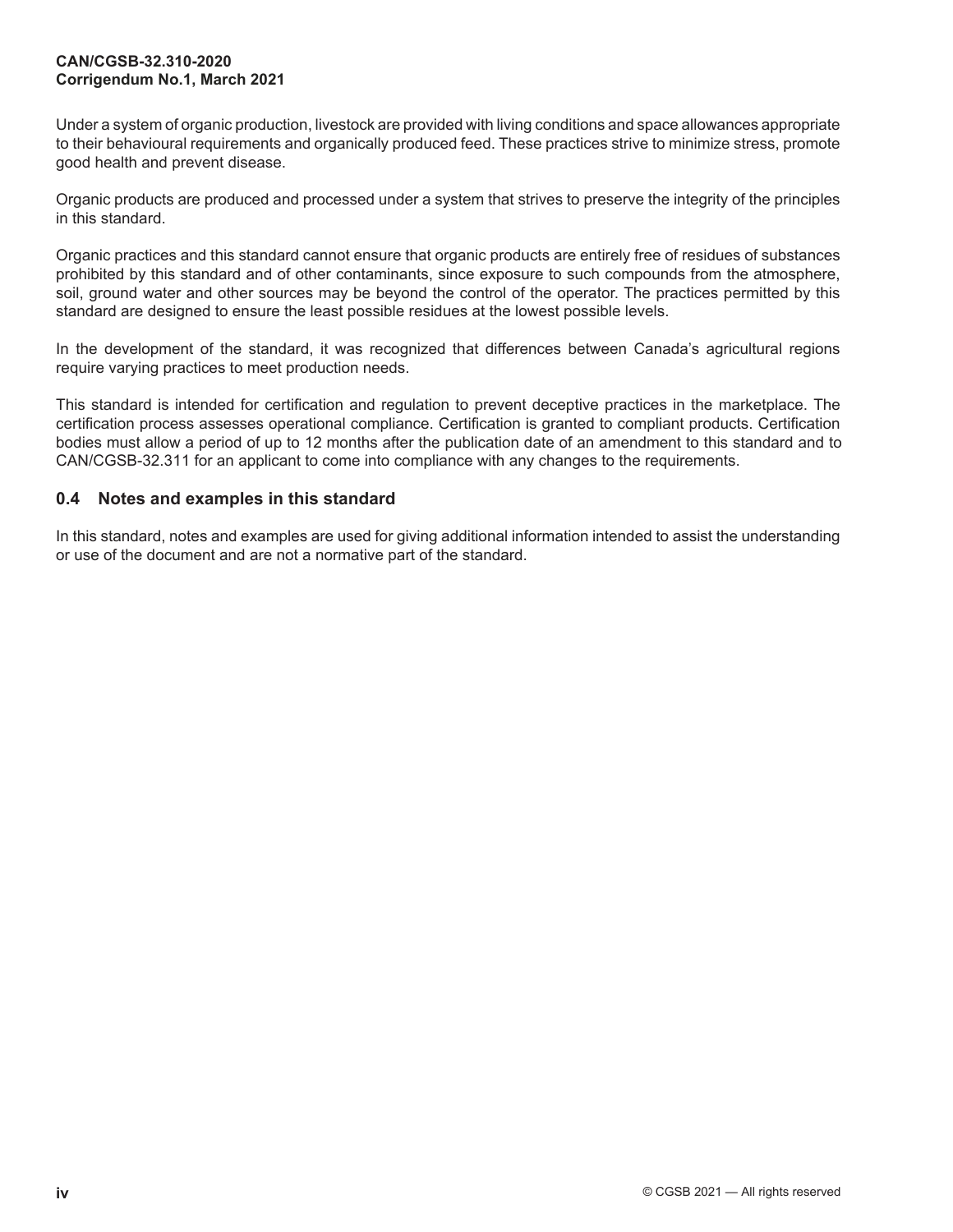Supersedes CAN/CGSB-32.310-2015 Incorporating Amendment No. 1

## <span id="page-10-0"></span>**[Organic production systems](#page-0-0) [General principles and management standards](#page-0-1)**

## **1 Scope**

## **1.1 This National Standard of Canada applies to the following organic products:**

- a) Unprocessed plants and plant products, livestock and livestock products, to the extent that the principles of production and specific verification rules for them are described in the standard;
- b) Processed agricultural crop and livestock products intended for human consumption or use and derived from the items mentioned in 1.1 a);
- c) Livestock feed;
- d) Processed agricultural crop and livestock products intended for animal consumption or use and derived from the items mentioned in 1.1 a).

## **1.2 Organic products referenced in this standard are derived from a production system that:**

- a) seeks to nurture ecosystems through its management practices in order to achieve sustainable productivity; and
- b) provides control of pests including insects, weeds and disease through enhancement of biodiversity, recycling of plant and animal residues, crop selection and rotation, water management, tillage and cultivation.

## **1.3 Units of measure**

Quantities and dimensions in this standard are given in metric units with yard/pound equivalents, mostly obtained through soft conversion, given in parentheses. The metric units shall be regarded as being official in the event of dispute or unforeseen difficulty arising from the conversion.

## **1.4 Prohibited materials or techniques in organic production and preparation**

If producing or preparing organic products, the following materials or techniques are prohibited since they are incompatible with the general principles of organic production:

- a) all products of and materials from genetic engineering (GE), as defined in this standard, and as specified in 4.1.3, 5.1.2 and 6.2.1 of CAN/CGSB-32.311;
- b) all products, materials or processes intentionally using nanotechnology, as defined in this standard, with the following exceptions:
	- 1) naturally occurring nano-sized particles or those produced incidentally through processes such as grinding flour;
	- 2) contact surfaces, such as equipment, work surfaces or packaging, where transference of nano-sized particles to organic crops, livestock or products is unintended and unlikely to occur;
- c) irradiation, as defined in this standard, for the treatment of organic products and inputs used in the production of organic products, except as specified in CAN/CGSB-32.311;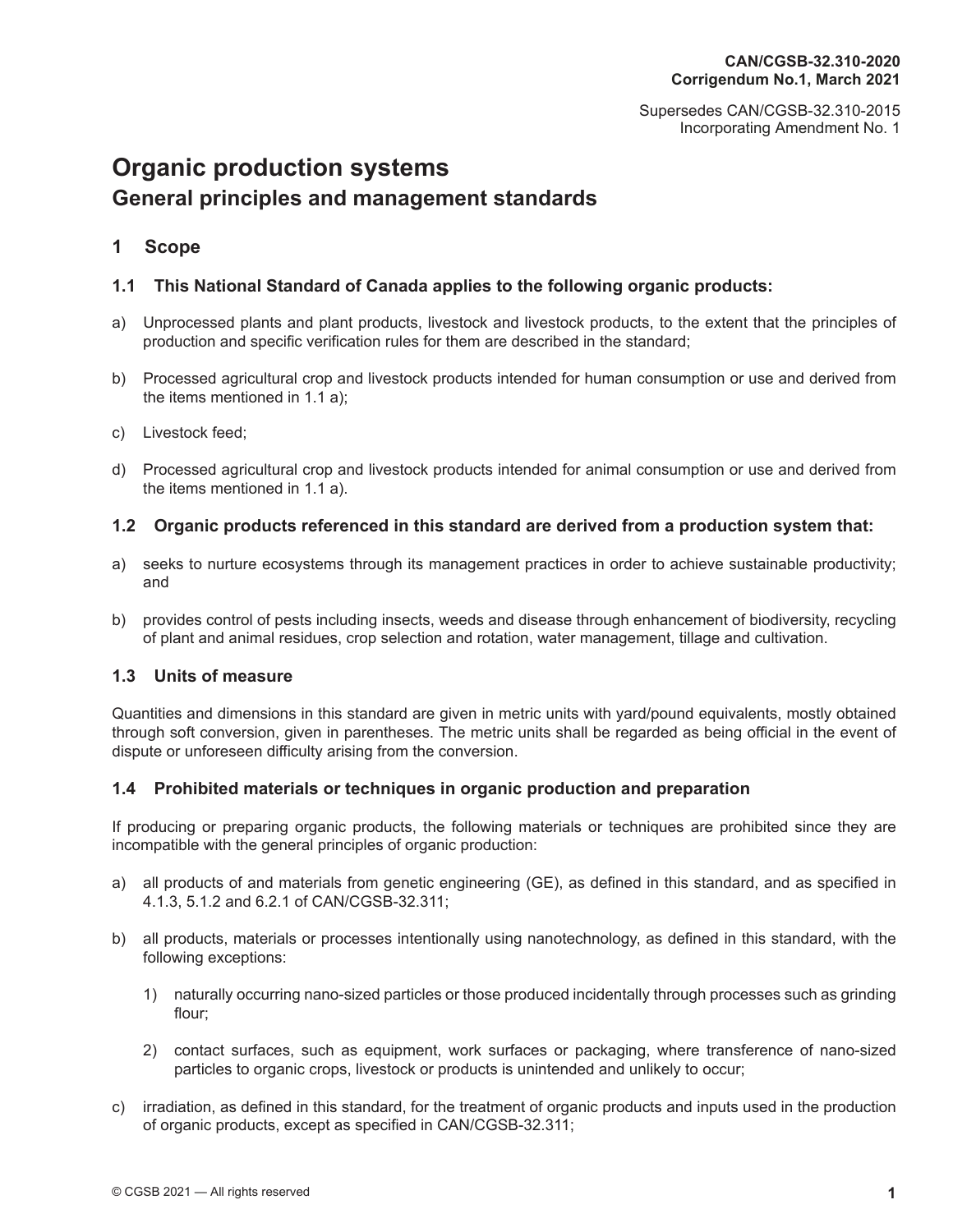- <span id="page-11-0"></span>d) cloned livestock and its descendants;
- e) equipment, harvest and storage containers, storage facilities and packaging materials treated with fungicides, preservatives, fumigants and pesticides not listed in CAN/CGSB-32.311, except as permitted in 8.2.3 and 8.3.3 of CAN/CGSB-32.310.

#### **1.5 Prohibited substances in organic production and preparation**

In addition to Clause 1.4, when producing or preparing organic products, the following substances are prohibited since they are incompatible with the general principles of organic production:

- a) soil amendments, such as fertilizer or composted plant and animal material, that contain a substance not listed in CAN/CGSB-32.311;
- b) sewage sludge;
- c) any crop production aids or substances not listed in CAN/CGSB-32.311;
- d) plant, fungal and animal growth regulators, except as specified in CAN/CGSB-32.311;
- e) veterinary drugs, including antibiotics and parasiticides, except as permitted by this standard;
- f) non-organic ingredients, food additives and processing aids used in organic product preparation, including sulphates, sulphites, nitrates and nitrites, except as permitted by this standard or specified in CAN/CGSB-32.311;
- g) formulants except as specified in CAN/CGSB-32.311;

NOTE See the PSL Decision Tree in Annex B for a methodology that may assist in the completion of input reviews.

## **2 Normative references**

The following normative documents contain provisions that, through reference in this text, constitute provisions of this National Standard of Canada. The referenced documents may be obtained from the sources noted below.

NOTE The addresses provided below were valid at the date of publication of this standard.

An undated reference is to the latest edition or revision of the reference or document in question, unless otherwise specified by the authority applying this standard. A dated reference is to the specified revision or edition of the reference or document in question.

## **2.1 Canadian General Standards Board (CGSB)**

CAN/CGSB-32.311 – *Organic production systems – Permitted substances lists*.

CAN/CGSB-32.312 – *Organic production systems: Aquaculture—General principles, management standards and permitted substances lists*

#### **2.1.1 Source**

The above may be obtained from the Canadian General Standards Board, Sales Centre, Ottawa, ON Canada K1A 0S5. Telephone: 1-800-665-2472. E-mail: ncr.cgsb-ongc@tpsgc-pwgsc.gc.ca. Web site: www.tpsgc-pwgsc.gc.ca/ongc-cgsb/index-eng.html.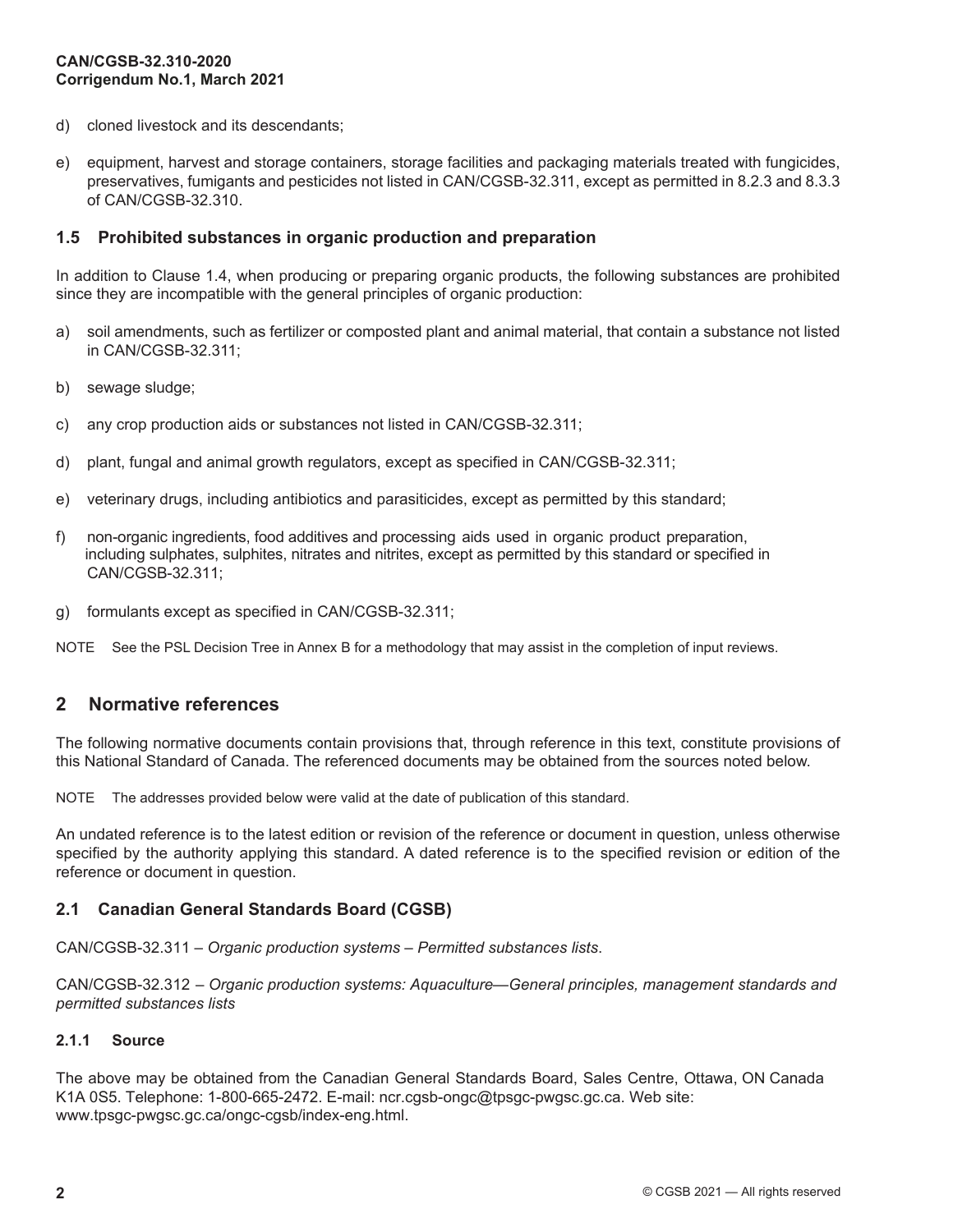## <span id="page-12-0"></span>**2.2 Canadian Food Inspection Agency (CFIA)**

*Safe Food for Canadians Act* (S.C, 2012, c. 24)

*Safe Food for Canadians Regulations* (SOR/2018-108), Part 13.

#### **2.2.1 Source**

The above may be obtained from CFIA at http://www.inspection.gc.ca/ or from Justice Laws Web site at http://lawslois.justice.gc.ca.

## **2.3 IFOAM Organics International**

*Principles of Organic Agriculture*.

#### **2.3.1 Source**

The above may be obtained from the IFOAM Web site at [https://www.ifoam.bio/why-organic/shaping-agriculture/](https://www.ifoam.bio/why-organic/shaping-agriculture/four-principles-organic) [four-principles-organic.](https://www.ifoam.bio/why-organic/shaping-agriculture/four-principles-organic)

## **2.4 National Farm Animal Care Council (NFACC)**

In the event of any conflict or inconsistency between this standard and a Code of Practice listed below, this standard shall take precedence.

*Code of Practice for the Care and Handling of Dairy Cattle*

*Code of Practice for the Care and Handling of Beef Cattle*

*Code of Practice for the Care and Handling of Veal Cattle*

*Code of Practice for the Care and Handling of Pigs*

*Code of Practice for the Care and Handling of Farm Animals: Transportation*

*Code of Practice for the Care and Handling of Pullets and Laying Hens*

*Code of Practice for the Care and Handling of Hatching Eggs, Breeders, Chickens and Turkeys* 

*Code of Practice for the Care and Handling of Sheep*

*Code of Practice for the Care and Handling of Goats*

*Code of Practice for the Care and Handling of Rabbits*

*Code of Practice for the Care and Handling of Bison*

#### **2.4.1 Source**

The above may be obtained from the NFACC Web site at https://www.nfacc.ca/codes-of-practice.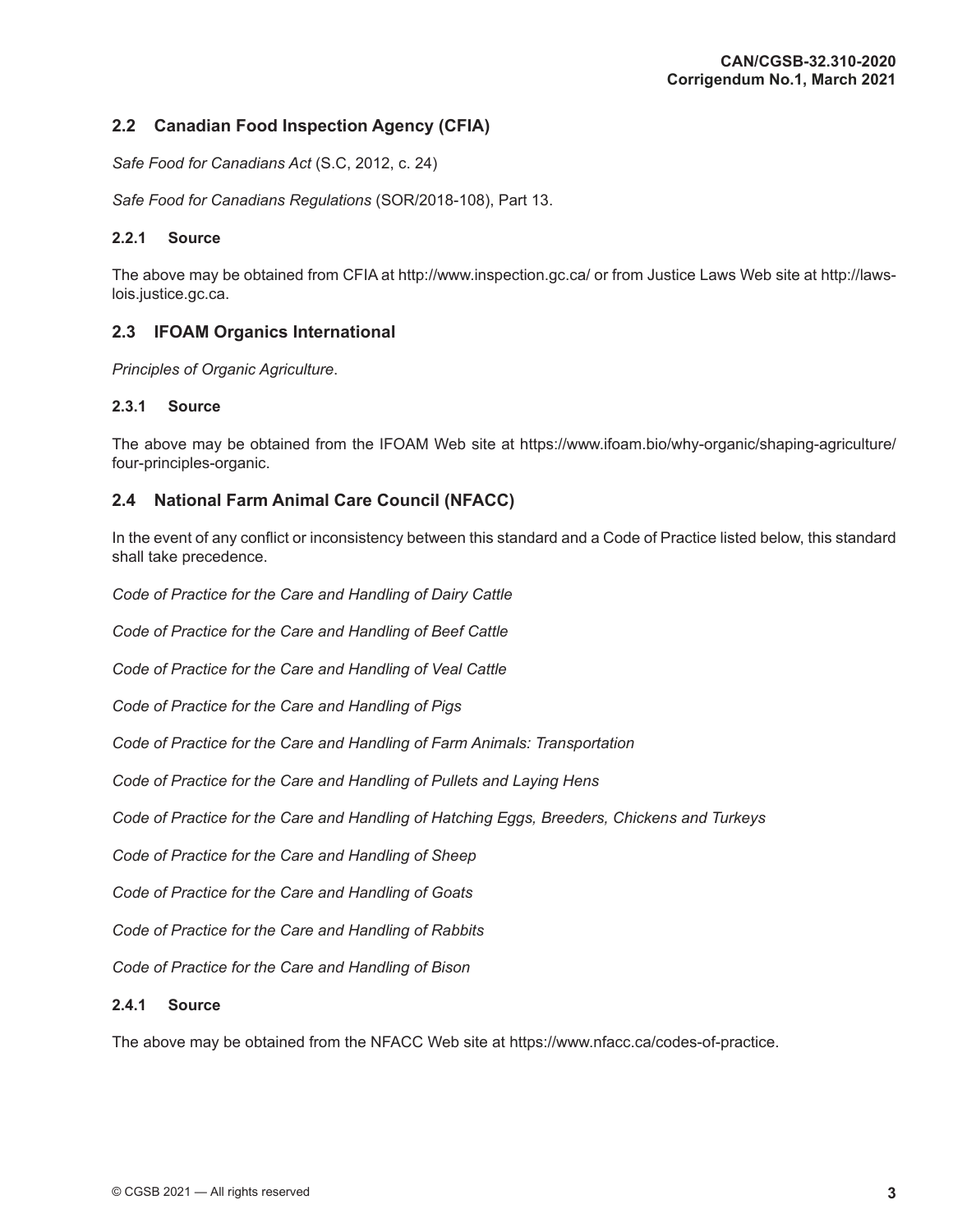## <span id="page-13-0"></span>**3 Terms and definitions**

For the purposes of this National Standard of Canada, the following terms and definitions apply.

## **3.1**

#### **aeroponics (***aéroponie***)**

soil-free cultivation method whereby plants are suspended with their roots exposed to the air.

## **3.2**

#### **agricultural (***agricole***)**

pertaining to crops and livestock and any products resulting from crops and livestock.

## **3.3**

#### **agro-ecosystem (***agro-écosystème***)**

system consisting of the form, function, interaction and equilibrium of the biotic and abiotic elements present within the environment of a given agricultural operation.

## **3.4**

#### **allopathic (***allopathique***)**

use of allopathy.

## **3.5**

## **allopathy (***allopathie***)**

method of treating disease with substances that produce a reaction or effects different from those caused by the disease itself.

## **3.6**

## **annual seedling (***semis annuel***)**

young plant grown from seed that will complete its life cycle or produce a yield and be able to be harvested within the same crop year or season in which it was planted.

## **3.7**

## **antibiotic (***antibiotique***)**

any drug or combination of drugs which is prepared from certain microorganisms, or which formerly was prepared from microorganisms but is now made synthetically, and which possesses inhibitory action on the growth of other microorganisms including fungi, bacteria and viruses.

## **3.8**

## **apiculture (***apiculture***)**

management and production of honeybees, queens and their products. Examples are honey, beeswax, pollen, royal jelly, propolis and bee venom.

## **3.9**

#### **bedding (***litière***)**

material added to livestock housing environments for the purpose of adding comfort and to encourage natural behaviours. Examples: chopped straw, wood shavings.

#### **3.10**

#### **biobased (***biosourcé***)**

substance that is derived from a plant, animal or microbial source.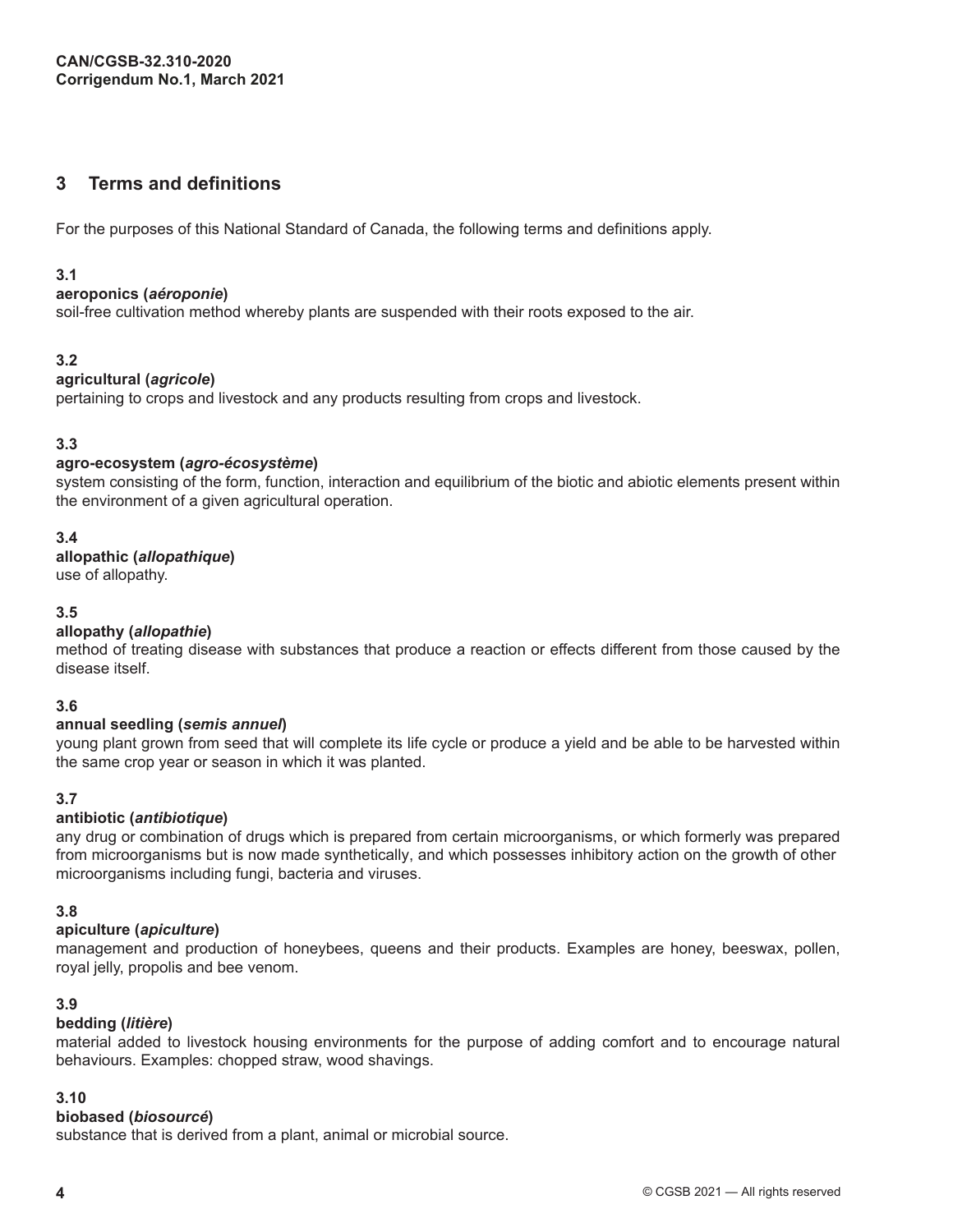#### **biodegradable (***biodégradable***)**

crop and livestock inputs and production aids capable of microbial decomposition within 24 months in soil (with the exception of plant biomass), one month in aerated water and two months in anaerobic water, with minimal impact on the environment.

## **3.12**

#### **biological (***organique***)**

pertaining to multicellular or unicellular organisms (or their components), such as animals, plants, fungi, bacteria, proteins, nucleic acids and viruses, etc.

## **3.13**

#### **buffer zone (***zone tampon***)**

clearly defined and identifiable boundary area that separates an organic production unit from adjacent non-organic areas.

#### **3.14**

#### **carbohydrate (***glucides***)**

sugar or starch compound, such as dextrose (glucose).

#### **3.15**

#### **cloned animals (***animaux clonés***)**

identical animals resulting from human manipulation of embryos and embryo transfer, using techniques such as somatic cell nuclear transfer, embryonic cell nuclear transfer or embryo splitting.

#### **3.16**

#### **colony (***colonie***)**

typically an aggregate of several thousand worker bees, drones, and a queen bee living together in a hive or in any other dwelling as one social unit.

#### **3.17**

#### **commercially available (***disponible sur le marché***)**

documented ability to obtain a production input or an ingredient in an appropriate form, quality, quantity or variety, irrespective of cost, in order to fulfil an essential function in organic production or preparation.

## **3.18**

#### **commingling (***mélange***)**

mixing of or physical contact between bulk, unbound or unpackaged organic products and non-organic products during production, preparation, transportation, or storage.

#### **3.19**

#### **compost (***compost***)**

product of a carefully managed aerobic process by which biological materials are digested by microorganisms.

#### **3.20**

#### **compost tea (***thé de compost***)**

liquid soil amendment or foliar feed used to promote beneficial bacterial growth that is created by steeping mature compost in water.

#### **3.21**

#### **crop rotation (***rotation des cultures***)**

practice of alternating crops grown in a specific field in a planned sequence and in successive crop years so that crops of the same species or family are not continuously grown in the same field. Perennial cropping systems employ techniques such as alley cropping, intercropping and hedgerows to introduce biological diversity in lieu of crop rotation.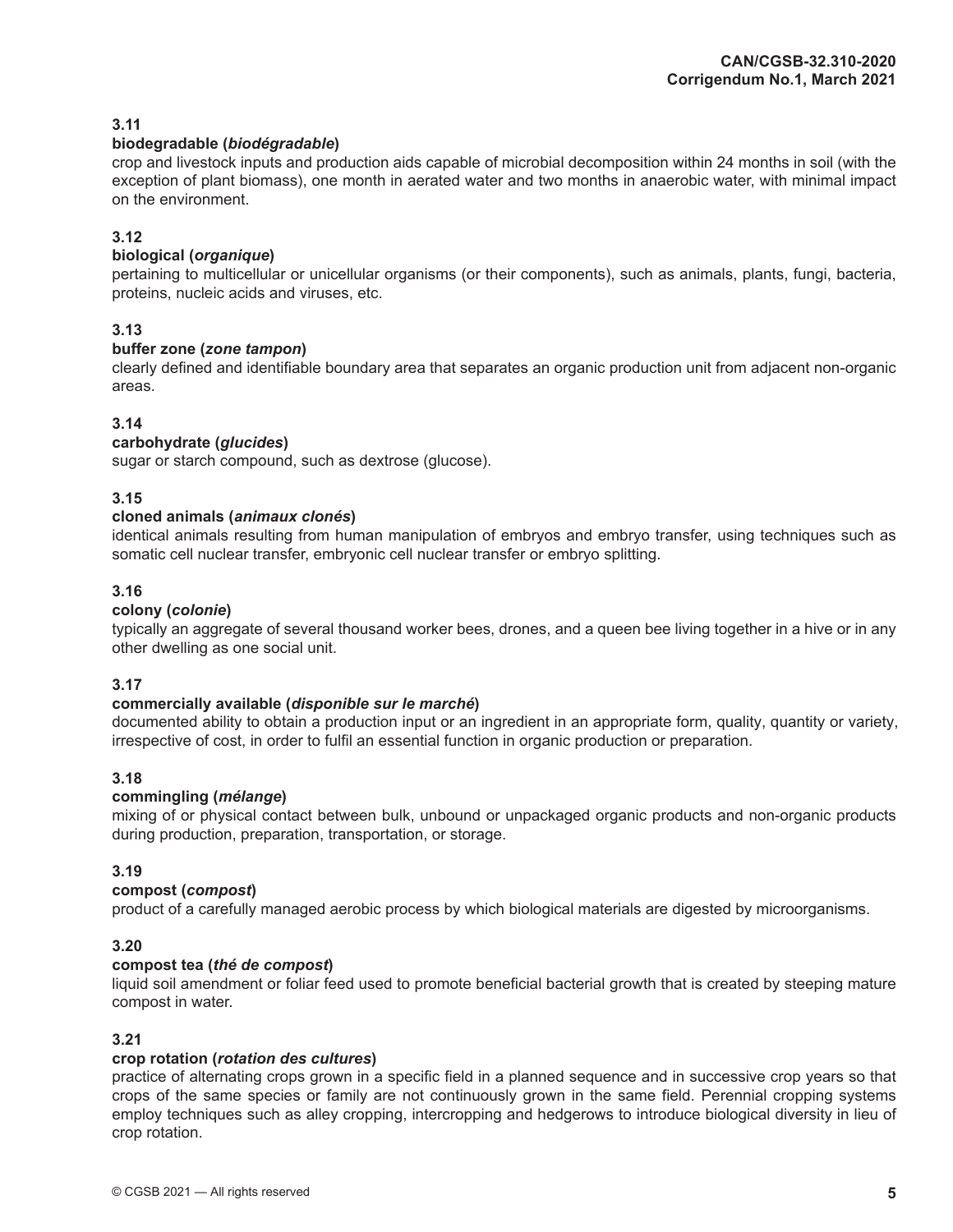## **derivative (***dérivé***)**

a substance created by a molecular modification of another substance (the source) usually by a chemical substitution or additional reaction.

## **3.23**

## **feed additive (***additif pour alimentation animale***)**

substance added to feed in small quantities to fulfil a specific nutritional need. Examples are essential nutrients in the form of amino acids or vitamins and minerals, and non-nutritive additives such as anticaking agents and antioxidants.

## **3.24**

#### **feed supplement (***supplément alimentaire***)**

feed that is used in conjunction with other feeds to improve the nutritive balance of the total and that is intended to be:

a) fed undiluted as a supplement to other feeds,

- b) available separately and offered free choice, along with other parts of the ration, or
- c) further diluted and mixed to produce a complete feed.

NOTE In Canada, the *Feeds Act* requires that the resulting feed is acceptable for registration.

#### **3.25**

#### **fermentation (***fermentation***)**

conversion of a carbohydrate into simpler or more complex carbon-based compounds by an enzyme or enzymes produced by microorganisms. For example, sugars can be fermented in the presence of yeast to produce alcohol or acetic acid along with carbon dioxide. Fermentation followed by extraction and purification can isolate the substance from other products of fermentation and impurities; this can be used to produce compounds such as enzymes, antibiotics, amino acids and organic acids (e.g., citric, gibberellic, lactic acids). Also known as microbial fermentation or biofermentation.

## **3.26**

## **fertilizer (***engrais***)**

single or blended substance composed of one or more recognized plant nutrients.

## **3.27**

## **filtrate (***filtrat***)**

liquid that passes through an osmosis filter in the production of maple or other tree sap syrup.

## **3.28**

## **food additive (***additif alimentair***e)**

has the same meaning as in B.01.001 of the *Food and Drug Regulations*.

## **3.29**

## **food-grade (***qualité ou grade alimentaire***)**

designation used to identify that a substance (for example, a cleaning material, gas, etc.) or material (for example, a counter, containers, a conveyor, etc.) may come in contact with food, food contact surfaces or is safe for human consumption.

## **3.30**

## **forage (***fourrage***)**

vegetative material in fresh, dried or ensiled state that is fed to livestock, for example, pasture, hay or silage.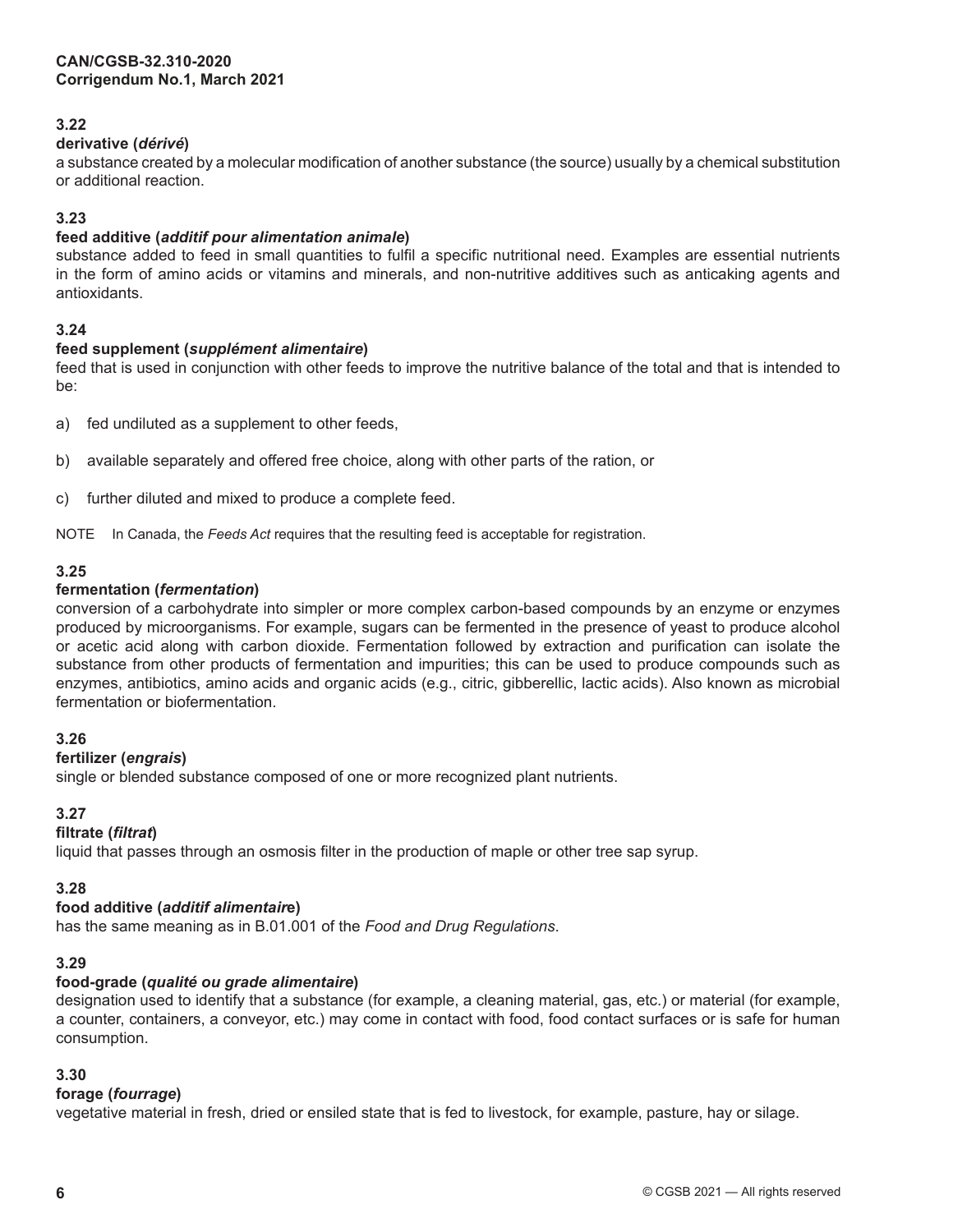**genetic engineering (***génie génétique***)** also commonly known as resulting in **Genetically Modified Organisms (GMOs)**

artificial manipulation of living cells for the purpose of altering its genome constitutes genetic engineering and refers to a set of techniques from modern biotechnology by which the genetic material of an organism is changed in a way that does not occur other than through traditional breeding by multiplication or natural recombination. The genome is considered an indivisible entity; artificial technical/physical insertions, deletions, or rearrangements of elements of the genome constitute genetic engineering.

Techniques developed in future may be considered genetic engineering. Examples of the techniques used in genetic engineering include, but are not limited to:

- genome/gene editing techniques, such as but not limited to CRISPR, that replace one DNA sequence with another, transposes, deletes or adds a gene sequence or a part of gene sequence;
- recombinant DNA (rDNA) techniques that use vector systems;
- cisgenesis;
- intragenesis;
- agro-infiltration;
- techniques involving the direct introduction into the organism of hereditary materials prepared by whatever means, inside or outside the organism;
- cell fusion (including protoplast fusion) or hybridization techniques that overcome natural physiological, reproductive or recombination barriers, where the donor cells/protoplasts do not fall within the same taxonomic family or are created outside, or manipulated within, the organism through techniques such as, but not limited to, synthetic biology.

Unless the donor/recipient organism is derived from any of the above techniques, examples of techniques not covered by this definition include:

- in vitro fertilization;
- conjugation, transduction, transformation, or any other natural process;
- polyploidy induction;
- cell fusion (including protoplast fusion) or hybridization techniques where the donor cells/protoplasts are in the same taxonomic family and not created outside, or manipulated within, the organism through techniques such as, but not limited to, synthetic biology.

## **3.32**

#### **herbivore (***herbivore***)**

animal that feeds chiefly on plants.

## **3.33**

#### **hive (***ruche***)**

human-constructed housing for bees including related components.

## **3.34**

#### **hydroponics (***hydroponie***)**

cultivation of plants in aqueous nutrient solutions without the aid of soil.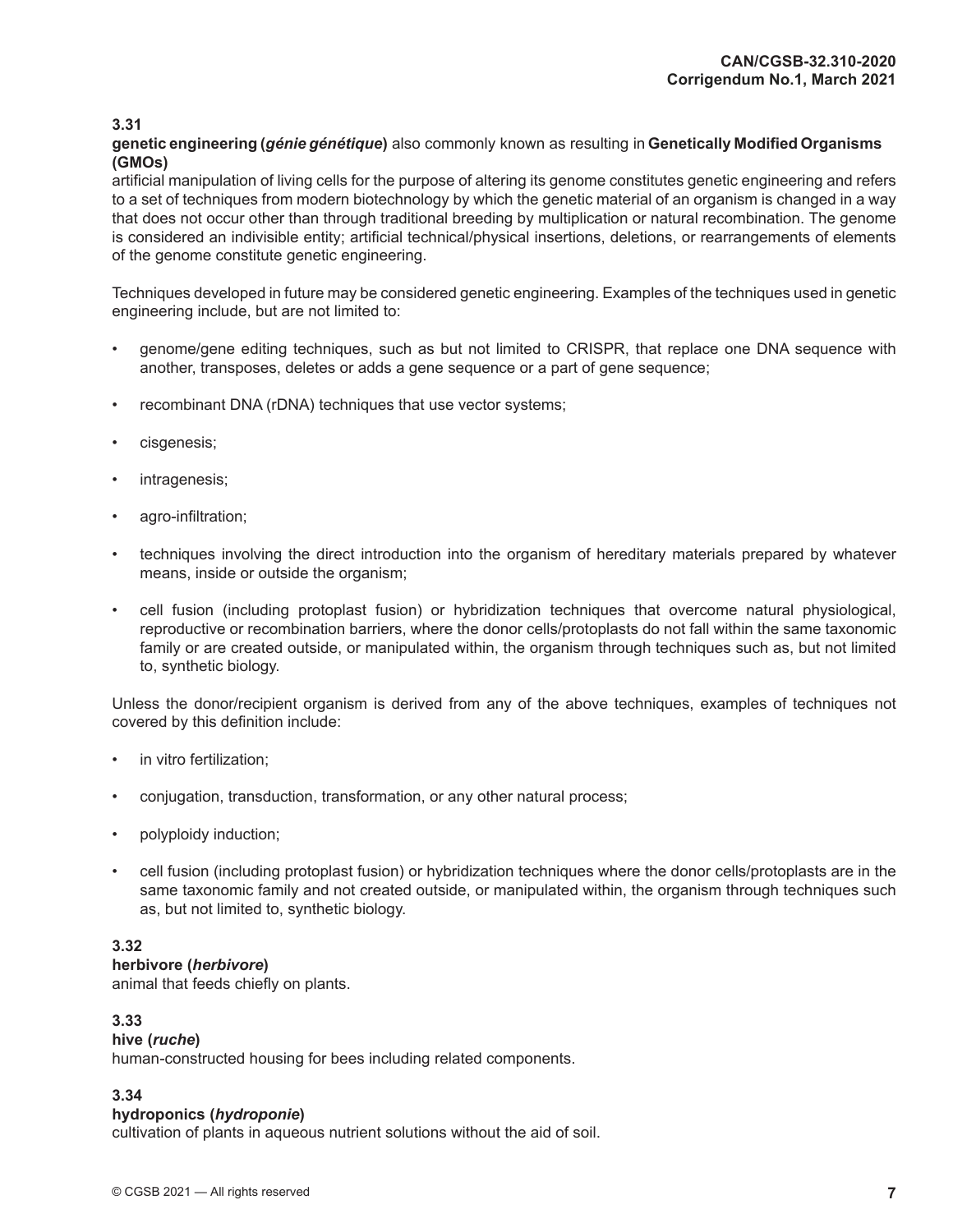## **incidental additives (***additifs indirects***)**

substances used in organic processing facilities that have the potential to remain present in organic products as residues. Examples are: hand products (cleaners, antiseptics, lotions, barrier creams), boiler water treatment compounds, water treatment compounds, lubricants (release agents, solvents), anti-foaming agents and non-food chemicals (sanitizers, disinfectants, cleaning agents and detergents).

## **3.36**

## **ingredient (***ingrédient***)**

substance, including a food additive, used in the manufacture or preparation of a product. The substance is present in the final product, possibly in a modified form.

#### **3.37**

#### **input (***intrant***)**

substance used in production or preparation. Examples are: fertilizers, feed supplements, pesticides, soil amendments, veterinary treatments, processing aids, sanitizing and cleaning materials.

#### **3.38**

#### **irradiation (***irradiation***)**

treatment with ionizing radiation.

#### **3.39**

#### **isolation distance (***distance d'isolement***)**

distance established to segregate an organic crop from a commercialized GE crop of the same crop type. An isolation distance is the shortest distance from the edge of an organic crop to the edge of the nearest GE crop of that crop type.

#### **3.40**

#### **litter (***portée***)**

a group of young animals born at one time to one mother. Example: a litter of piglets.

#### **3.41**

#### **litter material (***fumier***)**

a mixture of bedding material with animal excreta, such as manure, dust and feathers, collected from the floor of livestock housing (e.g., barn, coop).

#### **3.42**

#### **livestock (***animaux d'élevage***)**

any domestic or domesticated animal including bovine, ovine, porcine, caprine, equine, lagomorph (rabbits), poultry and bees raised for food or used in the production of food. The products of hunting or fishing of wild animals are not included in this definition.

#### **3.43**

#### **manure (***déjections animales***)**

livestock feces, urine and other excrement.

#### **3.44**

#### **microgreens (***microverdurettes***)**

edible young plants that are harvested later than sprouts, generally when cotyledons are fully formed or when two or four true leaves are present.

## **3.45**

## **nanotechnology (***nanotechnologie***)**

manipulation of matter at atomic, molecular, or macromolecular dimensions typically between 1 and 100 nm to create materials, devices and systems with fundamentally new properties and functions. Nanoscale chemical substances,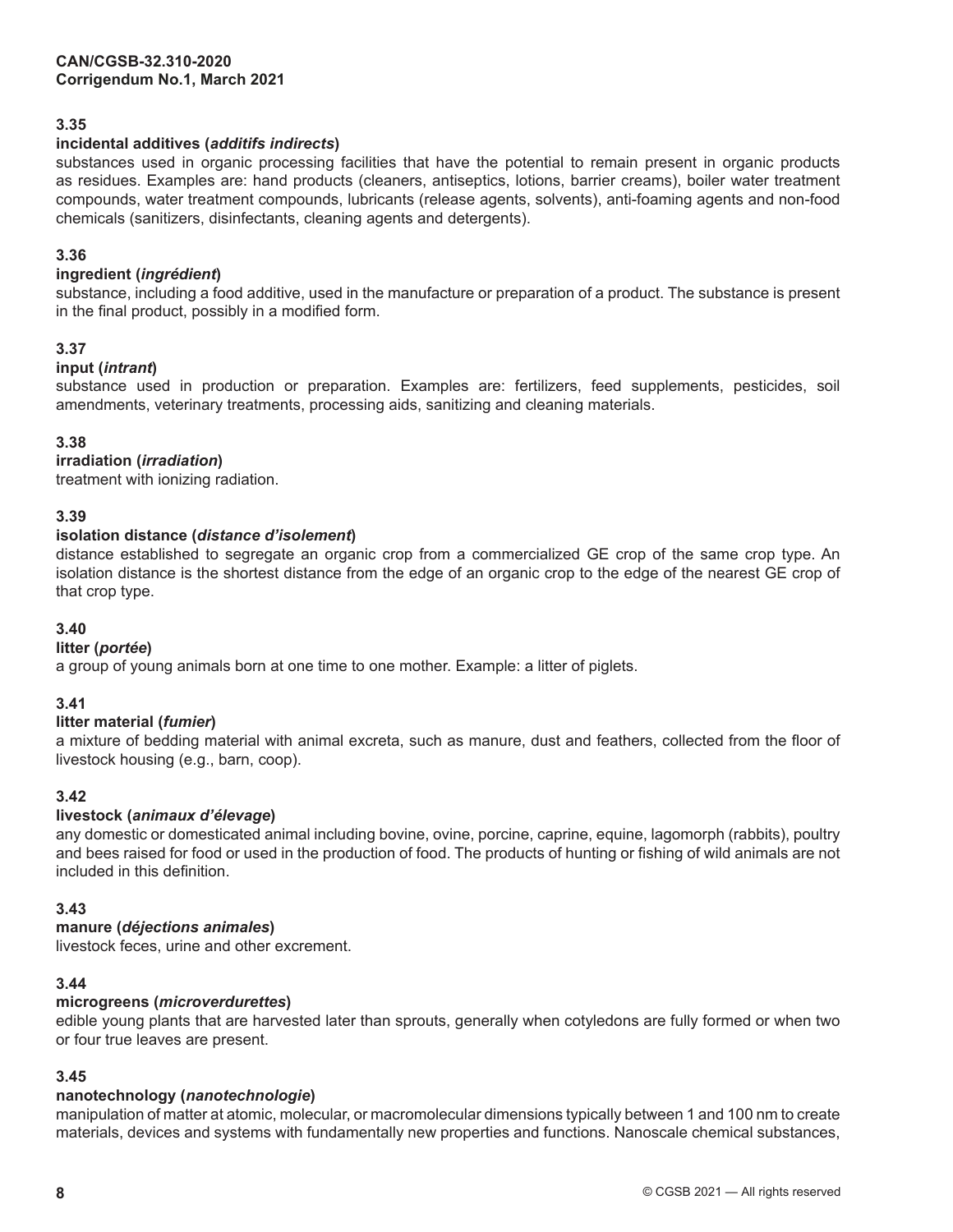or nanomaterials, behave differently from their macroscale counterparts, exhibiting different mechanical, optical, magnetic or electronic properties.

#### **3.46**

#### **nutrient management plan (***plan de gestion des nutriments***)**

nutrient budget or plan in which the timing and rate of nutrient application is based on soil nutrient status (soil test results), crop nutrient needs, the amendment (manure, compost, plow-down crop or other permitted substance), nutrient content and expected nutrient release rates. The goal of a nutrient management plan is to minimize nutrient loss, protect water quality, maintain soil fertility and ensure effective use of permitted soil amendments.

## **3.47**

#### **operation (***exploitation***)**

farm, company or organization that produces or prepares an organic product; an operation may have multiple production units (see 3.62 *production unit*).

#### **3.48**

#### **operator (***exploitant***)**

person, company or organization that produces, prepares, packages or owns the brand of product(s) with a view to the subsequent sale, trade or marketing of products labelled as organic.

#### **3.49**

#### **organic integrity (***intégrité biologique***)**

maintenance of the inherent organic qualities of a product from the receipt of ingredients through to the end consumer.

#### **3.50**

#### **organic product (***produit biologique***)**

any commodity or output produced by a system compliant with this standard.

## **3.51**

#### **organic production (***production biologique***)**

method of agricultural production in compliance with this standard.

#### **3.52**

#### **parallel production (***production parallèle***)**

simultaneous production or preparation of organic and non-organic crops, including transitional crops, livestock and other organic products of the same or similar varieties that are visually indistinguishable by the common person when the crops, livestock or products are positioned side by side.

#### **3.53**

#### **parasiticide (***antiparasitaire***)**

pharmaceutical substance or veterinary drug, such as an anthelmintic (dewormer), used to control internal or external parasites in livestock.

#### **3.54**

#### **perennial crop (***culture vivace***)**

crop, other than a biennial crop, that can be harvested from the same planting for more than one crop year or that requires at least one year after planting before harvest.

#### **3.55**

#### **pest (***organisme nuisible***)**

organism causing damage to humans or to resources used by humans, such as certain viruses, bacteria, fungi, weeds, parasites, arthropods and rodents.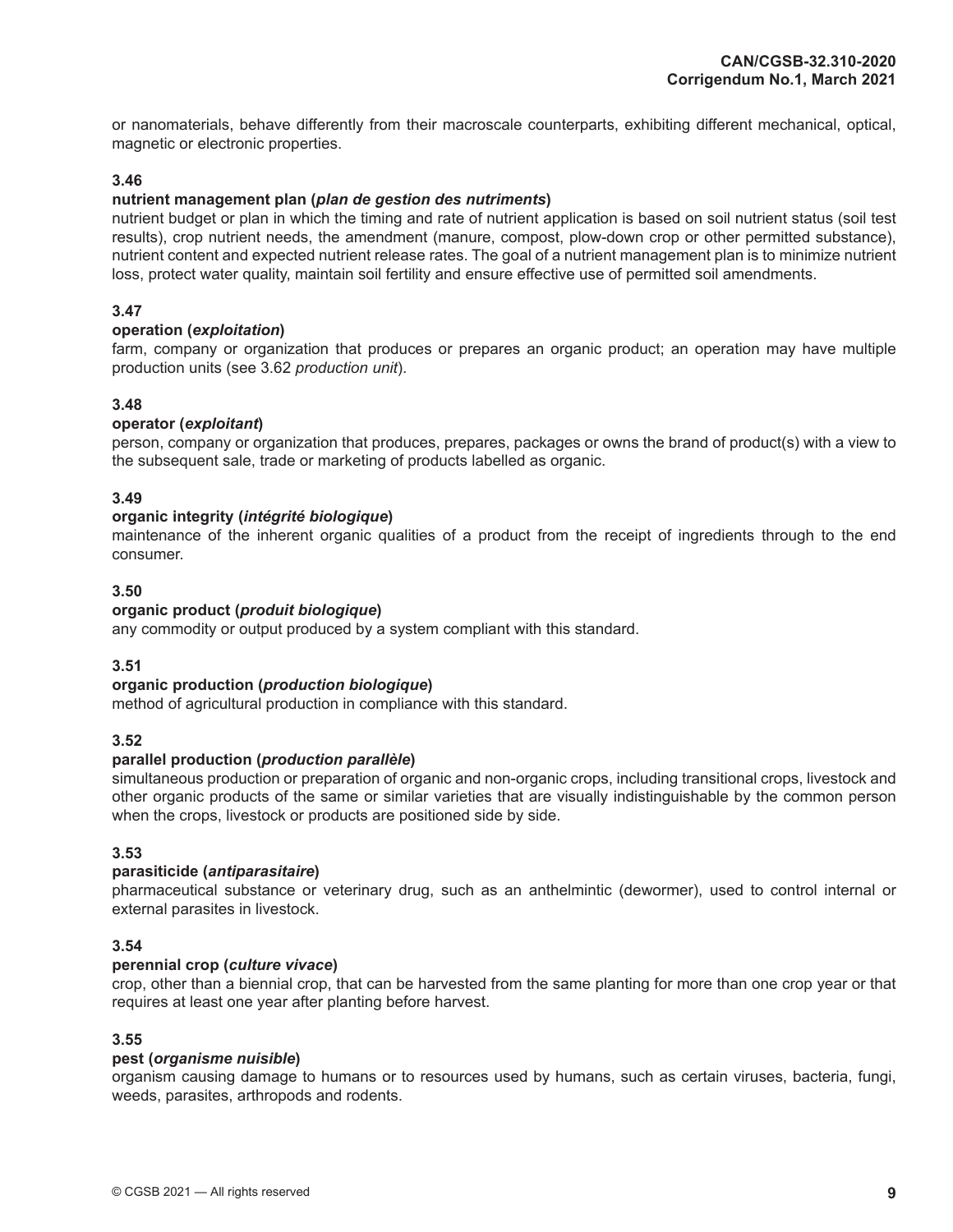#### **pesticide (***pesticide***)**

substances used, directly or indirectly, to attract, prevent, destroy, repel or mitigate pests; or to alter the growth, development or characteristics of weeds. Includes any organism; substance or mixture of substances; and devices, such as lures or traps.

#### **3.57**

#### **planting stock (***matériel de reproduction végétale***)**

plant or plant tissue, other than annual seedlings, used in plant production or propagation. Examples are rhizomes, shoots, leaf or stem cuttings, roots or tubers, bulbs or cloves.

#### **3.58**

#### **prebiotics (***prébiotiques***)**

fibre food and potential carriers for bacteria. Examples of prebiotic substrates are inulin, lactulose, various galacto-oligosaccharides, fructo-oligosaccharides, xylo-oligosaccharides and sugar alcohols.

#### **3.59**

#### **preparation (***préparation***)**

includes, with respect to an organic product, post-harvest handling, manufacturing, processing, treatment, preservation and slaughter.

#### **3.60**

#### **probiotics (***probiotiques***)**

microorganisms that provide health benefits when consumed.

#### **3.61**

#### **processing aids (***auxiliaires de production***)**

substances added to food during processing for a technological effect, but are not present in the finished product or are at insignificant and non-functional levels.

#### **3.62**

#### **production unit (***unité de production***)**

identifiable portion of an operation as outlined in the organic plan in which production or preparation of an organic product occurs. For example, a production unit may be a field with clearly marked boundaries, a pasture, a greenhouse, a series of greenhouses, a building or buildings. A "livestock production unit" is a herd or flock of animals or birds with its associated infrastructure such as barns and pastures. An entire operation, even one with disconnected fields or buildings, may be considered one production unit if the whole operation is organic and following one organic plan. Where there is split or parallel production, organic production units shall be sufficiently segregated from non-organic production units to ensure that there is no cross-contamination.

#### **3.63**

## **prohibited materials (***matériaux interdits***)**

materials prohibited by Clause 1.4.

## **3.64**

## **prohibited substances (***substances interdites***)**

substances prohibited by Clause 1.5 or not listed in CAN/CGSB-32.311.

#### **3.65**

#### **records (***registres***)**

information in written, visual or electronic form that documents the activities undertaken by an operator engaged in the production or preparation of organic products.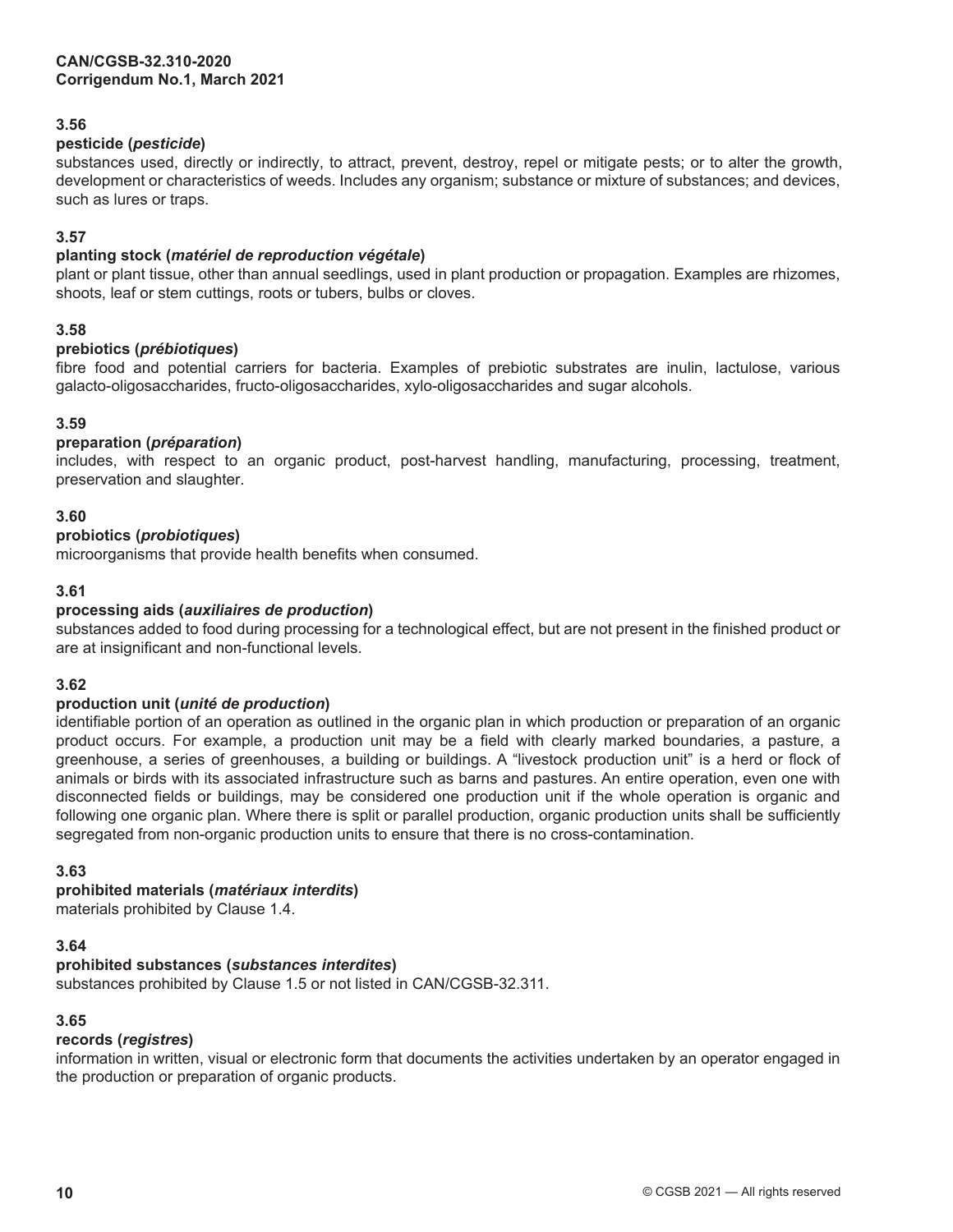#### **removal event (***intervention subséquente***)**

procedure performed prior to organic production runs, batches or loads, to prevent organic product from coming into contact with prohibited substances or commingling with non-organic products. Examples of removal events are rinsing with potable water, letting surfaces drip-dry, and purging a system with organic product.

## **3.67**

#### **salt (***sel***)**

sodium chloride, or low-sodium and sodium-free substitutes that serve the purpose of providing salt flavour, nutrition or microbial control in a product. When used as a soil amendment, the term "salt" also includes calcium chloride and potassium chloride.

#### **3.68**

#### **seed coating (***pelliculage des semences***)**

a substance applied to the surface of a seed for a function distinct from seed pelleting.

#### **3.69**

#### **seed pelleting (***enrobage des semences***)**

augmenting a seed with substances to increase the size of seed to facilitate seeding.

#### **3.70**

#### **seed priming (***trempage des semences***)**

adding water-based solutions into seeds, before sowing, to improve the uniformity and speed of germination. Once wetted, the seed is dried to allow for shipping and short-term storage.

## **3.71**

#### **seed treatment (***traitement des semences***)**

adding pest control products, plant growth regulators or inoculants, etc., to seeds to assist with their field performance. Can be performed pre- or post-sowing.

#### **3.72**

#### **sewage sludge (***boues d'épuration***)**

solid, liquid or semisolid residues generated by municipal or industrial sewage treatment facilities. Sewage sludge includes but is not limited to: domestic septage; scum or solids removed in primary, secondary or advanced wastewater treatment processes; or material derived from sewage sludge.

## **3.73**

#### **soil (***sol***)**

mixture of minerals, organic matter and living organisms.

## **3.74**

## **Specified Risk Material (SRM) (***matériel à risque spécifié [MRS]***)**

the skull, brain, trigeminal ganglia (nerves attached to the brain), eyes, tonsils, spinal cord and dorsal root ganglia (nerves attached to the spinal cord) of cattle aged 30 months or older; and the distal ileum (portion of the small intestine) of cattle of all ages.

#### **3.75**

#### **split production–split operation (***production fractionnée-exploitation fractionnée***)**

operation that produces or prepares organic and non-organic agricultural products, including transitional products.

## **3.76**

#### **symbiotics (***symbiotiques***)**

combination of prebiotics and probiotics. Many contain a combination of probiotic culture with a prebiotic substrate that favours its growth.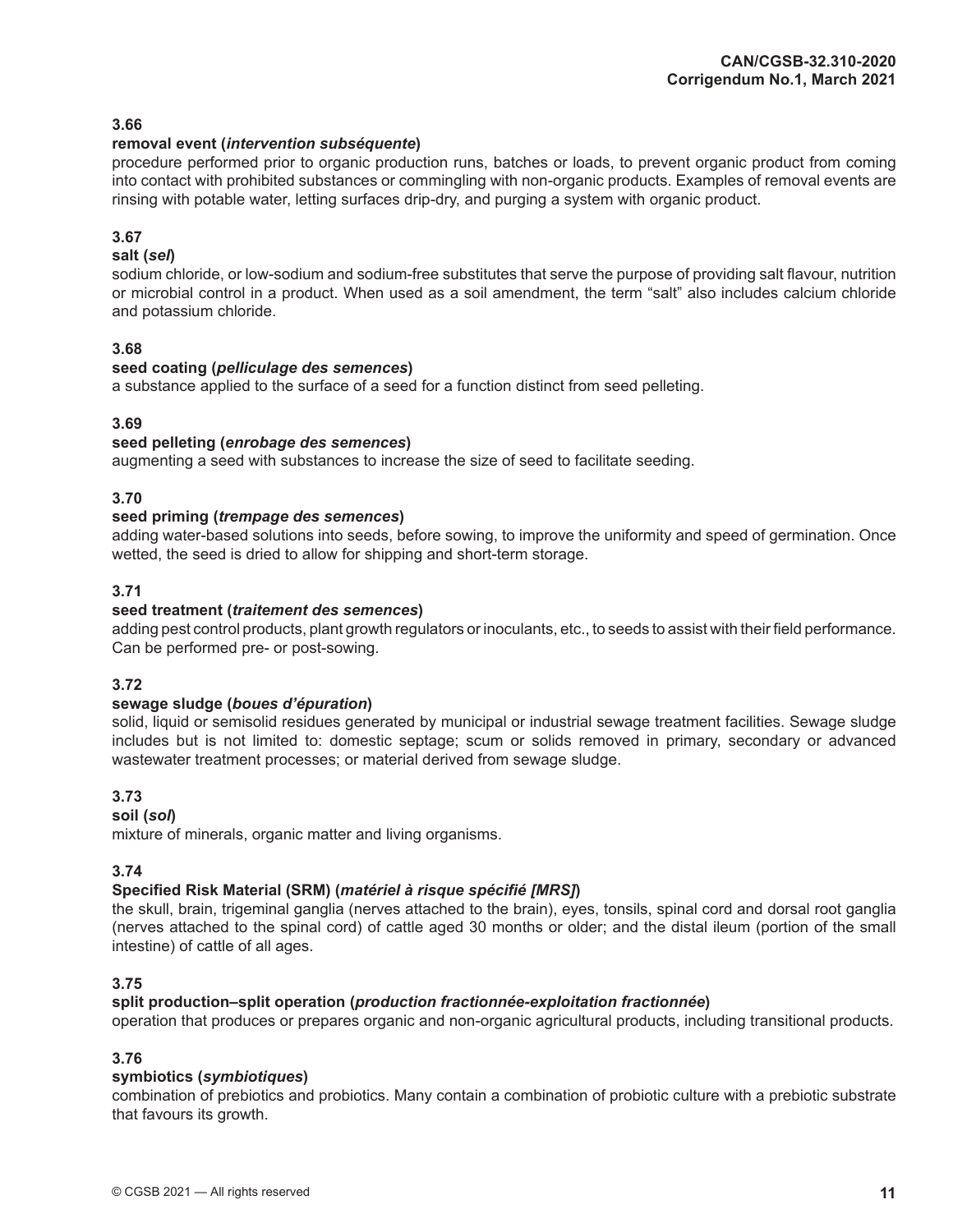## **synthetic biology (***biologie synthétique***)**

broadly describes the design and construction of novel artificial biological pathways, organisms or devices, or the artificial redesign of existing natural biological systems.

## **3.78**

## **synthetic substance (***substance synthétique***)**

manufactured substance, including petrochemicals, formulated by a chemical process or by a process that chemically alters compounds extracted from plant, microorganisms, animal or mineral sources. This term does not apply to compounds synthesized or produced by physical processing or biological processes, which may include heat and mechanical processing. However, minerals altered through chemical reactions caused by heating or burning are classified as synthetic.

#### **3.79**

#### **traceability (***traçabilité***)**

ability to track product, backwards and forwards, through all stages of production and preparation.

#### **3.80**

#### **traditional breeding (***sélection génétique traditionnelle***)**

traditional breeding has its basis in biological sexual reproduction. It occurs between closely related organisms, in reproductive cells, and between related chromosomes through homologous recombination.

#### **3.81**

#### **transitional period (***période de conversion***)**

period of time between the start of an organic management program and the attainment of organic status by a production unit or operation.

#### **3.82**

## **transplant (***plant repiqué***)**

seedling that has been removed from its original place of production, transported and replanted.

#### **3.83**

## **veterinary biologic (***produit biologique vétérinaire***)**

helminth, protozoa or microorganism; or a substance or mixture of substances derived from animals, helminths, protozoa or microorganisms; or a substance of synthetic origin that is manufactured, sold or represented for use in restoring, correcting or modifying functions in animals or for use in the diagnosis, treatment, mitigation or prevention of a disease, disorder, abnormal physical state, or the symptoms thereof, in animals. Veterinary biologics include vaccines, bacterins, bacterin-toxoids, immunoglobulin products, diagnostic kits and any veterinary biologic derived through biotechnology.

#### **3.84**

## **veterinary drug (***médicament vétérinaire***)**

substance or mixture of substances represented for use or administered in the diagnosis, treatment, mitigation or prevention of disease, disorder, abnormal physical state or its symptoms in animals; restoring, correcting or modifying functions in animals.

#### **3.85**

## **wild crop (***plante sauvage***)**

plants collected or harvested in their natural habitat.

## **3.86**

#### **yeast (***levure***)**

single-celled microorganisms that produce enzymes, carbon dioxide  $(CO_2)$ , and other metabolites from carbohydrates, whose functional roles are frequently used in the processes of fermentation, baking and flavouring foods, adding nutritional value and providing health benefits.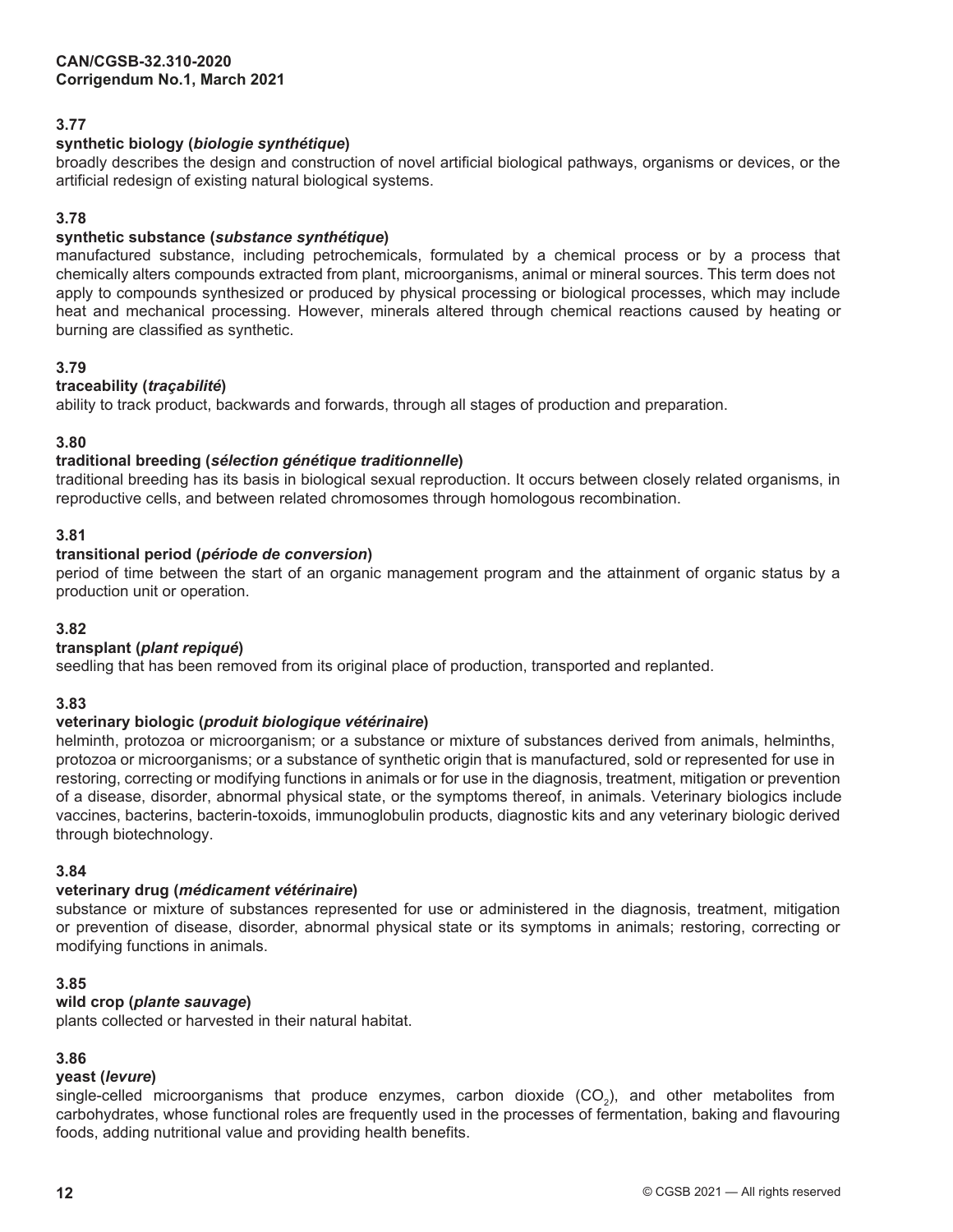#### <span id="page-22-0"></span>**yeast autolysate extract (***extraits d'autolysats de levure***)**

water-soluble components of the yeast cell, generally produced by autolysis, a process in which the rupture of cell wall is induced mechanically or chemically.

## **4 Organic plan**

**4.1** The operator shall prepare an organic plan outlining the details of transition, production, preparation and management practices.

**4.2** The organic plan shall be updated annually to address changes to the plan or management system, problems encountered in executing the plan, and measures taken to overcome such problems.

**4.3** The organic plan shall include a description of the internal record-keeping system, with documents sufficient to meet traceability requirements as specified in 4.4.2 and other record-keeping requirements.

## **4.4 Record keeping and identification**

**4.4.1** The operator shall maintain records and relevant supporting documentation such as visual aids (for example, maps, work-flow charts) concerning inputs and details of their use, production, preparation and transport of organic crops, livestock and products. The operator shall maintain the organic integrity of products and shall fully record and disclose all activities and transactions in sufficient detail to be easily understood and sufficient to demonstrate compliance with this standard.

**4.4.2** Records shall make it possible to trace

- a) the origin, nature and quantity of organic products that have been delivered to the production unit or operation;
- b) the nature, quantity and consignees of products that have left the production unit;
- c) any other information for the purposes of verification, such as the origin, nature and quantity of inputs, ingredients, additives and manufacturing aids delivered to the production unit, and the composition of processed products;
- d) activities or processes that demonstrate compliance with this standard.

**4.4.3** An identification system shall be implemented to distinguish organic and non-organic crops, livestock (for example, general appearance, colour, variety and types) and products.

**4.4.4** The operator shall design and implement a risk management plan to prevent GE contamination which may include strategies such as physical barriers, border rows, delayed planting, testing of seeds, isolation distances and equipment and storage sanitation protocols.

**4.4.5** Records shall be maintained for at least five years beyond their creation.

**4.4.6** If a pest control substance that is not listed in CAN/CGSB-32.311 is used under any mandatory government program, the operator shall monitor and document its use.

NOTE In the event of emergency pest outbreak, Canadian operators are required to notify their certification body immediately of any change that may affect organic product certification.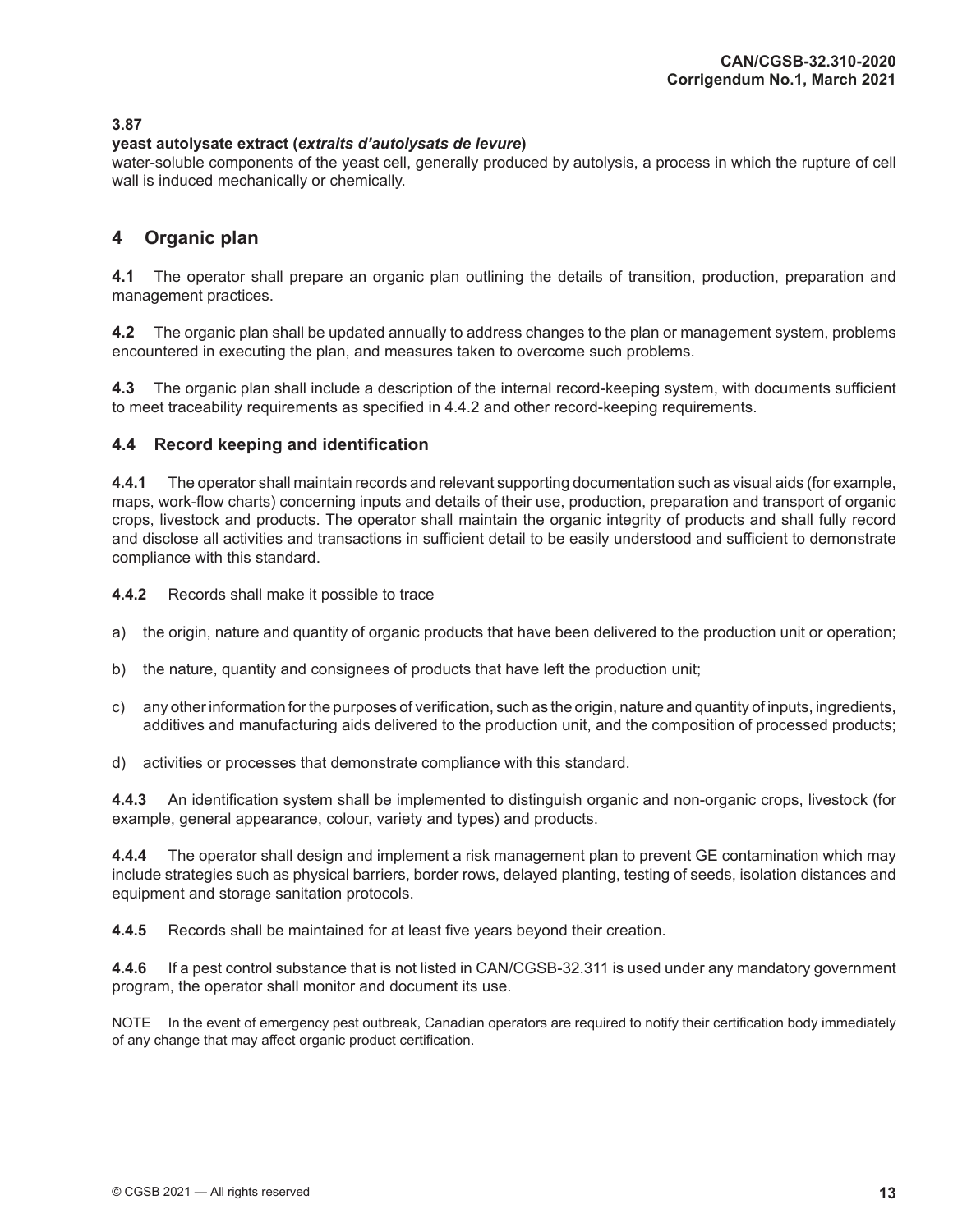## <span id="page-23-0"></span>**5 Crop production**

Clause 8.4 on Transport applies to the transportation of plants and harvested crops.

## **5.1 Land requirements for organic crop production**

**5.1.1** This standard shall be fully applied on a production unit for at least 12 months before the first harvest of organic products. Prohibited substances shall not have been used for at least 36 months before the harvest of an organic crop.

**5.1.2** When new production units are added to an existing organic operation, the operator shall provide records to show that prohibited substances have not been used for at least 36 months (see 5.1.1) and verification shall be conducted before the first harvest of products from this new production unit.

NOTE Part 13 Organic Products of the *Safe Food for Canadians Regulations* requires that the application for the organic certification of crops grown in fields, gardens or pastures be filed at least 15 months before the day on which the food is expected to be sold. During that period of time, compliance with this standard will be assessed by the certification body and this assessment must include at least one inspection of the production unit, during production, in the year before these crops may be eligible for certification and one inspection, during production, in the year these crops are eligible for certification.

**5.1.3** The operation shall aim at a complete transition of its production. During the transition period, the operation can maintain, in addition to the production in transition, a non-organic system of production (split operation) that shall be entirely separate and identified separately, pending its incorporation into the overall transition process.

**5.1.4** The operation can be converted one production unit at a time, and each converted production unit shall respect the requirements of this standard. The exception to this norm, parallel production, is only allowed in the following cases:

- a) annual crops harvested during the final 24 months of the transition period when fields are added to existing operations;
- b) perennial crops (already planted);
- c) agricultural research facilities; and
- d) production of seed, vegetative propagating materials and transplants.
- **5.1.5** The following special conditions shall be observed for parallel production:
- a) The operator shall clearly demonstrate that the identity of the crops produced in this manner can be maintained during their production, harvesting, storage, processing, packaging and marketing;
- b) The operator shall maintain verifiable, accurate records of both non-organic and organic produce and product storage, transportation, processing and marketing.

NOTE Parallel production crops, both organic and non-organic, are inspected just prior to harvest and an audit of all parallel production crops occurs after harvest.

- **5.1.6** All production units shall have distinct, defined boundaries.
- **5.1.7** Production methods shall not alternate between organic and non-organic on a production unit.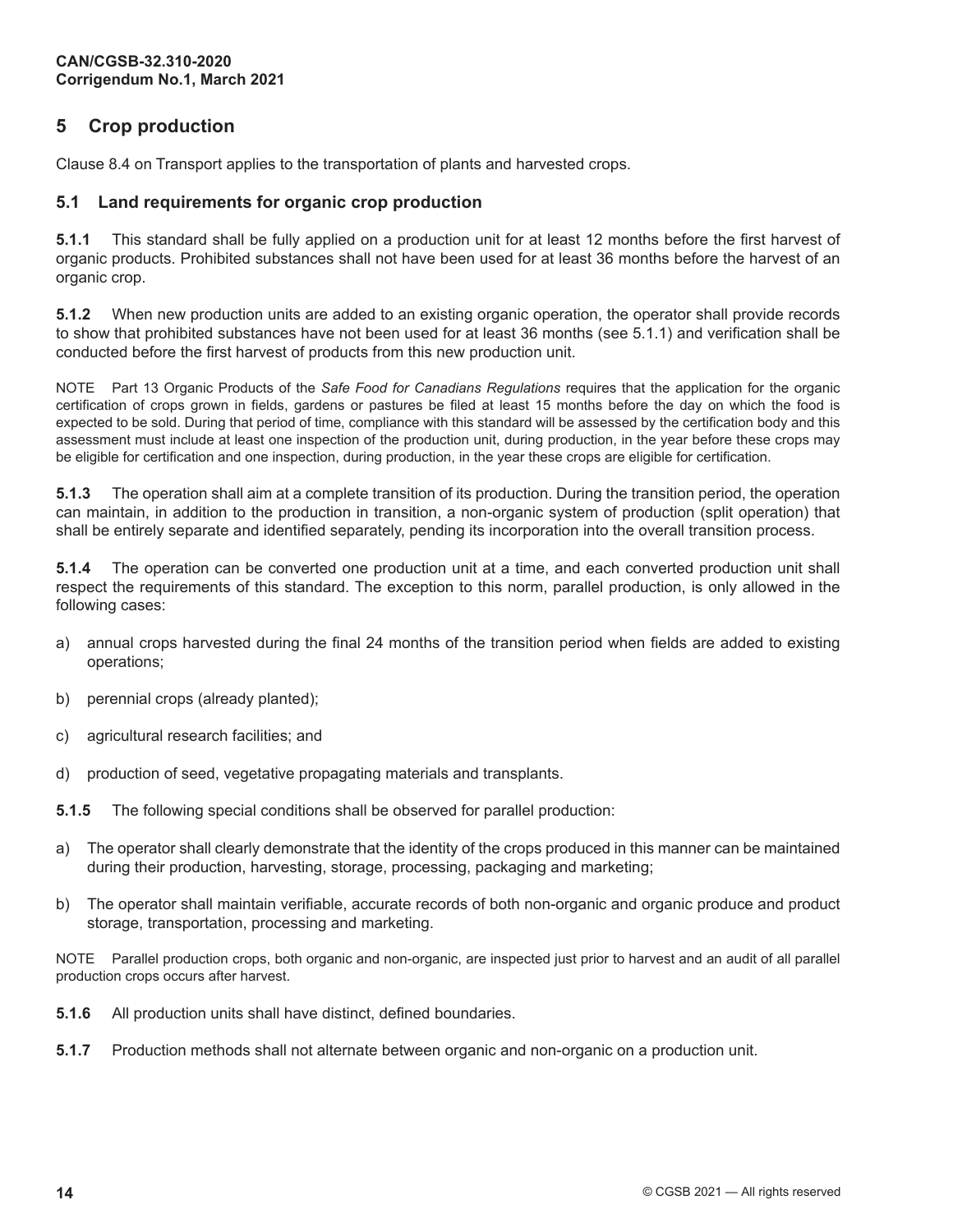## <span id="page-24-0"></span>**5.2 Environmental factors**

**5.2.1** Measures shall be taken to minimize the physical movement of prohibited substances onto organic land and crops from:

- a) adjacent areas;
- b) equipment used for both organic and non-organic crops.

**5.2.2** If unintended contact with prohibited substances is possible, distinct buffer zones or other features sufficient to prevent contamination are required:

- a) buffer zones shall be at least 8 m (26 ft 3 in.) wide;
- b) permanent hedgerows or windbreaks, artificial windbreaks, permanent roads, or other physical barriers may be used instead of buffer zones;
- c) crops grown in buffer zones shall not be considered organic whether or not they are used on the operation;
- d) crops at risk of contamination from commercialized GE crops shall be protected from cross-pollination. Mitigation strategies such as, but not limited to, physical barriers, border rows, strategic testing or delayed planting shall be implemented unless generally accepted isolation distances for the at-risk crop type are present (see Note below).

NOTE Generally accepted isolation distances for crops at risk of contamination from commercialized GE crop types include: soybeans – 10 m (33 ft); corn – 300 m (984 ft); canola, alfalfa (for seed production) and apples – 3 km (1.8 mi.).

**5.2.3** Untreated wood or wood treated with substances listed in Table 4.2 (Column 2) of CAN/CGSB-32.311 are permitted, such as for fence posts.

- a) For new installations or replacement purposes, fence posts or wood treated with prohibited substances are prohibited. Alternatives, such as metal, plastic, concrete or protective sleeves, may be used.
- b) Recycling of existing fence posts treated with prohibited substances within the operation is permitted.

**5.2.4** Management practices shall include measures to promote and protect ecosystem health on the operation and incorporate one or more of the following features:

- a) pollinator habitat;
- b) insectary areas;
- c) wildlife habitat;
- d) maintenance or restoration of riparian areas or wetlands; or
- e) other measures which promote biodiversity.

NOTE Existing native prairie, parkland, or wetland habitats should be maintained and enhanced whenever possible.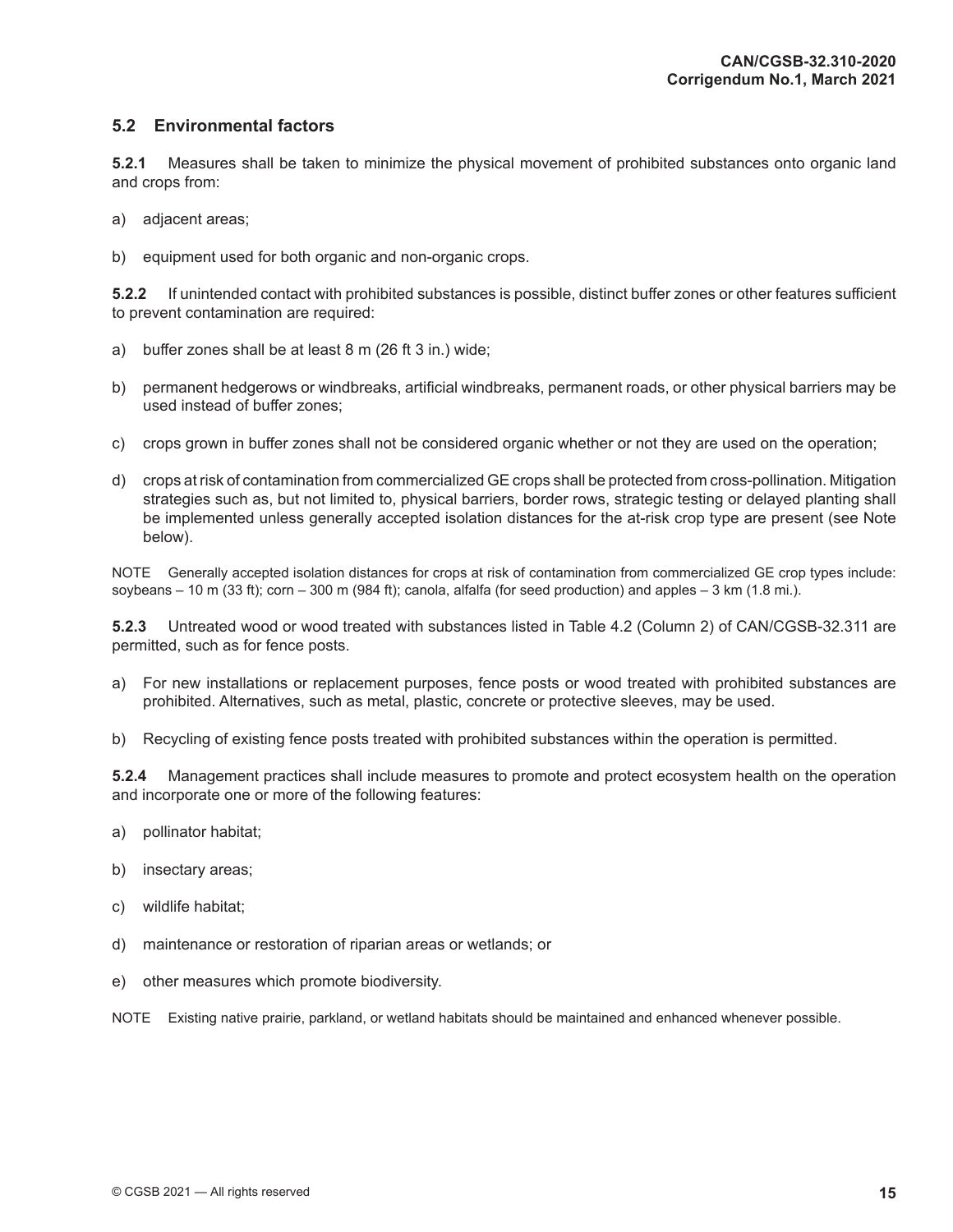## <span id="page-25-0"></span>**5.3 Seeds and planting stock**

**5.3.1** Organic seed, bulbs, tubers, cuttings, annual seedlings, transplants, planting stock, and other propagules shall be used. Organic seed and planting stock may be treated, primed, pelleted, or coated with substances listed in Table 4.2 (Column 1 or 2) or Table 7.3 of CAN/CGSB-32.311.

**5.3.2** Non-organic seed and planting stock are permitted provided that:

- a) the organic seed or planting stock variety is not produced on or available from within the operation; and
- b) the organic seed or planting stock is not commercially available, and a documented search involving potential, known organic suppliers has been conducted;
- c) when treated, primed, pelleted or coated, it is with substances listed in Table 4.2 (Column 1 or 2) or Table 7.3 of CAN/CGSB-32.311 with the following exceptions:
	- i) Seed primed with substances not listed on Table 4.2 (Column 1 or 2) or Table 7.3 of CAN/CGSB-32.311 is permitted providing that the priming process does not contain pesticides that are not listed on Table 4.2 (Column 2) or Table 7.3 of CAN/CGSB-32.311;
	- ii) Seeds and planting stock treated with substances necessary for compliance to international, federal or provincial phytosanitary or food safety regulations and approved for use by regulatory agencies such as Pest Management Regulatory Agency (PMRA) are permitted,
- d) non-organic perennial planting stock treated with substances prohibited by 1.5 a), 1.5 b), 1.5 c) or 1.5 d) shall be managed in accordance with this standard for at least 12 months before the first harvest of organic products. The land on which non-organic stock is planted is subject to the requirements of 5.1.1.

**5.3.3** Annual seedling transplants started in winter or spring which will be planted in the operation may be started by the operation in structures under 100% artificial lights from seeding to first transplanting. The expression "first transplanting" means moving a seedling to another growing medium (in a box, pot, container or in the ground). All clauses of 7.5 except soil volumes (7.5.2.2, 7.5.2.3, 7.5.2.4) apply to annual seedlings grown in structures.

## **5.4 Soil fertility and nutrient management**

**5.4.1** The main objective of the soil fertility and nutrient management program shall be to establish and maintain a fertile soil using practices that:

- a) maintain or increase levels of soil organic matter,
- b) promote an optimum balance and supply of nutrients, and
- c) stimulate biological activity within the soil.

**5.4.2** Where appropriate, the soil fertility and biological activity shall be maintained or increased, through:

a) crop rotations that are as varied as possible and include plough-down crops, legumes, catch crops and deep-rooting plants;

b) incorporation of plant and animal matter in compliance with this standard and with Table 4.2 (Column 1) of CAN/CGSB-32.311, including the following:

1) composted animal and plant matter;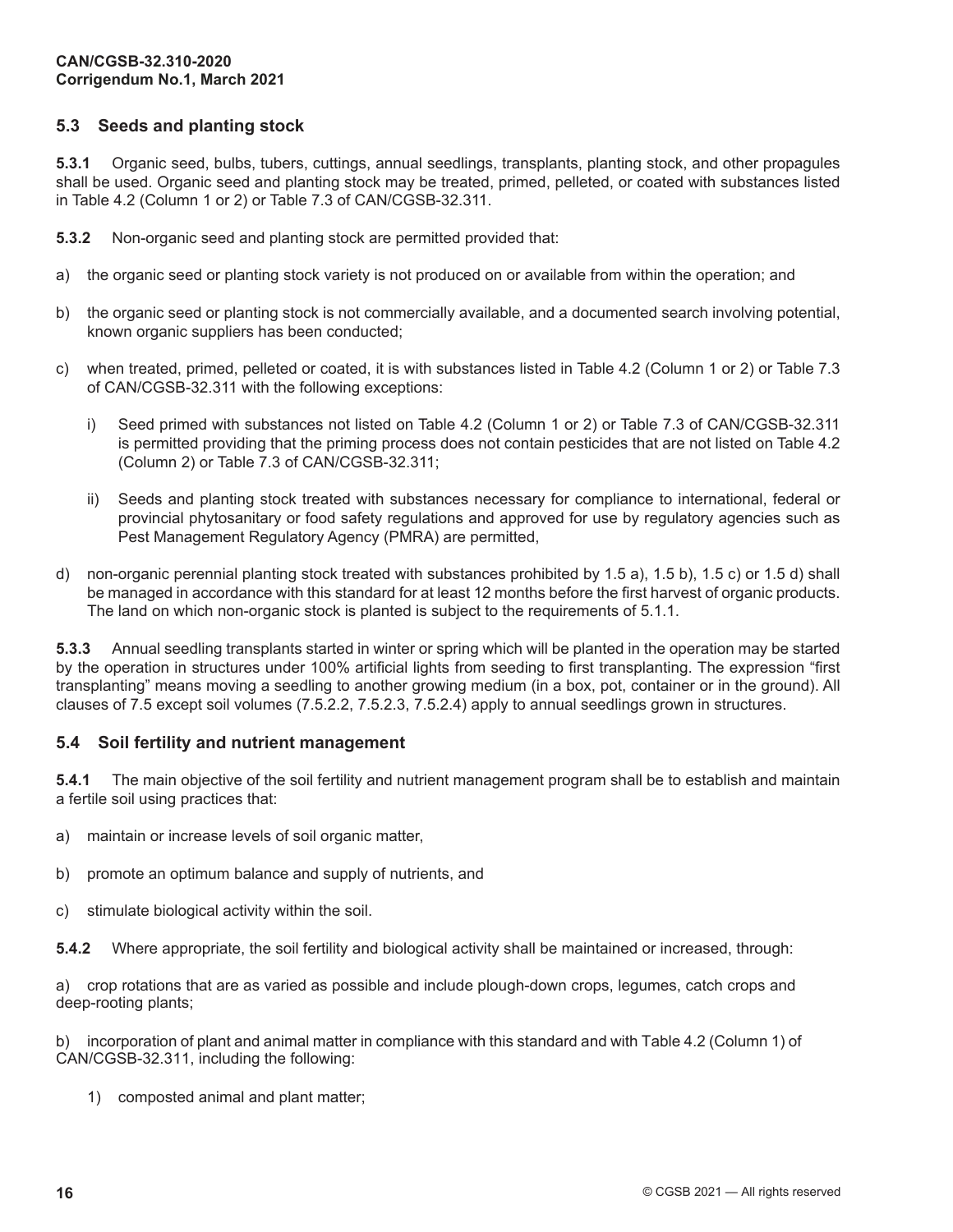- <span id="page-26-0"></span>2) non-composted plant matter, specifically legumes, plough-down crops or deep-rooting plants within the framework of an appropriate multiyear rotation plan; and
- 3) unprocessed animal manure, including liquid manure and slurry, subject to the requirements of 5.5.1.

**5.4.3** Tillage and cultivation practices shall:

- a) maintain or improve the physical, chemical and biological condition of soil, and
- b) minimize damage to the structure and tilth of soil, and
- c) minimize soil erosion.

**5.4.4** Plant and livestock materials shall be managed to maintain or improve soil organic matter content, crop nutrients and soil fertility, and in a manner that does not contribute to the contamination of crops, soil or water by plant nutrients, pathogenic organisms, heavy metals or residues of prohibited substances.

**5.4.5** The organic matter produced on the operation shall be the basis of the nutrient cycling program. It may be supplemented with other nutrient sources described in the standard or listed in Table 4.2 (Column 1) of CAN/CGSB-32.311. Manure is also subject to the requirements of 5.5.1.

**5.4.6** Burning to dispose of crop residue produced on the operation is prohibited. However, burning may be used for documented problems with pests, including insects, diseases or weeds (see 5.6.1), or to stimulate seed germination.

#### **5.5 Manure management**

#### **5.5.1 Manure sources**

**5.5.1.1** Animal manure produced on the operation shall be used first. When all available manure is used up, organic manure from other sources may be used. If organic manure is not commercially available, non-organic manure is permitted provided that:

- a) the non-organic source is not a fully caged system in which livestock cannot turn 360°; and
- b) livestock is not permanently kept in the dark; and
- c) the source and quantity of manure, type of livestock, and evaluation of the criteria in 5.5.1.1 a) and 5.5.1.1 b) shall be recorded.

NOTE Organic operations should make it a priority to use manure obtained from transitional or extensive livestock operations, not from landless livestock production units or from livestock operations that use genetically engineered (GE) ingredients or GE derivatives in animal feeds.

## **5.5.2 Land application of manure**

**5.5.2.1** The manure application program shall address land area, rate of application, time of application, incorporation into the soil and retention of nutrient components.

**5.5.2.2** Soil amendments, including liquid manure, slurries, compost tea, solid manure, raw manure, compost and other substances listed in Table 4.2 (Column 1) of CAN/CGSB-32.311, shall be applied to land in accordance with good nutrient management practices.

NOTE In Canada, some additional provincial requirements may also apply.

**5.5.2.3** Where manure is applied, the soil shall be sufficiently warm and moist to ensure active bio-oxidation.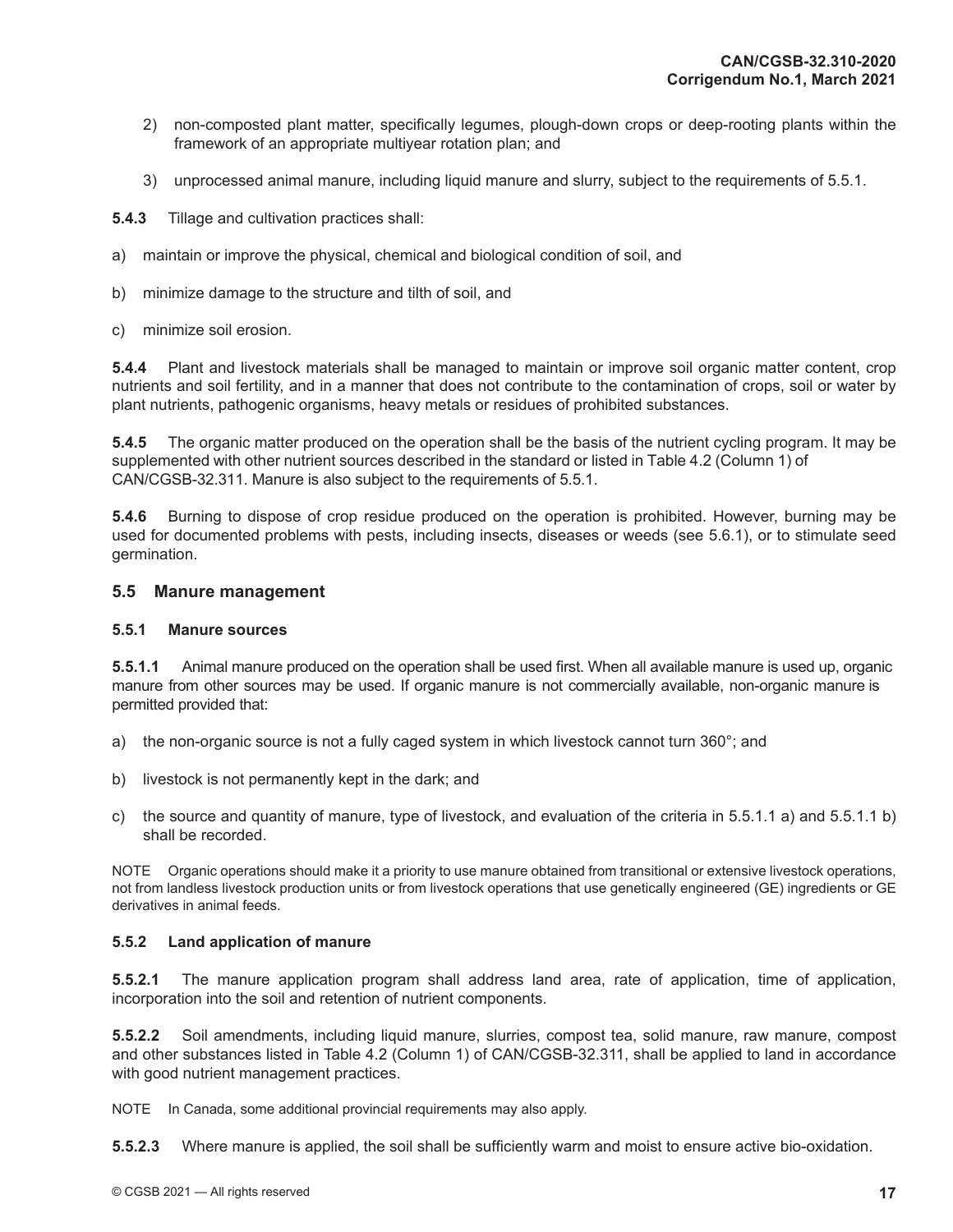<span id="page-27-0"></span>**5.5.2.4** The seasonal timing, rate and method of application shall ensure that manure does not:

- a) contribute to the contamination of crops by pathogenic bacteria;
- b) create significant run-off into ponds, rivers and streams;
- c) contribute significantly to ground and surface water contamination.

**5.5.2.5** The non-composted solid or liquid manure shall be:

- a) incorporated into the soil at least 90 days before the harvest of crops that do not come into contact with soil and are intended for human consumption; or
- b) incorporated into the soil at least 120 days before the harvest of crops that have edible parts that come into direct contact with the surface of the soil or with soil particles.

**5.5.2.6** If livestock are used as part of the cropping or pest control program, a management plan shall be in place to ensure that livestock are controlled and that manure or manure-related contamination does not reach the portion of the crop intended for harvest.

#### **5.5.3 Manure processing**

Processing of animal manure using physical treatment (for example, dehydration), biological treatment or chemical treatment with substances listed in Table 4.2 (Column 1 or 2) of CAN/CGSB-32.311 is permitted. Loss of nutritional elements due to processing shall be minimized.

#### **5.6 Management of crop pests, including insects, diseases and weeds**

**5.6.1** Practices to control pests, including insects, diseases and weeds, shall focus on organic management practices that enhance crop health and reduce losses due to weeds, disease, insects and other pests. Management practices include cultural practices (for example, crop rotations, establishment of a balanced ecosystem, and use of resistant varieties), mechanical techniques (for example, sanitation measures, cultivation, trapping, mulching and grazing) and physical techniques (for example, flaming against weeds and the use of heat against diseases).

**5.6.2** When organic management practices alone cannot prevent or control crop pests, including insects, diseases and weeds, a biological or botanical substance, or other substance listed in Table 4.2 (Column 1 or 2) of CAN/CGSB-32.311 may be used. Conditions that led to the use of substances shall be documented in the organic plan (see clause 4).

**5.6.3** If application equipment, such as a sprayer, is used to apply prohibited substances, it shall be thoroughly cleaned prior to use in an organic crop.

#### **5.7 Irrigation**

The irrigation of organic crops is permitted provided that the operator documents the precautions taken to prevent contamination of land and products with substances not included in CAN/CGSB-32.311.

## **5.8 Crop product preparation**

Wherever organic product preparation takes place, 8.1 and 8.2 apply.

#### **5.9 Facility pest management**

Subclause 8.3 applies to pest management practices in and around crop facilities.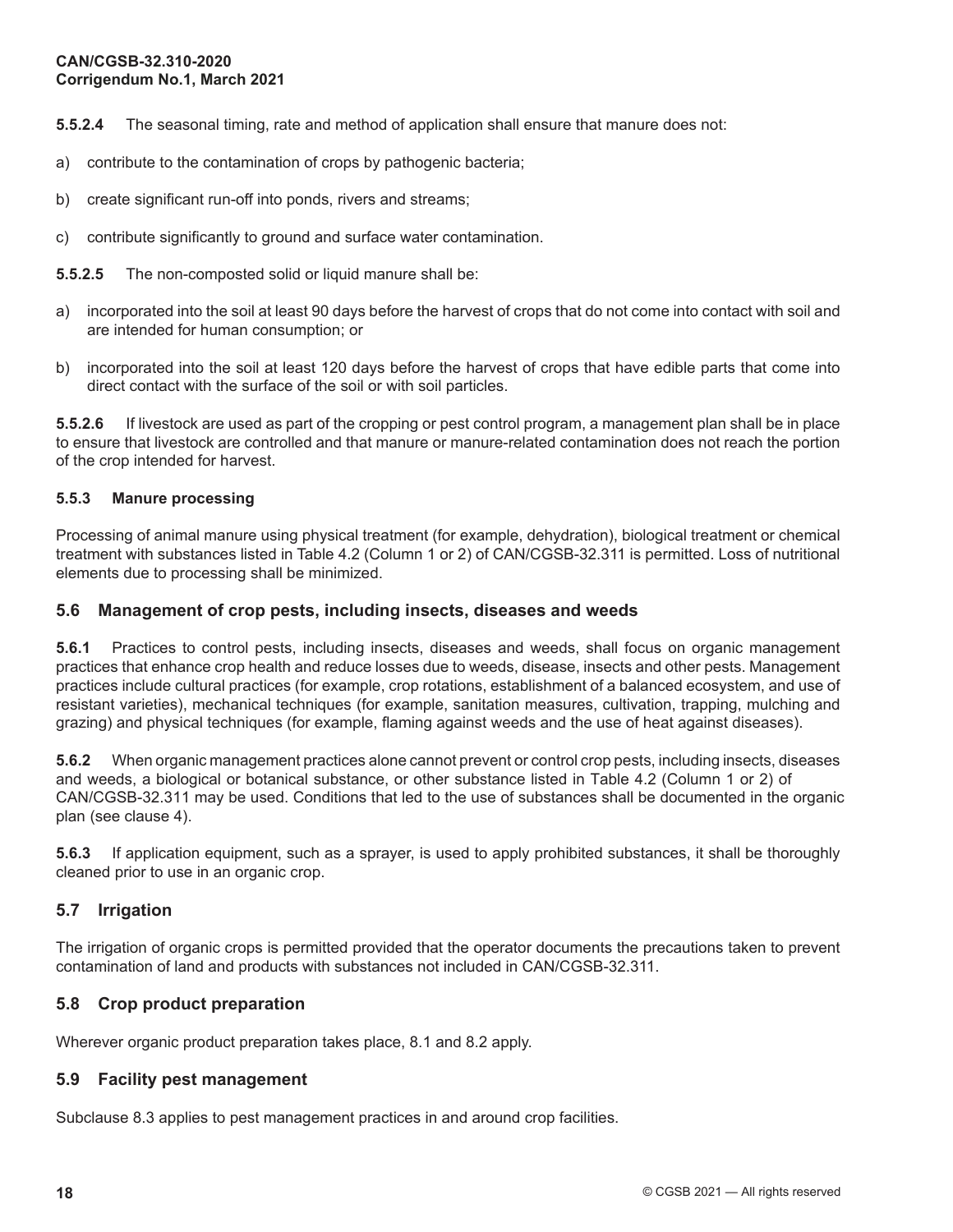## <span id="page-28-0"></span>**6 Livestock production**

Livestock excludes apiculture which is covered in 7.1.

Subclause 8.4 on Transport applies to the transportation of organic livestock.

## **6.1 General**

- **6.1.1** Livestock can make an important contribution to an organic agricultural system by:
- a) improving and maintaining the fertility of the soil;
- b) managing the flora through grazing;
- c) enhancing biodiversity; and
- d) facilitating complementary interactions on the operation.
- **6.1.2** Organic livestock products shall be from livestock raised according to this standard.
- **6.1.3** Livestock production is a land-related activity.
- a) Herbivores shall have access to pasture during the grazing season and access to the open air at other times whenever weather conditions permit:
	- 1) calculated on the basis of dry matter intake, the consumption of grazed forage by ruminants that have reached sexual maturity shall represent a minimum of 30% of the total forage intake;
	- 2) consumption of grazed forage shall rise above 30% during high forage growth periods;
	- 3) a minimum of 0.13 ha (0.33 ac.) per animal unit shall be devoted to grazing. [One animal unit = one cow or one bull, or two calves each 102 to 227 kg (225 to 500 lb), or five calves, each less than 102 kg (225 lb), or four ewes and their lambs, or six does and their kids];
- b) Other livestock, including poultry, shall have access to the outdoors whenever weather conditions permit;
- c) Winter-only production of poultry is restricted to operations that are able to comply with land-related requirements for the specific livestock type, regardless of the time of year (see 6.13.13);
- d) Exceptions in 6.7.2 and 6.11 may apply.

**6.1.4** Livestock stocking rates shall correspond to local agri-climatic conditions and take into consideration feed production capacity, stock health, nutrient balance and environmental impact.

**6.1.5** Livestock management shall aim to utilize natural breeding methods, minimize stress, prevent disease, progressively eliminate the use of chemical allopathic veterinary drugs, including antibiotics, and maintain animal health and welfare.

**6.1.6** As a general principle, the operator shall demonstrate their commitment to animal welfare. When an animal welfare issue is identified, the operator shall develop a corrective action plan. The operator shall document demonstrated improvements in animal welfare practices and shall make available upon request any documents or assessments mandated by industry associations.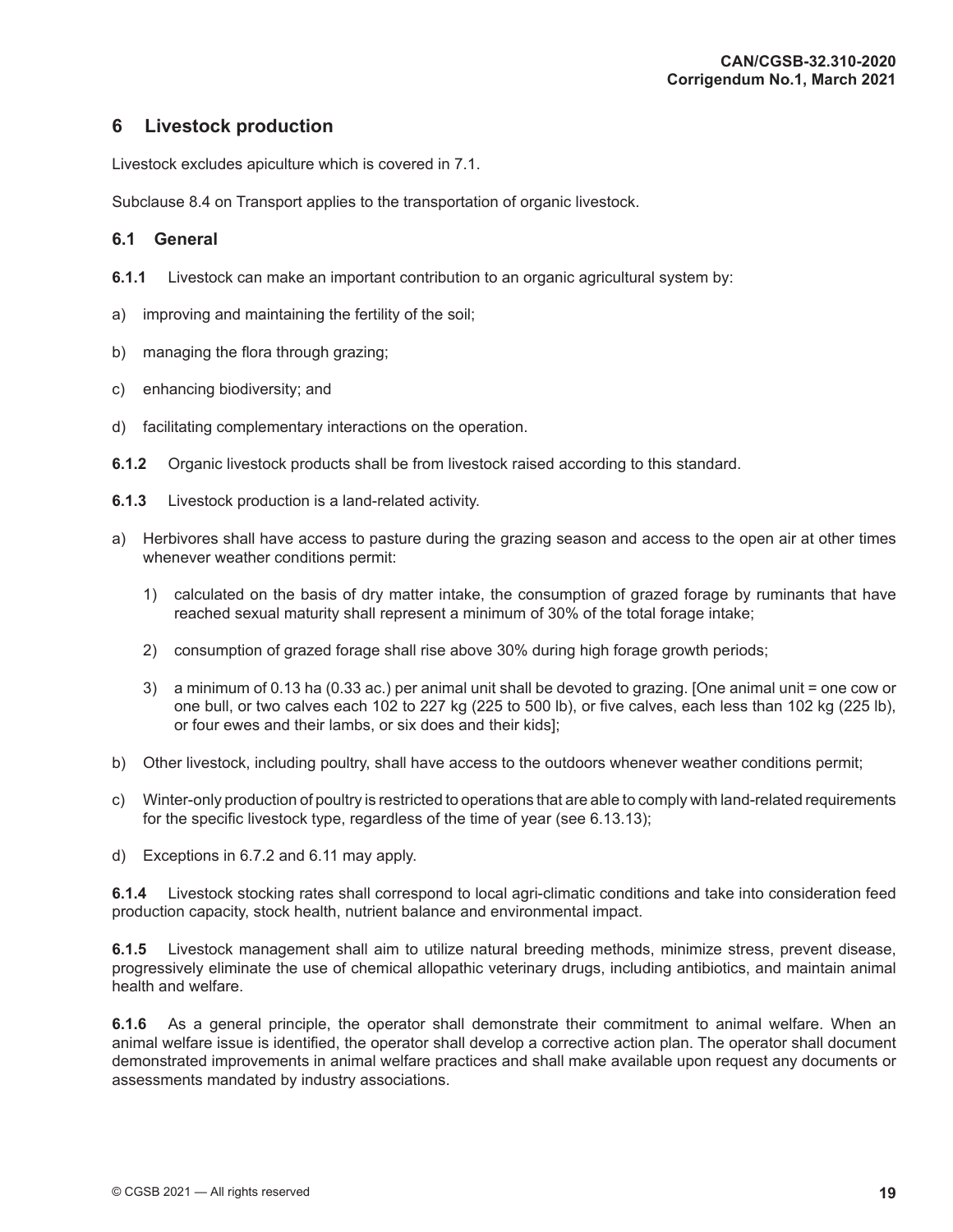## <span id="page-29-0"></span>**6.2 Origin of livestock**

- **6.2.1** Livestock breeds, strains and types shall be
- a) suitable for, and able to adapt to, site-specific conditions within the local environment and production system;
- b) known for their absence of disease and health problems, specific to breeds or strains;
- c) recognized for their vitality and resistance to prevalent diseases and parasites.
- **6.2.2** Livestock breeders shall
- a) use natural methods of reproduction. Artificial insemination is permitted, including the use of sexed semen if it is mechanically separated;
- b) not use embryo transfer techniques or breeding techniques using genetic engineering or related technology;
- c) not use reproductive hormones to trigger and synchronize estrus.
- **6.2.3** Livestock used for organic livestock products
- **6.2.3.1** Livestock used for organic livestock products (e.g., eggs, milk, meat, etc.) shall
- a) be born or hatched on organic production units;
- b) be the offspring of organic parents;
- c) be managed organically throughout their lifetime.
- **6.2.3.2** Exceptions to 6.2.3.1 a), b), and c) apply to poultry:
- a) poultry products shall be from poultry that has been under continuous organic management, beginning no later than the second day of life; and
- b) no medication other than vaccines shall be used to treat fertilized eggs or day-old poultry.

**6.2.3.3** An exception to 6.2.3.1 a), b) and c) applies when herds and individual animals (used as new breeding stock), whether from within or from outside the operation (according to 6.2.4), are converted to organic production:

- a) animals used for milk production shall have been under continuous organic management for at least 12 months; and
- b) animals used for meat shall have been under continuous organic management from the beginning of the last third of the dam's gestation period.
- **6.2.4** Animals purchased for breeding shall be organic. However:
- a) if suitable organic breeding stock is not commercially available, non-organic, non-gestating breeder animals and non-organic breeding males may be brought onto an organic operation and integrated into the organic system. Meat from such animals shall be non-organic;
- b) if transferred outside the organic operation, livestock obtained from non-organic sources in accordance with 6.2.4 a) shall be considered non-organic, either for breeding or slaughter;
- c) when expanding a herd and increasing the land-base, breeding stock brought onto the operation may graze third-year transitional pasture until the end of the second trimester;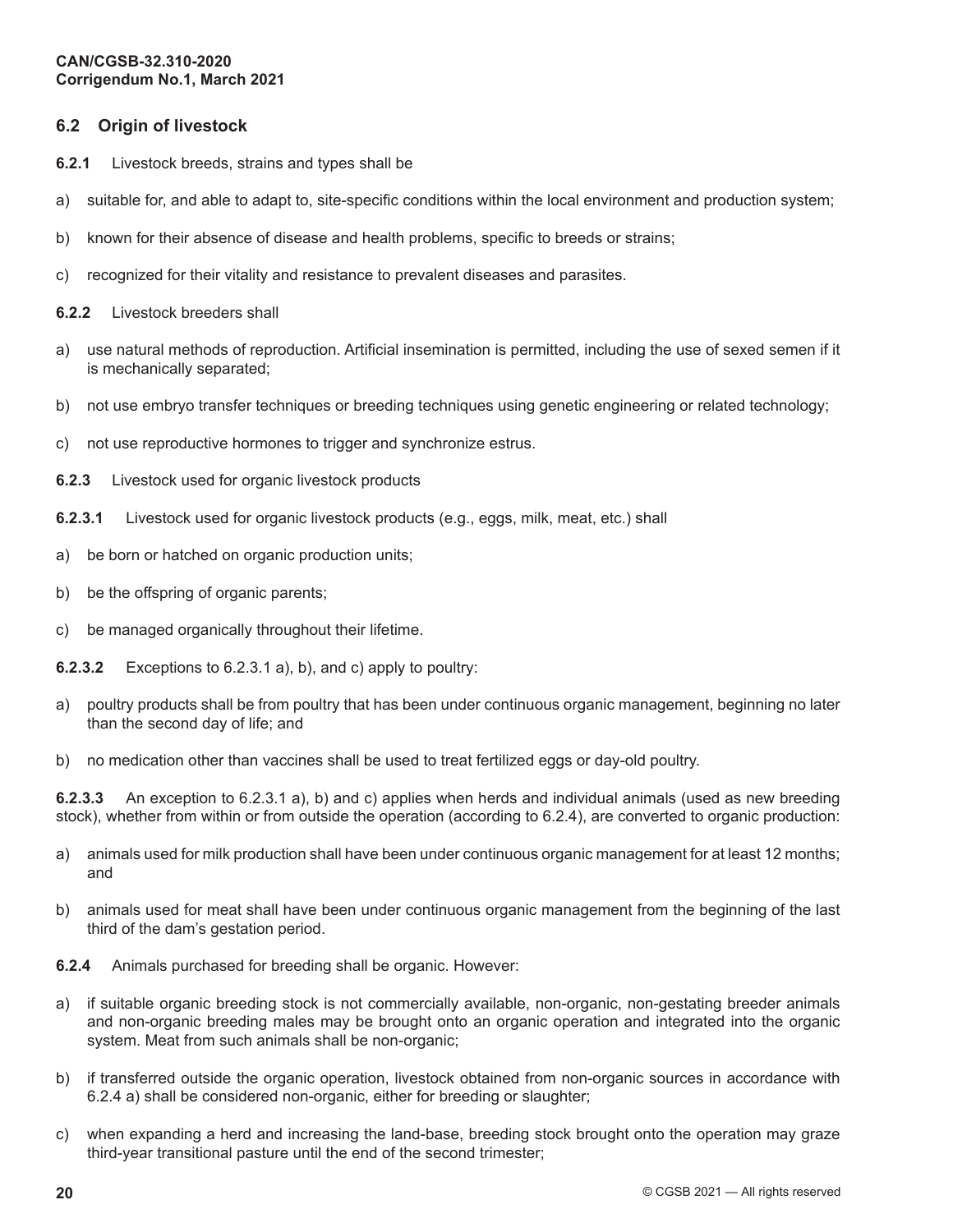- <span id="page-30-0"></span>d) non-organic animals brought into a milk production unit shall be non-lactating;
- e) in case of catastrophic events, such as a barn fire or disease leading to a need for herd repopulation, non-organic breeding stock (excluding poultry) may be brought onto an organic operation before the last third of gestation if suitable organic animals are not commercially available.

**6.2.5** Livestock or livestock products removed from an organic operation and subsequently managed on a non-organic operation shall be considered non-organic.

## **6.3 Transition of livestock production units to organic production [except poultry covered by 6.13.1]**

- **6.3.1** If an entire dairy herd is under conversion to organic production, the operator shall provide:
- a) in the first nine months of the 12-month transition period, a minimum of 80% feed, calculated in terms of dry matter intake, that is either organic or raised on land included in the organic system plan that is managed in accordance with clause 5 (Crop Production) of this standard; and
- b) only organic feed during the final three months of the 12-month transition period.

**6.3.2** Transition of land intended for feed crops or pasture shall comply with 5.1.

**6.3.3** When an animal production unit, such as an entire herd or flock, is in transition to organic production, the pasture and feed produced during the final 12 months of the land transition period may be considered organic when consumed by livestock on the same production unit. This feed and forage shall not be considered organic outside the production unit.

#### **6.4 Livestock feed**

**6.4.1** The operator shall provide an organic feed ration that is balanced to meet the nutritional requirements of the livestock.

**6.4.2** Livestock feed shall consist of substances that are necessary and essential for animal health, well-being and vitality, and that meet the physiological and behavioural needs of the species in question.

**6.4.3** Specific livestock rations shall take the following into account:

- a) for young mammals, the need for natural milk, including colostrum, within the first day of life;
- b) in dairy operations, calves, lambs and kids may be taken from their mothers at the age of 24 hours, provided that they receive colostrum. If contagious diseases are present in the herd, removal can occur sooner provided that calves, lambs and kids receive colostrum;
- c) when removal of beef calves, lambs and kids from their mother is necessary to prevent the spread of a contagious disease, the use of non-organic milk or non-organic milk replacer is permitted as part of a veterinary-approved plan of disease eradication if organic alternatives are commercially unavailable. The veterinary-approved plan of eradication shall include a timeline and preventative measures such as testing milk, blood or manure, or pasteurizing milk. In order of preference, the following can be used (provided it is free of medication): organic milk (including pasteurized), organic milk replacer, non-organic milk, or non-organic milk replacer;
- d) calves shall be given fresh, whole, organic milk or reconstituted organic milk provided that it is free of medication until the age of three months;
- e) calves can be fed milk from an organic cow that received treatment with antibiotics if a withholding period of twice the label requirement or 14 days, whichever is longer, is applied;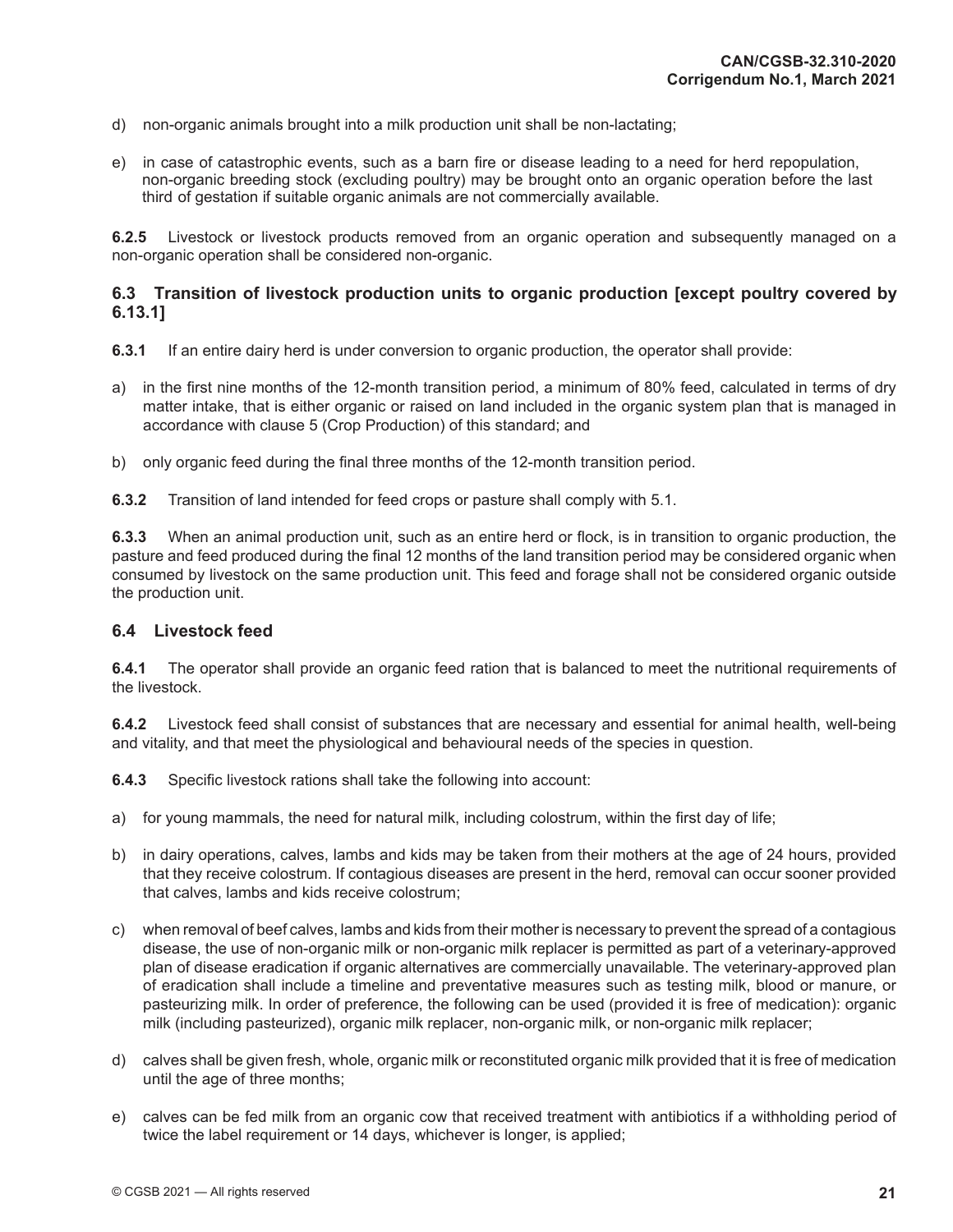- f) lambs and kids shall be given fresh, whole, organic milk or reconstituted organic milk until the age of two months or a weight of 18 kg (39.7 lb);
- g) if they are not nursing, young animals shall be fed to meet their nutritional requirements and to achieve optimal growth and health by using artificial teats to satisfy their motivation to suck;
- h) dairy calves shall have access to solid food at all times;

NOTE Refer to the *Code of Practice for the Care and Handling of Dairy Cattle* for recommendations on colostrum feeding and the quantity of milk to be fed to dairy calves.<sup>4</sup>

- i) for ruminants, at least 60% of dry matter in daily rations shall consist of: hay; fodder that is fresh or dried; or ensiled forage, for example, fermented grass, legumes, and corn plants. An increased grain ration is permitted to ensure that nutritional requirements are met during uncommonly cold periods or when forage quality is compromised due to extraordinary weather events;
- j) if ensiled forage is fed to ruminants, at least 15% of the total dry matter in daily rations shall consist of long-fibre forage, that is, greater than 10 cm (4 in.) stem length. When ensiled corn is fed, unless there is analysis to the contrary, it shall be considered 40% grain/60% forage. The proportion of grain in ensiled corn shall be included in the percentage of grains in the ration [see 6.4.3 i)];
- k) in the finishing phase, poultry shall be given grain;
- l) poultry and pigs shall be given vegetable matter other than grain;
- m) poultry shall be fed daily. A "skip-a-day" feeding regime for breeding birds is prohibited;
- n) rabbits shall be given forage, such as grass and hay, and have access to material that keeps teeth healthy, such as gnawing blocks, root vegetables and tree branches. Substances in gnawing blocks shall be listed in Table 5.2 of CAN/CGSB-32.311.
- **6.4.4** The following feed, feed additives and supplements are prohibited:
- a) feed and feed additives, including amino acids and feed supplements, that contain substances not listed in Table 5.2 of CAN/CGSB-32.311;
- b) feed medications or veterinary drugs, including hormones and prophylactic antibiotics, to promote growth;
- c) approved feed supplements or additives used in amounts greater than those required for adequate nutrition and health maintenance for the species at its specific stage of life;
- d) feeds that are chemically extracted or defatted with prohibited substances;
- e) feed that contains mammalian or avian slaughter by-products;
- f) feed that contains preservatives unless they are listed in Table 5.2 of CAN/CGSB-32.311;
- g) silage preservation products unless they are listed in Table 5.2 of CAN/CGSB-32.311;
- h) appetite enhancers or flavour enhancers unless they are listed in Table 5.2 of CAN/CGSB-32.311;
- i) feed formulas that contain manure or other animal waste; and

<sup>4</sup> In this standard, Codes of Practice or Code of Practice refers to Canada's best practices for the care and handling of livestock (https://www.nfacc.ca/codes-of-practice). See 2.4.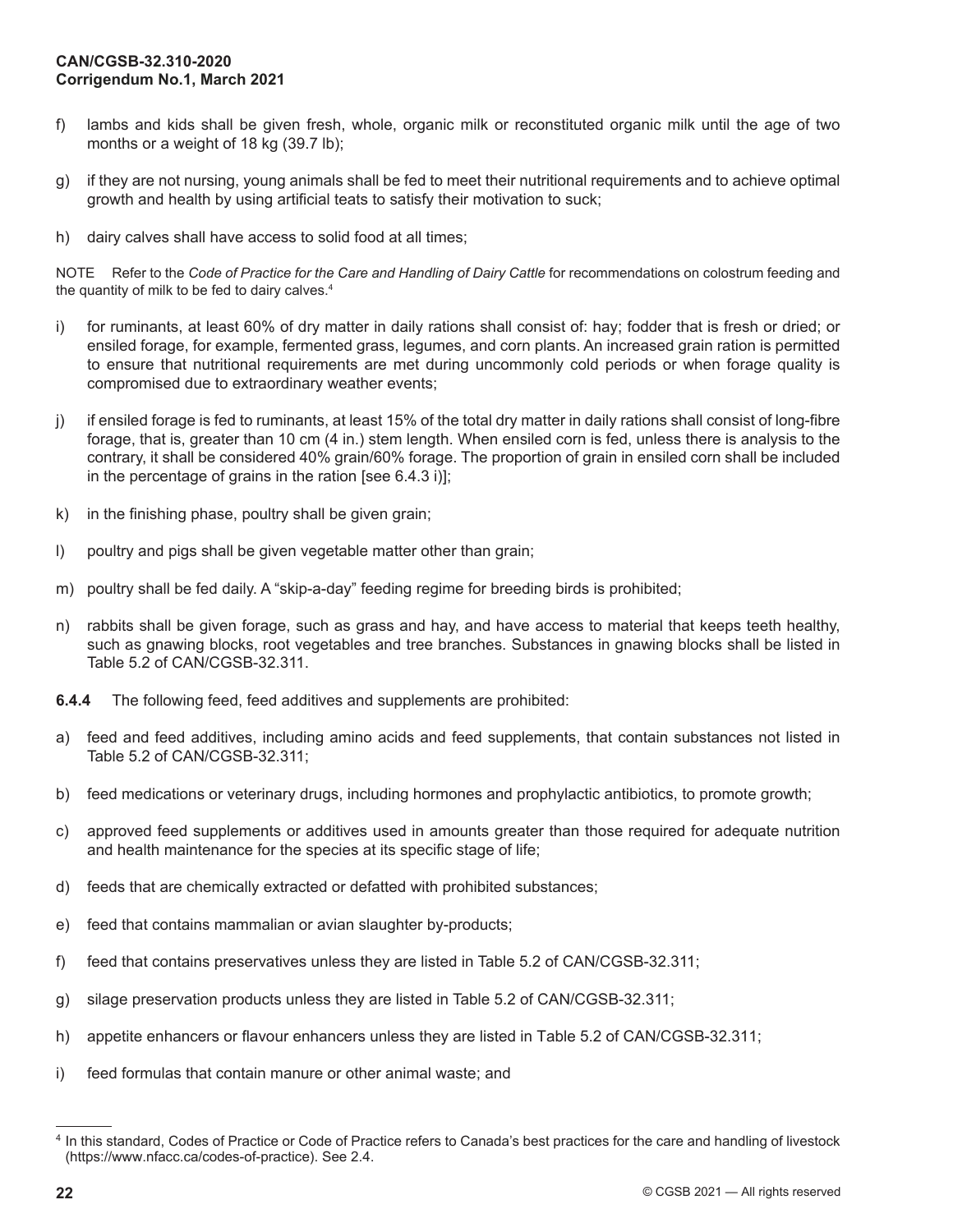<span id="page-32-0"></span>j) feed that contains colouring agents unless they are listed in Table 5.2 of CAN/CGSB-32.311.

**6.4.5** Livestock of all ages shall have access to clean, fresh water on demand. Livestock water sources shall be tested according to livestock drinking water quality guidelines and procedures outlined in the relevant Code of Practice (see 2.4) and quality assurance programs mandated by industry associations.

- **6.4.6** Force feeding of ducks and geese is prohibited.
- **6.4.7** By exception, non-organic feed is permitted under the following circumstances:
- a) If organic feed is unobtainable as the result of a catastrophic event with a direct impact on the production unit (for example, fire, flood, or extraordinary weather conditions), non-organic feed may be used for a maximum of ten consecutive days (or up to 30% non-organic feed for up to 30 consecutive days), to ensure a balanced livestock ration. Non-organic feed from land in transition to organic production and free of prohibited substances shall be used in preference to non-organic feed;
- b) Breeding herds may be given non-organic forage in the event of a regional forage shortage documented by the operator and confirmed by a regional authority, when possible, provided that the animals are segregated, are visually distinguishable (for example, have ear tags and age verification records) and record keeping is maintained. For breeding herds, forage from land in transition to organic production and free of prohibited substances shall be used in preference to non-organic forage. Use of genetically engineered forage crops is prohibited at all times. In all other respects, breeding herds whose offspring is intended for organic products shall be under organic management at all times. The breeding herd shall be re-transitioned when an organic forage supply becomes available. Subclause 6.2.3 applies to any offspring. The organic status of other livestock on the operation is not affected;
- c) In the event of a forage shortage documented by the operator and confirmed by a regional authority, when possible, and if the quantities of feeds allowed in 6.4.7 b) are insufficient, non-organic forage may comprise up to 25% of the forage ration for the entire ruminant herd with the following in order of priority preference:
	- 1) non-organic forage from land in transition;
	- 2) non-organic forage grown without the use of prohibited substances;
	- 3) non-organic forage grown without the use of prohibited substances for at least 60 days prior to harvest;
	- 4) non-organic forage provided it is not a genetically engineered crop.
- d) The operator shall design a contingency plan to address future forage shortages which may include strategies such as growing more climate-adapted varieties; improving grazing practices; stockpiling a supply of forage; identifying alternative supply chains; varying herd size; and improving the resilience on-farm forage production.

NOTE For the exception in 6.4.7 a), the certification body should be notified as soon as possible after non-organic feed or forage is used. For the exceptions in 6.4.7 b) and c), the certification body should be notified before non-organic feed or forage is used.

#### **6.5 Transport and handling**

**6.5.1** Livestock shall be managed responsibly, with care and consideration. Stress, injury and suffering shall be minimized in all livestock handling practices, including transport and slaughter.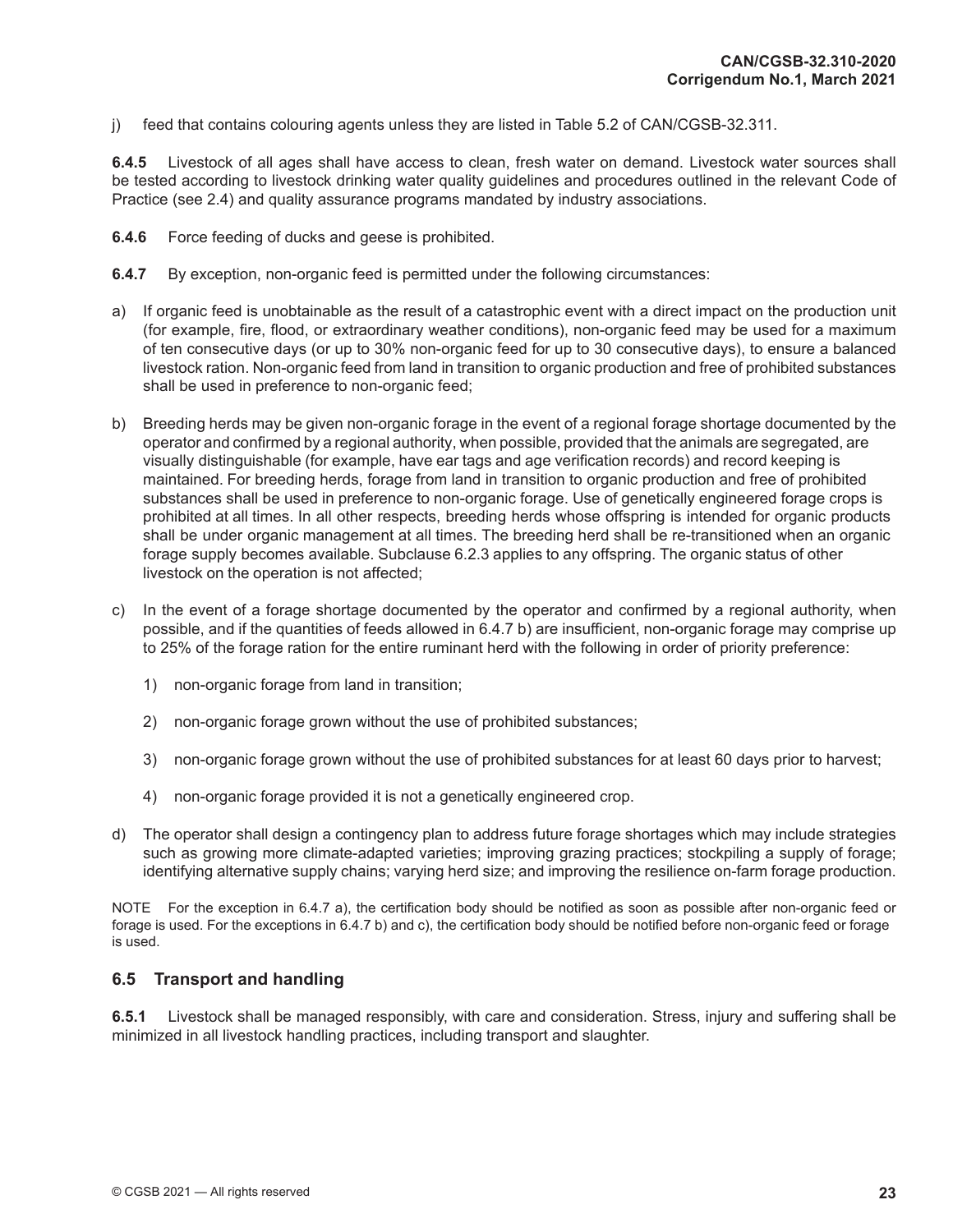<span id="page-33-0"></span>**6.5.2** Stocking density within transport vehicles shall conform to recommendations in the *Code of Practice for the Care and Handling of Farm Animals: Transportation* (see 2.4). The use of electrical stimulation or allopathic tranquilizers is prohibited.

**6.5.3** While in transit and before slaughter, animals shall have shelter against inclement weather, such as wind, rain and excessive heat or cold.

**6.5.4** If possible, animals shall be transported directly from the operation to their final destination.

**6.5.5** The duration of transportation shall be as short as possible. If animals are in transit for more than 5 hours, recommendations regarding maximum transit times, minimum feed and water requirements, and rest times, as provided in the *Code of Practice for the Care and Handling of Farm Animals: Transportation*, shall apply.

**6.5.6** Fitness for transport shall be assessed before loading. Sick or unfit animals shall not be transported, for example, or those that are injured, lame, emaciated, in late gestation or heavily lactating.

**6.5.7** If livestock is unfit for transport and euthanasia is necessary, it shall be performed by competent personnel with appropriate equipment. The method used shall be quick and cause the least possible pain and distress.

NOTE In Canada, see also the *Health of Animals Regulations* under the *Health of Animals Act* (Canadian Food Inspection Agency). For guidance, refer to the transportation requirements in the Code of Practice for each animal type (see 2.4).

#### **6.6 Livestock health care**

**6.6.1.** The operator shall establish and maintain preventative livestock health care practices, including:

- a) the choice of appropriate breeds or strains of livestock, as specified in 6.2.1;
- b) a feed ration sufficient to meet the nutritional requirements of the livestock, including vitamins, minerals, protein, fatty acids, energy sources, and fibre;
- c) housing, pasture conditions, space allowance and sanitation practices that minimize crowding and the occurrence and spread of disease and parasites;
- d) conditions appropriate to the species that allow for exercise, freedom of movement, and minimal stress;
- e) prompt treatment for animals with detectable disease, lesions, lameness, injury or other physical ailments;
- f) vaccines, in accordance with this standard and Table 5.3 of CAN/CGSB-32.311, if it has been documented that the targeted diseases are communicable to livestock on the production unit or operation and cannot be combated by other means.
- **6.6.2** The operator shall not administer:
- a) veterinary drugs, in the absence of illness, other than vaccines. Anaesthetics and analgesics are permitted, subject to the requirements for physical alterations in 6.6.4;
- b) synthetic substances to stimulate or retard growth or production, including hormones for growth promotion;
- c) synthetic parasiticides, except by way of an exception provided in 6.6.11;
- d) antibiotics to meat animals or to birds for meat or egg production;
- e) chemical allopathic veterinary drugs for preventative treatments, for example, pharmaceuticals, antibiotics, hormones and steroids.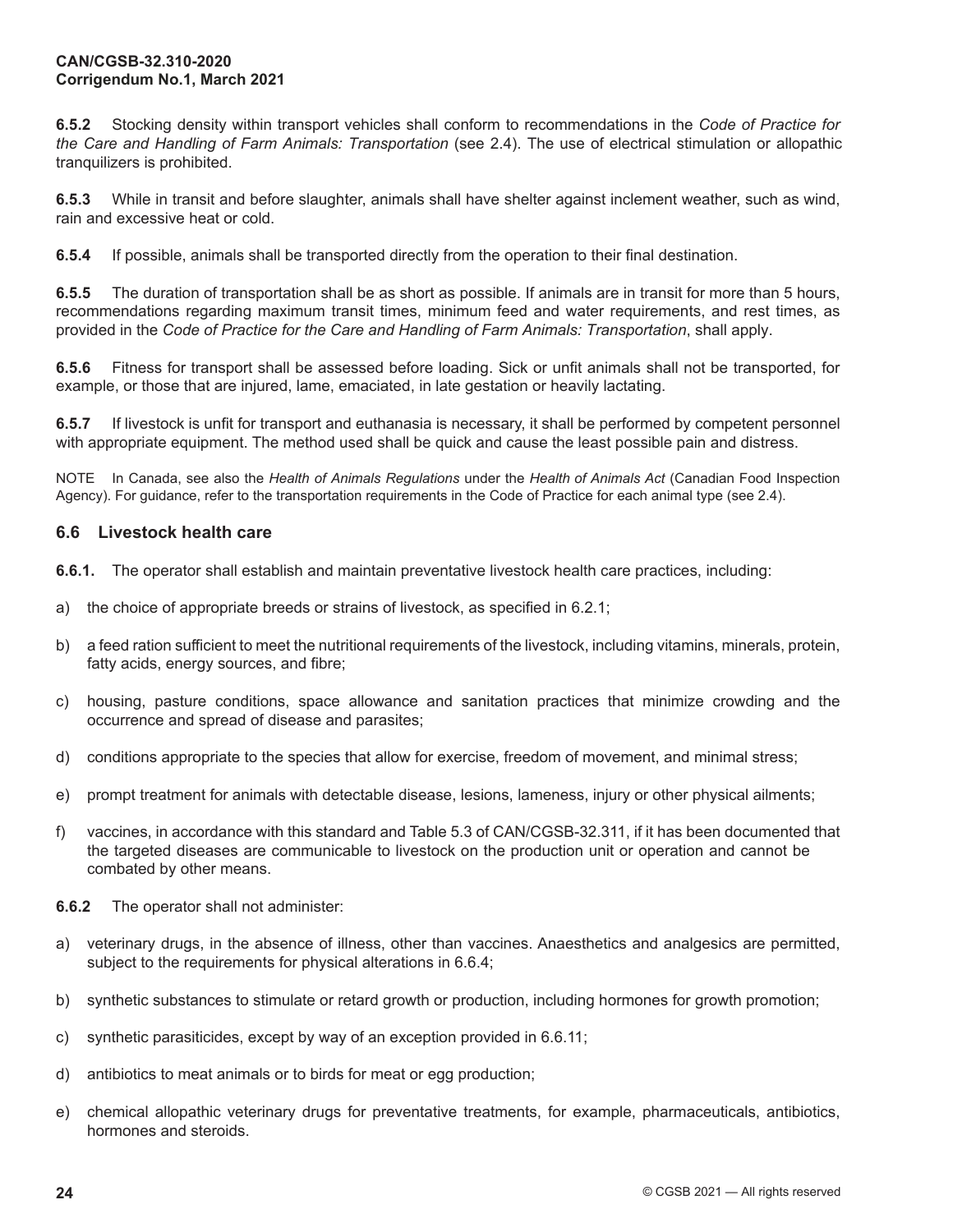**6.6.3** Hormonal treatment shall only be used for therapeutic reasons and under veterinary supervision. The meat from treated animals shall not be organic unless the treatment is listed in Table 5.3 of CAN/CGSB-32.311.

**6.6.4** Physical alterations are prohibited, unless they are essential for animal health, welfare or hygiene, for identification or for safety reasons.

- a) The following physical alterations are permitted; restrictions in 6.6.4 c) apply:
	- 1) castration of piglets, lambs, kids and calves;
	- 2) tail docking of lambs;
	- 3) branding and ear tagging; and
	- 4) debudding/disbudding.
- b) If they are the only remaining option, the following physical alterations are permitted; restrictions in 6.6.4 c) apply:
	- 1) minimal beak trimming or treatment to remove sharp hooks;
	- 2) trimming of needle teeth in piglets;
	- 3) tail docking of pigs and cattle; and
	- 4) dehorning.
- c) Restrictions on physical alterations:
	- 1) Physical alterations shall be carried out in a manner that minimizes pain, stress and suffering;
	- 2) Regardless of age or method, consideration shall be given to the use of anaesthetics, sedatives and non-steroid anti-inflammatory analgesics, such as lidocaine, xylazine and ketoprofen;
	- 3) For castration, tail docking, dehorning, debudding/disbudding or branding, operators shall consult the applicable Code of Practice (see 2.4) and follow the requirements for age restrictions and methods and the use of pain control medications;
	- 4) Beak trimming of birds, tail docking of pigs and trimming of needle teeth in piglets are permitted when they are necessary to control problem behaviour that has a negative impact on the welfare of other livestock. Operators shall document the other measures taken to control or eliminate problem behaviour;
	- 5) Tail docking of cattle is permitted only when necessary for veterinary treatment of injured animals;
	- 6) Castration of piglets shall take place in the first two weeks of life. Castration of cull boars is prohibited; and
	- 7) Spaying of female beef cattle is prohibited.

**6.6.5** Biological, cultural, and physical treatments and practices outlined in Table 5.3 of CAN/CGSB-32.311 are permitted, if preventative practices and vaccines are inadequate to prevent sickness or injury and treatment is required.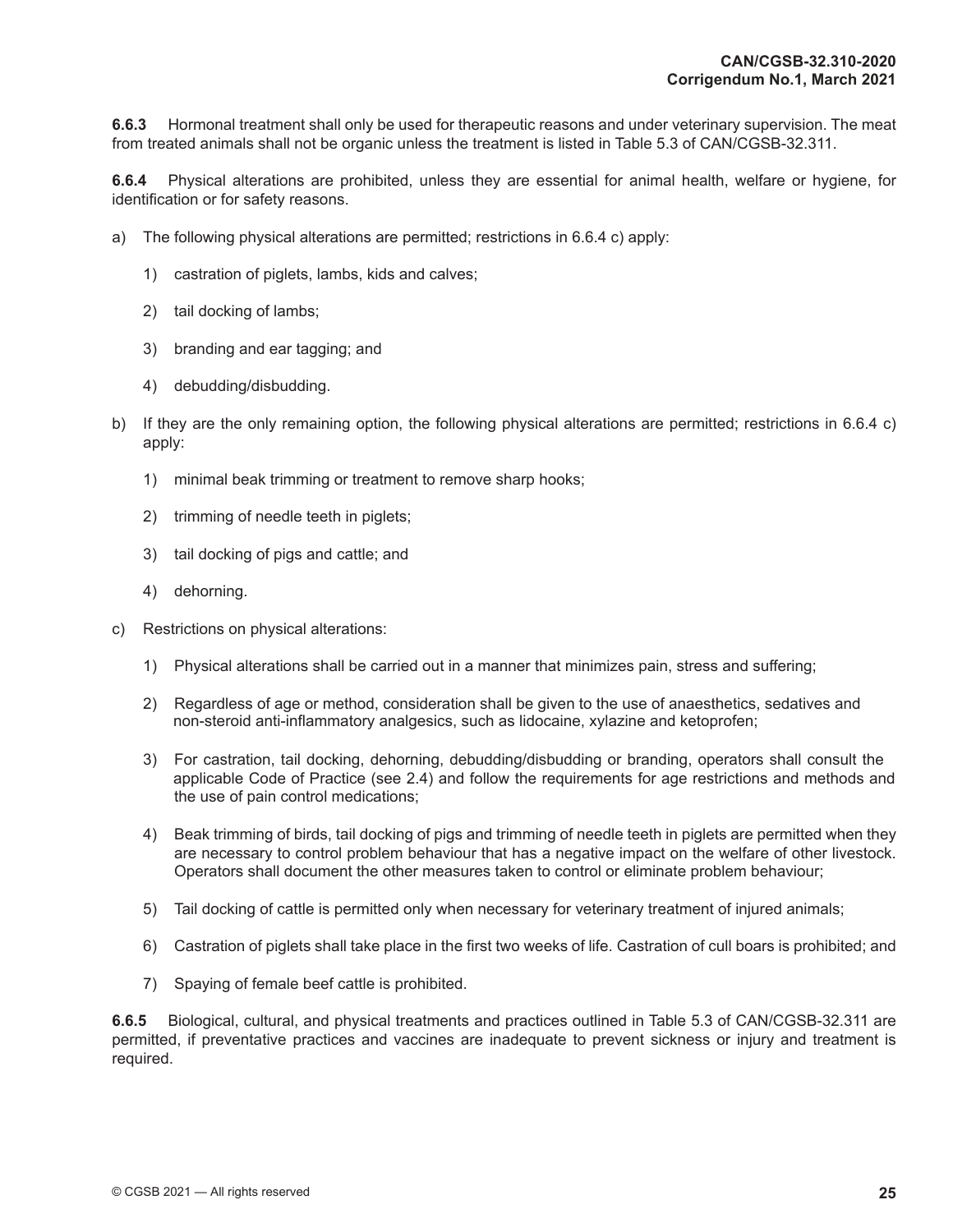**6.6.6** Medical treatment shall not be withheld from sick or injured livestock to preserve their organic status. If methods acceptable to organic production fail, all appropriate medications shall be used to restore livestock to health.

**6.6.7** If the presence of injured or diseased livestock presents a health risk to individual animals or birds, they shall be separated from the herd or flock, and/or euthanized, if necessary (see 6.6.13).

**6.6.8** Shipping diseased livestock to slaughter is prohibited if the end product is intended for human consumption.

**6.6.9** Products from sick animals or those undergoing treatment with restricted substances shall not be organic or fed to organic livestock.

**6.6.10** The use of veterinary medicinal substances shall comply with the following:

- a) If no alternative treatments or management practices exist, veterinary biologics, including vaccines, parasiticides or the therapeutic use of medications may be administered, provided that such medications are permitted by this standard and Table 5.3 of CAN/CGSB-32.311 or are required by law.
- b) Phytotherapeutic medicines, that is, botanical compounds such as atropine, butorphanol and other medicines from herbaceous plants, excluding antibiotics; and homeopathic or similar products, shall be used in preference to chemical, allopathic veterinary drugs or antibiotics, provided that they are effective for the species and the condition for which the treatment is intended.
- c) If the products permitted by 6.6.10 a) and b) are ineffective in combating illness or injury, prescribed veterinary drugs not listed in this standard or in Table 5.3 of CAN/CGSB-32.311 may be administered to breeding stock, layers or dairy animals with written authorization by a veterinarian. Some restrictions apply (see 6.6.2, 6.6.11 d) and 6.6.12). With the exception of parasiticides administered according to 6.6.11, meat from animals treated with veterinary pharmaceutical drugs not listed in Table 5.3 of CAN/CGSB-32.311 shall not be organic.
- d) If a veterinary drug is administered and it does not have specific withdrawal requirements, a withholding period of twice the label requirement or 14 days, whichever is longer, shall be observed before livestock products from treated animals may be considered organic.
- e) Animals that require the use of antibiotics or other substances restricted in 1.5 e) for the same disease for three consecutive years shall be removed from the herd within nine months following the last course of treatment.
- f) In emergencies, antibiotic treatment of dairy animals is permitted under the following conditions:
	- 1) The operator shall have written instructions from a veterinarian indicating the product and the treatment method to be used;
	- 2) Treatment shall result in a milk withdrawal period of at least 30 days after the last day of a course of treatment, or a withholding period that is twice the label requirement, whichever is longer;
	- 3) Antibiotic use shall be documented in herd health records;
	- 4) If dairy animals receive more than two treatments of veterinary drugs annually, whether of antibiotics, parasiticides or one of each, they shall lose their organic status and go through a 12-month transition period.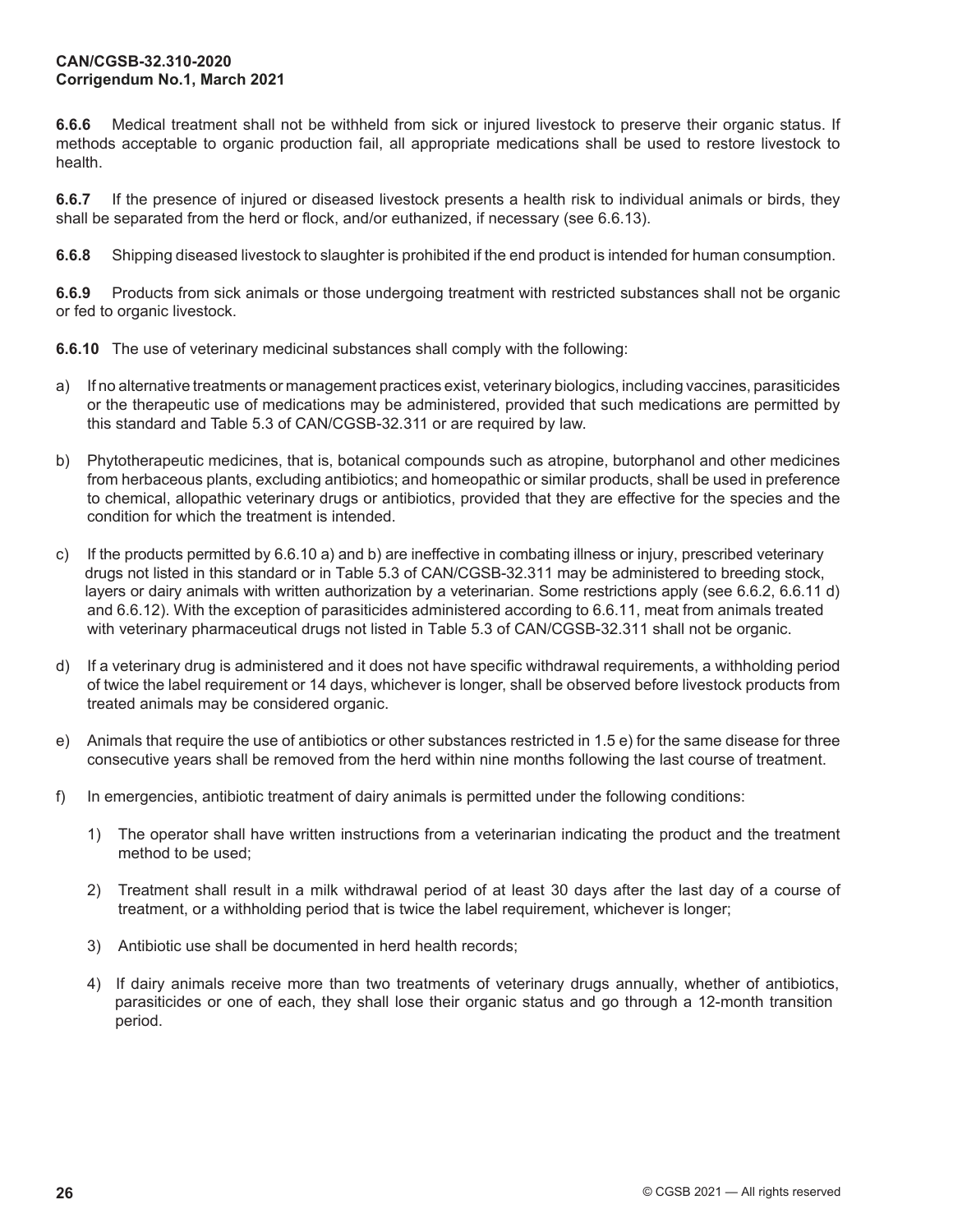**6.6.11** Organic livestock operations shall have a comprehensive plan to minimize parasite problems. The plan shall include preventative measures, such as genetic selection, pasture management, fecal monitoring and assessments of tissue at slaughter, and emergency measures in the event of a parasite outbreak. Hygienic cleaning and disinfection methods for barns, such as power washing, steam washing, floor burning and lime washing, shall be included in the plan as well as down time (i.e., when the barn is vacant). By way of an exception, if preventative measures fail due to, for example, climatic conditions or other uncontrollable factors, the operator may use parasiticides that are not listed in Table 5.3 of CAN/CGSB-32.311, provided that:

- a) observation of the animal, fecal test results, or assessment of tissue as appropriate for the species indicate that livestock is infected with parasites;
- b) the operator provides a written action plan, with a timeline, describing how they will amend their parasite control plan to avoid similar emergencies;
- c) the operator has written instructions from a veterinarian indicating the product and method to be used, including provisions to avoid developing parasite resistance**,** such as rotation of parasiticides;
- d) withdrawal times are twice the label requirement or 14 days, whichever is longer;

If these conditions are met, the following restrictions apply:

- e) the exception cannot be granted for a group of animals or an entire production unit for more than two years in a row for the same problem;
- f) a dam from any species may receive only one treatment of parasiticides during gestation;
- g) meat animals from any species less than 12 months old shall receive at most one parasiticide treatment. Meat animals 12 months of age or older that receive more than two parasiticide treatments in their lifespan shall lose their organic status;
- h) dairy animals that receive more than two treatments in a 12-month period, whether of parasiticides, antibiotics or one of each, shall lose their organic status and go through a 12-month transition period**;**
- i) dairy cull animals that receive more than two treatments with parasiticides over their lifespan shall never be considered organic for meat;
- j) dairy cull animals that receive antibiotics shall never be considered organic for meat;
- k) swine breeding stock animals that present with a high parasite load may receive up to three parasiticide treatments in a year as part of a parasite reduction plan. This exception cannot be applied systematically [refer to 6.6.11 b) and e)];
- l) laying hens that receive more than two parasiticide treatments in a 12-month period shall lose their organic status. Treatment of the flock, rather than individual hens, is permitted.

**6.6.12** Poultry or breeding livestock treated with a parasiticide or veterinary drug not listed in Table 5.3 of CAN/CGSB-32.311 shall be considered non-organic meat animals. Exceptions pertaining to parasiticide use may apply (see 6.6.11).

**6.6.13** Injured, diseased or sick animals shall be given individual treatment designed to minimize pain and suffering, which may include euthanasia.

**6.6.14** Forced moulting of poultry is prohibited.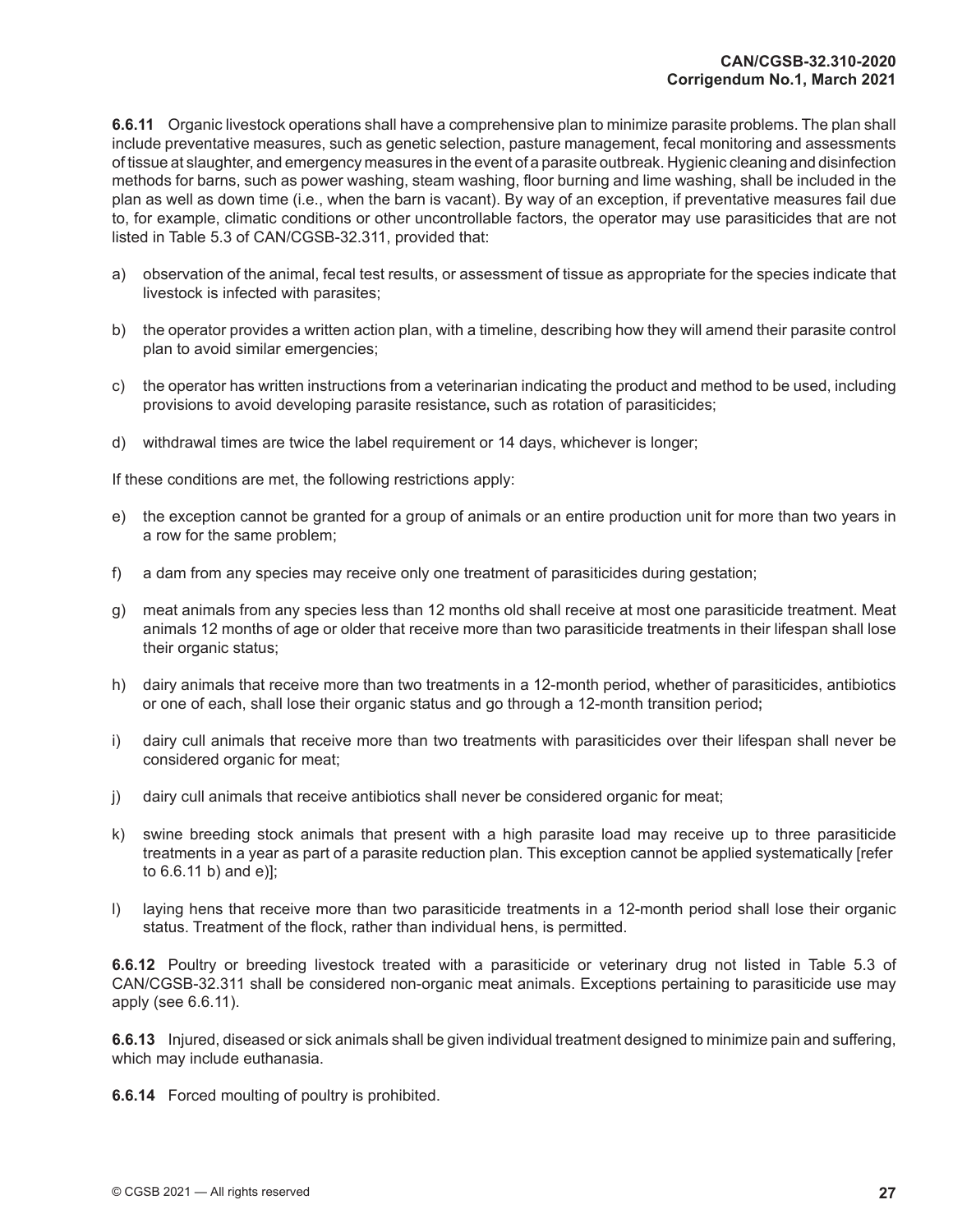# **6.7 Livestock living conditions**

**6.7.1** The operator shall establish and maintain animal living conditions that accommodate the health and natural behaviour of animals, including:

- a) access to the outdoors, shade, shelter, rotational pasture, exercise areas, fresh air and daylight, suitable for the species and stage of production taking into consideration the climate and the environment;
- b) access to fresh water (see 6.4.5) and high-quality feed that meets the needs of the animal;
- c) sufficient space and freedom to stretch out while lying down, stand up, stretch limbs and turn freely, and to express normal patterns of behaviour;
- d) space allowances in proportion to local conditions, feed production capacity of the operation, livestock health, nutrient balance of livestock and soils, and environmental impact;
- e) production techniques that foster the long-term health of livestock, especially when high levels of production or growth rates are required of animals;
- f) good air quality. Humidity, dust particles and ammonia levels shall not impair the well-being of animals. Ammonia levels shall not exceed 25 ppm. If levels exceed 25 ppm, remedial action shall be taken;
- g) appropriate resting and bedded areas that meet the needs of the animal. Indoor areas shall be large enough, solidly built, comfortable, clean and dry. Resting areas shall be covered with a thick layer of dry bedding that absorbs excrement. If organic bedding is commercially unavailable, bedding material from non-genetically engineered sources that is free of prohibited substances for at least 60 days prior to harvest may be used. Non-agricultural absorbent bedding sources (for example, minerals, cellulose, sawdust, and wood shavings) can be used for livestock bedding as long as they meet the requirements in 1.4 and 1.5, and do not contain, or have not been treated with, prohibited substances;
- h) housing with non-slip floors. Solid flooring is preferable. Where non-slip slatted floors exist, the floor shall not be entirely of slatted or grid construction. The floor design shall ensure that the feet of the smallest animal cannot get caught in a void. Areas between voids shall be at least as wide as the feet of the animals;
- i) animals that give birth indoors shall be provided with sufficient space and a clean, dry, well-bedded space with stable footing. Birthing facilities shall allow for separation from other animals and all the mother's needs shall be accommodated, including milking and nursing, until the mother is recovered from the birthing process. Animals shall not be tied or tethered when giving birth;
- j) construction and management of outdoor exercise areas and pasture to encourage appropriate use by livestock to prevent animal discomfort, and to avoid soil degradation, long-term damage to vegetation and the contamination of water.

**6.7.2** Access to the outdoors and freedom of movement may be restricted for the following reasons, provided that confinement is temporary:

- a) inclement weather;
- b) conditions in which livestock health or safety is jeopardized, given the stage of production; and
- c) conditions in which soil, water or plant quality would be compromised.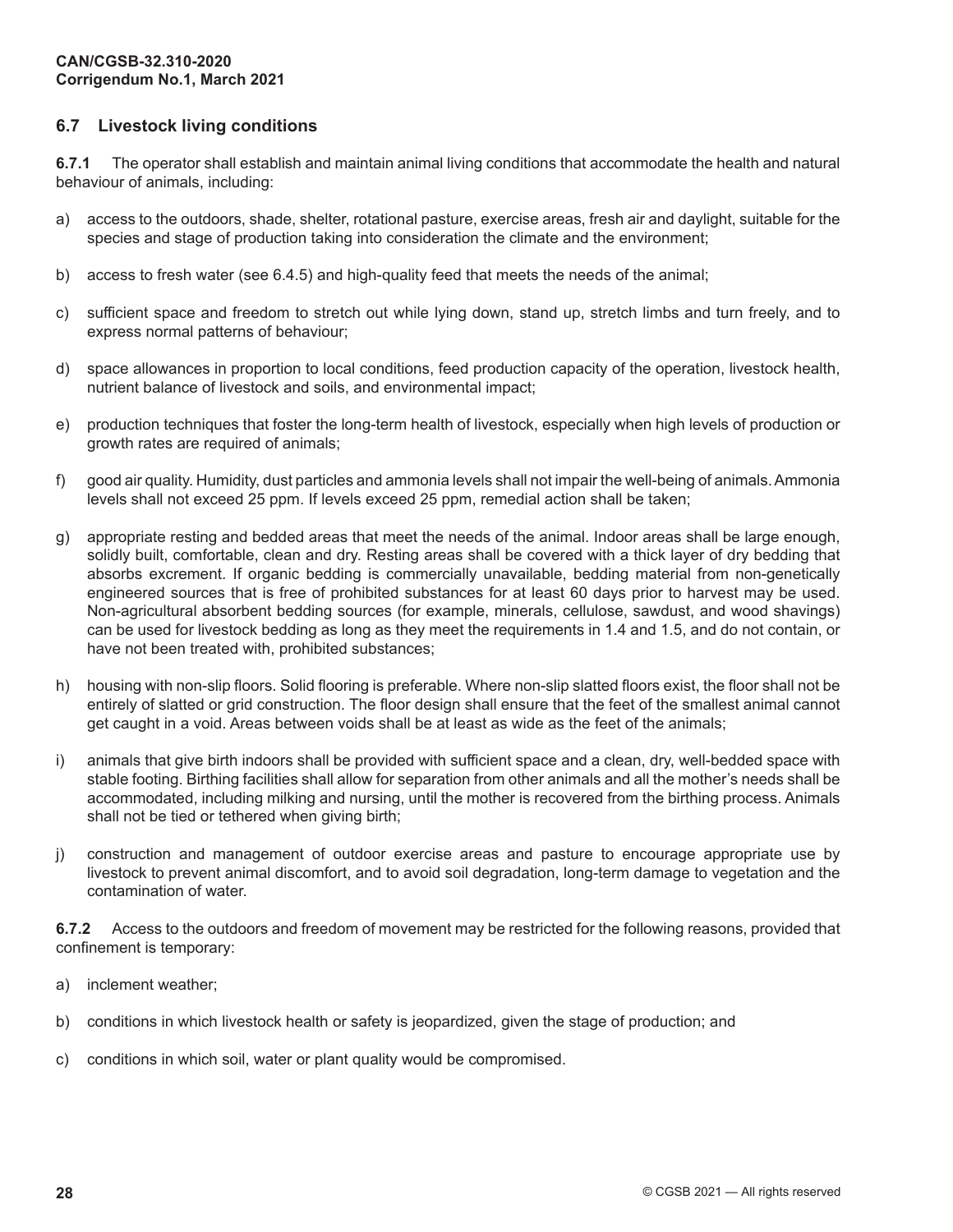The operator shall document the reasons for, and duration of, confinement. Measures taken to reduce the need to restrict outdoor access in the future shall also be documented when circumstances are within the operator's control.

**6.7.3** The continuous tethering of livestock is prohibited, with an exemption for dairy cattle under conditions specified in 6.12.1.

**6.7.4** Housing, pens, runs, equipment and utensils shall be cleaned and disinfected to prevent cross infection and build-up of disease-carrying organisms. Appropriate cleaners and disinfectants listed in Tables 5.3, 7.3 and 7.4 of CAN/CGSB-32.311 shall be used. If these substances are not effective, other cleaners and disinfectants are permitted on the recommendation of a veterinarian and with confirmation of a disease issue. In the event of a reportable disease, any effective disinfectant may be used to clean housing, pens and runs. Such uses shall be documented. For equipment that comes into contact with food products, the requirements in 8.2 apply, and substances listed in Tables 7.3 and 7.4 of CAN/CGSB-32.311 are permitted.

**6.7.5** All livestock in a production unit shall be managed organically. Individual, non-organic animals may be present in the production unit if they are clearly identified and managed organically. Non-organic livestock production units may be present on an operation if they are clearly identified and kept separate from organic livestock production units.

**6.7.6** Organic animals may graze with non-organic animals on common land, that is, crown range or community pasture, provided that:

- a) documentation confirms that the land has not been treated with prohibited substances for at least 36 months;
- b) documentation confirms that health care and feed products available to organic livestock while on common land are in accordance with this standard;
- c) identification permits a clear distinction between organically and non-organically raised animals.

**6.7.7** For new installations or replacement purposes, wood for livestock barns and shelters treated with prohibited substances is allowed if livestock or feed does not come in contact with the wood. For existing barns and shelters, operators shall take measures to prevent contact, such as applying a barrier or establishing a buffer zone. If major renovation of barns on existing operations is required in order to comply, operators are granted an extension until December 2023. For fence posts, see 5.2.3.

#### **6.8 Manure management**

**6.8.1** Manure management practices used to maintain areas in which livestock is housed, penned or pastured shall be implemented in a manner that minimizes soil and water degradation.

**6.8.2** Manure storage and handling facilities, including composting facilities, shall be designed, constructed and operated to prevent contamination of ground and surface water. See also 5.5.2.

## **6.9 Livestock product preparation**

Wherever organic livestock product preparation takes place (for example, facilities used for milking), 8.1 and 8.2 apply.

#### **6.10 Pest management in livestock facilities**

Clause 8.3 applies to pest management practices in and around livestock facilities.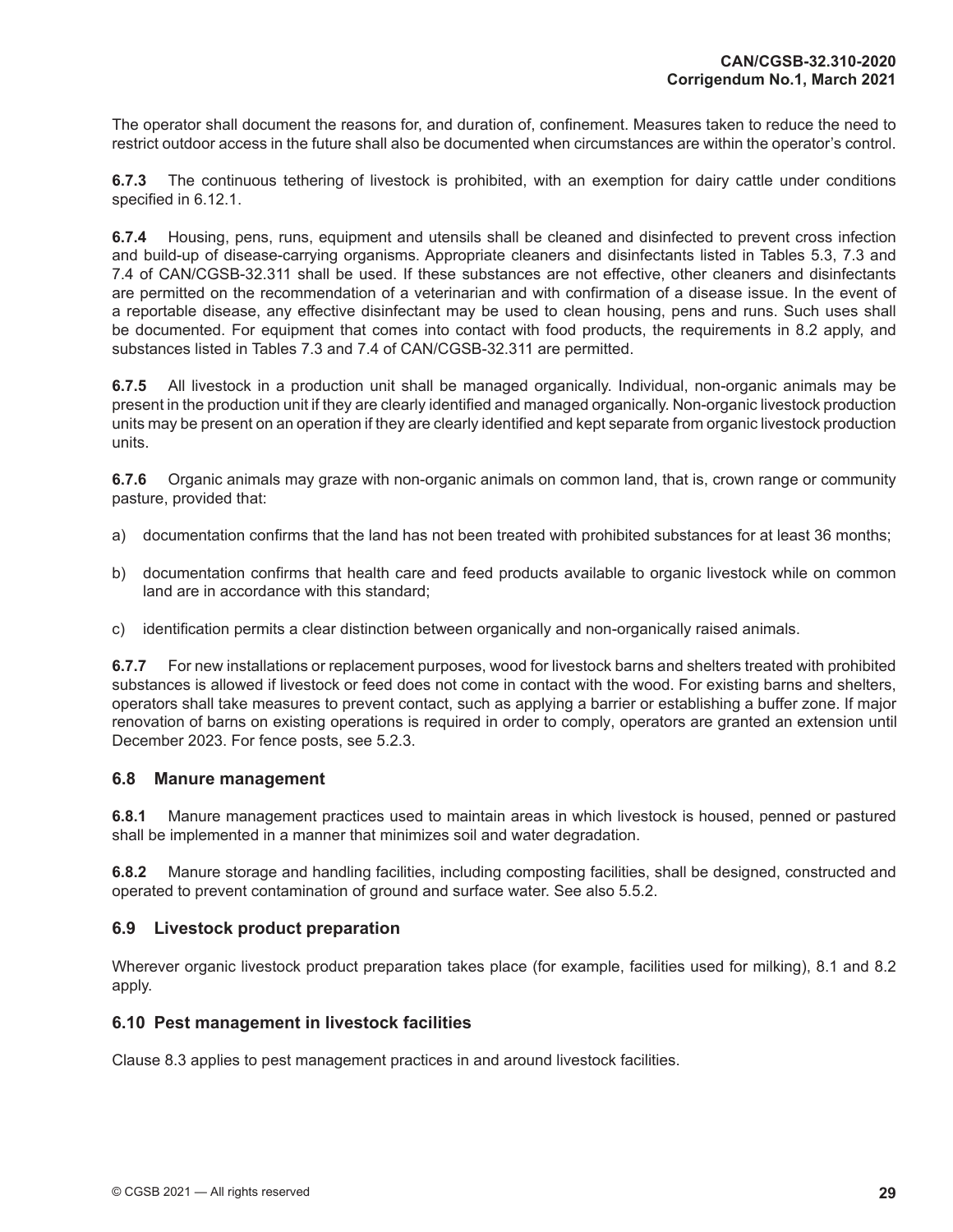# **6.11 Additional requirements for cattle, sheep and goats**

**6.11.1** Herbivores shall have access to pasture during the grazing season. At other times, including the finishing phase, they shall have access to the open air or an outdoor exercise area, weather permitting. Exceptions to the pasture requirement can be made for:

a) breeding males; or

b) young animals, when it can be documented that their health and welfare are jeopardized.

**6.11.2** Minimum indoor and outdoor space requirements for cattle are shown in Table 1: Dairy and Table 2: Beef below.

| <b>Cattle</b>                                                                                                                                                    | Indoor space                                                                                                                                                             | <b>Outdoor runs and pens</b>                                                                                                       |  |
|------------------------------------------------------------------------------------------------------------------------------------------------------------------|--------------------------------------------------------------------------------------------------------------------------------------------------------------------------|------------------------------------------------------------------------------------------------------------------------------------|--|
| <b>Free stall</b>                                                                                                                                                | Ratio of cows to stalls shall not<br>exceed 1:1                                                                                                                          | No minimum area required                                                                                                           |  |
| <b>Bedded pack barn</b>                                                                                                                                          | 11 m <sup>2</sup> (118 ft <sup>2</sup> )/head<br>(of bedded area)                                                                                                        | No minimum area required                                                                                                           |  |
| Individual maternity pens<br>1 maternity pen per 35 cows<br><b>NOTE</b><br>is recommended.                                                                       | 15 m <sup>2</sup> (161 ft <sup>2</sup> )/head<br>(of bedded area)                                                                                                        | Not applicable                                                                                                                     |  |
| <b>Group maternity pens</b>                                                                                                                                      | 11 m <sup>2</sup> (118 ft <sup>2</sup> )/head<br>(of bedded area)                                                                                                        | Not applicable                                                                                                                     |  |
| <b>Calves and young cattle</b>                                                                                                                                   | 2.5 $m^2$ (27 ft <sup>2</sup> )/head for young<br>calves; increasing to 5 m <sup>2</sup><br>(54 ft <sup>2</sup> )/head for growing steers<br>and heifers (12 months old) | 5 m <sup>2</sup> (54 ft <sup>2</sup> )/head to 9 m <sup>2</sup><br>(97 ft <sup>2</sup> )/head, depending on the<br>size of animals |  |
| Tie stalls (see 6.12.1)                                                                                                                                          | Stall size appropriate for size of<br>COW                                                                                                                                | 6.5 $m^2$ (70 ft <sup>2</sup> )/head in spring and<br>fall when not on pasture                                                     |  |
| <b>NOTE</b><br>Table 1 reflects the space requirements for Holstein cattle; with justification, space requirements may be reduced for<br>small breeds of cattle. |                                                                                                                                                                          |                                                                                                                                    |  |

## **Table 1 — Minimum indoor and outdoor space requirements for dairy cattle**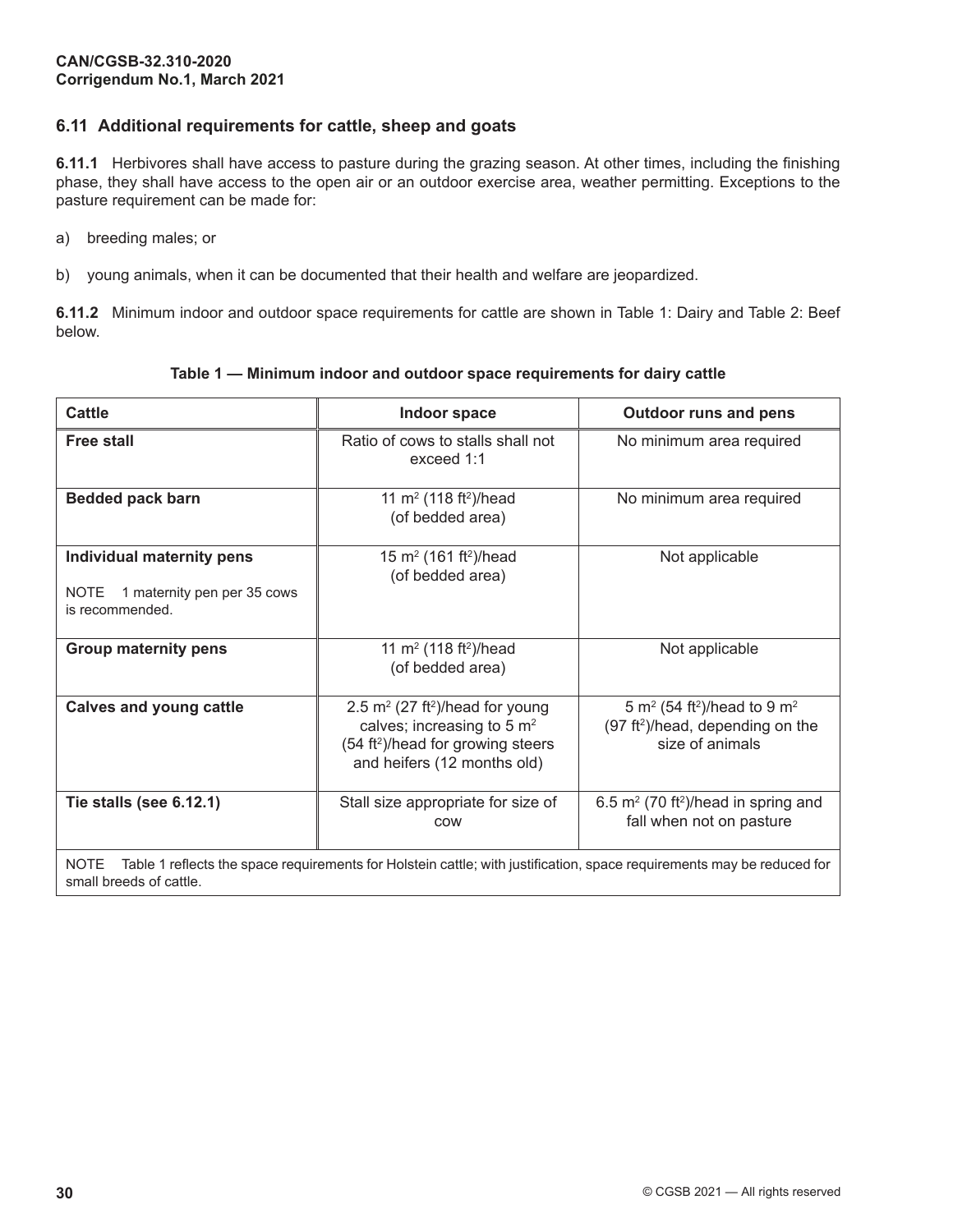| <b>Cattle</b>                                                                          | Indoor space (when provided)                                                                                                                                                       | <b>Outdoor runs and pens</b>                                                                                                                                                     |
|----------------------------------------------------------------------------------------|------------------------------------------------------------------------------------------------------------------------------------------------------------------------------------|----------------------------------------------------------------------------------------------------------------------------------------------------------------------------------|
| <b>Adult beef cows</b>                                                                 | 5.6 $m^2$ (60 ft <sup>2</sup> )/head for 500 kg<br>(1,102 lb) cows increasing to<br>7.25 m <sup>2</sup> (78 ft <sup>2</sup> )/head for 900 kg<br>(1,984 lb) cows (of bedded area)  | 9 m <sup>2</sup> (97 ft <sup>2</sup> )/head                                                                                                                                      |
| <b>Cattle finishing phase</b>                                                          | Indoor confinement is prohibited<br>in grazing season<br>Space requirements as per Calves<br>and young cattle below                                                                | 23 m <sup>2</sup> (247.5 ft <sup>2</sup> )/animal for 363 kg<br>(800 lb) finishers and increase<br>to 46.5 $m2$ (500 ft <sup>2</sup> )/animal for<br>545 kg (1,200 lb) finishers |
| <b>Calves and young cattle</b>                                                         | 2.5 $m^2$ (27 ft <sup>2</sup> )/head for young<br>calves; increasing to 5 $m2$<br>(54 ft <sup>2</sup> )/head for growing steers<br>and heifers (12 months old) (of<br>bedded area) | 5 m <sup>2</sup> (54 ft <sup>2</sup> )/head to 9 m <sup>2</sup><br>(97 ft <sup>2</sup> )/head, depending on the<br>size of animals                                               |
| <b>Maternity pens</b><br>1 maternity pen per 20 cows<br><b>NOTE</b><br>is recommended. | 13.4 $m2$ (144 ft <sup>2</sup> )/head (of bedded<br>area)                                                                                                                          |                                                                                                                                                                                  |

## **Table 2 — Minimum indoor and outdoor space requirements for beef cattle**

## **6.11.3 Sheep and goat housing**

Minimum indoor and outdoor space requirements for sheep and goats are shown in Table 3.

#### **Table 3 — Minimum indoor and outdoor space requirements for sheep and goats**

|                                              | Indoor space                                                                                                            | <b>Outdoor runs and pens</b>                                                                                                   |
|----------------------------------------------|-------------------------------------------------------------------------------------------------------------------------|--------------------------------------------------------------------------------------------------------------------------------|
| Ewes/does and nursing lamb/kid               | 2 m <sup>2</sup> (21.5 ft <sup>2</sup> )/head plus 0.35 m <sup>2</sup><br>(3.8 ft <sup>2</sup> )/head for each lamb/kid | 3 m <sup>2</sup> (32.3 ft <sup>2</sup> )/head plus 0.5 m <sup>2</sup><br>(5.4 ft <sup>2</sup> )/head for each lamb/kid         |
| Bottle-fed, weaned, and feeder<br>lambs/kids | 0.5 $m^2$ (5.4 ft <sup>2</sup> )/head increasing to<br>1.5 $m^2$ (16 ft <sup>2</sup> )/head by one year<br>of age       | $0.75$ m <sup>2</sup> (8.1 ft <sup>2</sup> )/head increasing to<br>2.25 $m^2$ (24 ft <sup>2</sup> )/head by one year<br>of age |
| Rams/bucks over one year of<br>age           | 3 m <sup>2</sup> (32.3 ft <sup>2</sup> )/head                                                                           | 4.5 $m^2$ (48.5 ft <sup>2</sup> )/head                                                                                         |

If construction of new infrastructure is required in order to comply with 6.11.3, operators are granted an exemption that permits the use of existing infrastructure until the end of December 2025, provided that a plan for the new construction or renovation is in place by December 2023.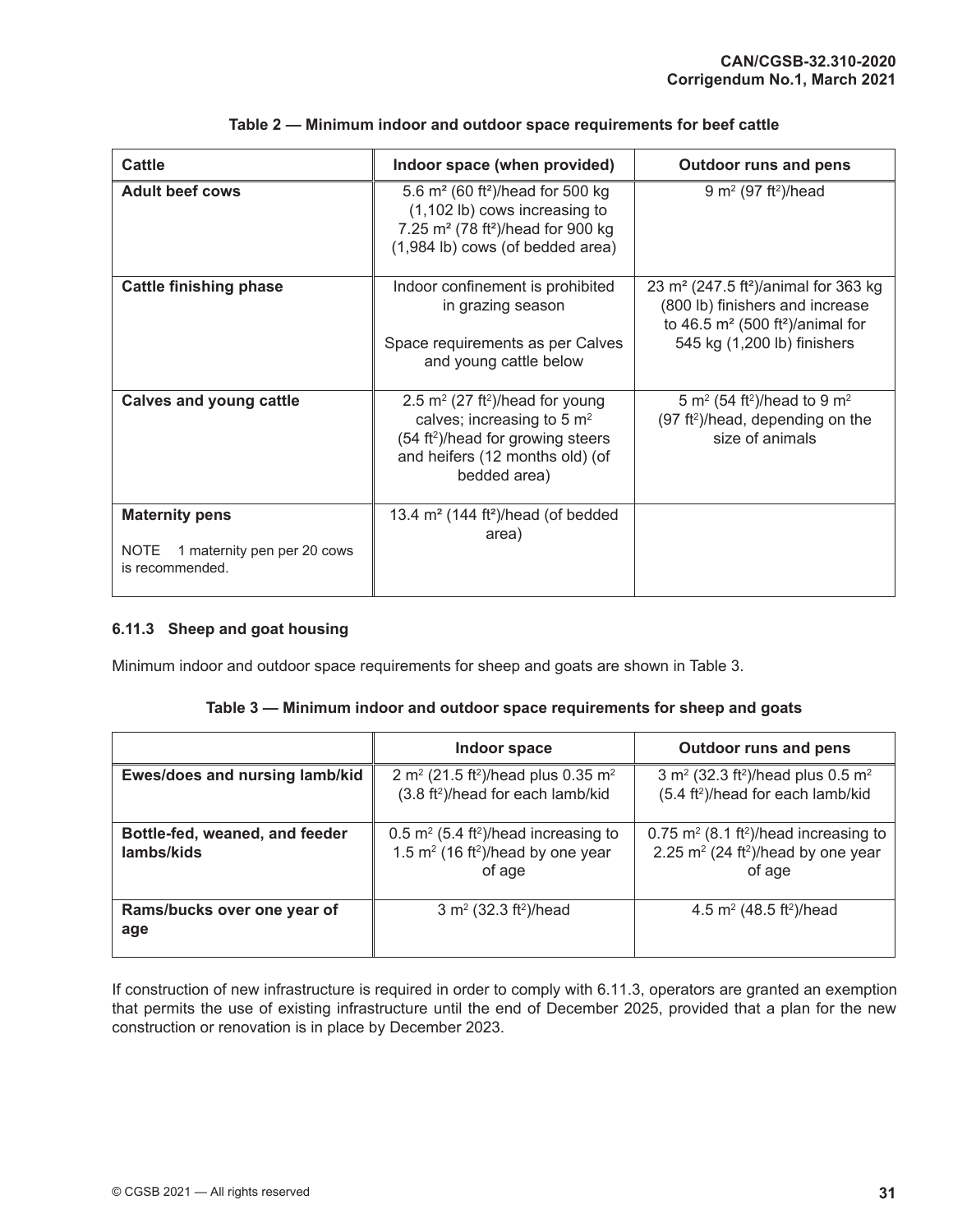# **6.12 Additional requirements for dairy cattle housing**

**6.12.1** Tie stalls in existing dairy barns may be used for lactating dairy cows, and for a period of one month for the training of heifers raised in loose housing. Tie stalls are prohibited in new construction and major renovations. All use of tie stalls will be phased out of organic dairy production by December 2030. By December 2020, if tie stalls are used, dairy cows shall have an exercise period at least twice a week, preferably every day.

**6.12.2** In a free-stall system, the ratio of cows to stalls shall not exceed 1:1.

**6.12.3** Electric trainers are prohibited. The tails of cows in stalls may be tied to prevent the tail from lying in the gutter, provided that the tying allows for natural behaviour, free movement of the tail and quick release when necessary.

**6.12.4** If milking parlours are in use:

- a) operators shall minimize animal waiting time between the time they are moved to the holding area and the time they return to the barn or pasture;
- b) portable milking units shall be available for sick or weak animals that are unable to make it to the milking parlour;
- c) electric crowd gates are prohibited; and
- d) non-slip flooring shall be used in the holding area, parlour and alleys.

**6.12.5** Calves may be housed in individual pens and hutches, up to three months of age, provided that the following conditions are met:

- a) they are not tethered and have enough room to turn around, lie down, stretch out when lying down, get up, rest and groom themselves;
- b) individual pens are designed and located so that each calf can see, smell and hear other calves;
- c) individual housing has an area of at least 2.5 m² (27 ft²) and a minimum width of 1.5 m (4.9 ft); and
- d) outdoor hutches shall have access to an enclosed yard or run.

**6.12.6** Calves shall be group-housed after weaning.

**6.12.7** Dairy replacement calves over nine months of age shall have access to pasture, as appropriate for the season.

## **6.13 Additional requirements for poultry**

**6.13.1** The operator shall establish and maintain poultry living conditions that accommodate the health and natural behaviour of poultry as follows:

- a) The keeping of poultry in row, battery, enriched or colony cages, is prohibited;
- b) Poultry shall be reared in open-range conditions and have free access to pasture, open-air runs, and other exercise areas, subject to weather and ground conditions. Outdoor areas shall:
	- 1) be free of prohibited substances for 36 months prior to their use;
	- 2) be covered with vegetation, seeded if necessary, and periodically left empty to allow vegetation to regrow and to prevent disease build-up. To facilitate rodent control, a vegetation-free perimeter around poultry houses is permitted;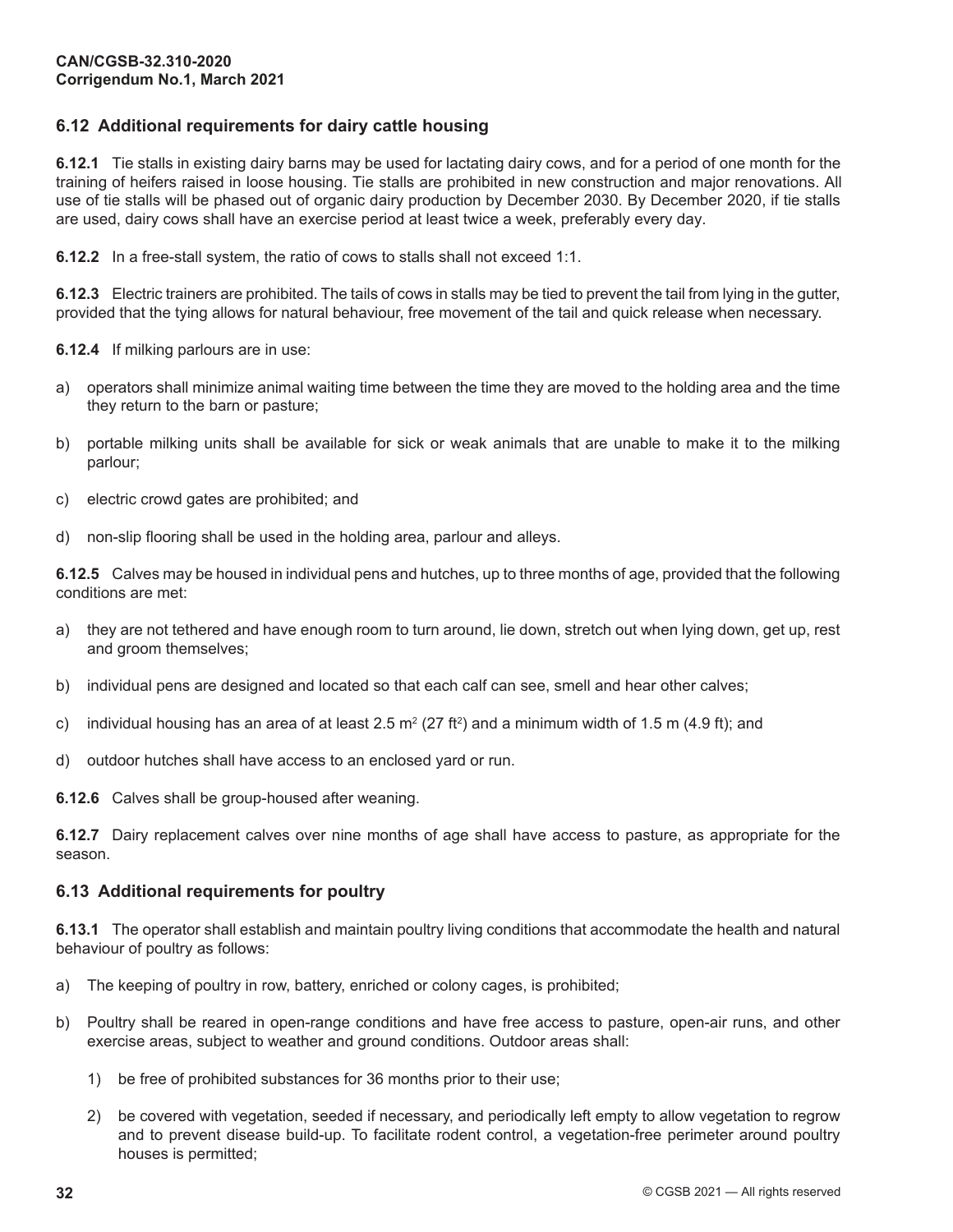- 3) have effective overhead cover (for shade and protection from avian predators) distributed throughout the range area of barn-raised birds to encourage continual use by the birds. The cover may be natural (such as trees, shrubs and crops) or artificial (such as shade cloth, camouflage netting, screens or trailers). Roof overhangs over pasture may account for up to 50% of the required overhead cover if they are functional (i.e., they provide shade and protection from avian predators). By December 2023, operators shall submit a plan to ensure that this overhead cover shall represent at least 10% of the minimum required range area (as outlined in Table 5 of 6.13.13) by December 2025; and
- 4) show signs of use as appropriate for the season;
- c) In an emergency, when outdoor access results in an imminent threat to the health and welfare of poultry, access may be restricted. Outdoor access shall resume when the imminent threat ends. Producers shall document periods of confinement; and
- d) Operators shall have an organic plan that describes outdoor access and how they will protect birds from disease and predators.

#### **6.13.2 General requirements for layers**

- a) Layers may be confined during onset of lay, that is, until peak production is reached. The laying flock shall have outdoor access for at least one-third of its laying life.
- b) Rearing facilities that closely match the conditions that exist in the layer barn are recommended. Pullets, however, may be kept indoors until they are fully immunized.
- c) Layer flocks shall be limited to 10,000 birds. More than one flock may be in the same building if the flocks are separated and have separate runs.

#### **6.13.3 Enriched verandahs for barn-raised layers**

- a) Enriched verandahs shall be used when barn-raised layers do not have access to outdoor runs because of weather or disease constraints.
- b) An enriched verandah is a covered, uninsulated, unheated extension to a poultry barn. Birds shall have access to the enriched verandah year-round during daylight hours, at least from spring through fall. The enriched verandah shall:
	- 1) have an outdoor climate but offer protection from inclement weather (e.g., wind, rain), rodents, predators and disease threats;
	- 2) represent at least 1/3 of the footprint of the indoor barn area;
	- 3) have natural lighting which may be supplemented with artificial lighting;
	- 4) have a sand floor, a dirt floor or a solid floor covered with bedding, such as straw or wood shavings, for comfort and warmth and to encourage foraging, scratching and dust-bathing behaviours;
	- 5) offer enrichments (examples include perches, trays of greens, hay bales, pecking objects) to encourage natural behaviours; and
	- 6) not count towards indoor or outdoor space allowance.
- c) Enriched verandahs shall be provided in new construction for barn-raised layers. They shall be added to existing infrastructure when the operator cannot demonstrate that at least 25% of layers utilize the outdoor range when there are no weather or disease constraints.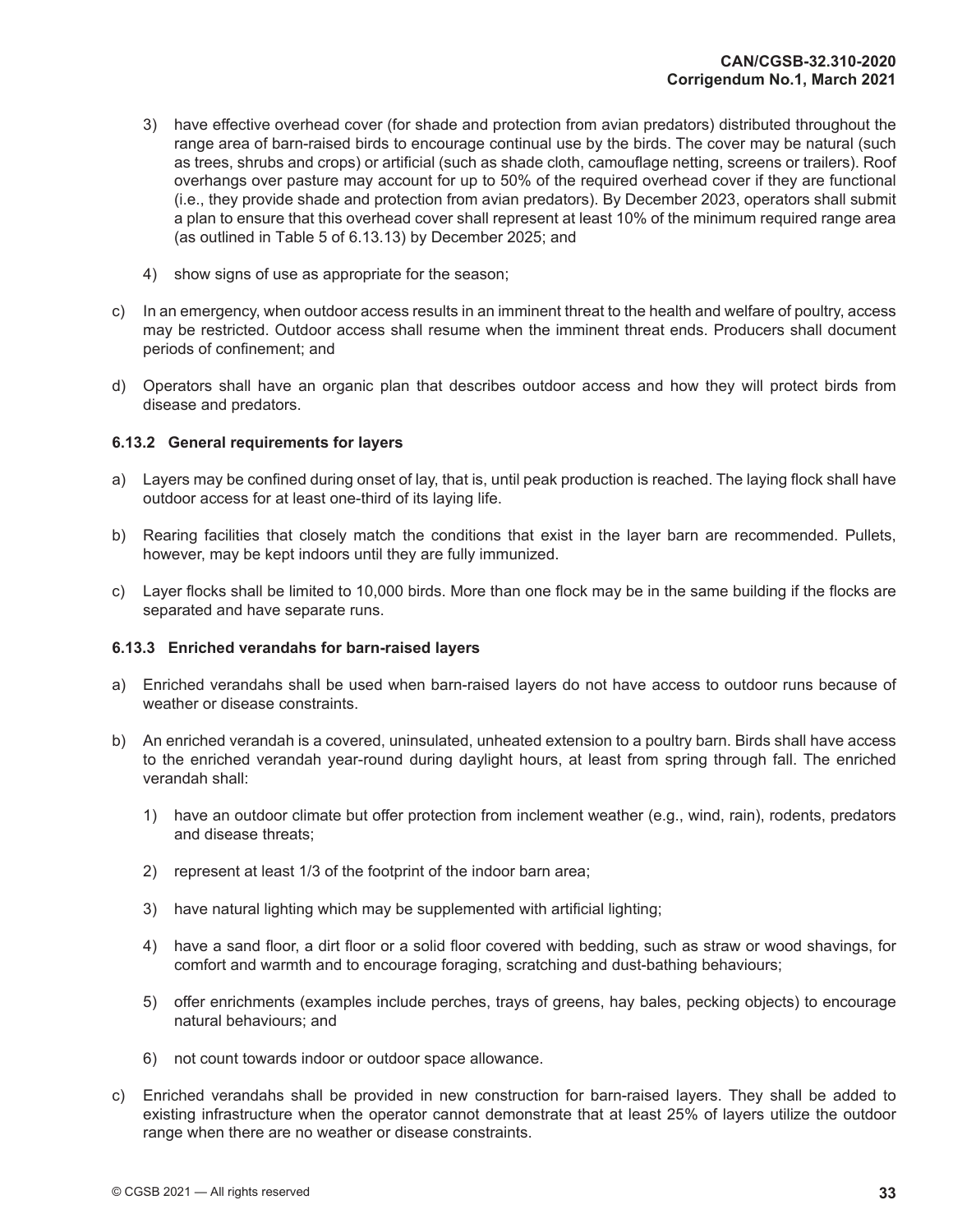- d) All existing enriched verandahs shall be accepted as they are as of December 2020; they are exempt from 6.13.3 b) 2) and 6.13.3 b) 6).
- e) If the operator can demonstrate that the addition of an enriched verandah of the size specified in 6.13.3 b) is not possible for an existing barn due to lack of space or because of design limitations of the existing barn:
	- 1) a smaller enriched verandah shall be allowed provided it is as close in size as possible to the requirement of ⅓ of the footprint of the indoor barn area; or
	- 2) the enriched verandah shall be constructed in the uncovered outdoor area and, as an exception, may count as part of the outdoor space allowance; or
	- 3) operators are granted an exemption that permits the use of existing infrastructure until December 2030, provided that a plan for the new construction or renovation is in place by December 2025.
- **6.13.4** Layers shall have access to an adequate number of nests, as recommended by best management practices.
- **6.13.5** Perches shall meet the following criteria:
- a) In the first weeks of life, layer chicks shall have continuous access to perch space.
- b) During the pullet rearing phase, adequate perch space shall be appropriate for the final production system and accessible at all times and at varying heights.
- c) Laying hens shall have a minimum of 15 cm (5.9 in.) perch space per hen, accessible at all times and at varying heights.
- d) Perches for laying hens shall be purpose-designed, such as alighting (landing) rails in aviaries, which allow birds to wrap their toes around the rail. Feed and water trough edges, slatted floors and ladder rungs are not considered purpose-designed perching objects, but may be used to provide additional perch space beyond what is required in 6.13.5 a), b) and c).
- e) Perches shall be a minimum diameter or width of 1.9 cm (0.75 in.).
- f) Other poultry are exempt from 6.13.5 a), b), c), d) and e).

NOTE Producers are advised to review the *Code of Practice for the Care and Handling of Pullets and Laying Hens* (see 2.4) to ensure they meet additional perch requirements for both pullets and adult layers contained therein.

#### **6.13.6 General requirements for meat chickens and turkeys**

- a) Meat chickens that will be raised outdoors in shelters without indoor access shall have access to pasture on a daily basis by four weeks of age, unless weather conditions endanger the health or safety of the birds. Turkeys shall have outdoor access by eight weeks of age.
- b) Barn-raised meat chickens shall have outdoor access on a daily basis by at least 25 days of age when there are no weather constraints. Operators shall take measures to increase use of the pastures and outside exercise areas and have a goal of a minimum of 15% of birds on range when there are no weather constraints. Operators shall document the use of the range and continue to strive to increase the number of birds on the range in future years. This will be reviewed by December 2025.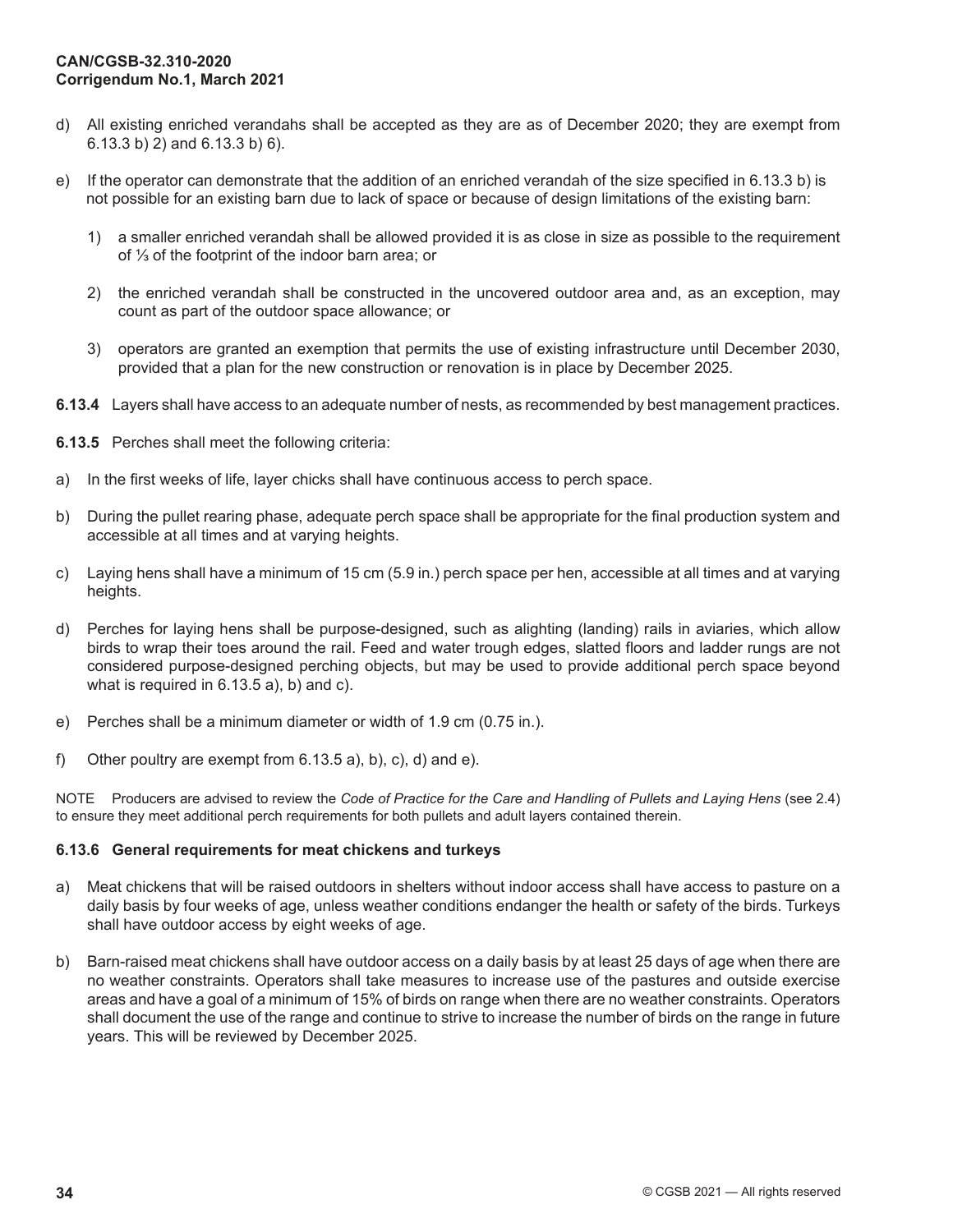NOTE Potential measures for increasing the usage of pasture, outdoor range and outside exercise areas:

- use slower-growing foraging (hardy) breeds (characterized by a growth rate of no more than 45 g/day);
- use a ration that has been nutritionally adjusted for slower growth (i.e., lower in protein);
- implement an older slaughter age (e.g., 60 days) provided the health of the birds can be maintained;
- allow outdoor access before the minimum age specified;
- provide mobile units for summer production;
- provide effective overhead cover on pasture;
- provide pasture enrichment (e.g., feed, water, perches, etc.);
- improve pasture access (e.g., pophole changes, etc.); and
- provide enriched verandahs [see descriptions in 6.13.3 b)].

**6.13.7** Poultry barns shall have sufficient exits (popholes) to ensure that all birds have ready access to the outdoors.

**6.13.8** Exits shall:

- a) allow passage of more than one bird at a time, and be evenly distributed along the line of access to the outdoor range;
- b) shall correspond to the requirements shown in Table 4 for the number and size of exits.

| <b>Poultry</b>  | <b>Combined width of popholes</b>                                      | Minimum width<br>of each pophole | <b>Minimum</b><br>height | <b>Minimum</b><br>number |
|-----------------|------------------------------------------------------------------------|----------------------------------|--------------------------|--------------------------|
| Layers          | 2 m (6.6 ft)/1000 hens                                                 | 50 cm (20 in.)                   | 35 cm (14 in.)           |                          |
| <b>Broilers</b> | 1 m (3.3 ft)/1000 birds OR all<br>birds within 15 m (49 ft) of an exit | 50 cm (20 in.)                   | 35 cm (14 in.)           |                          |
| <b>Turkeys</b>  | 2 m (6.6 ft)/1000 birds                                                | 150 cm (59 in.)                  | 75 cm (30 in.)           |                          |

#### **Table 4 — Poultry barns minimum exit numbers and size**

**6.13.9** When existing organic poultry barns do not meet the requirements of 6.13.8 b) (Table 4), either the distance from an exit from anywhere in the barn shall be no more than 15 m (49 ft), or the operator shall provide evidence that birds utilize outdoor range. Evidence shall demonstrate that 25-50% of birds are on range when there are no age or weather constraints.

**6.13.10** Bedding material shall be provided as litter material and kept dry. Houses with slatted floors shall have a minimum of 30% solid, bedded floor area to encourage dust bathing, scratching and foraging behaviours.

**6.13.11** Poultry shall have access to at least the number of waterers and feeders required by the relevant Code of Practice (see 2.4).

**6.13.12** Poultry housed indoors shall be provided with natural light either with evenly distributed windows or lightpermeable fabric. The total window area shall be no less than 1% of the total ground-floor area, unless it can be demonstrated that natural light levels are sufficient to read a document, such as a newspaper, anywhere in the barn. If daylength is artificially prolonged, the total duration of light shall not exceed 16 hours, and shall be terminated by gradual reduction of light intensity followed by 8 hours of continuous darkness. The following exceptions are permitted and shall be documented: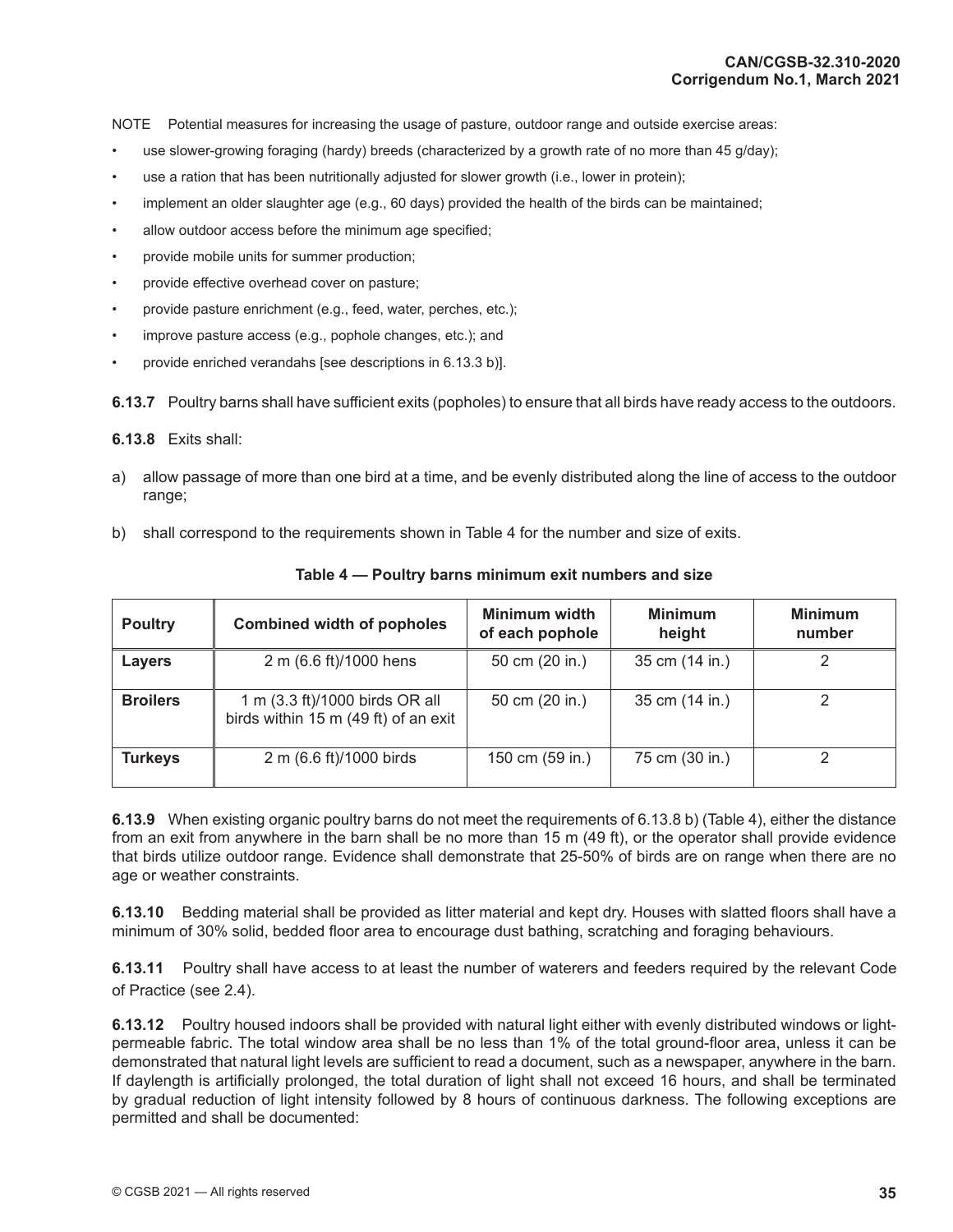- a) periods of increased lighting are permitted due to the stage of production, for example, the arrival of chicks and turkey poults;
- b) decreased lighting intensity is permitted due to animal welfare concerns, for example, outbreaks of cannibalism.

**6.13.13** The maximum indoor and outdoor densities are shown in Table 5.

| Table 5 – Maximum indoor and outdoor densities for poultry <sup>a</sup> |  |  |  |
|-------------------------------------------------------------------------|--|--|--|
|-------------------------------------------------------------------------|--|--|--|

| <b>Poultry</b>                  | <b>Indoors</b>                                 | <b>Outdoor runs</b>                            |
|---------------------------------|------------------------------------------------|------------------------------------------------|
| <b>Layers</b>                   | 6 birds/ $m^2$ (10.76 ft <sup>2</sup> )        | 4 birds/ $m^2$ (10.76 ft <sup>2</sup> )        |
| Pullets 0-8 weeks <sup>b</sup>  | 24 birds/ $m^2$ (10.76 ft <sup>2</sup> )       | 16 birds/ $m^2$ (10.76 ft <sup>2</sup> )       |
| Pullets 9-18 weeks <sup>b</sup> | 15 birds/ $m^2$ (10.76 ft <sup>2</sup> )       | 10 birds/ $m^2$ (10.76 ft <sup>2</sup> )       |
| <b>Broilers</b>                 | 21 kg/m <sup>2</sup> (4.3 lb/ft <sup>2</sup> ) | 21 kg/m <sup>2</sup> (4.3 lb/ft <sup>2</sup> ) |
| <b>Turkeys/large birds</b>      | 26 kg/m <sup>2</sup> (5.3 lb/ft <sup>2</sup> ) | 17 kg/m <sup>2</sup> (3.5 lb/ft <sup>2</sup> ) |

a Under exceptional circumstances, the maximum stocking density may be exceeded for individual flocks. These circumstances shall be documented and if they recur, actions shall be taken to prevent future flocks from surpassing maximum stocking density.

 $b$  Outdoor runs are not required when flocks are undergoing an immunization program.

**6.13.14** Multi-level aviary systems for layers shall have no more than three levels or tiers above ground level. Total floor space, for calculation of solid-floor area and bird density requirements, shall include all usable floor levels (see 6.13.10 and 6.13.13). If enriched verandahs are used to provide required scratching areas, they shall be accessible year-round.

**6.13.15** For pasture-based operations with mobile units, stocking density shall be no more than 2000 layers/ha (800 layers/ac.), 2500 broilers/ha (1000 broilers/ac.) or 1300 large birds (turkeys/geese)/ha (540 large birds/ac.), based on the total amount of land used for rotational poultry pasture. When birds are in moveable field shelters, the shelters shall be moved daily, whenever possible, and at least once every four days, taking into consideration the impact on the birds and on the land. Density within the moveable shelters shall correspond to the indoor density described in 6.13.13.

**6.13.16** Buildings shall be emptied, cleaned and disinfected, between flocks, and runs shall be left empty to allow the vegetation to grow back.

**6.13.17** Ducks and geese shall have access to a water area created for their use, whenever weather conditions permit. Facility design shall address the need to prevent commingling of wild waterfowl and domestic poultry.

# **6.14 Additional requirements for rabbits**

**6.14.1** If required for comfort and security, rabbits may be temporarily confined, for example, overnight, in cages or hutches. Continuous confinement is prohibited.

**6.14.2** The use of mobile pasture pens is permitted, provided that pens do not restrict natural behaviour and they are moved at least once every three days.

**6.14.3** Rabbits shall have space to run, hop and dig, and to sit upright on their back legs with ears erect. The minimum indoor and outdoor space requirements are shown in Table 6.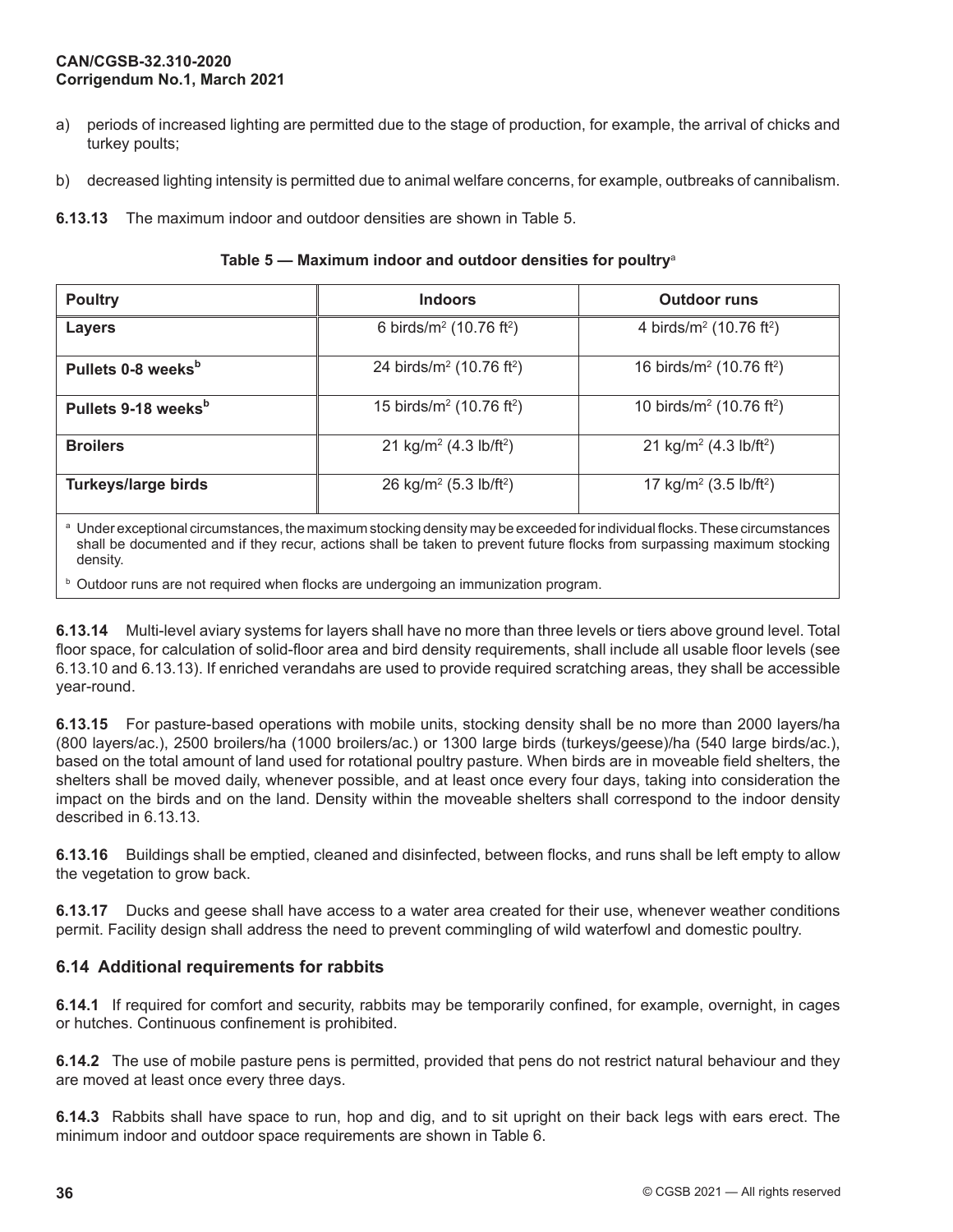| <b>Rabbits</b>               | Indoor space                                         | Outdoor – runs and<br>concrete exercise<br>areas | Outdoor - pasture                           | <b>Mobile pens</b>                                                                                                   |
|------------------------------|------------------------------------------------------|--------------------------------------------------|---------------------------------------------|----------------------------------------------------------------------------------------------------------------------|
| From weaning to<br>slaughter | $0.3 \text{ m}^2$<br>$(3.23 ft2)$ head               | 2 m <sup>2</sup> (22 ft <sup>2</sup> )/head      | 5 m <sup>2</sup> (54 ft <sup>2</sup> )/head | 0.4 m <sup>2</sup> (4.3 ft <sup>2</sup> )/<br>head                                                                   |
| <b>Pregnant does</b>         | $0.5$ m <sup>2</sup> (5.4 ft <sup>2</sup> )/<br>head | 2 m <sup>2</sup> (22 ft <sup>2</sup> )/head      | 5 m <sup>2</sup> (54 ft <sup>2</sup> )/head | $0.5$ m <sup>2</sup> (5.4 ft <sup>2</sup> )/<br>head                                                                 |
| Does and litters             | $0.7 \text{ m}^2$ (7.5 ft <sup>2</sup> )             | 2 m <sup>2</sup> (22 ft <sup>2</sup> )           | Not applicable                              | 0.4 m <sup>2</sup> (4.3 ft <sup>2</sup> )/<br>head in shelter<br>2.4 $m^2$ (26 ft <sup>2</sup> ) for<br>grazing area |
| <b>Bucks</b>                 | 0.3 m <sup>2</sup> (3.23 ft <sup>2</sup> )/head      | 2 m <sup>2</sup> (22 ft <sup>2</sup> )/head      | 5 m <sup>2</sup> (54 ft <sup>2</sup> )/head | 0.4 m <sup>2</sup> (4.3 ft <sup>2</sup> )/<br>head                                                                   |

## **Table 6 — Minimum indoor and outdoor space requirements for rabbits**

**6.14.4** Rabbits shall not be subjected to continuous lighting or kept in permanent darkness. During the day, rabbits shall be able to clearly see each other and their surroundings.

**6.14.5** Does about to give birth shall be given secluded individual burrows or nest boxes for kindling (birthing).

**6.14.6** The doe and litter shall have free access to outdoor range and foraging areas once the kits reach 21 days of age.

**6.14.7** Weaning before the kits are 30 days of age is prohibited. However, if the welfare of the doe or kits is compromised, earlier weaning is permitted.

## **6.15 Additional requirements for pigs and farm-raised wild boar**

**6.15.1** The number of animals on a production unit shall reflect the size of the available land-base, which comprises land owned, leased and available for spreading their manure, and based on a balance between animal units, feed production and manure management. Farrow to finish operators shall not exceed 2.5 sows/ha (1 sow/ac.).

**6.15.2** Pigs shall have access to outdoor exercise areas with the exception of sows with nursing piglets. Outdoor access can be temporarily restricted as stated in 6.7.2.

- a) Outdoor areas may include woodlands, other natural environments, soil or concrete exercise areas. Access to pasture is recommended but not mandatory. If pasture areas are degraded and cannot be used by the pigs, other outdoor exercise areas shall be provided in order to meet the requirements for outdoor access and rooting.
- b) An outdoor exercise area may be covered as long as at least three sides of the structure are open.
- c) When outdoors in open areas (e.g., pasture), pigs shall have access to shaded/sheltered areas suitable for the whole herd so they may take cover during inclement weather.
- d) Pigs shall not be confined exclusively to concrete yards without access to an indoor or outdoor bedded area.
- e) Guidelines around management of outdoor areas (6.7.1), preventing occurrence and spread of parasites (6.6.1 c), 6.6.11) and permitting rooting for pigs (6.15.7) shall apply.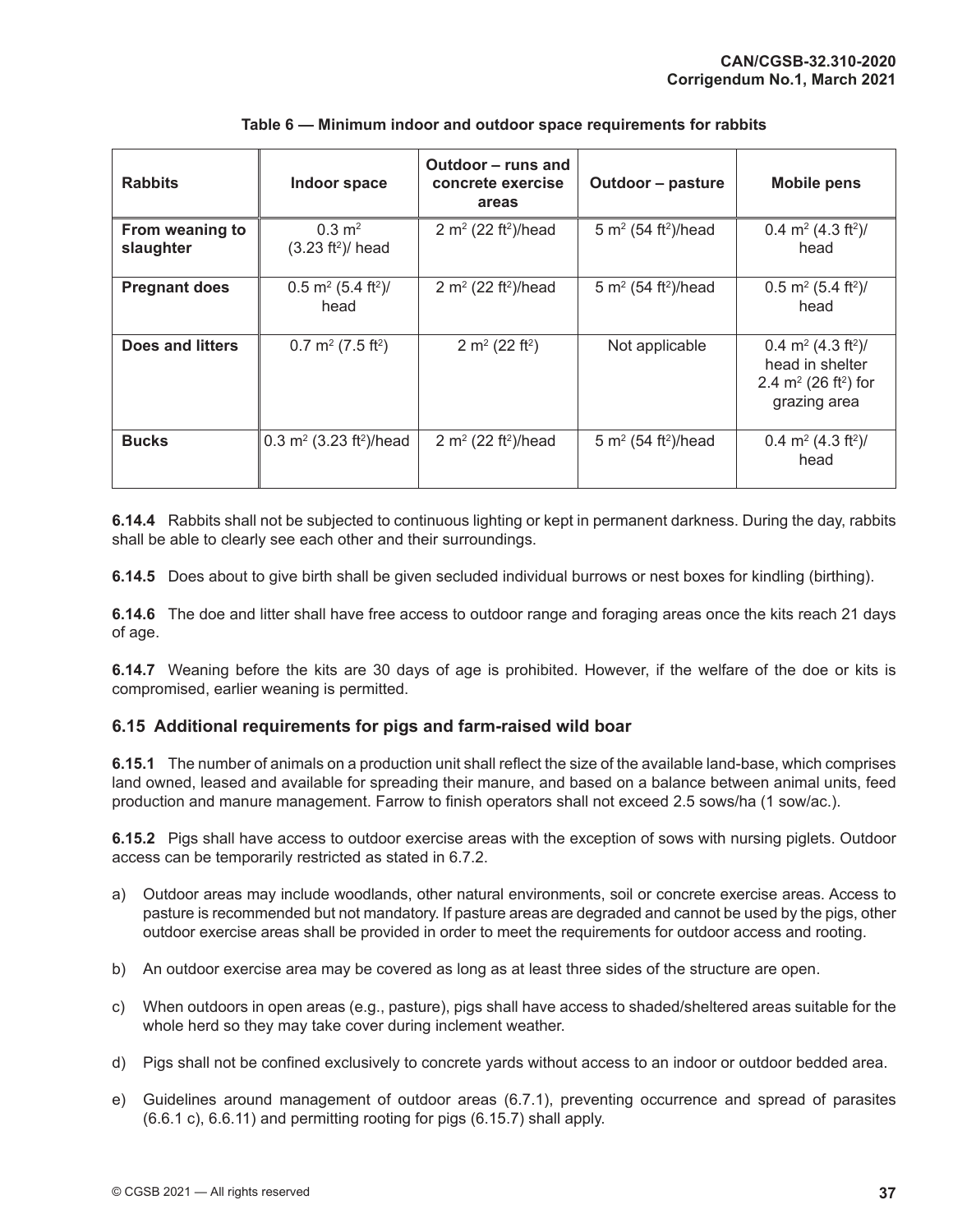NOTE Pasture management practices implemented to avoid degradation and prevent parasite build-up may include:

- rotation of pastures with annual crops;
- having a paddock rotation plan depending on the season;
- leaving a paddock empty for 5 years before repopulating with growing pigs;
- keeping sows in a paddock for a maximum of 2 years before providing the paddock with a rest period.

**6.15.3** Sows and gilts shall be kept in groups, with the following exceptions:

- a) individual pens are permitted for the protection of females during estrus, or for other health reasons, for a period of up to five days;
- b) sows may be individually housed in a pen [7.5 m<sup>2</sup> (81 ft<sup>2</sup>) per sow with litter] for up to five days prior to farrowing and during the suckling period;
- c) if needed for piglet protection during the suckling period, sow restraint is permitted for a maximum of three days. Sows may be restrained for a shorter period to protect the operator during piglet processing or pen cleaning;
- d) the use of farrowing crates as a means of restraint is prohibited.

**6.15.4** Piglets shall not be weaned before four weeks of age. However, if the welfare of the sow and piglets is compromised, earlier weaning is permitted.

- **6.15.5** Piglets shall not be kept on flat decks or in cages.
- **6.15.6** Boars may be housed in individual enclosures provided there is visual and tactile contact with other pigs.
- **6.15.7** Indoor and outdoor exercise areas shall permit rooting.
- **6.15.8** The use of nose rings is prohibited.
- **6.15.9** The minimum indoor and outdoor space requirements are shown in Table 7.

#### **Table 7 — Minimum indoor and outdoor space requirements for pigs and boars**<sup>a</sup>

| <b>Pigs and boars</b>                                                                                                      | Indoor space                                                                                                                                                   | <b>Outdoor runs and pens</b>                                                                                                                                       |
|----------------------------------------------------------------------------------------------------------------------------|----------------------------------------------------------------------------------------------------------------------------------------------------------------|--------------------------------------------------------------------------------------------------------------------------------------------------------------------|
| Sow and piglets (up to<br>40 days old)                                                                                     | 7.5 $m2$ (81 ft <sup>2</sup> )<br>for each sow and litter                                                                                                      | Not required                                                                                                                                                       |
| <b>Growing pigs</b><br>a) up to 30 kg (66 lb)<br>b) 30-50 kg (66-110 lb)<br>c) 50-85 kg (110-187 lb)<br>d) >85 kg (187 lb) | 0.6 $m^2$ (6.5 ft <sup>2</sup> )/head<br>0.8 $m^2$ (8.6 ft <sup>2</sup> )/head<br>1.1 $m^2$ (12 ft <sup>2</sup> )/head<br>1.3 $m^2$ (14 ft <sup>2</sup> )/head | 0.4 $m^2$ (4.3 ft <sup>2</sup> )/head<br>0.6 $m^2$ (6.5 ft <sup>2</sup> )/head<br>0.8 $m^2$ (8.6 ft <sup>2</sup> )/head<br>1.0 $m^2$ (10.76 ft <sup>2</sup> )/head |
| Sows in group pens                                                                                                         | 3 m <sup>2</sup> (32.3 ft <sup>2</sup> )/head                                                                                                                  | 3 $m^2$ (32.3 ft <sup>2</sup> )/head                                                                                                                               |
| Boars in individual pens                                                                                                   | 9 m <sup>2</sup> (97 ft <sup>2</sup> )/head                                                                                                                    | 9 m <sup>2</sup> (97 ft <sup>2</sup> )/head                                                                                                                        |

a Under exceptional circumstances, the maximum stocking density may be exceeded for individual groups. These circumstances shall be documented and if they recur, actions shall be taken to prevent future groups from surpassing maximum stocking density.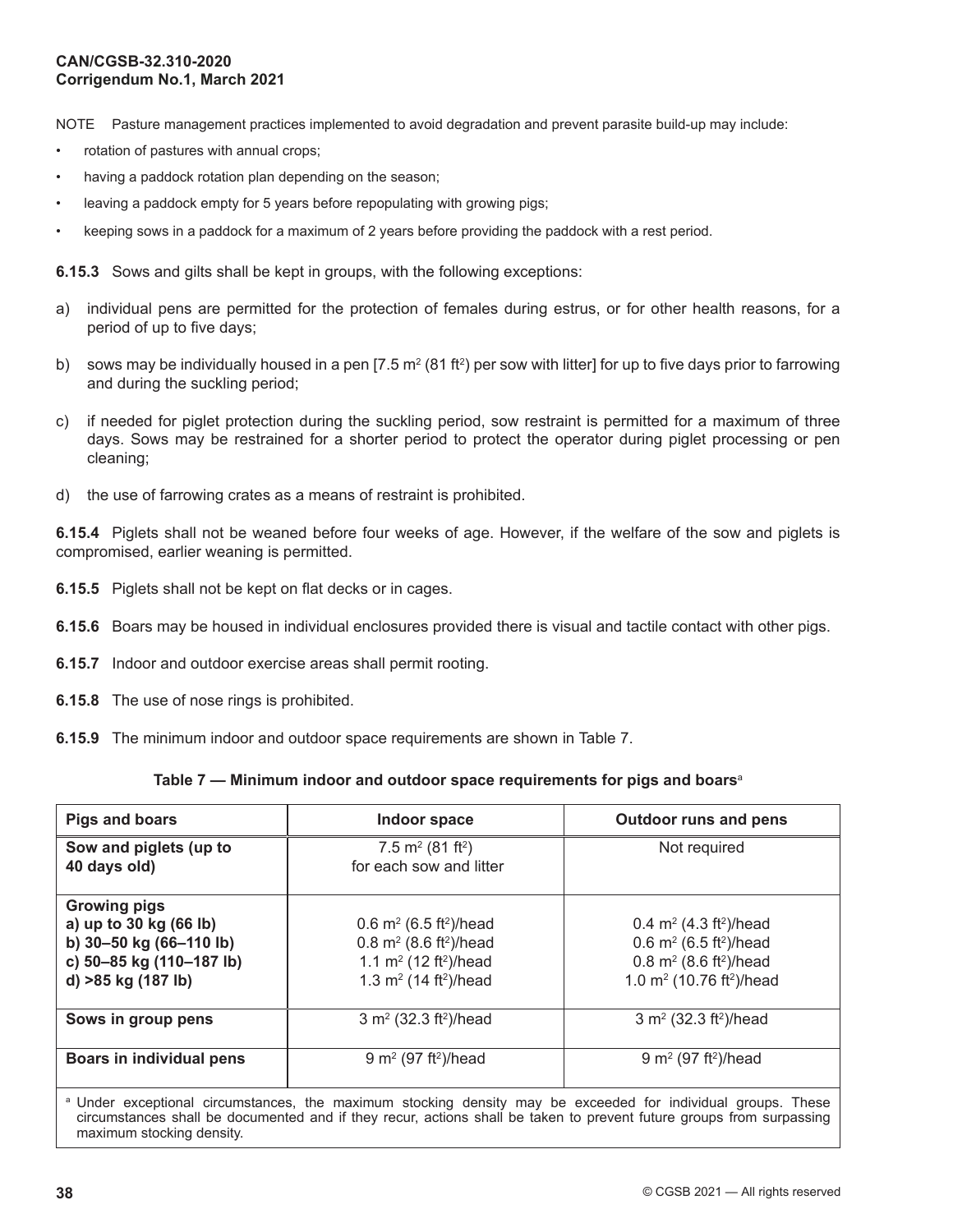# **7 Specific production requirements**

## **7.1 Apiculture**

**7.1.1** Bees may be introduced to an operation and managed for production benefits, such as pollination of organic crops. If managed as a livestock species for the production of organic products (for example, honey, pollen, propolis, royal jelly, beeswax and bee venom), bees shall be managed in accordance with this standard.

**7.1.2** The operator shall prepare a detailed organic plan (see 4.1, 4.2 and 4.3) that describes the source of bees; production methods; bee diet; control of pests, including diseases, mites and insects; breeding; and other related issues of colony management. Where applicable, the organic plan shall also describe crop management practices.

**7.1.3** Records that document all apiary management activities, including removal of supers and extraction of honey (see 4.4), shall be maintained.

**7.1.4** The treatment and management of bee colonies shall be informed by the principles of organic production (see Introduction, clause 0.2).

**7.1.5** Organic plants and undomesticated, non-agricultural vegetation shall be the primary source of nectar, honeydew and pollen. Crops treated with prohibited substances and genetically engineered crops shall be avoided.

**7.1.6** Bee health shall be based on appropriate measures, such as selection of stock with disease-resistant traits, availability of suitable forage, and good apiary management practices.

**7.1.7** When bees are placed in wild areas, impact on the indigenous insect population shall be considered.

## **7.1.8 Transition**

**7.1.8.1** Colonies and hives (including brood and honey super frames) shall be under continuous organic management for at least 12 months before products may be considered organic.

**7.1.8.2** Colonies and hives shall not be rotated between organic and non-organic management systems. Bees treated with antibiotics are subject to the requirements of 7.1.15.7.

## **7.1.9 Introduced bees**

If commercially available, introduced bees, that is, replacement bees for established colonies, shall be organic. Replacement colonies shall be produced within the operation or come from another established organic apiary.

## **7.1.10 Location of hives**

Where sources or zones of prohibited substances are present, that is, genetically engineered (GE) crops or environmental contamination, apiaries shall be protected with a buffer zone of 3 km (1.875 mi.). The following exceptions apply:

- a) fertilizers (including those that are not listed in Table 4.2 Column 2 of CAN/CGSB-32.311) are permitted in the buffer zone, with the exception of sewage sludge; and
- b) buffer zones may be reduced if natural features that would restrict the likelihood of bee travel (such as forests, hills or waterways) and abundant compliant forage are present.

#### **7.1.11 Forage and feeding**

**7.1.11.1** The primary food source for adult colonies shall be nectar and pollen collected from sources conforming to this standard and food sources stored by the bees in the hive (honey, pollen, etc.).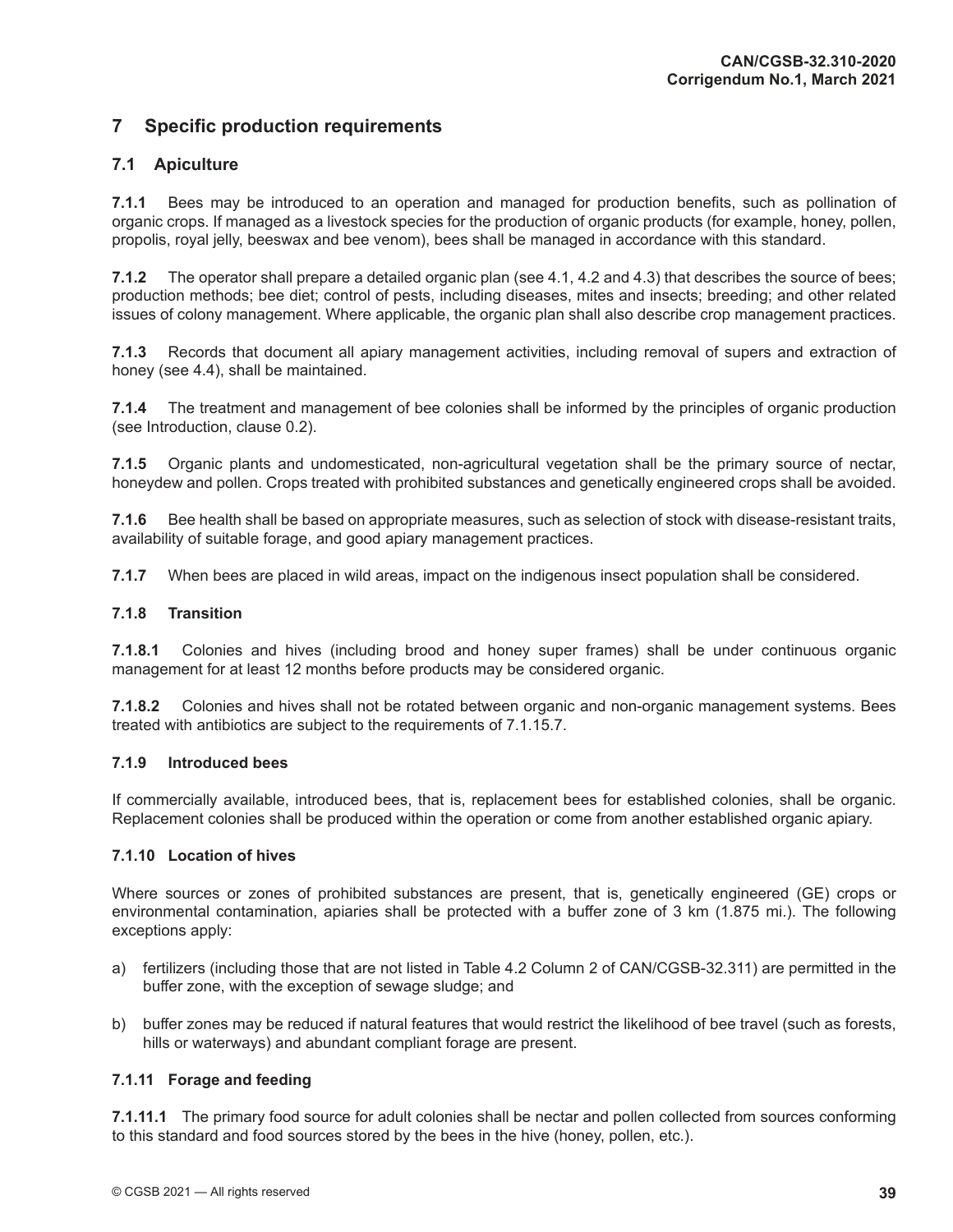- a) In the event of a regional or seasonal shortage of forage and for winter feeding of colonies, the following is allowed in order of preference:
	- 1) organic honey from within the operation;
	- 2) organic sugar (e.g., inverted, syrup, fondant);
	- 3) non-organic transitional honey;
	- 4) non-organic, non-genetically engineered (non-GE) sugar (compliant with 1.4 and 1.5);
- b) In the case of the use of non-organic, non-GE refined sugar, the operator shall:
	- 1) maintain and document appropriate practices to prevent the mixing of organic and non-organic feeds in honey supers; and
	- 2) develop a plan to reduce, and potentially eliminate, the use of non-organic refined sugar from the bee production system by December 2025.
- c) Feeding shall only occur between the last honey harvest and 15 days before the start of the next nectar or honeydew flow-period.

NOTE Article 7.1.11.1 will be reviewed by 2025.

**7.1.11.2** Feed shall not be provided less than 30 days before the harvest of honey.

#### **7.1.12 Colony management**

**7.1.12.1** Hives shall be clearly and individually identified, and shall be monitored regularly, that is, at one- to two-week intervals, depending upon the colony, weather conditions and time of year.

**7.1.12.2** Wing clipping of queen bees is prohibited.

**7.1.12.3** Bees shall be removed from hives with bee escape boards, shaking, brushing and forced-air blowers.

**7.1.12.4** Plant-based materials that have not been treated with prohibited substances (see 1.5) may be used in bee smokers.

**7.1.12.5** Annual destruction of bee colonies, following nectar flows, is prohibited.

#### **7.1.13 Hive construction**

**7.1.13.1** Hives shall be constructed of and maintained with natural materials, such as wood and metal. Pressure-treated lumber or particleboard, wood preservatives or lumber treated with prohibited substances are not permitted.

**7.1.13.2** Exterior surfaces of the hive may be painted with non-lead-based paints.

**7.1.13.3** If dipped in organic beeswax, plastic foundation is permitted.

## **7.1.14 Health care**

**7.1.14.1** Preventative health care practices shall be established and maintained, including the selection of bee stocks resistant to prevalent pests including mites and diseases; the selection of hive locations considering site-specific conditions; the availability of sufficient pollen and honey; the renewal of beeswax; the regular cleaning and disinfection of equipment; and the destruction of contaminated hives and materials when appropriate for pest management.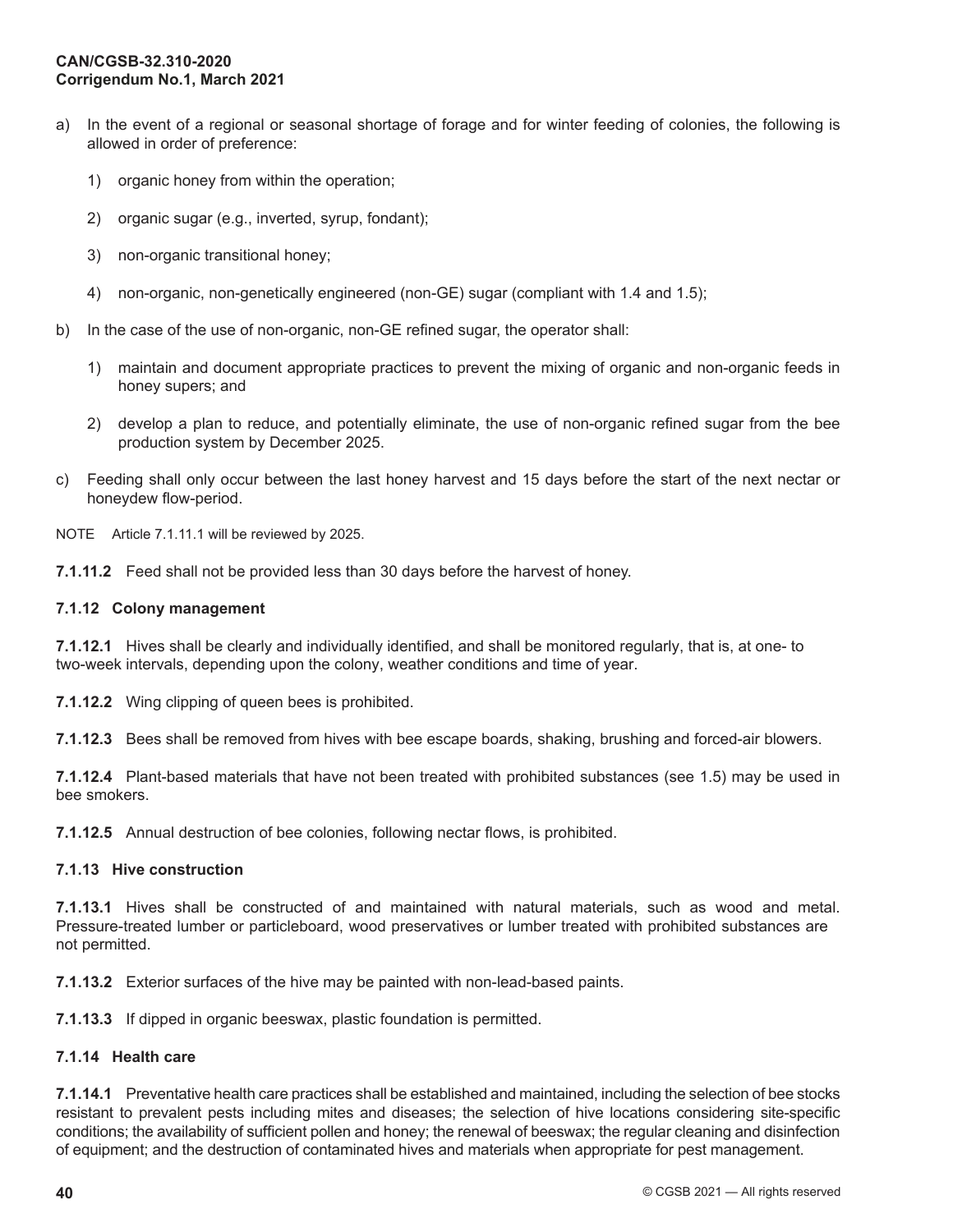**7.1.14.2** The operator shall promote strong, healthy colonies. Management practices may include: merging weaker, albeit healthy, colonies; renewing queens, if necessary; maintaining adequate hive density; inspecting colonies systematically; and relocating diseased colonies to isolated areas.

## **7.1.15 Managing pests including insects and diseases**

**7.1.15.1** The operator shall be a knowledgeable beekeeper who is familiar with the life cycle and behaviour of bees and related disease-causing organisms, parasitic mites and other pests. In the presence of such pests, every effort shall be made to restore the health of a colony.

**7.1.15.2** Every effort shall be made to select and breed queen bees for resistance to diseases and parasites.

**7.1.15.3** Comb foundation shall be obtained from beeswax within the operation or, if commercially available, from other organic sources.

**7.1.15.4** Pests (including diseases) shall be controlled with management methods or modified equipment.

**7.1.15.5** Botanical compounds may be introduced into the hive provided that such remedies are listed in Table 5.3 of CAN/CGSB-32.311, and are not used within 30 days of nectar flow or when honey supers are on the hive.

**7.1.15.6** Therapeutic applications of substances to control pests (including parasites and diseases) listed in Table 5.3 of CAN/CGSB-32.311 are permitted.

**7.1.15.7** Allopathic drugs (for example, antibiotics) are prohibited. However, where the imminent health of the colony is threatened, oxytetracycline is permitted (See *Antibiotics, oxytetracycline* in Table 5.3 of CAN/CGSB-32.311). Before treatment, hives and colonies shall be removed from the foraging area and taken out of organic production to prevent the spread of antibiotics within the apiary. Treated hives (containers present during treatment) along with the bees present during treatment (excluding queens) shall be placed in isolation and undergo a 12-month transition period. Wax present in the hives during treatment shall not be marketed as organic.

**7.1.15.8** Destroying the male brood is only permitted to contain infestation with varroa mites.

#### **7.1.16 Extraction, processing and storage**

**7.1.16.1** Extraction of honey from a comb with live brood is prohibited.

**7.1.16.2** The quality and organic integrity of honey and other products of apiculture (see 7.1.1) shall be preserved and protected as specified in 8.1.

**7.1.16.3** Surfaces in direct contact with honey shall be constructed of food-grade materials or coated with beeswax.

**7.1.16.4** Heating of honey for extraction shall not exceed 35 °C (95 °F) and the decrystallization temperature shall not exceed 47 °C (116.6 °F). If organic honey is heated above those temperatures, then it can only be used as an ingredient in a multi-ingredient product.

**7.1.16.5** Gravitational settling shall be used to remove debris from extracted honey. Sieves are permitted for removal of residual debris.

**7.1.16.6** Honey shall be packaged in airtight containers.

**7.1.16.7** Facility cleaning, sanitation and pest management are subject to the requirements in 8.2 and 8.3.

## **7.2 Maple products**

**7.2.1** The standards for maple production also apply to syrup production in other tree types, such as birch.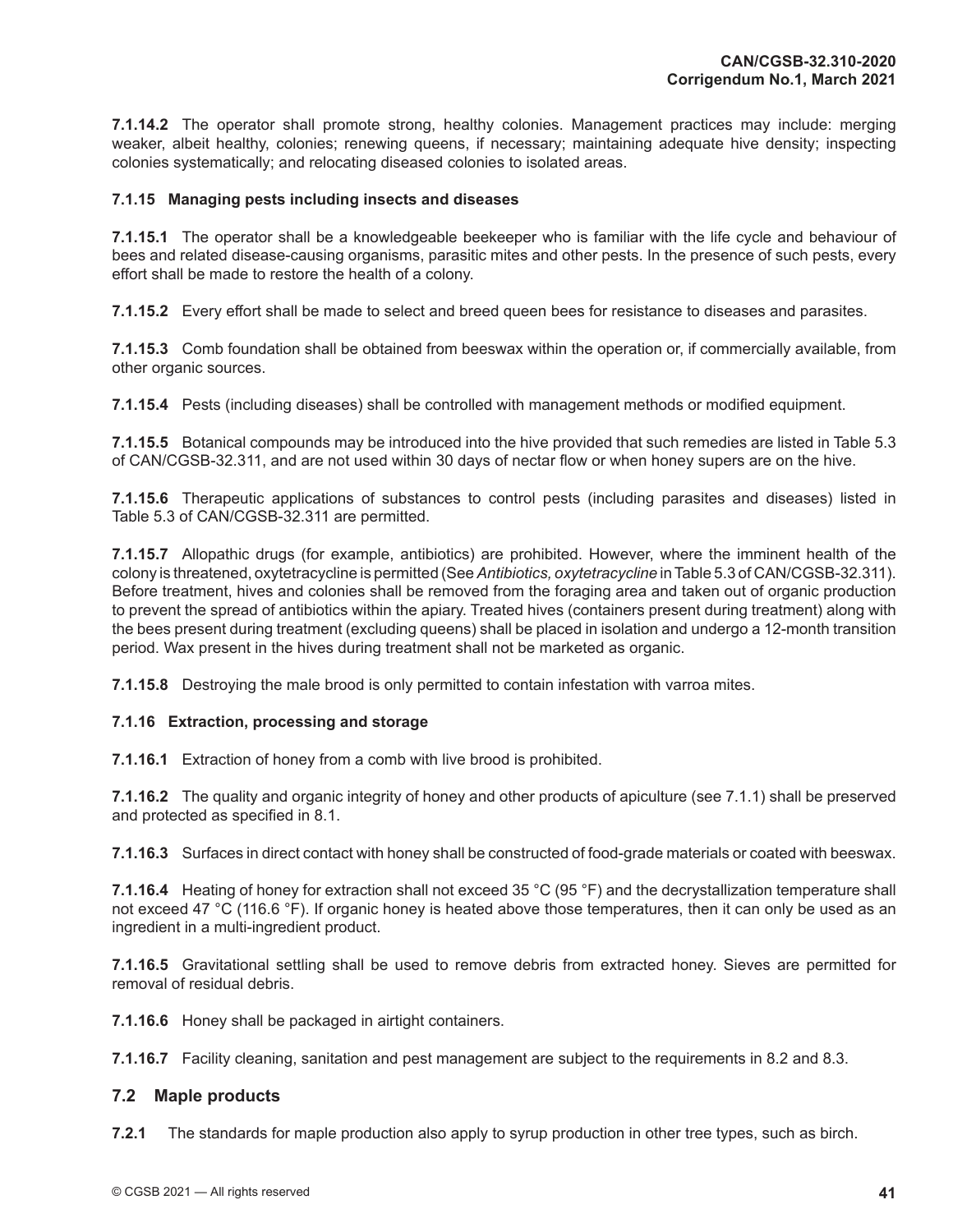**7.2.2** Organic maple products shall be from production units managed in accordance with this standard.

**7.2.3** This standard applies to all stages of production and preparation — the maintenance and development of the sugar bush, collecting and storing sap, converting sap to syrup, making products out of syrup, washing and sterilizing equipment, and storing finished products.

**7.2.4** The production of maple syrup shall be characterized by good management practices of the sugar bush and its ecosystem. Development and maintenance shall focus, over the long term, on preservation of the sugar bush ecosystem and improvement of tree vigour.

**7.2.5** Tapping practices shall minimize risk to the health and longevity of the trees.

**7.2.6** Equipment and techniques used to collect and store sap shall lead to a prepared product of the highest possible quality. Equipment shall be in good condition, shall be composed of materials suitable for use in the manufacture of food products, and shall be used according to the manufacturer's instructions.

**7.2.7** During conversion of sap to syrup, the sap can take on the odour of anything it comes into contact with. Therefore, care shall be taken to avoid denaturing the product during preparation. The use of technology, such as magnetization, that is likely to alter the intrinsic qualities of the product is prohibited.

## **7.2.8 Transition**

This standard shall be fully applied on a production unit for at least 12 months before the harvest of sap may be considered organic. Prohibited substances shall not have been used for at least 36 months preceding the first harvest. Parallel production is prohibited.

NOTE Part 13 Organic Products of the *Safe Food for Canadians Regulations* requires that the application for the organic certification of maple products be filed at least 15 months before the day on which the food is expected to be sold. During that period of time, compliance with this standard will be assessed by the certification body and this assessment must include at least one inspection of the production unit, during production, in the year before maple products may be eligible for certification and one inspection, during production, in the year maple products are eligible for certification.

#### **7.2.9 Sugar bush development and maintenance**

## **7.2.9.1 Plant diversity**

The operator shall encourage species diversity in the sugar bush, in particular, companion species to the sugar maple. Companion species should represent a minimum of 15% of the volume of wood within the sugar bush. If companion species represent less than 15%, their growth shall be encouraged. Systematic clearing of undergrowth and brush is prohibited, even if growth is abundant. However, vegetation may be removed to clear paths and to facilitate movement.

## **7.2.9.2 Thinning**

When it is necessary or when required by the forest administrator, thinning of the sugar bush shall be performed according to current good management practices, both public and private, and shall be evenly distributed throughout the sugar bush.

#### **7.2.9.3 Tree protection**

If livestock (for example, beef or dairy cattle, pigs or domestic deer) could harm sugar trees, livestock access to the bush shall be prohibited in order to preserve plant diversity and the growth of young trees. Pipeline networks shall be installed in a manner that shall not injure nor harm the growth of trees.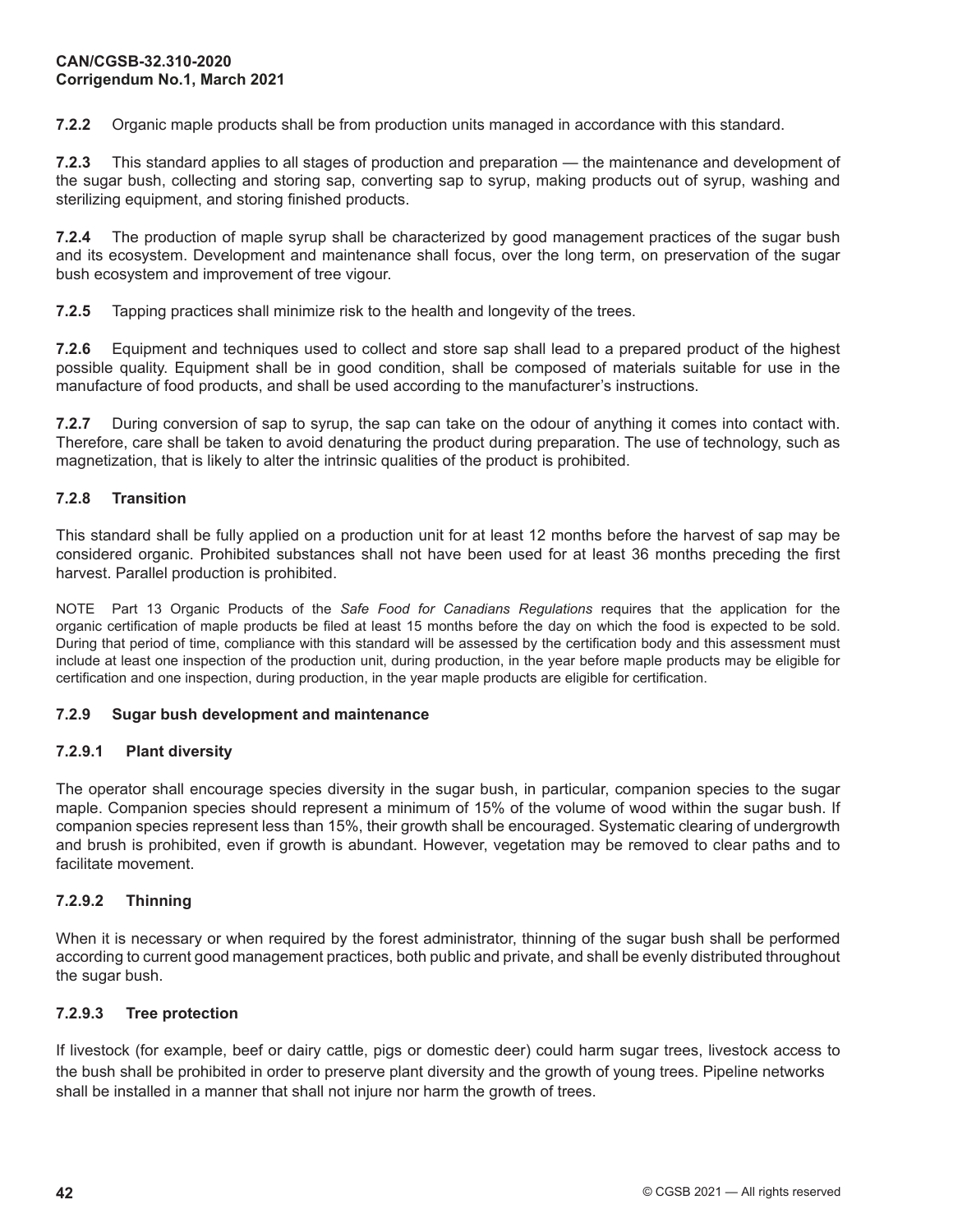## **7.2.9.4 Fertilization**

Fertility recommendations and applications shall be based on observed, diagnosed and documented deficiencies. Soil amendments permitted for maple production include wood ash, agricultural lime and fertilizers listed in Table 4.2 (Column 1) of CAN/CGSB-32.311.

## **7.2.9.5 Pest control**

Knowledge and understanding of pests (in the sugar bush and preparation facility), their habits, and solutions that maintain the bush ecosystem, are the preferred basis for pest control. Within the sugar bush, substances listed in Table 4.2 (Column 2) of CAN/CGSB-32.311 are permitted for control of pests including diseases and insects. Within preparation facilities, mechanical and sticky traps are permitted for rodents and other destructive pests, as are natural repellents listed in Table 8.2 of CAN/CGSB-32.311. If an infestation occurs, vertebrate pests may be hunted. It is prohibited to use poisons of any kind to control vertebrate pests.

## **7.2.10 Tapping**

## **7.2.10.1 Tree diameter and number of taps**

Table 8 indicates the maximum number of taps a healthy maple can support, based on its chest height diameter(CHD); CHD is the diameter measured at a height of 1.3 m (4.3 ft) above the soil surface. A tree shall not have more than three tap holes.

| Diameter measured at a height of<br>1.3 m (4.3 ft) above the soil surface | <b>Maximum number of taps</b> |
|---------------------------------------------------------------------------|-------------------------------|
| Less than 20 cm $(8 \text{ in.})$                                         | U                             |
| 20 to 40 cm (8 to 16 in.)                                                 |                               |
| 40 to 60 cm (16 to 23.6 in.)                                              |                               |
| 60 cm (23.6 in.) or greater                                               | 3                             |

#### **Table 8 — Maximum number of taps per healthy maple tree**

#### **7.2.10.2 Depth and diameter of tap holes**

Depth of tap holes shall be no more than 5 cm (1.9 in.) from the surface of the bark for trees with a diameter smaller than 25 cm (9.8 in), or 6 cm (2.4 in.) from the surface of the bark for trees with a diameter equal or higher than 25 cm (9.8 in). Diameters shall not be greater than 7.93 mm (5/16 in). If a tree is diseased, infested with other pests, decaying, or if tap holes are not healing properly, stricter standards shall be implemented:

a) The number of taps per tree shall be reduced to 2 where 7.2.10.1 allows 3, and 1 where 2 are allowed.

b) When the chest height diameter is less than 25 cm  $(\sim 97/8)$  in.), tapping is prohibited.

If the trees are compromised by injury, insects, diseases or decay, Table 8 of 7.2.10.1 may be used in accordance with the standard, however, spouts with a smaller diameter shall be used or operators shall abstain from tapping.

#### **7.2.10.3 Disinfection of tap holes and tapping equipment**

Food-grade ethyl alcohol may be sprinkled onto spouts and drill bits during tapping, but sprinkling in tap holes is prohibited. It is prohibited to use any other germicide, such as denatured alcohol (a mixture of ethanol and ethyl acetate) or isopropyl alcohol, in tap holes and on tapping equipment.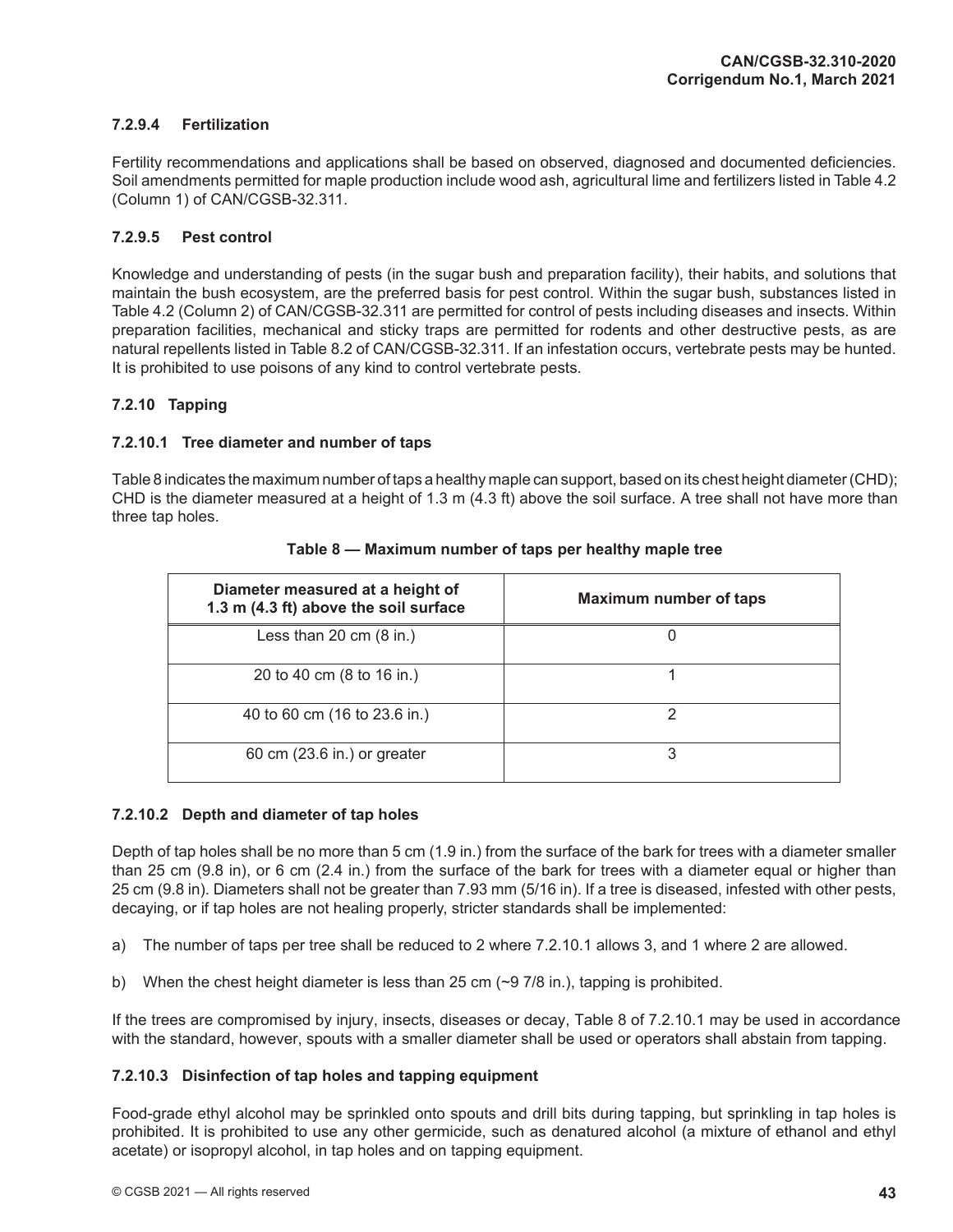## **7.2.10.4 Renewing the tap and removal of spouts**

Maple trees shall only be tapped once a year. The practice of retapping a previously tapped tree during the same season or double tapping is prohibited. To allow trees to heal, spouts shall be removed no later than 60 days after the final, seasonal sap flow. Maple trees shall only be tapped during the sugar bush operation period (maple syrup season). Fall syrup production is prohibited.

## **7.2.11 Collection and storage of maple syrup**

## **7.2.11.1 Spouts**

Spouts shall be made of food-grade materials.

## **7.2.11.2 Vacuum collection system**

All parts of the collection system that may come in contact with sap shall be made of materials suitable for use in the manufacture of food products. Pumps shall be well-maintained and used oil shall be collected and disposed of so as to not contaminate the environment.

NOTE It is recommended to recycle all materials of the components of the collection system.

## **7.2.11.3 Storage**

All equipment that may come into contact with sap or its concentrate and filtrates, such as storage tanks, connections and transfer systems, shall be made of materials suitable for use in the manufacture of food products. This also applies to any surface coatings, such as paints and soldered joints. The use of air injection systems with a forced air blower in sap before, during or after its conversion to syrup is prohibited.

#### **7.2.11.4 Collecting with buckets**

Pails or buckets may be made of aluminum or plastic. Galvanized steel is prohibited. Buckets shall be covered with a lid. The standards that apply to storage tanks also apply to reservoirs used to transport collected sap.

## **7.2.12 Conversion of sap to syrup**

#### **7.2.12.1 Sap filtration**

Sap shall be filtered before processing. The filtration shall not compromise the sap's inherent qualities.

## **7.2.12.2 Sap sterilization**

Sterilization of sap with ultraviolet radiation or by adding a sterilizer prior to conversion is prohibited.

#### **7.2.12.3 Osmosis extraction and membranes**

Sap may be concentrated via reverse osmosis. Only reverse osmosis and nano-filtration (ultra-osmosis) membranes are allowed. In the off-season, osmosis membranes shall be stored in filtrate, or potable water, in a hermetically sealed container and kept in a frost-free location. Sodium metabisulfite (SMBS) or potassium metabisulfite (PMBS) may be added to the filtrate or potable water to prevent mould growth. If SMBS or PMBS is used, the membrane shall be rinsed before the next use with a volume of water equal to the hourly capacity of the membrane (for example, 2271 L (600 gal) of water for a 2271 L/h (600 gal/h) membrane). Off-site storage of the membrane (for example, by the membrane supplier) shall be documented. Food-grade lubricants are allowed as a lubricant for equipment used in maple production.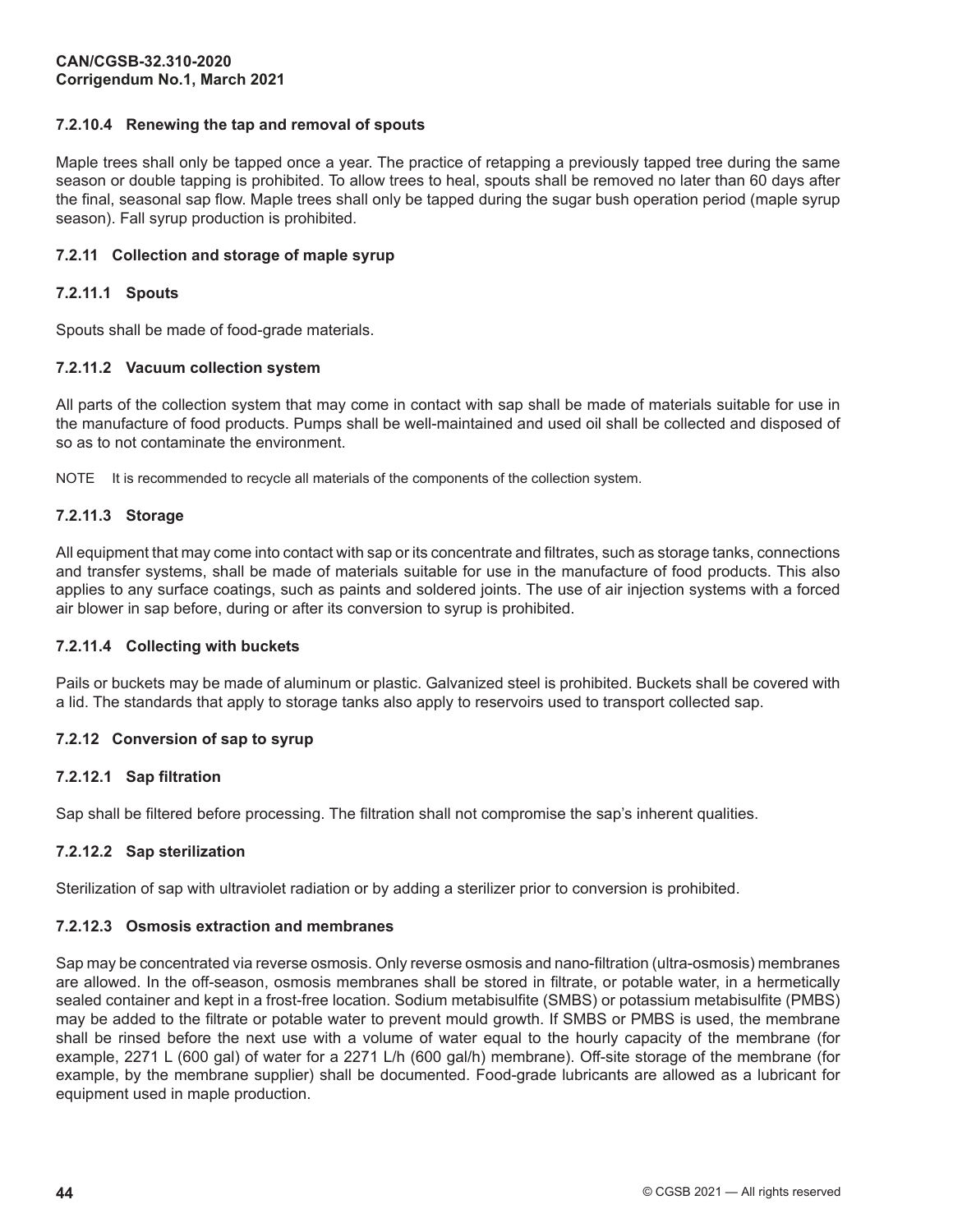## **7.2.12.4 Evaporator**

Evaporator pans shall be made of stainless steel. They shall be tungsten-inert gas (TIG) welded or soldered with tin-silver solder. Pans made of galvanized steel, copper, aluminum or tin-plated steel are prohibited. Air and environmental quality shall be controlled in the evaporator room. Air injection systems with a forced air blower are prohibited in evaporator pans.

## **7.2.12.5 Defoamers**

Only plant-based organic anti-foaming products that have not been chemically altered are permitted. Examples include Pennsylvania maple wood (*Acer pennsylvanicum*, also known as striped maple or moosewood) and organic vegetable oils, except those with allergenic potential.

## **7.2.12.6 Syrup filtration and other treatments**

Organic maple syrup shall not be refined by artificial means, bleached or lightened in colour. Any manipulation on maple syrup carried out in order to mask defects in flavour, mainly that of the bud, is prohibited. Simple filtration via the following methods is permitted: through cloth or paper, a filter press or calcined diatomaceous earth; or use of silica powder or clay dust with a filter press to remove suspended solids. The use of air injection systems with a forced air blower in maple syrup is prohibited.

## **7.2.13 Cleaning of equipment for use in syrup production**

## **7.2.13.1 Maple sap collection systems, tubing and tanks**

Cleaning shall take place before or after each production season. Permitted sanitation substances include:

| In-season  | For all equipment except tubing                                                                | Sodium hypochlorite<br>Product based on acetic acid, hydrogen<br>$\bullet$<br>peroxide or peracetic acid (followed by rinsing<br>with drinking water or filtrate)                                                          |
|------------|------------------------------------------------------------------------------------------------|----------------------------------------------------------------------------------------------------------------------------------------------------------------------------------------------------------------------------|
| Off-season | For all equipment including tubing                                                             | Sodium hypochlorite<br>٠<br>Fermented sap<br>Product based on acetic acid, hydrogen<br>peroxide or peracetic acid<br>Cleaning shall be followed by rinsing with drinking<br>water, filtrate or sap before the next season. |
|            | For tubing only<br>Other substances, including those based on phosphoric acid, are prohibited. | Isopropyl alcohol<br>Cleaning shall be followed by rinsing with drinking<br>water, filtrate or sap before the next season.                                                                                                 |

## **Table 9 — Permitted sanitation substances for Maple**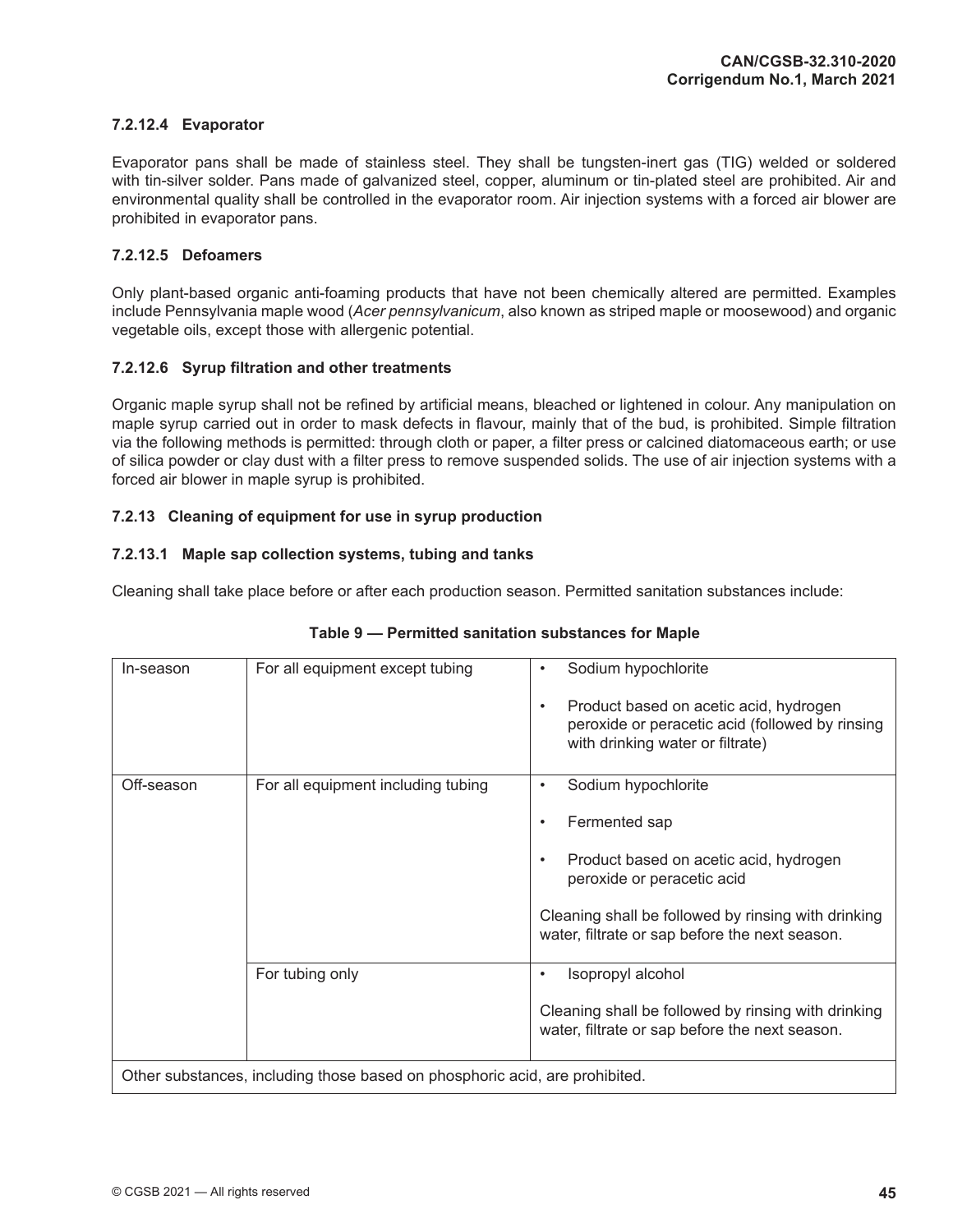## **7.2.13.2 Osmosis extraction and membranes**

Reverse osmosis units and membranes shall first be cleaned using filtrate, according to the time and temperature recommended by the manufacturer.

- a) Cleaning during the production season:
	- 1) If after rinsing with warm filtrate (in an open or closed circuit), a Pure Water Permeability (PWP) test indicates that controlled efficiency is less than 85% of the controlled efficiency recorded at the beginning of the season, a caustic soda-based soap (NaOH) recommended by the manufacturer for membrane cleaning is permitted.
	- 2) If PWP test results stay below 75% of the efficiency recorded at the beginning of the season after the use of a NaOH-based soap, citric acid is permitted.
	- 3) Cleaning or a cleaning sequence with substances permitted in 7.2.13.2 a) 1) and 2) shall be followed by a rinse with clean filtrate or potable water. The rinse volume shall be greater than or equal to 40 times the dead (residual) volume of the unit (total volume of the unit and its components after it is drained).
	- 4) Daily efficiency readings and calculations shall be recorded. Membrane flush water shall be disposed of in a manner that does not harm the environment.
- b) Cleaning after the production season: Off-season treatment of membranes with citric acid is permitted. Following the citric acid treatment, the use of acetic acid, peracetic acid, and hydrogen peroxide is permitted.

## **7.2.13.3 Evaporators**

At any time, evaporators may be cleaned with potable water or filtrate adding, if necessary, acetic acid or products based on acetic acid, hydrogen peroxide or peracetic acid.

Fermented sap may also be used at the end of the season. Double rinsing is mandatory if acetic acid, or if products based on acetic acid, hydrogen peroxide or peracetic acid, are used. The second rinsing shall be done with hot water, hot filtrate or hot sap.

#### **7.2.13.4 Prohibited substances**

Substances other than those specified in 7.2.13.1, 7.2.13.2 and 7.2.13.3 are prohibited, including those with phosphoric acid content.

#### **7.2.14 Food additives and processing aids**

Transformation of syrup into maple products (for example, maple butter, sugar and taffy) shall comply with this standard. Boiling with microwaves is prohibited. No other substances shall be added to syrup or maple products during production or preparation, whether to improve the taste, texture or appearance. Cones may be used if they constitute less than 5% of the weight of the final product.

## **7.2.15 Transport, storage and conservation**

Maple syrup not intended for immediate consumption shall be stored in food-grade containers that do not alter the chemical composition or quality of the syrup. Permitted containers include barrels made of stainless steel, fibreglass, food-grade plastic or metal with an interior food-grade coating. Reusing single-use barrels is prohibited. Barrels shall carry a unique identification number that is used in all related records. The barrel fill-date shall be recorded.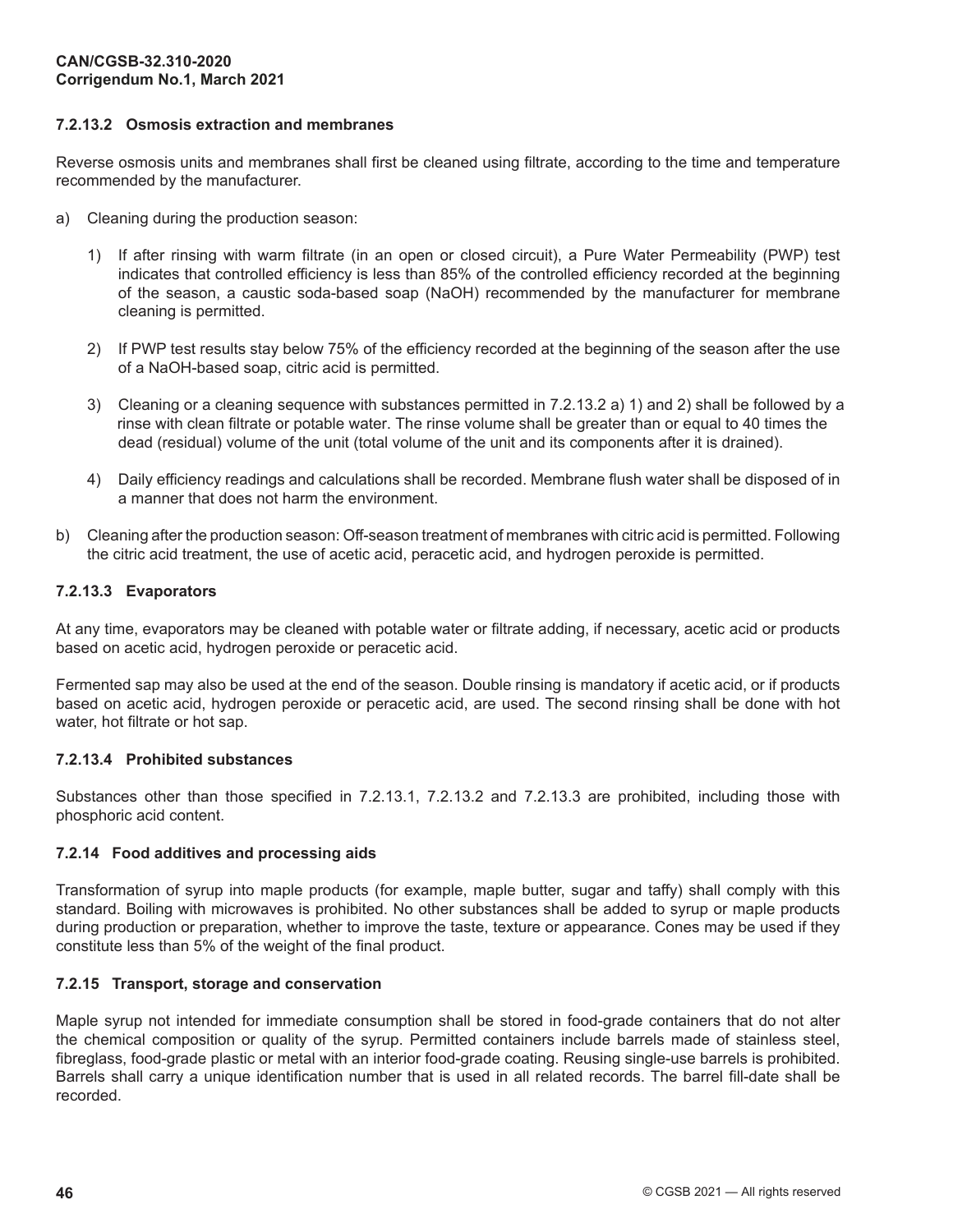## **7.3 Mushroom production**

All relevant subclauses in this standard apply to mushroom production where this subclause has no specific requirements, including 5.1.3, 5.1.4, 5.1.6, and 5.1.7. For outdoor production, 5.2.2 also applies.

## **7.3.1 Production sites and structures**

For organic mushrooms or mushroom products, the operator shall manage production units in a manner that ensures substrates and mushrooms do not come into contact with prohibited substances. Substrates shall be produced in accordance with this standard and applicable entries in Table 4.2 (Column 1) of CAN/CGSB-32.311 such as *Composting feedstocks* and *Compost produced on the production unit*:

- a) For indoor facilities, organic mushrooms shall not come into contact with prohibited substances that would compromise the integrity of the crop.
- b) For mushrooms grown in soil, prohibited substances shall not have been used for at least 36 months before the harvest of an organic crop.
- c) For new installations or replacement purposes, lumber treated with prohibited substances shall not be used in structures, containers or other surfaces that come into contact with the growth substrate or mushrooms.

## **7.3.2 Substrates and growth media**

## **7.3.2.1 Wood substrates**

Logs, sawdust or other wood-based materials used as substrates shall come from wood, trees or logs that have not been treated with prohibited substances.

#### **7.3.2.2 Manure**

Subclause 5.5.1 applies to manure used in growth substrates (including any non-organic agricultural substances in the manure). Manure shall be composted according to the requirements for soil amendments outlined in Table 4.2 (Column 1) of CAN/CGSB-32.311.

#### **7.3.2.3 Other agricultural substances**

If they are not composted, agricultural substances such as straw, hay or grains used as growth substrate shall be from organic sources. If organic sources are not commercially available, non-organic sources may be used, provided that they are composted according to the requirements for soil amendments outlined in Table 4.2 (Column 1) of CAN/CGSB-32.311.

#### **7.3.3 Spawn**

Organic spawn (seed) shall be used. Spawn grown or treated with substances listed in Table 4.2 (Column 2) of CAN/CGSB-32.311 may be used if organic spawn is not:

- a) available from within the production unit;
- b) commercially available.

#### **7.3.4 Crop pest control and sanitation**

Preventative pest control measures shall include the following: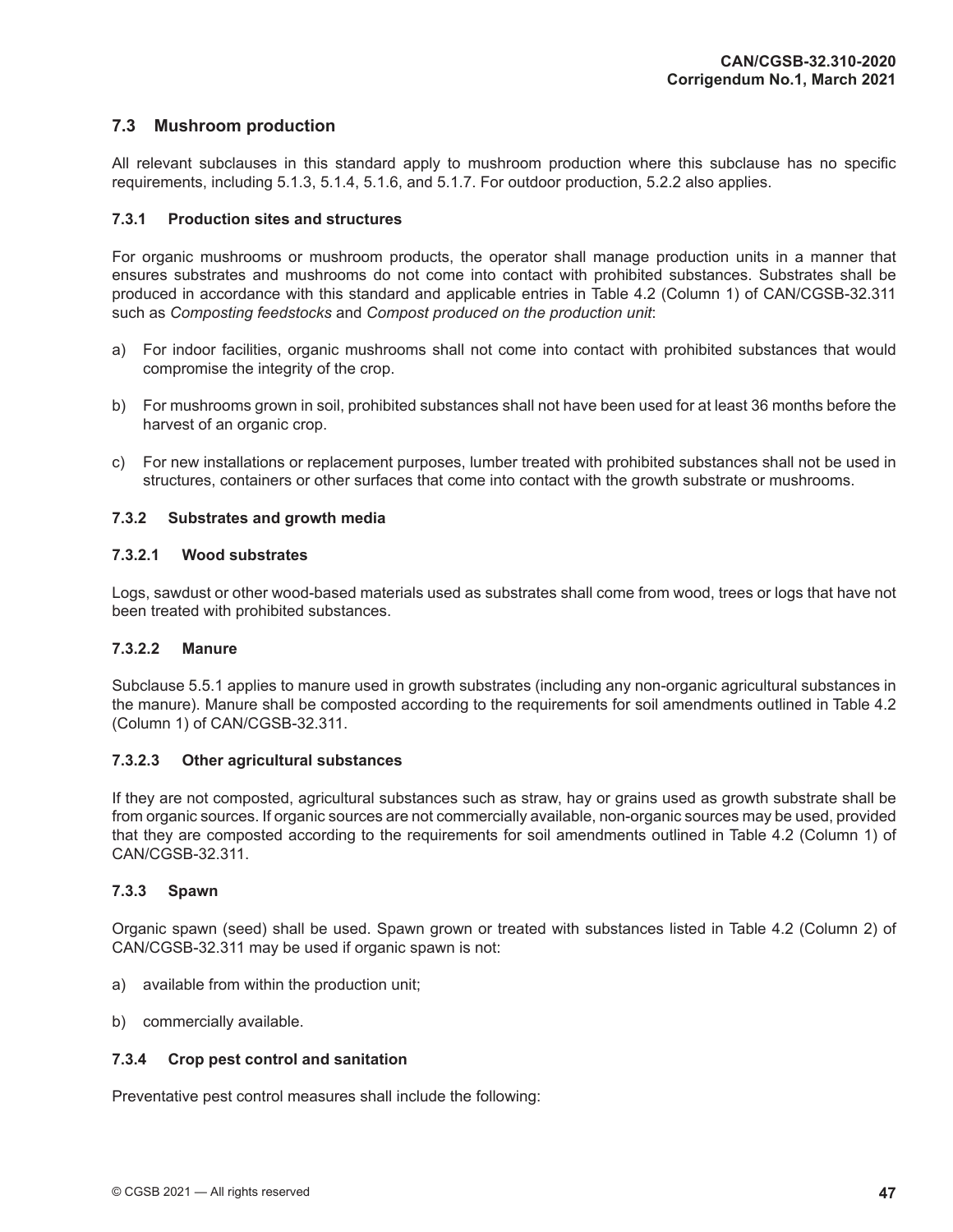- a) removal of infected materials. Infected mushroom strains shall be burned, moved at least 50 m (164 ft) from a production site (if, for example, the diseased logs are kept for research), or disposed of as recommended by good management practices;
- b) sanitation with substances listed in Table 4.2 (Column 2) of CAN/CGSB-32.311;
- c) using cultivation sites that are free of debris from understory, diseased trees and trees infected by other pests;
- d) cleaning and maintenance of equipment with sanitizers and disinfectants listed in Table 4.2 (Column 2) of CAN/CGSB-32.311.

#### **7.3.5 Mushroom product preparation**

Wherever organic product preparation takes place, Subclause 8.1 and 8.2 apply.

#### **7.3.6 Facility pest management**

Subclause 8.3 applies to pest management practices in and around mushroom facilities.

#### **7.4 Sprouts, shoots and microgreens production**

Subclause 7.4 applies to crops that are harvested within 30 days of imbibition, either to be consumed with roots attached (e.g., sprouts and nanoshoots) or to be cut from the roots for consumption (e.g., shoots, living greens and microgreens). Subclause 7.4 does not apply to whole head products (e.g., heads of lettuce, mini cabbage).

Sprouts, shoots, and microgreens may be produced in water or in a growing media whether they are grown in a growth chamber or vessel, greenhouse or other structures used to grow crops.

**7.4.1** Organic seed shall be used.

NOTE A water monitoring program should be in place to ensure water is potable.

**7.4.2** Artificial lighting is permitted to supplement or replace natural light.

**7.4.3** Inert containers made of stainless steel and food-grade plastic are permitted in both water and growing media production systems.

**7.4.4** Containers made of untreated plant-based materials (for example: burlap, coconut coir, fibre) are prohibited in water production systems, but are permitted in growing media production systems.

**7.4.5** Fertilizers in all stages of growing and harvesting are prohibited in water production systems.

**7.4.6** When growing sprouts, shoots or microgreens in a growing media, substances listed in Table 4.2 (Column 1) of CAN/CGSB-32.311 are permitted as the growing media and for crop nutrition. The physical structure of the growing media shall include both a mineral fraction (sand, silt or clay, excluding perlite and vermiculite) and a biological fraction.

**7.4.7** Substances used for cleaning or sanitation of seed shall be limited to substances listed in Table 4.2 (Column 2) or Table 7.3 of CAN/CGSB-32.311.

**7.4.8** When growing sprouts, shoots or microgreens the operator shall:

- a) use reusable and recyclable containers and flats whenever possible;
- b) reuse or recycle growing media whenever possible;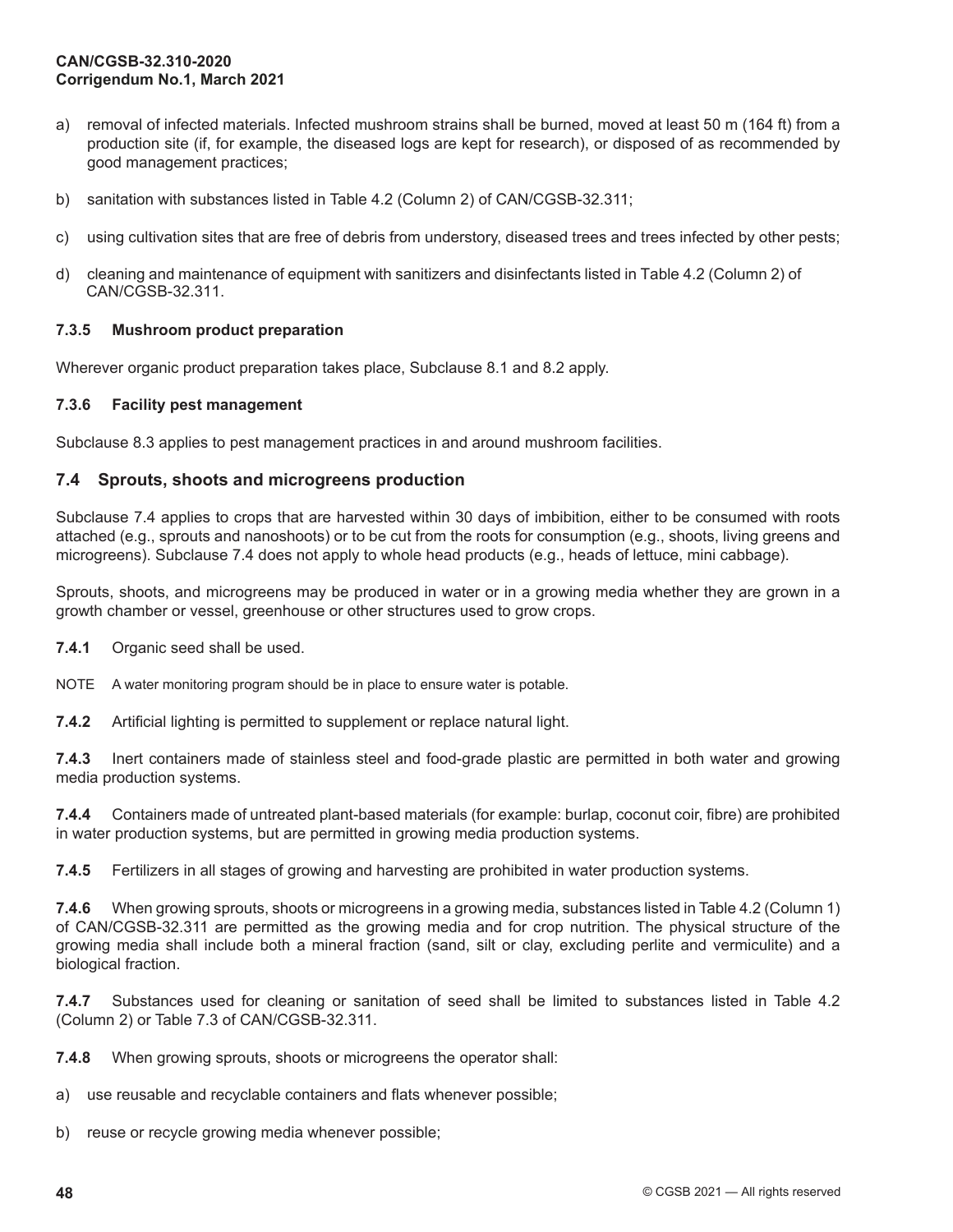- c) only use substances listed in Table 4.2 (Column 2) of CAN/CGSB-32.311 if crop production aids are required;
- d) use appropriate equipment cleaners, disinfectants and sanitizers listed in Tables 7.3 and 7.4 of CAN/CGSB-32.311.

#### **7.4.9 Sprouts, shoots and microgreens product preparation**

Wherever harvested organic product preparation takes place, 8.1 and 8.2 apply.

#### **7.4.10 Facility pest management**

Clause 8.3 applies to pest management practices in and around facilities.

## **7.5 Crops Grown in Structures or Containers (previously known as Greenhouse crops)**

Clause 7.5 applies to:

- all organic crops grown in containers (indoors or outdoors). Containers include production systems that limit root contact with native soil, such as crops grown in pots, troughs and plastic-lined beds, etc.;
- in-ground crops that are grown using supplemental lighting, heating or CO<sub>2</sub> enrichment within a structure, such as a greenhouse, tunnel (high or low), hoophouse, etc.

This clause does not apply to:

- Sprouts, Shoots or Microgreens (Clause 7.4);
- in-ground crops grown in a structure, such as a cold frame, caterpillar tunnel, etc., without supplemental lighting, heating or CO<sub>2</sub> enrichment;
- crops grown under row cover, insect netting or bird netting (covered in Clause 5).

All relevant subclauses in this standard apply to crops grown in structures or containers where this subclause has no specific requirements, including 5.1.3, 5.1.4, 5.1.5, 5.1.6, and 5.1.7.

**7.5.1** In a permanent, in-ground soil system, prohibited substances shall not have been used for at least 36 months before the harvest of an organic crop.

**7.5.2** Hydroponic and aeroponic productions are prohibited.

**7.5.2.1** The soil used in a container system shall:

- a) not contain prohibited substances (see 1.5);
- b) be composed of substances listed in Table 4.2 (Column 1) of CAN/CGSB-32.311;
- c) contain a mineral fraction (sand, silt or clay, excluding perlite and vermiculite) and biological fraction, which contribute to the physical soil structure;
- d) be composed of at least 10% by volume of compost (exception: seedling/starter mixes may contain less than 10% compost if needed to ensure adequate germination/rooting); and
- e) contain at least 2% by dry weight or volume (whichever unit of measure is appropriate) of minerals (sand, silt or clay, excluding perlite and vermiculite) at the start of a production cycle.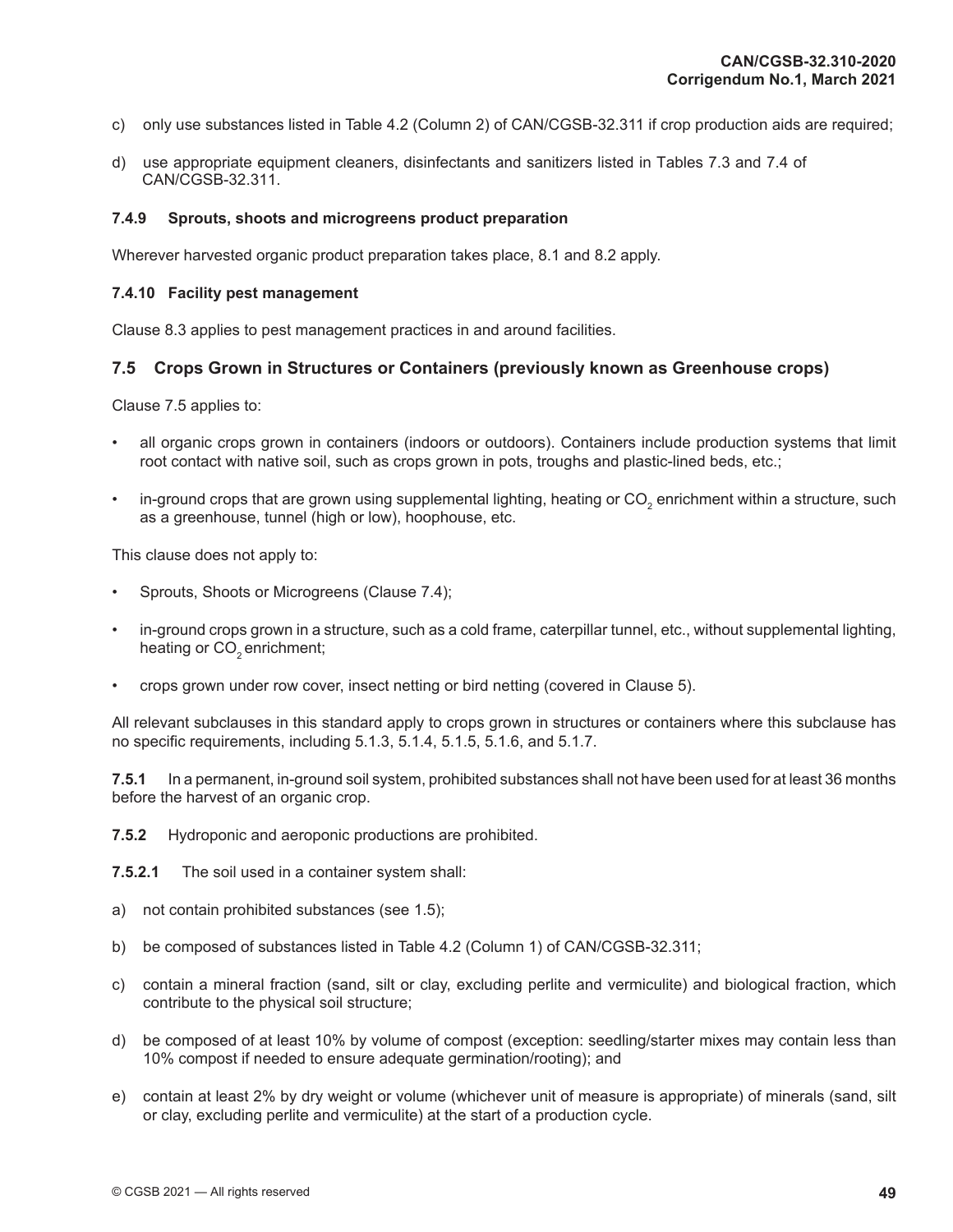**7.5.2.2** The starting and maintained volume of soil in containers shall be proportional to the overall plant size, growth rate, targeted yield, and length of crop cycle.

- a) For crops grown in structures covered by Clause 7.5, the photosynthetic area comprises the floor area devoted to crop production including the aisles and spaces between plants but not including non-production areas, such as centre or header aisles, service ways, and storage areas, etc.
- b) For outdoor crops grown in containers, the photosynthetic area comprises the ground area devoted to crop production including the walkways, aisles and spaces between plants, but not including non-production areas, such as field access ways, turn-around areas, hedgerows and storage areas, etc.
- c) The length of a crop cycle will vary across the country, particularly in unheated structures, and should be taken into consideration when determining the volume of soil required. For perennial crops, the length of the active crop cycle starts at the beginning of seasonal growth and ends at the end of harvest during the same season.

NOTE For container crops that are difficult to top-dress, for example strawberries, sufficient nutrition should be provided in the soil, prior to the start of the crop, to provide available nutrition continuously for the duration of the crop cycle. When this is not possible, liquid amendments listed in Table 4.2 (Column 1) of CAN/CGSB-32.311 may be used.

**7.5.2.3** The minimum amount of soil required for crops not covered by 7.5.2.4 is 2.5 L (0.66 gal) of soil per m<sup>2</sup> of photosynthetic area per week of crop production time. The maximum amount of soil required in any case is 60  $L/m^2$ (1.2 gal/ft<sup>2</sup>) of photosynthetic area. Crop production time is counted from the start of plant propagation (for example seeding, sticking of unrooted vegetative cuttings, divisions, etc.) until final harvest.

**7.5.2.4** The following conditions apply to containerized, semi-indeterminate and indeterminate staked crops (for example, tomatoes, peppers, cucumbers, eggplant):

- a) additional compost applications shall be included in the fertility program;
- b) the maintained soil volume shall be at least 60 L/m<sup>2</sup> (1.2 gal/ft<sup>2</sup>), based on the photosynthetic area. Interplanting short-lived crops among other crops (e.g., basil among tomatoes) or having multiple crop cycles within a year (i.e., cucumber) do not reduce this 60 L/m² requirement;
- c) production units existing prior to November 2016 that have been continuously managed organically by the same operator, have not had major renovations, have not changed production area and do not comply with 7.5.2.4 b) are allowed to continue producing staked crops using a soil volume smaller than 60 L/m<sup>2</sup> (1.2 gal/ft<sup>2</sup>).

NOTE Part 13 Organic Products of the *Safe Food for Canadians Regulations* requires that the application for the organic certification of crops grown in greenhouses with a permanent in-ground soil system be filed at least 15 months before the day on which the food is expected to be sold. During that period of time, compliance with this standard will be assessed by the certification body and this assessment must include at least one inspection of the production unit, during production, in the year before crops may be eligible for certification and one inspection, during production, in the year crops are eligible for certification. This requirement does not apply to greenhouses built on land that is part of an existing organic operation. In the case of an initial application for organic certification of crops grown in containers, the application for certification must be filed within 12 months before the day on which the product is expected to be marketed.

**7.5.3** Supplemental heat and carbon dioxide (CO<sub>2</sub>) enrichment are permitted. Supplemental nutrition with substances listed in Table 4.2 (Column 1) of CAN/CGSB-32.311 is permitted.

**7.5.4** Sunlight shall be the primary source of light for photosynthesis in all crops covered by Clause 7.5. Supplemental lighting may be used. As an exception, annual seedling transplants started in winter or spring that will be planted in the operation may be started by the operation under 100% artificial lights, from seeding to first transplanting. The expression "first transplanting" means moving a seedling to another growing medium (in a box, pot, container or in the ground).

**7.5.5** For crops harvested within 30 days of imbibition, organic seed shall be used.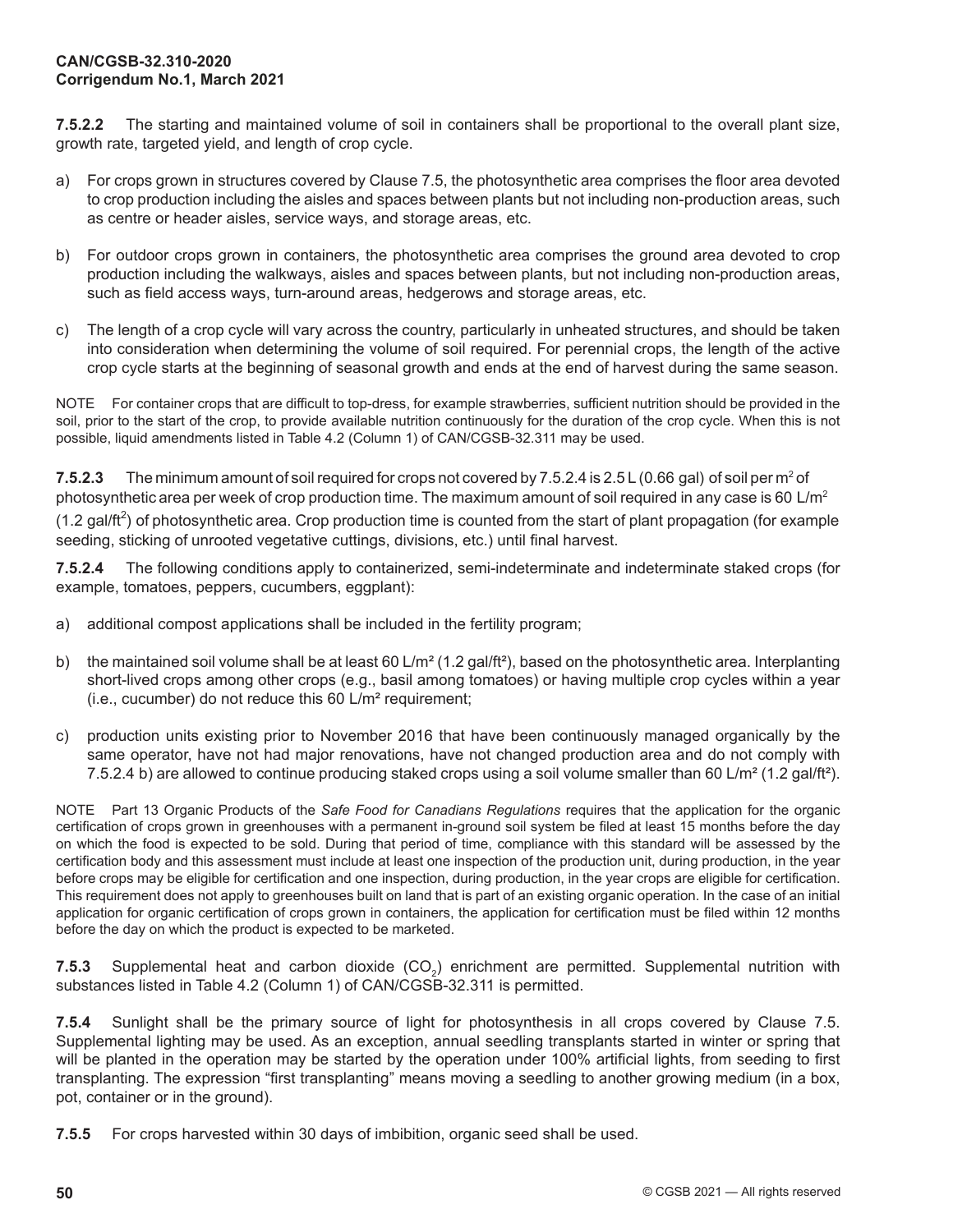**7.5.6** Plants and soil, including potting soil, shall not come in contact with prohibited substances, including wood treated with prohibited substances.

- **7.5.7** For crop production, the operator shall:
- a) use reusable and recyclable pots and flats whenever possible;
- b) use substances listed in Table 4.2 (Column 1 or 2) of CAN/CGSB-32.311 as required;
- c) use appropriate equipment cleaners, disinfectants and sanitizers listed in Tables 7.3 and 7.4 of CAN/CGSB-32.311.
- **7.5.8** The following procedures, processes or substances are permitted to:
- a) clean and disinfect crop structures, equipment which may contact the soil or crop, and plant containers, pots and flats:
	- 1) substances listed in Tables 7.3 or 7.4 of CAN/CGSB-32.311; and
	- 2) steam-heat sterilization;
- b) stimulate growth or development:
	- 1) substances listed in Table 4.2 (Column 1 or 2) of CAN/CGSB-32.311; and
	- 2) control of daily temperature and light levels;
- c) prevent and control pests including diseases, insects and other organisms:
	- 1) substances listed in Table 4.2 (Column 2) of CAN/CGSB-32.311;
	- 2) pruning;
	- 3) roguing;
	- 4) vacuuming;
	- 5) temperature manipulation, for example freezing, heating, steaming;
	- 6) pest exclusion from greenhouses with air filters, screens or other physical devices; and
	- 7) biological control methods.

**7.5.9** Soil regeneration and recycling procedures shall be practiced. The following alternatives to crop rotation are permitted: grafting of plants onto disease-resistant rootstock; freezing the soil in winter; regeneration by incorporating biodegradable plant mulch (for example, straw or hay); and partial or complete replacement of greenhouse soil or container soil. Used soil shall be re-used either in the greenhouse, or on another crop, unless the disposal of used soil is mandatory due to a regulatory directive to avoid spreading pests (including insects or disease).

#### **7.5.10 Greenhouse crop product preparation**

Wherever organic product preparation takes place, Clauses 8.1 and 8.2 apply.

#### **7.5.11 Facility pest management**

Clause 8.3 applies to pest management practices in and around crop facilities.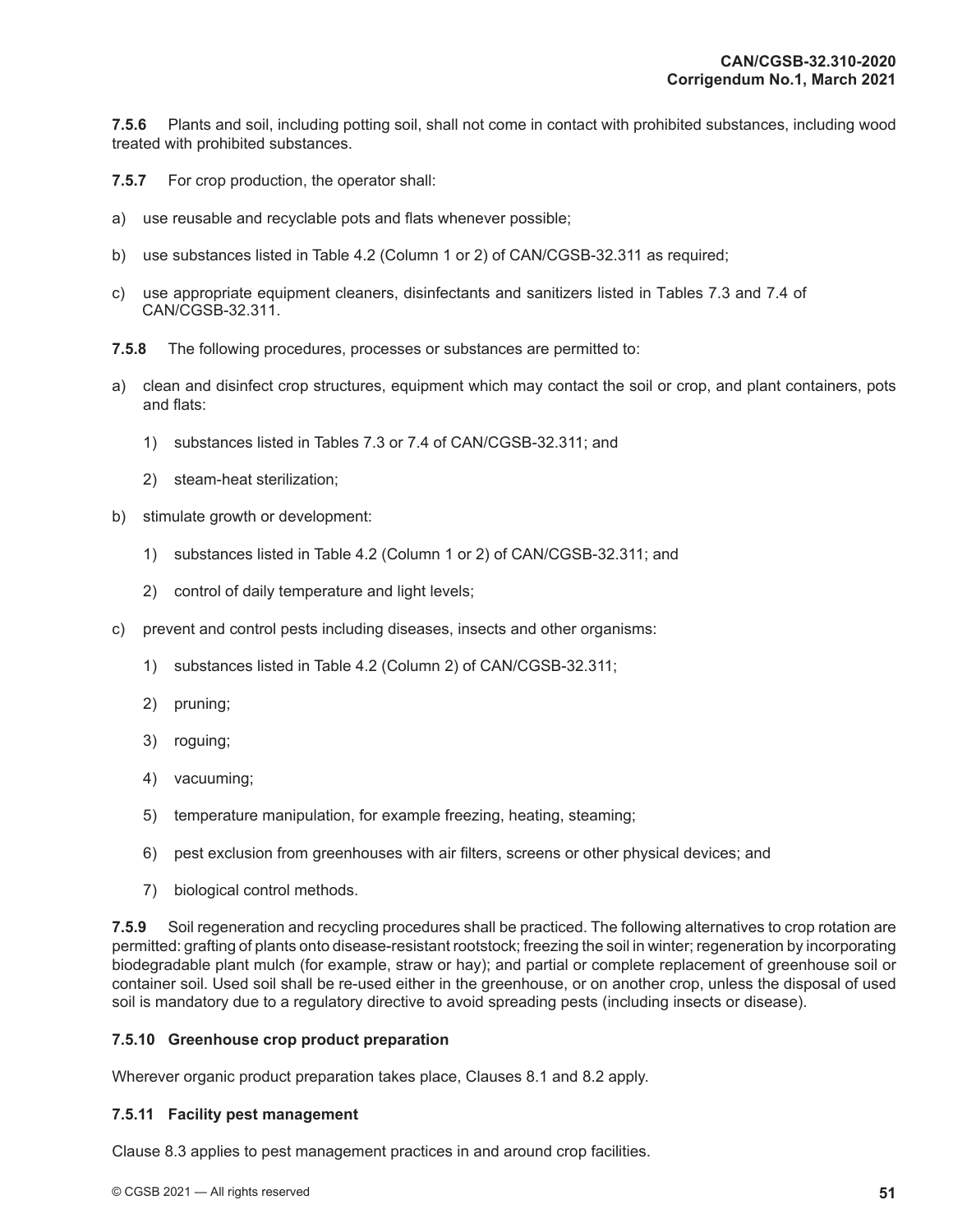# **7.6 Wild crops**

**7.6.1** An organic wild plant product shall be harvested from a clearly defined area or production unit. The operator shall provide documentation proving that prohibited substances have not been used for at least 36 months before the harvest of an organic crop.

**7.6.2** The operator shall prepare an organic plan (see 4.1, 4.2 and 4.3) that includes:

a) a detailed description of production areas and harvest methods;

b) management practices that preserve wild species and avoid disturbance of the environment; and

c) a record keeping system that meets the requirements of 4.4.

**7.6.3** Wild products shall be considered organic on the condition that they are harvested in relatively undisturbed or stable natural settings. A wild plant shall be harvested or picked in a manner that promotes growth and production, and does not damage the environment.

**7.6.4** The production zone for wild crops shall be isolated from contact with prohibited substances by a clearly defined buffer (see 5.2.2). Harvest sites shall be located more than one kilometre (0.62 mi) from potential sources of environmental contamination, such as golf courses, dumps, sanitary landfill sites and industrial complexes.

## **7.6.5 Wild crop product preparation**

Wherever organic product preparation takes place, clauses 8.1 and 8.2 apply.

## **7.6.6 Facility pest management**

Clause 8.3 applies to pest management practices in and around crop facilities.

## **7.7 Organic insects**

All the relevant elements of clauses 1-6 in this standard shall apply.

# **8 Maintaining organic integrity during cleaning, preparation and transportation**

Clause 8 applies to all operations that handle (including packaging and labelling), store or transport organic products for production or processing. During these activities, a central objective is to maintain the inherent organic qualities of the product through strict adherence to the procedures and principles of this standard. Operators are responsible for maintaining organic integrity at all points of the market supply chain, from production through the point of sale to the final consumer.

## **8.1 Maintaining integrity**

**8.1.1** Preparation materials, such as counters, containers and conveyors, in contact with food shall be clean and of food-grade quality.

**8.1.2** Incidental additives shall not compromise organic integrity:

a) hand sanitizer substances, if used in direct contact with organic products, shall be listed in Table 7.3 of CAN/CGSB-32.311;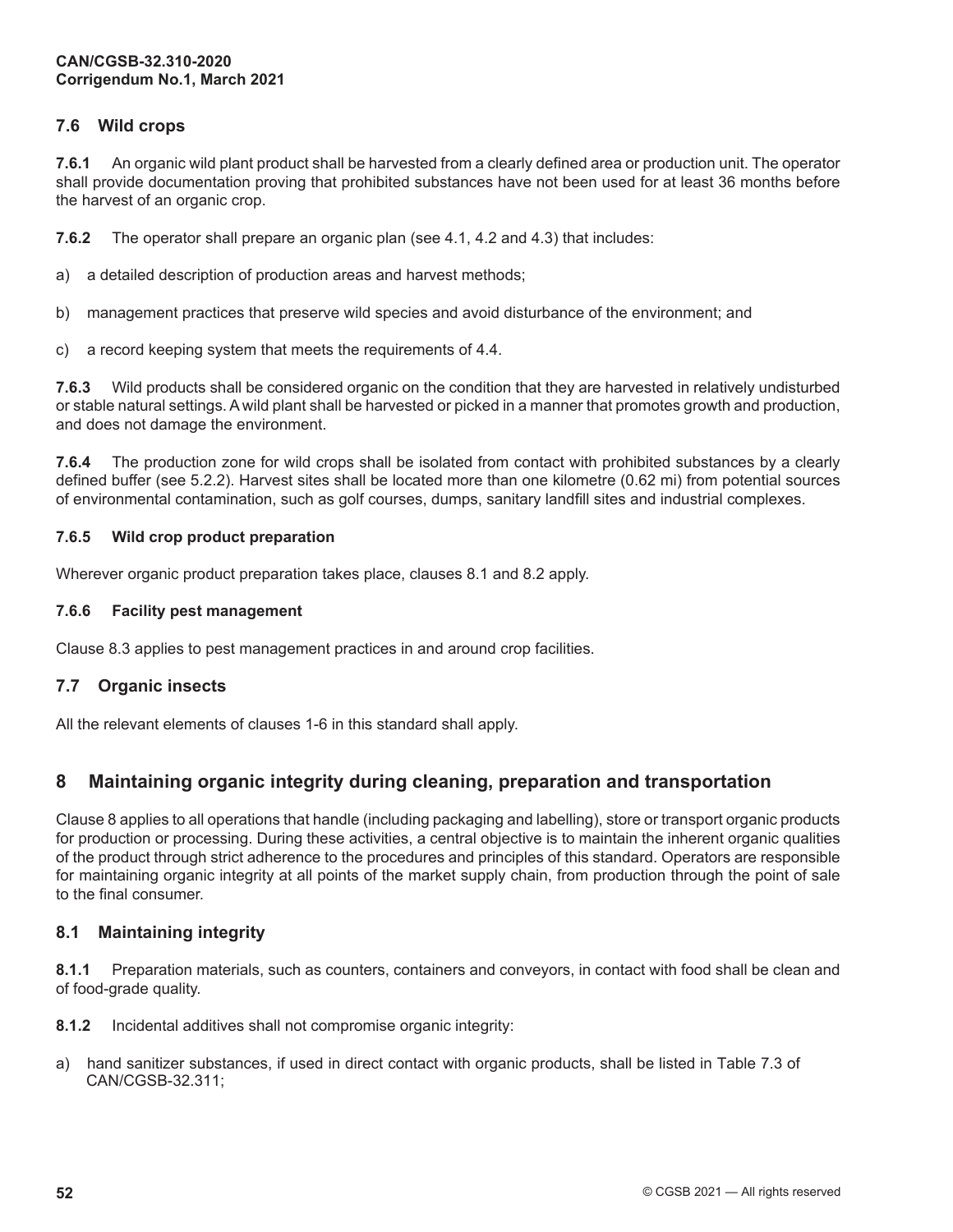- b) culinary steam, that is, steam used in direct contact with organic products or packaging, shall only contain:
	- 1) substances listed in Tables 6.3, 6.4 or 6.5 of CAN/CGSB-32.311; and/or
	- 2) food-grade cleaners, disinfectants and sanitizers authorized for organic product contact in Table 7.3 of CAN/CGSB-32.311;
- c) food-contact lubricants shall be listed in Tables 6.3, 6.4 or 6.5 of CAN/CGSB-32.311;
- d) use of cleaners, disinfectants and sanitizers shall comply with the requirements in 8.2 of this standard.

**8.1.3** Mechanical, physical or biological processes (such as fermentation and smoking) are permitted.

**8.1.4** To prevent commingling, organic products shall be segregated or otherwise protected from non-organic products at all times, for example, during processing, storage, at bulk and unbound stages.

**8.1.5** If a production unit prepares both organic and non-organic products:

- a) organic and non-organic products shall not be mixed at any stage of preparation;
- b) every measure shall be taken to ensure that the organic and non-organic identity of finished product is maintained;
- c) operators shall document removal events used to prevent cross-contamination of organic and non-organic production runs;
- d) preparation of organic products shall be carried out continuously until the run is complete;
- e) organic runs shall be separated by place or time from similar preparation of non-organic products;
- f) organic runs shall be planned in advance to prevent commingling; and
- g) additional measures are required to prevent accidental commingling of bulk at-risk organic seed or grain with non-organic grain which may contain trace GE contamination:
	- 1) Storage bins containing organic crops shall be visibly identified as organic using well-maintained, weather-resistant signage.
	- 2) When at-risk organic crops are being moved between bulk storage bins (for example, grain drying, lot mixing), temporary signage shall be attached to the wagon or truck to visibly identify the load in transit as organic.
	- 3) When organic crops are held in bulk bins for drying or roasting, temporary signage shall be attached to the bin to visibly identify the contents as organic.
- **8.1.6** Organic product packaging shall:
- a) maintain organic product quality and integrity; and
- b) be minimal in a manner that is consistent with 8.1.6 a). Packaging materials that minimize harm to the environment throughout their life cycle are preferred; and
- c) comply with prohibitions in 1.4 b) and 1.4 e).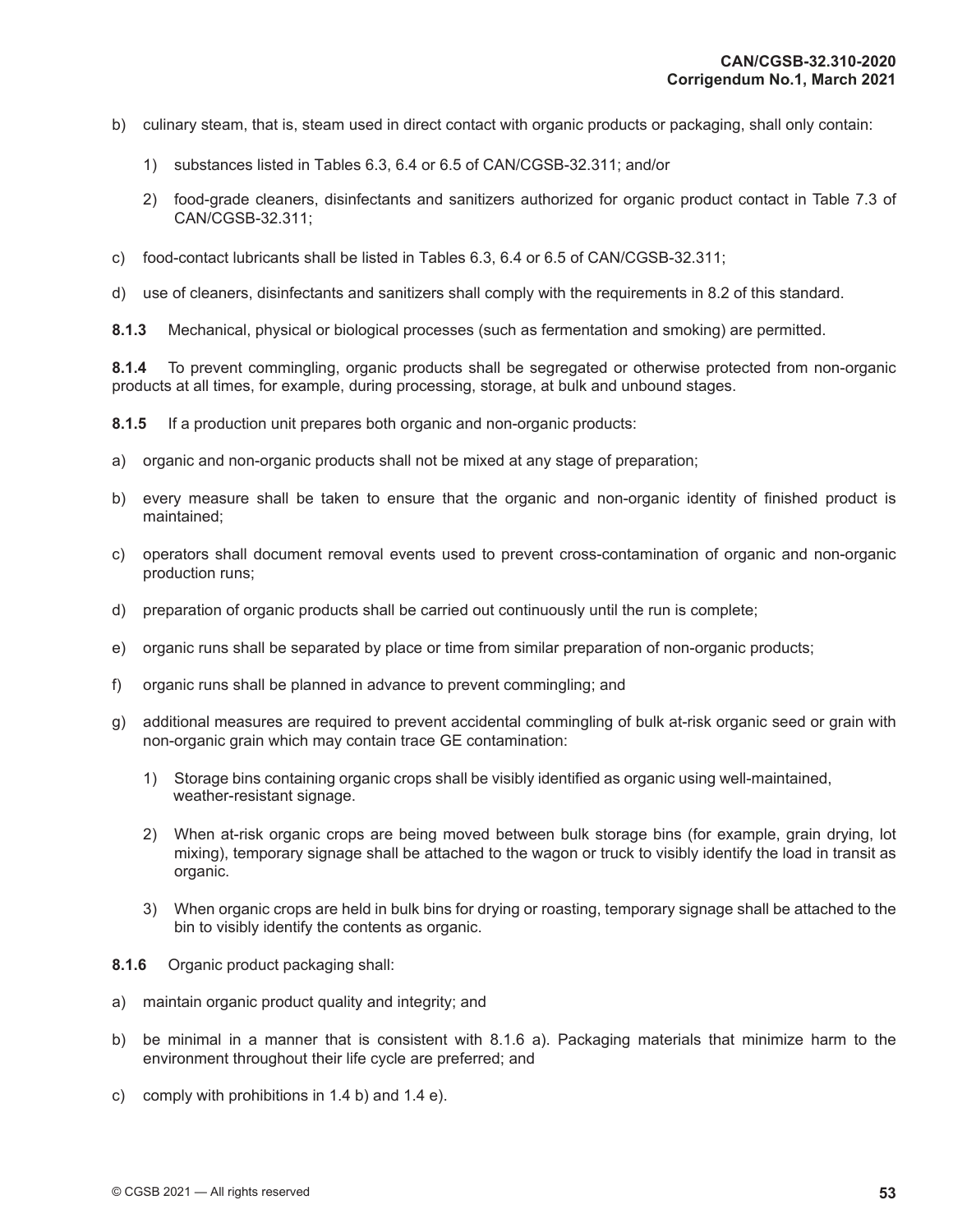# **8.2 Cleaning, disinfecting and sanitizing**

**8.2.1** Food-grade cleaners, disinfectants and sanitizers listed in Table 7.3 of CAN/CGSB-32.311 may be used as annotated:

- a) on organic product contact surfaces, which include equipment, storage and transport units;
- b) in direct contact with organic products.

**8.2.2** Cleaners, disinfectants and sanitizers listed in Table 7.4 of CAN/CGSB-32.311 may be used on organic product contact surfaces, provided that documentation demonstrates:

- a) they are used as annotated; and
- b) removal event(s) have eliminated the substance(s) from organic product contact surfaces prior to organic production.

**8.2.3** If substances in Tables 7.3 and 7.4 are ineffective, other cleaners, disinfectants or sanitizers may be used on organic product contact surfaces, provided that documentation demonstrates the following conditions:

- a) the efficacy of the alternative substance(s);
- b) removal event(s) have eliminated the alternative substance(s) from organic product contact surfaces prior to organic production;
- c) that effluent discharge was neutralized to minimize the negative impact on the environment.

**8.2.4** Specific cleaning, sanitation and disinfection requirements in clause 7 of this standard supersede those specified in 8.2.

## **8.3 Facility pest management and post-harvest management**

**8.3.1** Good production and manufacturing practices shall be adopted to prevent pests. Pest management practices shall involve the following, in descending order:

- a) the removal of pest habitat and food;
- b) the prevention of access and environmental management (for example, light, temperature and atmosphere), to prevent pest intrusion and reproduction;
- c) mechanical and physical methods, such as traps;
- d) lures and repellents, as listed in Table 8.2 of CAN/CGSB-32.311.

**8.3.2** If the practices enumerated in 8.3.1 are ineffective, the operator may use pest control substances listed in Table 8.2 of CAN/CGSB-32.311. The operator shall record the target pests, substances used, start and end dates, and the location(s) of pest control devices.

**8.3.3** If the practices specified in 8.3.2 are ineffective, substances not listed in Table 8.2 of CAN/CGSB-32.311 may be used whenever organic product preparation takes place, including off-site storage facilities, provided that there is no risk to organic product status or integrity. Operators shall ensure that organic products or the packaging materials are not present when these substances are used indoors. Operators shall clearly document:

a) why permitted substances were not suitable or ineffective for pest management;

b) how contact of organic products with unlisted substances was avoided;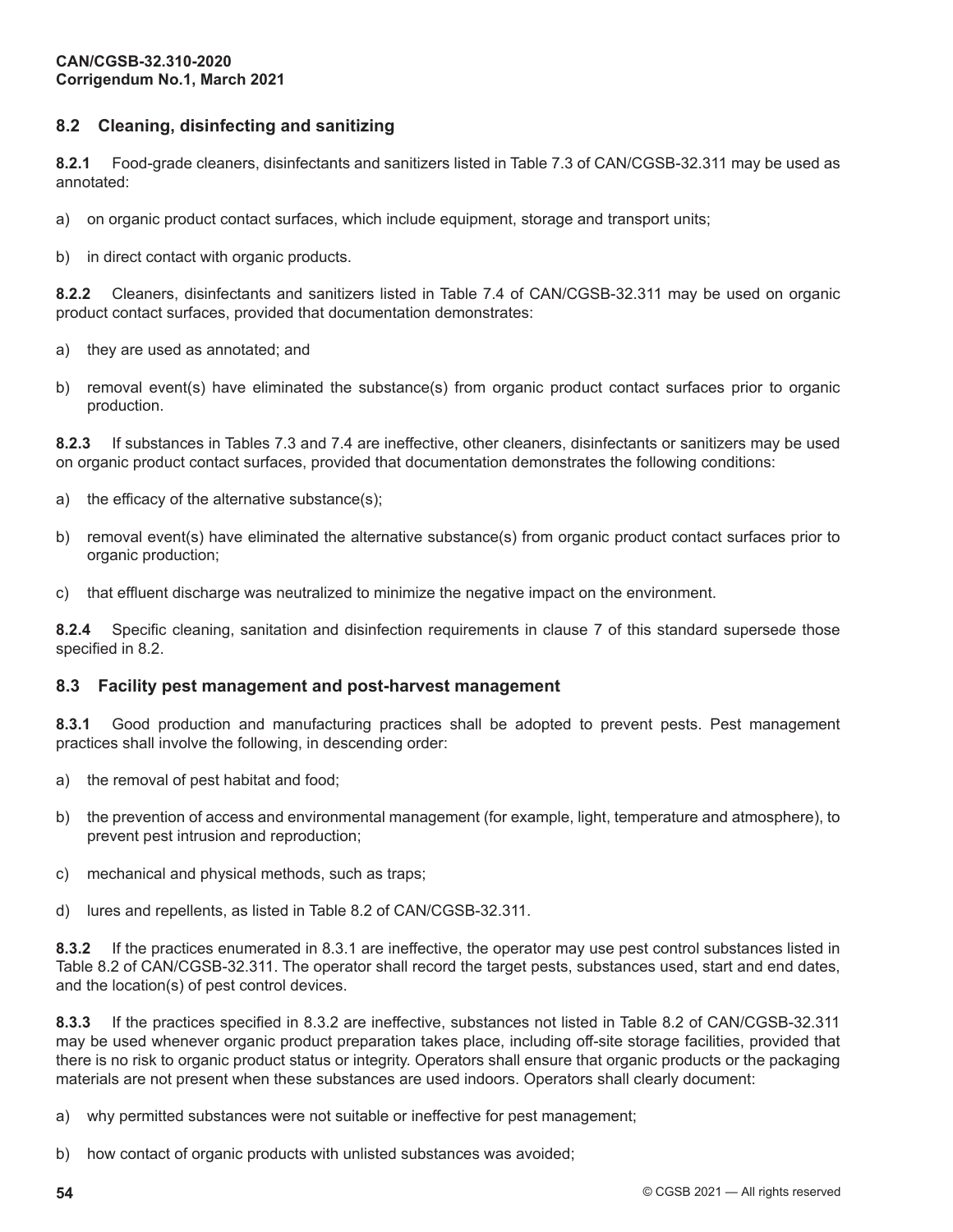c) all activities involved in the use, storage and disposal of unlisted substances.

**8.3.4** If pest and disease control substances that are not listed in Table 8.2 of CAN/CGSB-32.311 are used under any mandatory government program, operators shall monitor and document their use.

NOTE In the event of emergency pest outbreak, Canadian operators are required to notify their certification body immediately of any change that may affect organic product certification.

**8.3.5** Substances in Table 8.3 of CAN/CGSB-32.311 may be used for post-harvest storage.

## **8.4 Transportation**

**8.4.1** Every measure shall be taken to ensure that the integrity of organic inputs, ingredients and products is not compromised in transit. Physical segregation or other protection methods shall be used to avoid commingling or substitution with non-organic inputs, ingredients and products.

**8.4.2** The following information shall accompany the organic product:

- a) the name and address of the person or organization responsible for the production, preparation or distribution of the product;
- b) the name of the product;
- c) the organic status of the product; and
- d) information that ensures traceability, for example, the lot number.

**8.4.3** Organic products shall not be exposed to pesticides or pest control substances that are not listed in Table 8.2 of CAN/CGSB-32.311 during any stage of transit or at border crossings.

NOTE Owners are responsible for the organic integrity of the organic product while it is in transit. This includes the use of common carriers and custom hauling. Transport companies share responsibility for organic integrity while loading, transporting, or off-loading certified organic products.

# **9 Organic product composition**

Clause 9 applies to all operations involved in organic product preparation, including retailers.

#### **9.1 Product composition**

**9.1.1** Organic product formulations shall consist primarily of organic whole or processed agricultural ingredients, organic whole or processed aquaculture ingredients (see 2.1, CAN/CGSB-32.312), and organic processing aids. Other permitted ingredients and processing aids, as described in Clause 9.2, shall be kept to a minimum.

**9.1.2** The evaluation of product composition shall exclude non-agricultural sub-parts of ingredients listed in Tables 6.3 and 6.4 in CAN/CGSB-32.311 that have a technical or functional effect on the ingredient but not on the final organic product, and are not declared on the final organic product label. These ingredient sub-parts may be present in the final organic product but only in insignificant amounts. This includes non-agricultural sub-parts of ingredients, such as anticaking agents, carriers and fillers, preservatives, stabilizers, pH adjusters or buffers. The calculation of organic percentages shall account for all constituent ingredients or ingredient sub-parts, distinguishing between organic and non-organic components of each ingredient contained in the product.

**9.1.3** The percentage of all organic ingredients in an organic product shall be calculated as follows: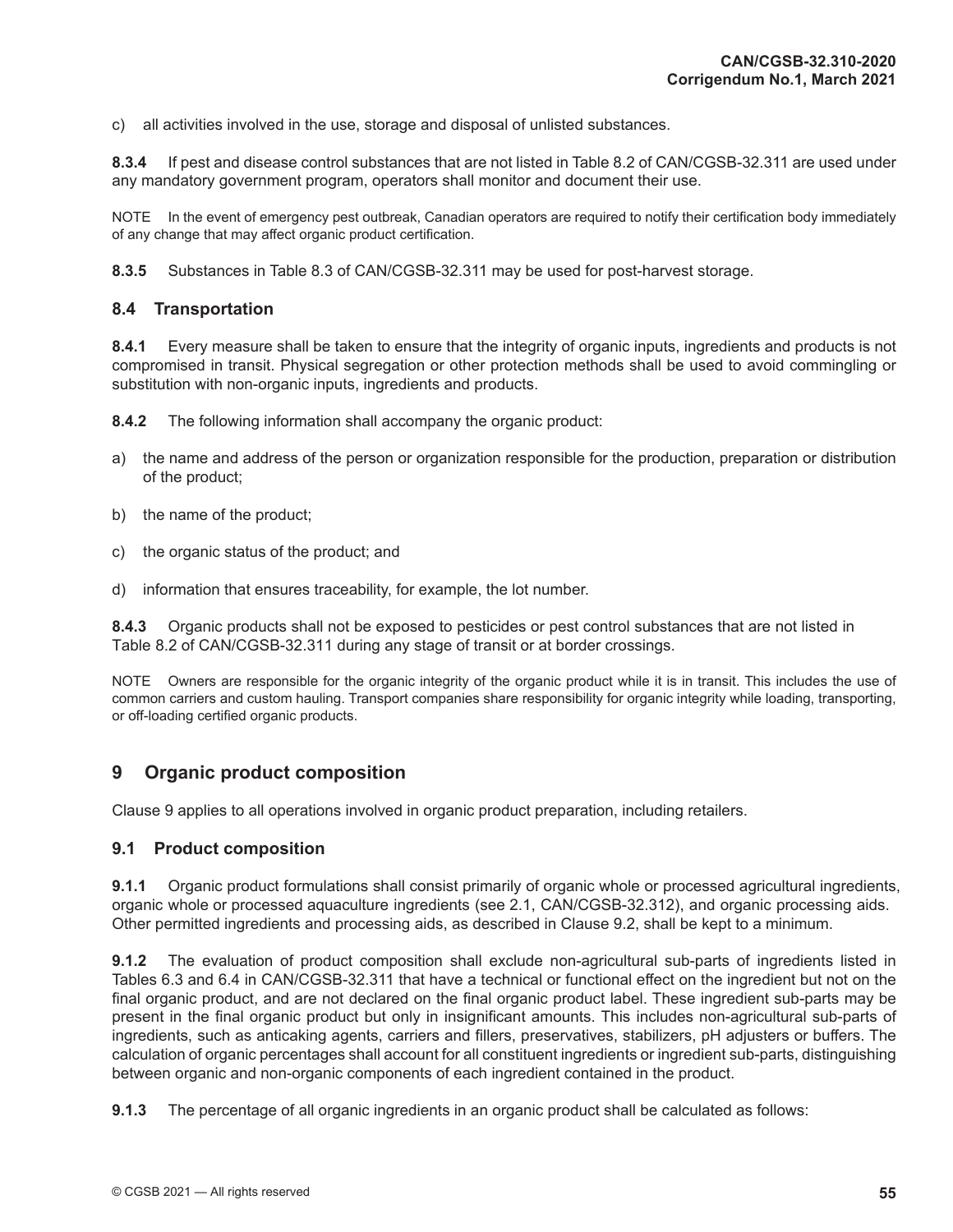- a) Solid products [except livestock feed: see 9.1.3 d)] Divide the net mass, excluding water and salt, of all organic ingredients in the formulation or finished product, whichever is more relevant, by the net mass, excluding water and salt, of all ingredients.
- b) Liquid products If the product and its ingredients are liquid, divide the fluid volume of all organic ingredients, excluding water and salt, by the fluid volume of all ingredients, excluding water and salt. If the principal display panel, specification sheet or certificate of analysis uses phrases like "reconstituted from concentrates" to describe the final product, single-strength concentrations of the ingredients or the finished product shall be used to calculate organic percentages. Any user of an ingredient, to which water or salt has been added by a prior processor, and is declared as water or salt on the ingredient declaration of the finished product is required to exclude this added water or salt when calculating organic percentages.
- c) Solid products and liquid products Divide the combined net mass of solid organic ingredients and the net mass of liquid organic ingredients, excluding water and salt, by the total mass, excluding water and salt, of all ingredients in the finished product. Any user of an ingredient, to which water or salt has been added by a prior processor, and is declared as water or salt on the ingredient declaration of the finished product is required to exclude this added water or salt when calculating organic percentages.
- d) Livestock feed shall contain 100% organic agricultural ingredients and necessary feed additives or supplements listed in Table 5.2 of CAN/CGSB-32.311. Divide the total net mass, excluding water, salt and calcium compounds, of combined organic ingredients in the formulation or the finished product, whichever is more relevant, by the total mass, excluding water, and salt and calcium compounds, of all ingredients.

**9.1.4** The percentage of all organic ingredients in an organic product shall be rounded down to the nearest whole number.

## **9.2 Categorization of organic products**

Based on the percentage of their organic ingredients, organic products fall into two categories:

#### **9.2.1 95% organic content (or more)**

Such products shall not contain an ingredient in both organic and non-organic form.

Such products may contain up to 5% of the following:

- a) "ingredients classified as food additives" and "ingredients not classified as food additives" as listed in Tables 6.3 and 6.4 of CAN/CGSB-32.311, respectively, subject to requirements specified in substance listing annotations and restrictions specified in 6.2 of CAN/CGSB-32.311. Listed ingredients of agricultural origin shall meet the requirements in 1.4 a), 1.4 c), 1.4 d) and 6.2 of CAN/CGSB-32.311;
- b) non-organic agricultural processing aids that meet the requirements in 1.4 a), 1.4 b), 1.4 c), and 1.4 d), and any annotations listed in Table 6.5 of CAN/CGSB-32.311;
- c) non-agricultural processing aids as listed in Table 6.5 of CAN/CGSB-32.311, subject to the requirements specified in substance listing annotations;
- d) non-organic agricultural ingredients that meet the requirements in 1.4 a), 1.4 c) and 1.4 d). These ingredients are also subject to organic commercial availability requirements.

## **9.2.2 70-95% organic content**

Such products shall not contain an ingredient in both its organic and non-organic form.

Such products may contain up to 30% of the following: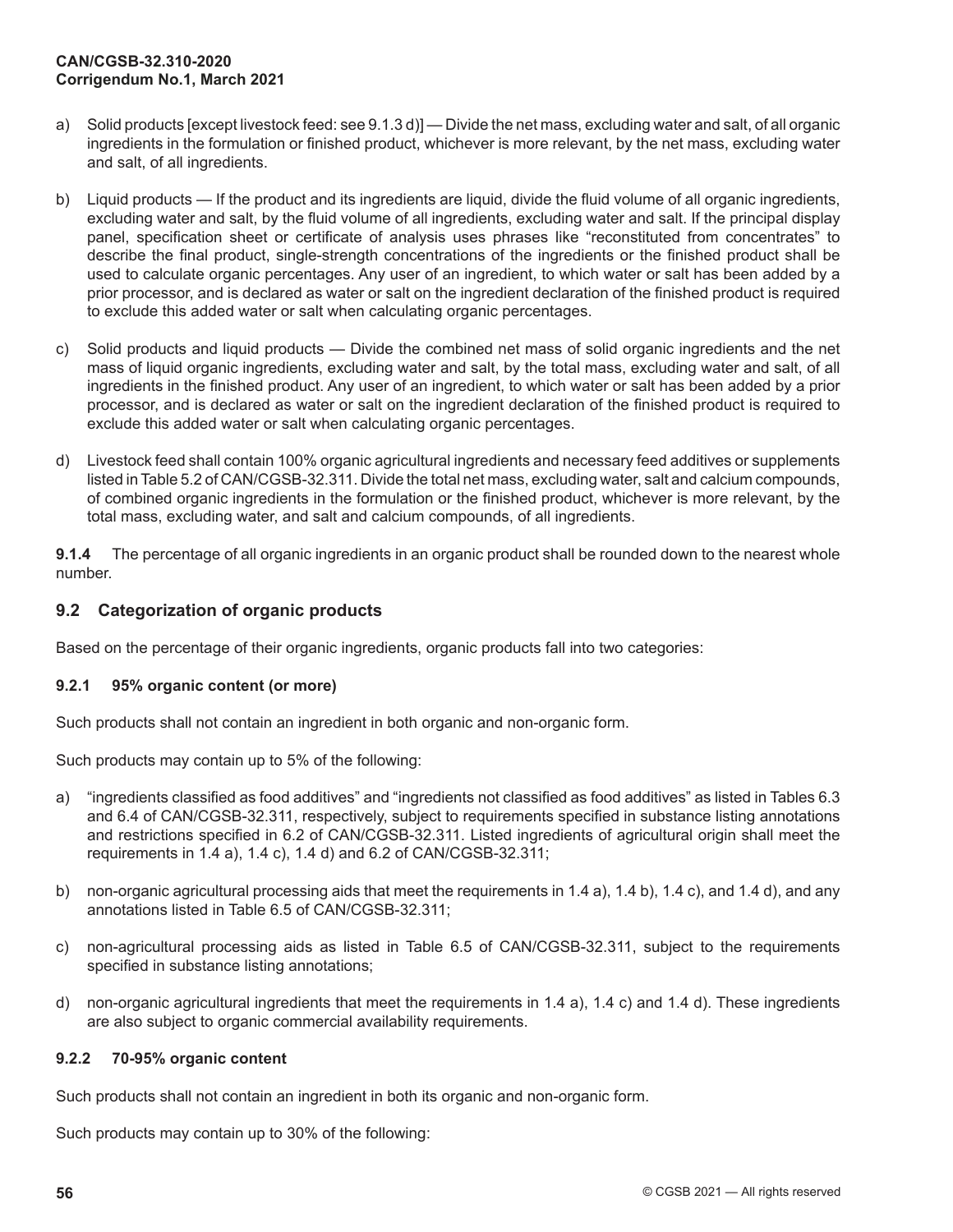- a) non-organic agricultural ingredient subject to the requirements in 1.4 a), 1.4 c), and 1.4 d);
- b) "ingredients classified as food additives", and "ingredients not classified as food additives," as listed in Tables 6.3 and 6.4 of CAN/CGSB-32.311, respectively, subject to the requirements specified in substance listing annotations and restrictions specified in 6.2 of CAN/CGSB-32.311. Listed ingredients of agricultural origin shall meet the requirements in 1.4 a), 1.4 c), 1.4 d) and 6.2 of CAN/CGSB-32.311;
- c) non-organic agricultural processing aids that meet the requirements in 1.4 a), 1.4 b), 1.4 c), and 1.4 d), and any annotations listed in Table 6.5 of CAN/CGSB-32.311;
- d) non-agricultural processing aids listed in Table 6.5 of CAN/CGSB-32.311 subject to the requirements specified in substance listing annotations.
- NOTE See Annex A for a summary of clause 9.

# **10 Procedures, criteria and conditions to amend CAN/CGSB-32.311,** *Organic production systems – Permitted substances lists*

Clause 10 applies to all proposed amendments to the permitted substances lists (PSL). Only generic substances are listed in the PSL. Brand name substances, which may be a combination of generic substances, are not eligible for inclusion on the PSL. This clause does not apply to packaging materials, equipment surfaces, or other similar substances or materials.

#### **10.1 Substance review procedures**

**10.1.1** Criteria provided in this clause shall be the determinants for amending CAN/CGSB-32.311.

**10.1.2** The substance review process shall be open, transparent and fully participatory according to the Canadian General Standards Board (CGSB) procedures.

**10.1.3** Consideration shall be given to the consequences a proposed amendment may have on equivalency and harmonization of this standard with standards and regulations of other jurisdictions.

#### **10.2 Permitted substances criteria**

**10.2.1** Substances included in the PSL shall:

- a) comply with the general principles of organic production specified in section 0.2 of the Introduction of this standard, and
- b) comply with 1.4 and 1.5 of this standard.

**10.2.2** Substance reviews shall:

- a) consider the necessity, origin and mode of production, and the social and ecological impact of the production and application of the substance;
- b) include a detailed description of the substance and a substantive rationale along with documentation in support of the proposed amendment; and
- c) include an evaluation of all available alternatives, including substances and acceptable practices outlined in this standard, and in other production systems.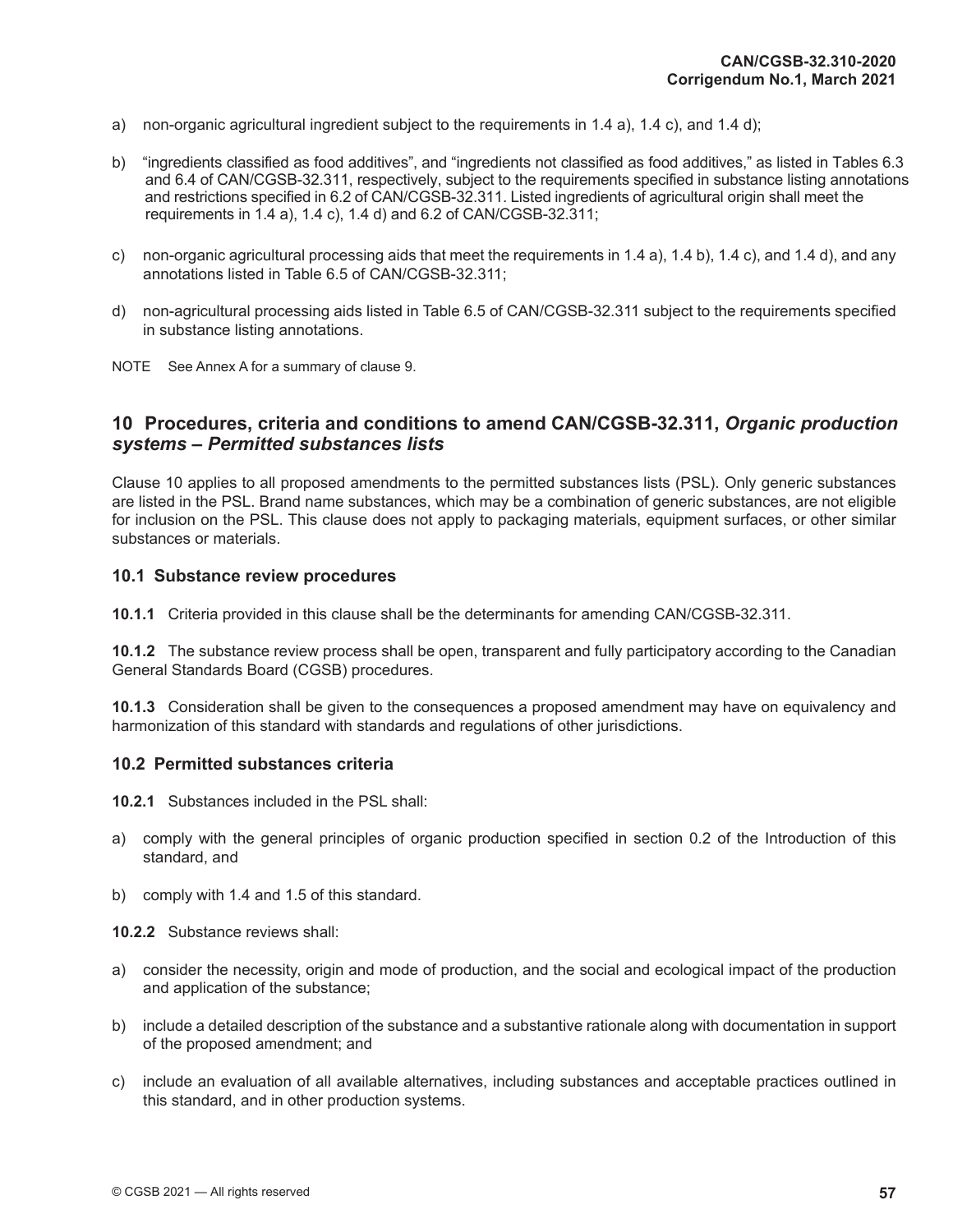- **10.2.3** If applicable, the substance annotation shall include:
- a) restrictions concerning its origin and mode of production;
- b) restrictions concerning its composition and usage; and
- c) a commercial availability clause which allows for the use of an alternative substance when the preferred form of the substance as outlined in the following tables is not available in sufficient quality or quantity, at the time of publication.

## **10.3 Specific substance review criteria**

The criteria used for guiding the review of a substance are described in Tables 10, 11, 12 and 13.

#### **Table 10 — Substance review criteria for permitted substances in crop production**

|                                               | Soil amendments and crop nutrition<br>(Table 4.2 Column 1 of CAN/CGSB-32.311)                                                                                                                                                                                                                                                                                                                                                                                                                                                                 | Crop production aids and materials<br>(Table 4.2 Column 2 of CAN/CGSB-32.311)                                                                                                                                                                                                                                                                                                                                                                                                               |
|-----------------------------------------------|-----------------------------------------------------------------------------------------------------------------------------------------------------------------------------------------------------------------------------------------------------------------------------------------------------------------------------------------------------------------------------------------------------------------------------------------------------------------------------------------------------------------------------------------------|---------------------------------------------------------------------------------------------------------------------------------------------------------------------------------------------------------------------------------------------------------------------------------------------------------------------------------------------------------------------------------------------------------------------------------------------------------------------------------------------|
| A. Necessity                                  | Shall be necessary to improve or maintain<br>soil fertility, to fulfil specific requirements of<br>crops, or for specific soil conditioning and<br>rotational purposes that cannot be satisfied<br>by the requirements and practices of this<br>standard.                                                                                                                                                                                                                                                                                     | Shall be necessary to manage plant diseases,<br>insects, weeds and other pests. Used when<br>no other adequate biological, physical or<br>plant breeding alternatives or effective<br>management practices are available.                                                                                                                                                                                                                                                                   |
| <b>B.</b> Origin<br>and mode of<br>production | 1. Shall be of plant, animal, microbial or mineral origin. Substances may be produced through<br>physical (for example, mechanical or thermal), enzymatic or microbial (for example,<br>composting, fermentation or digestion) methods of transformation.<br>2. Shall be derived from crops and livestock produced in accordance with this standard, or<br>from naturally occurring minerals.<br>3. If preferred forms, as described in B1 & B2, of these substances do not exist, alternative<br>substances may be considered for inclusion. |                                                                                                                                                                                                                                                                                                                                                                                                                                                                                             |
| C. Impact                                     | Substance reviews shall consider:<br>substance persistence, degradation and concentration effects.<br>habitat, and animal and human health.                                                                                                                                                                                                                                                                                                                                                                                                   | 1. The impact of a substance's manufacture and disposal after use on the environment<br>including impacts on ecology, surface and ground water, and soil and air quality, including<br>2. The impact of a substance's use or potential misuse on soil quality (including biological<br>diversity and activity, structure, salinity, sodicity, erodability and tilth), surface and ground<br>water quality, ecosystems (in particular, non-target organisms) including wildlife and wildlife |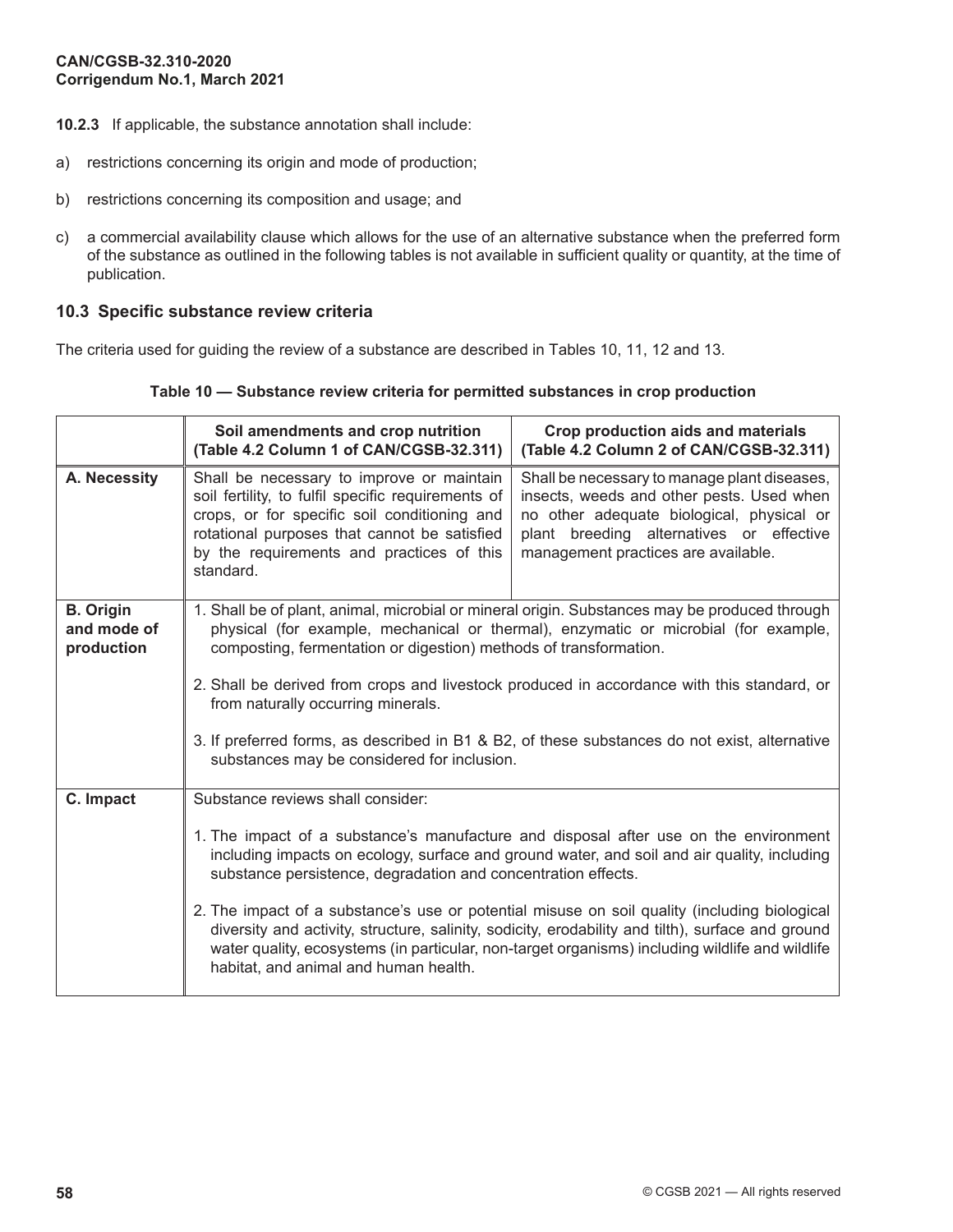|                                               | Livestock feed<br>(Table 5.2 of CAN/CGSB-32.311)                                                                                                                                                                                                                                                                                                                                                             | Livestock health care<br>(Table 5.3 of CAN/CGSB-32.311)                                                                                          |
|-----------------------------------------------|--------------------------------------------------------------------------------------------------------------------------------------------------------------------------------------------------------------------------------------------------------------------------------------------------------------------------------------------------------------------------------------------------------------|--------------------------------------------------------------------------------------------------------------------------------------------------|
| A. Necessity                                  | 1. Shall be necessary to correct documented<br>essential nutrient deficiencies in the forage<br>or feed ration, when other biological,<br>cultural or physical treatments permitted<br>by this standard are not available; or<br>2. Shall be necessary to ensure and preserve<br>product quality, when other biological,<br>cultural or physical treatments permitted<br>by this standard are not available. | Shall be necessary to prevent or treat<br>health problems when other<br>livestock<br>treatments permitted by this standard are not<br>available. |
|                                               |                                                                                                                                                                                                                                                                                                                                                                                                              |                                                                                                                                                  |
| <b>B.</b> Origin<br>and mode of<br>production | Shall be organic or derived from mineral or<br>biological matter.                                                                                                                                                                                                                                                                                                                                            | Shall be organic or derived from mineral or<br>biological matter.                                                                                |
| C. Impact                                     | Substance reviews shall consider:                                                                                                                                                                                                                                                                                                                                                                            |                                                                                                                                                  |
|                                               | 1. The impact of a substance's manufacture and disposal after use on the environment<br>including impacts on ecology, surface and ground water, and soil and air quality including<br>substance persistence, degradation and concentration effects.                                                                                                                                                          |                                                                                                                                                  |
|                                               | 2. The impact of a substance's use or potential misuse on soil quality (including biological<br>diversity and activity, structure, salinity, sodicity, erodability and tilth), surface and ground<br>water quality, ecosystems (in particular non-target organisms) including wildlife and wildlife<br>habitat, and animal and human health.                                                                 |                                                                                                                                                  |

## **Table 11 ─ Substance review criteria for permitted substances in livestock production**

# **Table 12 — Substance review criteria for permitted substances in processing of organic food**

|              | Food ingredients and processing aids (Tables 6.3, 6.4 and 6.5 of CAN/CGSB-32.311)                                                                                                              |
|--------------|------------------------------------------------------------------------------------------------------------------------------------------------------------------------------------------------|
| A. Necessity | 1. Shall be necessary to correct documented, essential nutrient deficiencies of the product,<br>that is, vitamins and minerals; or when required by regulations;                               |
|              | 2. Shall be essential for ensuring the safety of the product;                                                                                                                                  |
|              | 3. Shall be used only when it is not feasible or practical to produce or store such products<br>without the use of these substances; or                                                        |
|              | 4. Shall be necessary to achieve a technological effect during processing (for example,<br>filtration) or an organoleptic effect in the final product (for example, colouring and flavouring). |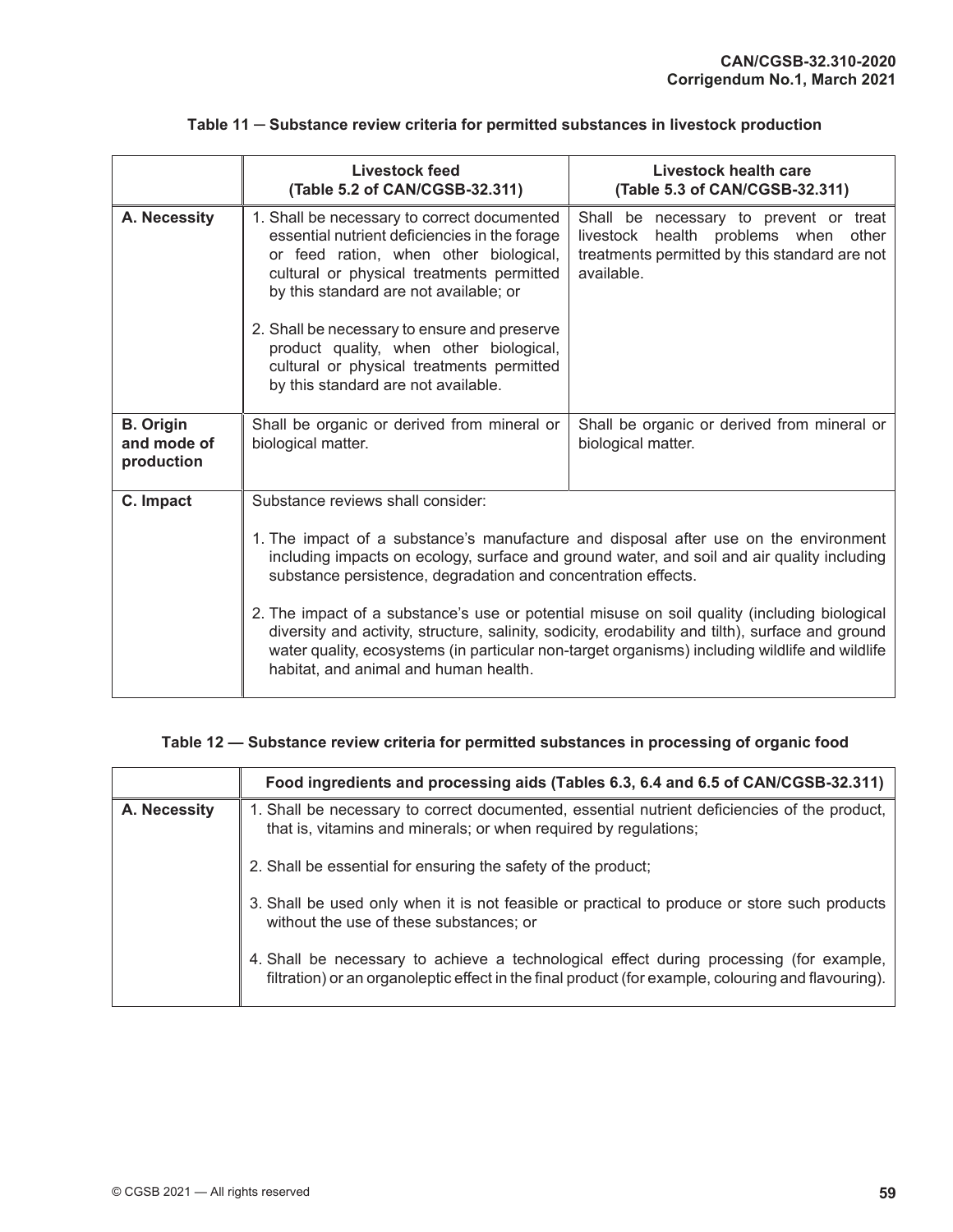|                                               | Food ingredients and processing aids (Tables 6.3, 6.4 and 6.5 of CAN/CGSB-32.311)                                                                                                                                                                                                  |
|-----------------------------------------------|------------------------------------------------------------------------------------------------------------------------------------------------------------------------------------------------------------------------------------------------------------------------------------|
| <b>B.</b> Origin<br>and mode of<br>production | 1. Shall be found in nature. Substances may be produced using physical (for example,<br>extraction, precipitation), enzymatic or microbial (for example, fermentation) processes, as<br>well as through chemical extractions that do not alter the substance's chemical structure. |
|                                               | 2. Preferably from organic sources.                                                                                                                                                                                                                                                |
|                                               | 3. If preferred forms, as described in B1 & B2, of these substances do not exist, alternative<br>substances may be considered for inclusion.                                                                                                                                       |
| C. Impact                                     | Substance reviews shall consider the impact of use and potential misuse on:                                                                                                                                                                                                        |
|                                               | 1. Human health through both food and non-food exposure, including acute and chronic<br>toxicity, allergenicity and metabolites;                                                                                                                                                   |
|                                               | 2. product quality, including nutrition, flavour, taste, appearance and storage, if applicable;                                                                                                                                                                                    |
|                                               | 3. consumer perception of the nature, substance and quality of a food product.                                                                                                                                                                                                     |

# **Table 13 — Substance review criteria for permitted substances in cleaning and sanitation**

|                                               | <b>Cleaning and sanitation substances</b><br>(Tables 7.3 and 7.4 of CAN/CGSB-32.311)                                                                                                                                           | <b>Facility management substances</b><br>(Tables 8.2 and 8.3 of CAN/CGSB-32.311)                                                                                                                                                                                                                                                                                                                                                                                                          |  |  |
|-----------------------------------------------|--------------------------------------------------------------------------------------------------------------------------------------------------------------------------------------------------------------------------------|-------------------------------------------------------------------------------------------------------------------------------------------------------------------------------------------------------------------------------------------------------------------------------------------------------------------------------------------------------------------------------------------------------------------------------------------------------------------------------------------|--|--|
| A. Necessity                                  | Substances used for cleaning and sanitizing<br>organic products and organic product contact<br>surfaces shall be necessary and appropriate<br>for the intended use.                                                            | Substances used for pest control or to cause<br>a post-harvest physiological effect shall be<br>necessary and appropriate for the intended<br>use.                                                                                                                                                                                                                                                                                                                                        |  |  |
| <b>B.</b> Origin<br>and mode of<br>production | 1. Shall be organic or derived from mineral or biological matter whenever possible.<br>2. If preferred forms, as described in B1, of these substances do not exist, alternative<br>substances may be considered for inclusion. |                                                                                                                                                                                                                                                                                                                                                                                                                                                                                           |  |  |
| C. Impact                                     | Substance reviews shall consider:<br>substance persistence, degradation and concentration effects.<br>habitat, and animal and human health.                                                                                    | 1. The impact of a substance's manufacture and disposal after use on the environment<br>including impacts on ecology, surface and ground water, and soil and air quality including<br>2. The impact of a substance's use or potential misuse on soil quality (including biological<br>diversity and activity, structure, salinity, sodicity, erodability and tilth), surface and ground<br>water quality, ecosystems (in particular non-target organisms) including wildlife and wildlife |  |  |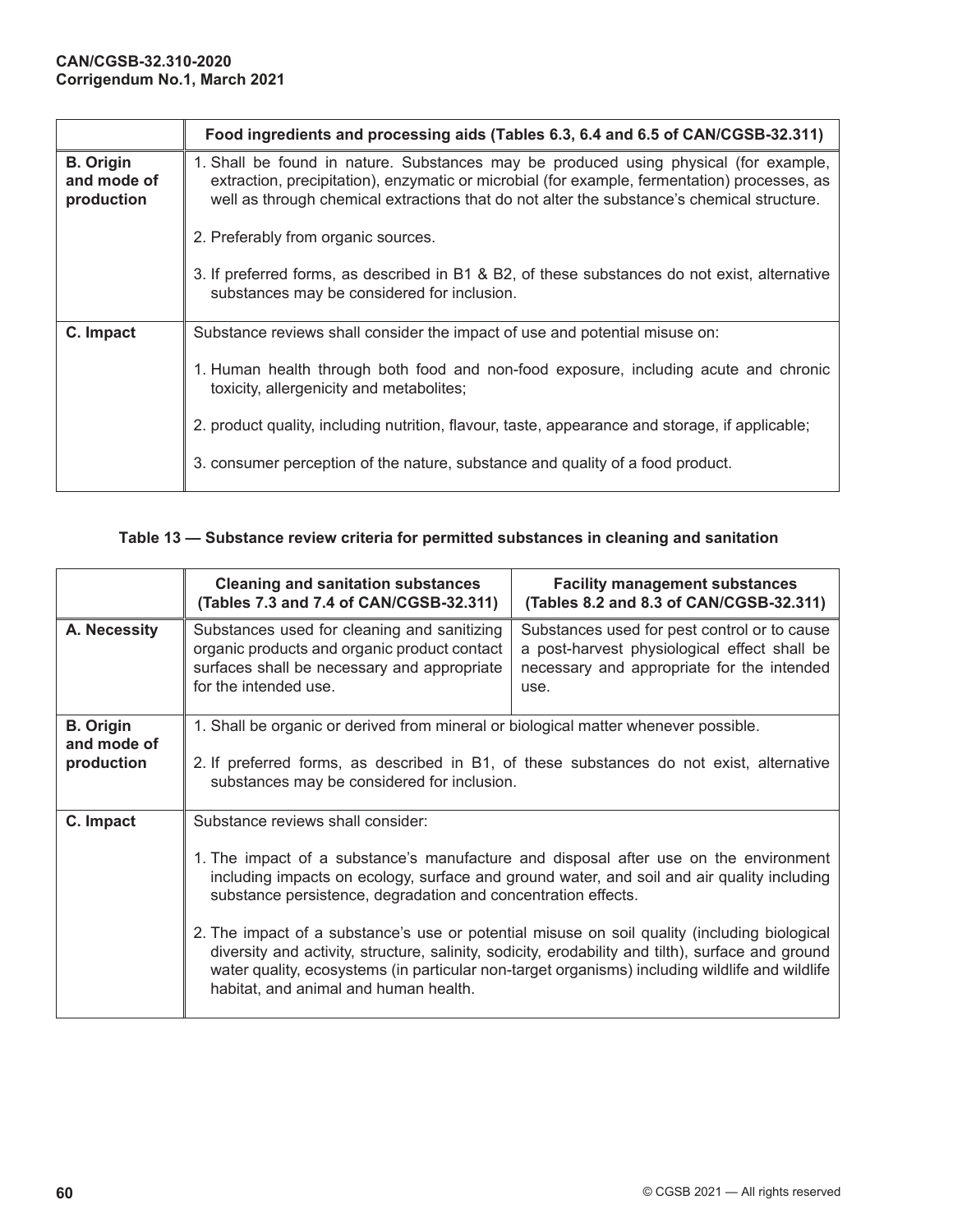# **Annex A**

## **(***informative***)**

# **Categorization of organic products**

## **Table A.1 – Categorization of organic products based on their percentage of organic ingredients**

|                                                                                                                                                                                                                                              | <b>Categories</b>               |                      |              |
|----------------------------------------------------------------------------------------------------------------------------------------------------------------------------------------------------------------------------------------------|---------------------------------|----------------------|--------------|
| <b>Summary</b>                                                                                                                                                                                                                               | $95%$ <sup>a</sup><br>(or more) | 70-<95%<br>(or more) | $<70\%$      |
| May not contain an ingredient in both its organic and non-organic form.                                                                                                                                                                      | $\checkmark$                    | $\checkmark$         | n/a          |
| May contain up to 5% non-organic ingredients if the organic form is not<br>commercially available.                                                                                                                                           | ✓                               | n/a                  | n/a          |
| May contain up to 30% non-organic ingredients.                                                                                                                                                                                               | n/a                             | $\checkmark$         | n/a          |
| May contain less than 70% organic ingredients.                                                                                                                                                                                               | n/a                             | n/a                  | $\checkmark$ |
| Non-organic ingredients both "classified as food additives" and "not<br>classified as food additives" shall be listed in Tables 6.3 and 6.4 of<br>CAN/CGSB-32.311, meet the specified annotations and comply with<br>6.2 of CAN/CGSB-32.311. | $\checkmark$                    | $\checkmark$         | n/a          |
| Whether listed or not in Tables 6.3 and 6.4 of CAN/CGSB-32.311,<br>agricultural, non-organic ingredients shall meet 1.4 a), c) and d), and<br>6.2 of CAN/CGSB-32.311.                                                                        | ✓                               | ✓                    | n/a          |
| ingredients are<br>Non-listed<br>agricultural, non-organic<br>subject to<br>commercial availability requirements.                                                                                                                            | ✓                               | n/a                  | n/a          |
| Non-organic processing aids of agricultural origin are permitted, subject<br>to the requirements of 1.4 a), b), c), and d); and any annotations listed<br>in Table 6.5 of CAN/CGSB-32.311.                                                   | ✓                               | ✓                    | n/a          |
| Non-agricultural processing aids are permitted if they are listed in<br>Table 6.5 (processing aids) of CAN/CGSB-32.311.                                                                                                                      | ✓                               | ✓                    | n/a          |
| <sup>a</sup> Products compliant with 9.2.1 may be identified as organic.                                                                                                                                                                     |                                 |                      |              |

**b** Products compliant with 9.2.2 may only declare the percentage of organic ingredients.

<sup>c</sup> Products with less than 70% organic content may identify which ingredients are organic in their ingredient list. For full labelling requirements refer to current regulations.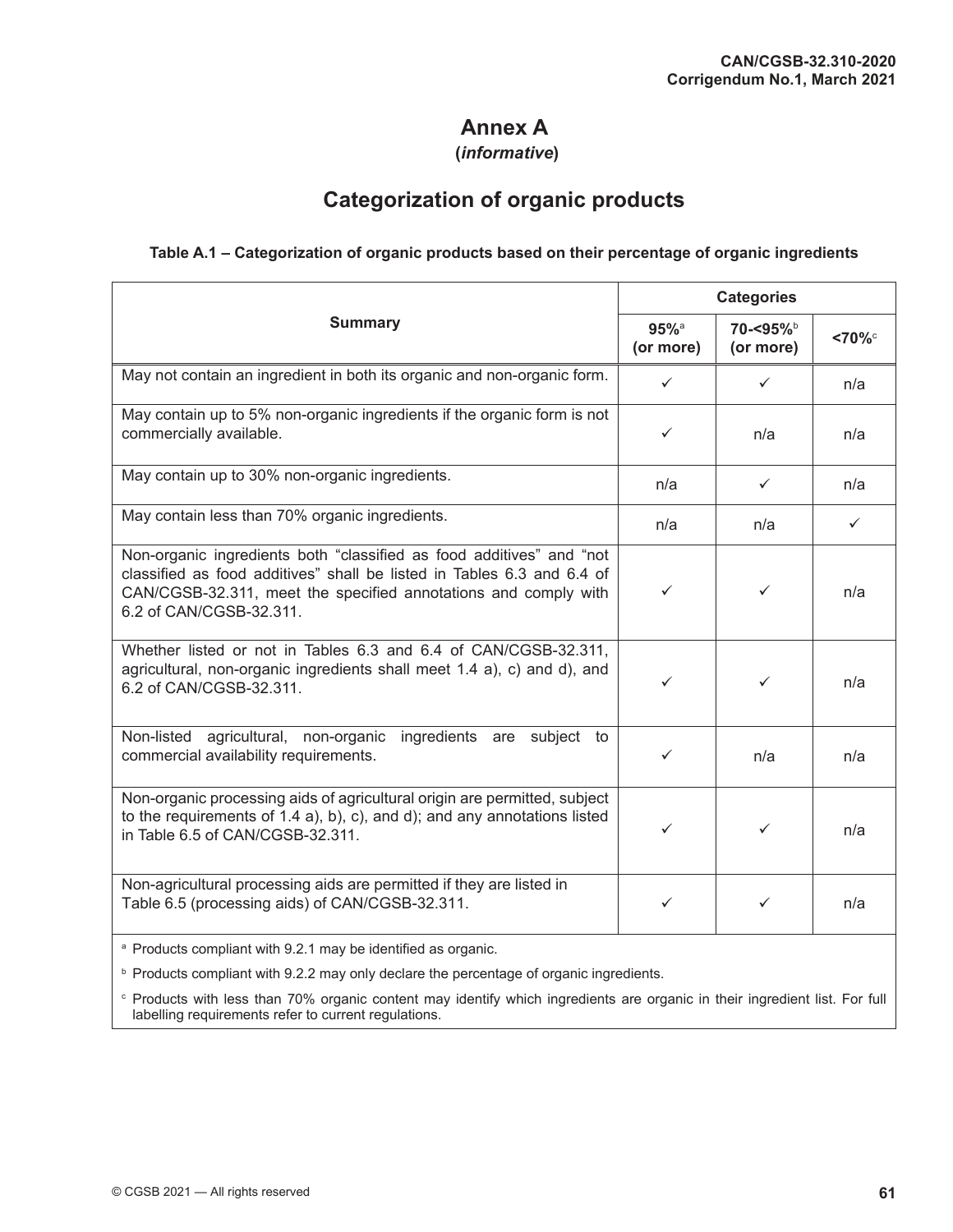# **Annex B**

*(informative)*

# **Permitted Substances Decision Tree**



See definitions for 'carbohydrate,' 'derivative,' 'fermentation' in Clause 3 *Definitions.*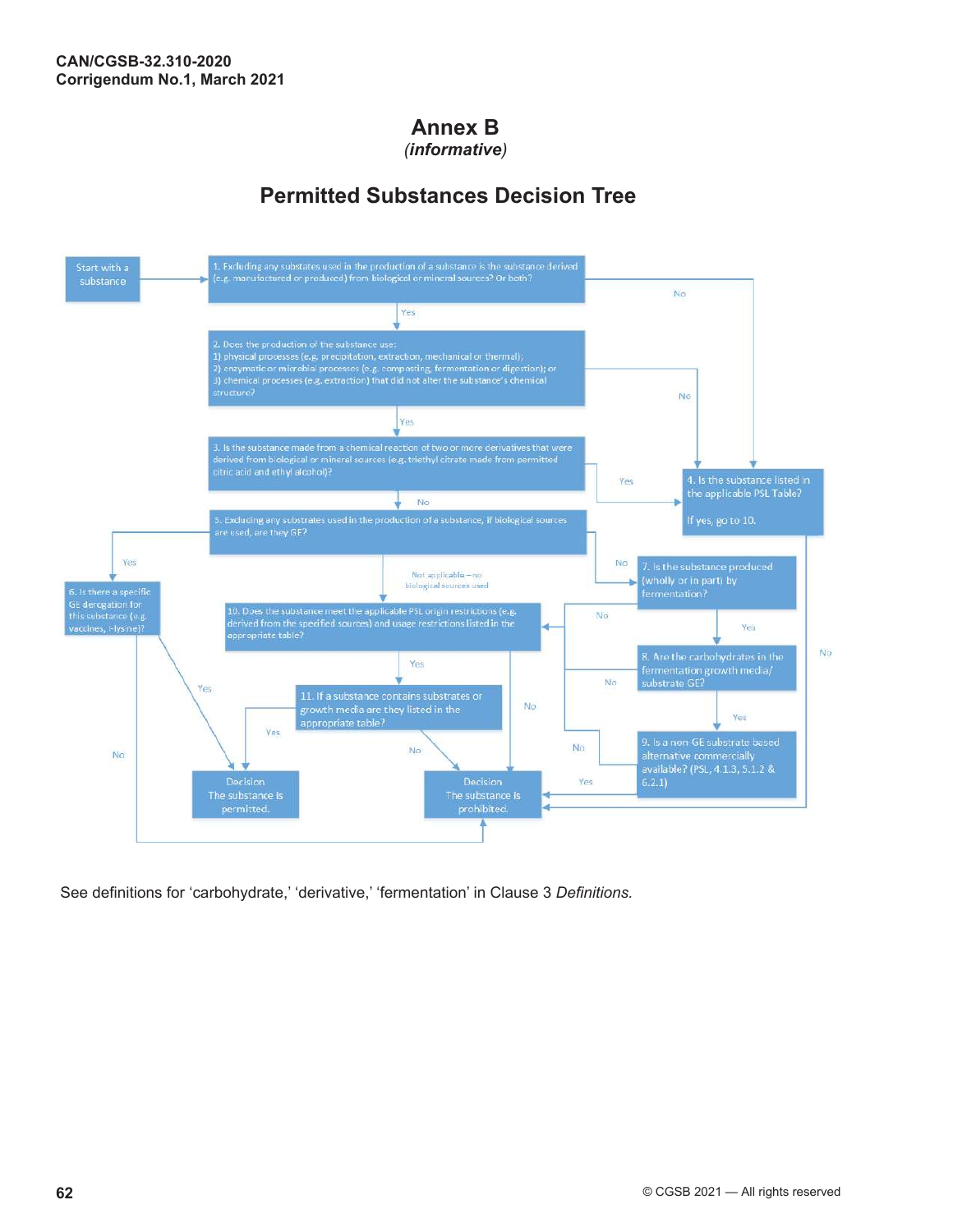# **Annex C**

### *(informative)*

### **Notes on Organic Principles**

Section 0.2 of the Introduction indicates the General Principles of Organic Production. These are from IFOAM Organics International ([www.ifoam.bio/why-organic/shaping-agriculture/four-principles-organic\)](http://www.ifoam.bio/why-organic/shaping-agriculture/four-principles-organic).

#### **Historical organic principles**

**The principles listed below were the original principles published in 2006. Though they have been updated in the introduction of this standard, they have been retained in this annex to provide context for existing organic plans.**

Organic production is based on principles that support healthy practices. These principles aim to increase the quality and the durability of the environment through specific management and production methods. They also focus on ensuring the humane treatment of animals.

The general principles of organic production include the following:

- 1. Protect the environment, minimize soil degradation and erosion, decrease pollution, optimize biological productivity and promote a sound state of health.
- 2. Maintain long-term soil fertility by optimizing conditions for biological activity within the soil.
- 3. Maintain biological diversity within the system.
- 4. Recycle materials and resources to the greatest extent possible within the operation.
- 5. Provide attentive care that promotes the health and meets the behavioural needs of livestock.
- 6. Prepare organic products, emphasizing careful processing, and handling methods in order to maintain the organic integrity and vital qualities of the products at all stages of production.
- 7. Rely on renewable resources in locally organized agriculture systems.

#### **Fairness**

During the most recent revision of the Canadian Organic Standards, there has been considerable interest to enhance the requirements of fairness. This will be discussed again in 2025.

IFOAM Organics International describes fairness as:

"Organic Agriculture should build on relationships that ensure fairness with regard to the common environment and life opportunities.

Fairness is characterized by equity, respect, justice and stewardship of the shared world, both among people and in their relations to other living beings.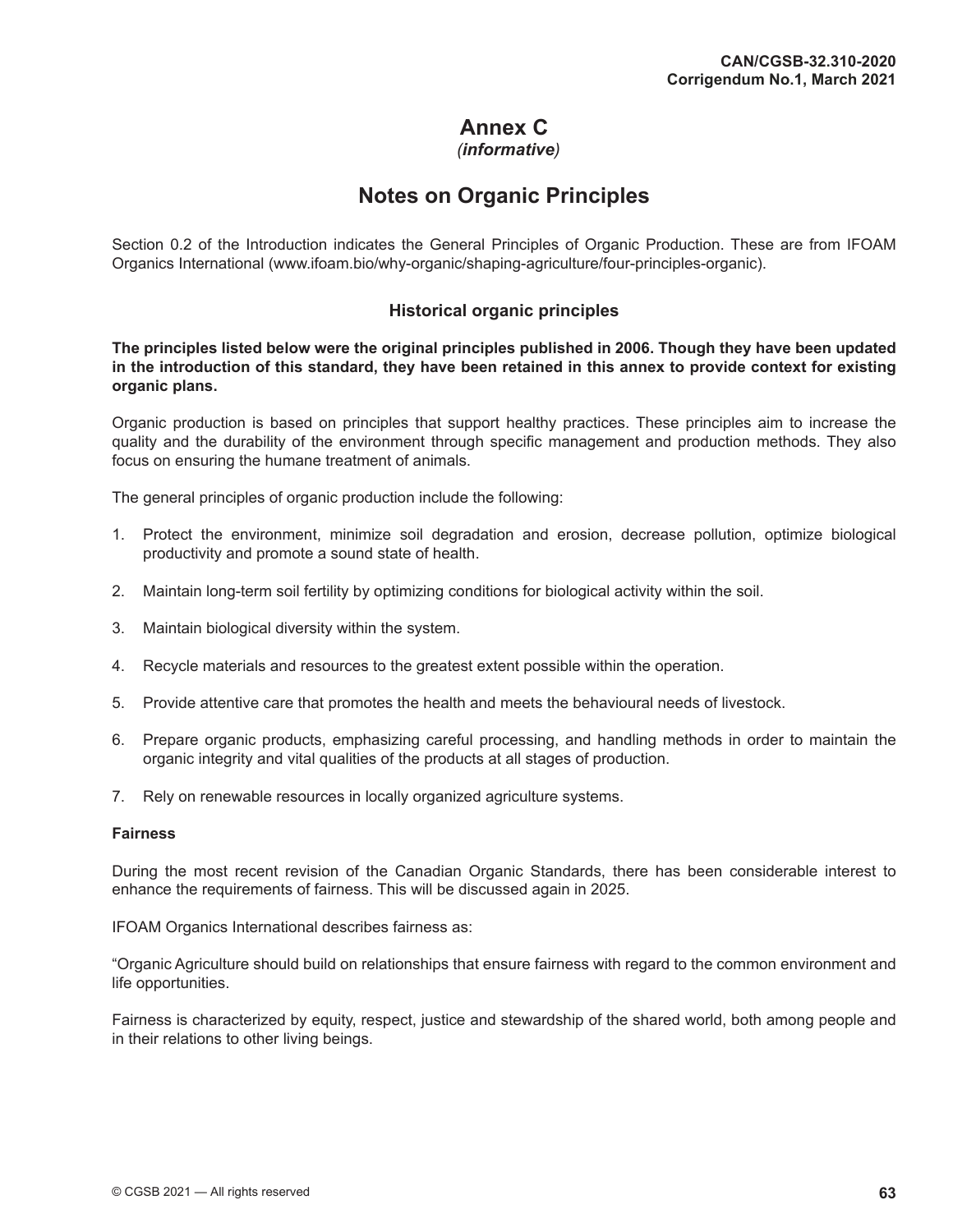#### **[CAN/CGSB-32.310-2020](#page-0-0) Corrigendum No.1, March 2021**

This principle emphasizes that those involved in Organic Agriculture should conduct human relationships in a manner that ensures fairness at all levels and to all parties – farmers, workers, processors, distributors, traders and consumers. Organic Agriculture should provide everyone involved with a good quality of life, and contribute to food sovereignty and reduction of poverty. It aims to produce a sufficient supply of good quality food and other products.

This principle insists that animals should be provided with the conditions and opportunities of life that accord with their physiology, natural behaviour and well-being.

Natural and environmental resources that are used for production and consumption should be managed in a way that is socially and ecologically just and should be held in trust for future generations. Fairness requires systems of production, distribution and trade that are open and equitable and account for real environmental and social costs."